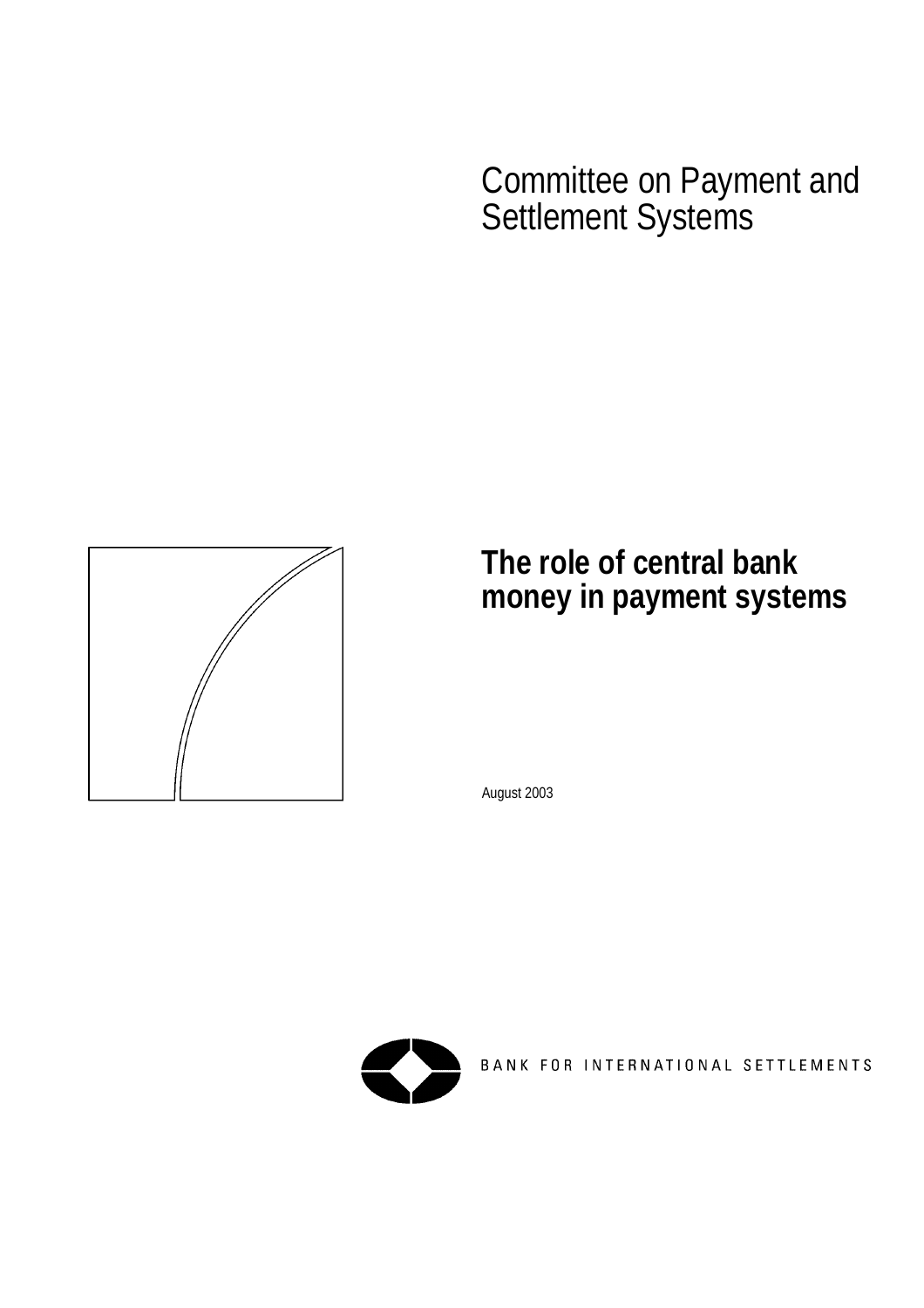Copies of publications are available from:

Bank for International Settlements Press & Communications CH-4002 Basel, Switzerland

E-mail: [publications@bis.org](mailto:publications@bis.org) 

Fax: +41 61 280 9100 and +41 61 280 8100

This publication is available on the BIS website (www.bis.org).

© *Bank for International Settlements 2003. All rights reserved. Brief excerpts may be reproduced or translated provided the source is cited.* 

ISBN 92-9131-654-7 (print) ISBN 92-9197-654-7 (online)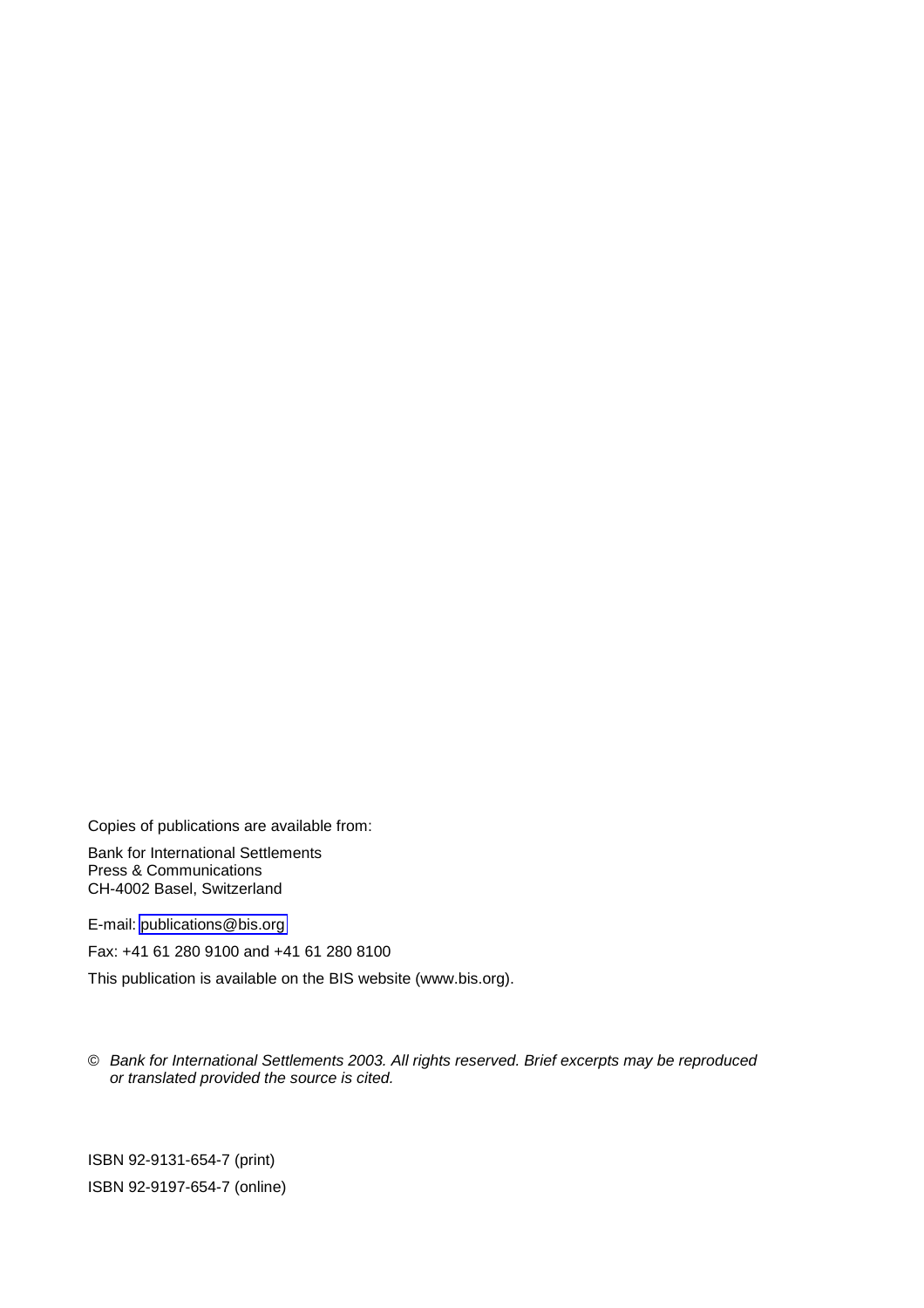# **Foreword**

Contemporary monetary systems are based on the mutually reinforcing roles of central bank money and commercial bank monies. What makes a currency unique in character and distinct from other currencies is that its different forms (central bank money and commercial bank monies) are used interchangeably by the public in making payments, not least because they are convertible at par. Central bank money plays a key role in payment arrangements, as it has proved safe and efficient to have a central reference of value with which all other forms of the currency maintain this par convertibility. This role is long-established and, for the most part, uncontroversial.

Nevertheless, as explained in this report, the role of central bank money in payment systems raises a number of questions. Developed economies have complex and interdependent payment arrangements in which there is a combination of competition and cooperation between the many institutions involved. The use of central bank money is thus part of the underlying issue of the balance between the services provided by central banks and those provided by commercial banks in the payment system. And given the widespread and fundamental changes that have occurred over the past decade or so, and which continue today, it is useful to consider whether an appropriate balance is being maintained and how the composite use of both monies can best be achieved.

This report therefore looks at a range of practical policy questions. For example, which institutions should have accounts at the central bank? What services should central banks provide to meet the needs of account holders? When should central banks insist that payment or securities settlement systems settle in central bank money; or - when this is not practicable - what sufficiently safe alternatives exist to mitigate credit and liquidity risks? What are the possible benefits and risks of the concentration of payments through a few large banks, and how might central banks approach this issue? And to what extent can the supply of central bank money, normally confined to the area of jurisdiction of the central bank, meet the demands of global players active in multiple currencies?

The report shows that there is much common ground among CPSS central banks in their objectives as well as in the main tenets of their policy concerning the role of central bank money in payment systems. These collective views and practices are presented in the form of 10 propositions. At the same time, however, there are often differences when it comes to the implementation of policy. In setting out both the similarities and the differences, the report is not normative but rather descriptive of central bank policies and the motivations underlying the chosen policies. It aims to provide a useful factual base and a strong analytical framework that will raise awareness and stimulate debate on these key matters.

I would like to pay special tribute to a number of people who dedicated their time, talent and energy to drafting this report. First, to Shuhei Aoki (Bank of Japan), who contributed countless hours to coordinating this project from start to finish. Bringing the work to fruition also relied on the enthusiasm and commitment of Robert Lindley (Bank for International Settlements/CPSS Secretariat), Masayuki Mizuno (Bank of Japan), Travis Nesmith (Board of Governors of the Federal Reserve System), Ignacio Terol (European Central Bank) and Alastair Wilson (Bank of England). Discussions held by the Committee and its working group (the members of which are listed in Annex 6) provided inspiration and numerous helpful contributions to the project.

Tommaso Padoa-Schioppa, Chairman Committee on Payment and Settlement Systems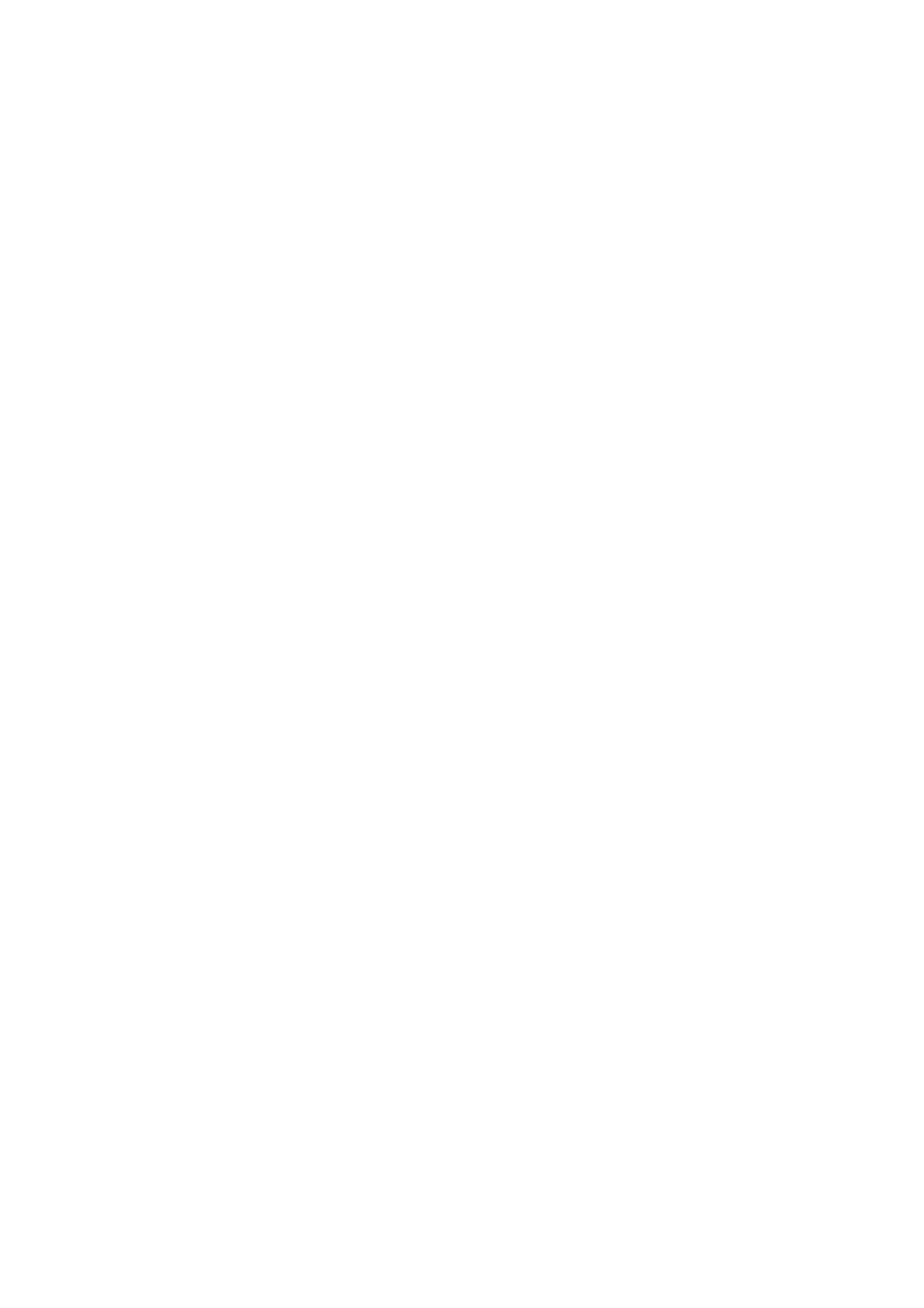# **Contents**

|    |     | The coexistence of central and commercial bank monies: multiple issuers, one currency 1 |  |
|----|-----|-----------------------------------------------------------------------------------------|--|
|    |     |                                                                                         |  |
|    |     |                                                                                         |  |
|    |     |                                                                                         |  |
|    |     |                                                                                         |  |
|    |     |                                                                                         |  |
|    |     |                                                                                         |  |
|    |     |                                                                                         |  |
|    |     |                                                                                         |  |
| 1. |     | The coexistence of central and commercial bank money in payment systems7                |  |
|    | 1.1 |                                                                                         |  |
|    | 1.2 |                                                                                         |  |
|    |     |                                                                                         |  |
|    |     |                                                                                         |  |
|    |     |                                                                                         |  |
|    |     |                                                                                         |  |
|    | 1.3 |                                                                                         |  |
|    |     |                                                                                         |  |
|    |     |                                                                                         |  |
|    |     |                                                                                         |  |
|    |     |                                                                                         |  |
|    |     |                                                                                         |  |
|    | 1.4 |                                                                                         |  |
| 2. |     |                                                                                         |  |
|    | 2.1 |                                                                                         |  |
|    |     |                                                                                         |  |
|    |     |                                                                                         |  |
|    |     |                                                                                         |  |
|    |     |                                                                                         |  |
|    | 2.2 |                                                                                         |  |
|    |     | 2.2.1 The choice between direct participation and non-participation  18                 |  |
|    |     |                                                                                         |  |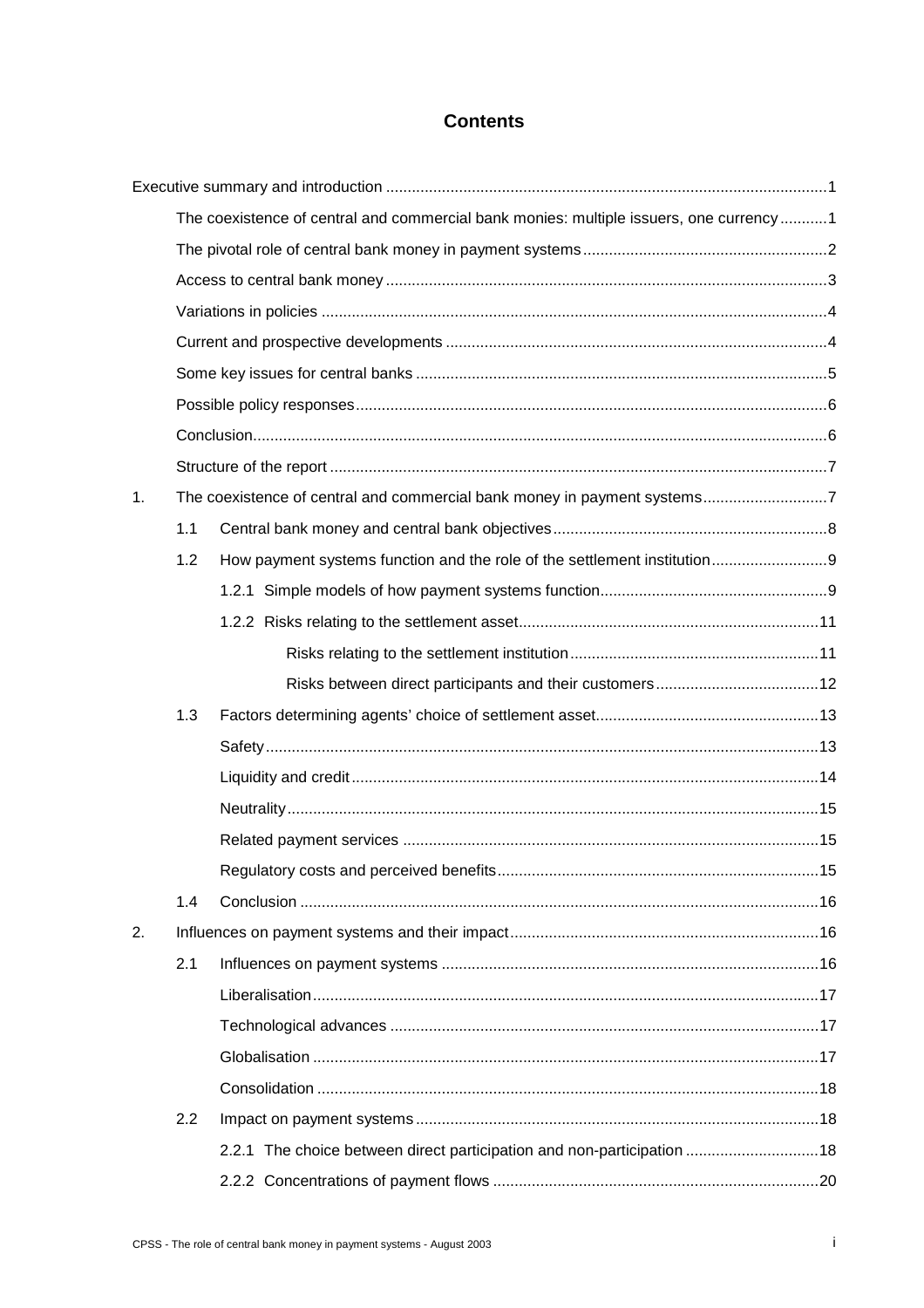|    | 2.3 |                                                                                      |    |
|----|-----|--------------------------------------------------------------------------------------|----|
| 3. |     |                                                                                      |    |
|    | 3.1 |                                                                                      |    |
|    | 3.2 |                                                                                      |    |
|    |     |                                                                                      |    |
|    |     |                                                                                      |    |
|    |     |                                                                                      |    |
|    |     |                                                                                      |    |
|    |     |                                                                                      |    |
|    | 3.3 | The relationship between policy on systems and policy on institutions 31             |    |
|    |     | 3.3.1 The requirement for individual institutions to settle in central bank money 31 |    |
|    |     |                                                                                      |    |
|    | 3.4 |                                                                                      |    |
| 4. |     |                                                                                      |    |
|    | 4.1 |                                                                                      |    |
|    |     |                                                                                      |    |
|    |     |                                                                                      |    |
|    |     |                                                                                      |    |
|    |     |                                                                                      |    |
|    |     |                                                                                      |    |
|    |     |                                                                                      |    |
|    |     |                                                                                      |    |
|    | 4.2 | System design and central bank settlement services                                   | 36 |
|    |     |                                                                                      |    |
|    |     |                                                                                      |    |
|    |     |                                                                                      |    |
|    |     |                                                                                      |    |
|    |     |                                                                                      |    |
|    |     |                                                                                      |    |
|    |     |                                                                                      |    |
|    | 4.3 |                                                                                      |    |
|    |     |                                                                                      |    |
|    |     |                                                                                      |    |
|    |     |                                                                                      |    |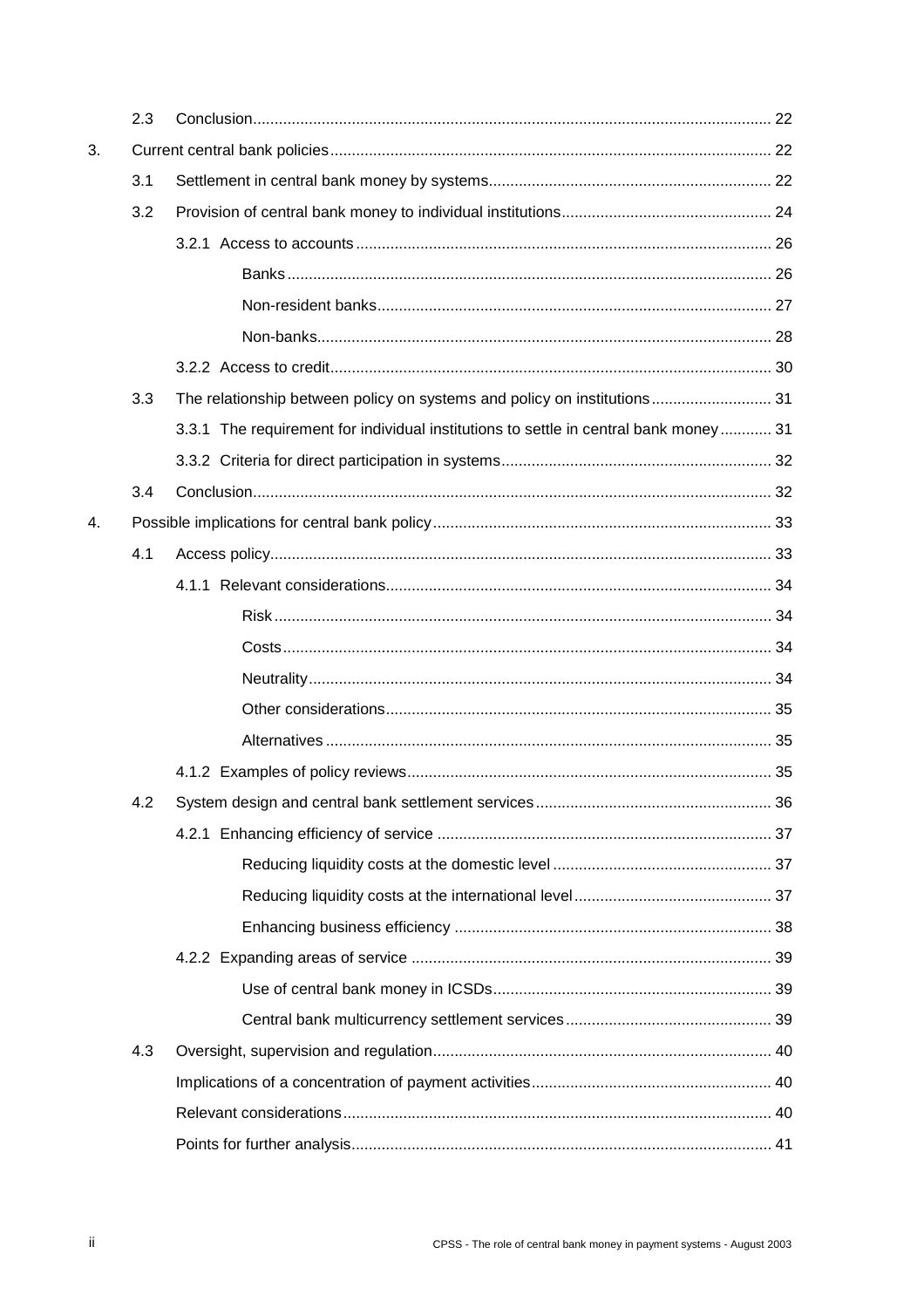| 5. |  |  |
|----|--|--|
|    |  |  |
|    |  |  |
|    |  |  |
|    |  |  |
|    |  |  |
|    |  |  |
|    |  |  |
|    |  |  |
|    |  |  |
|    |  |  |
|    |  |  |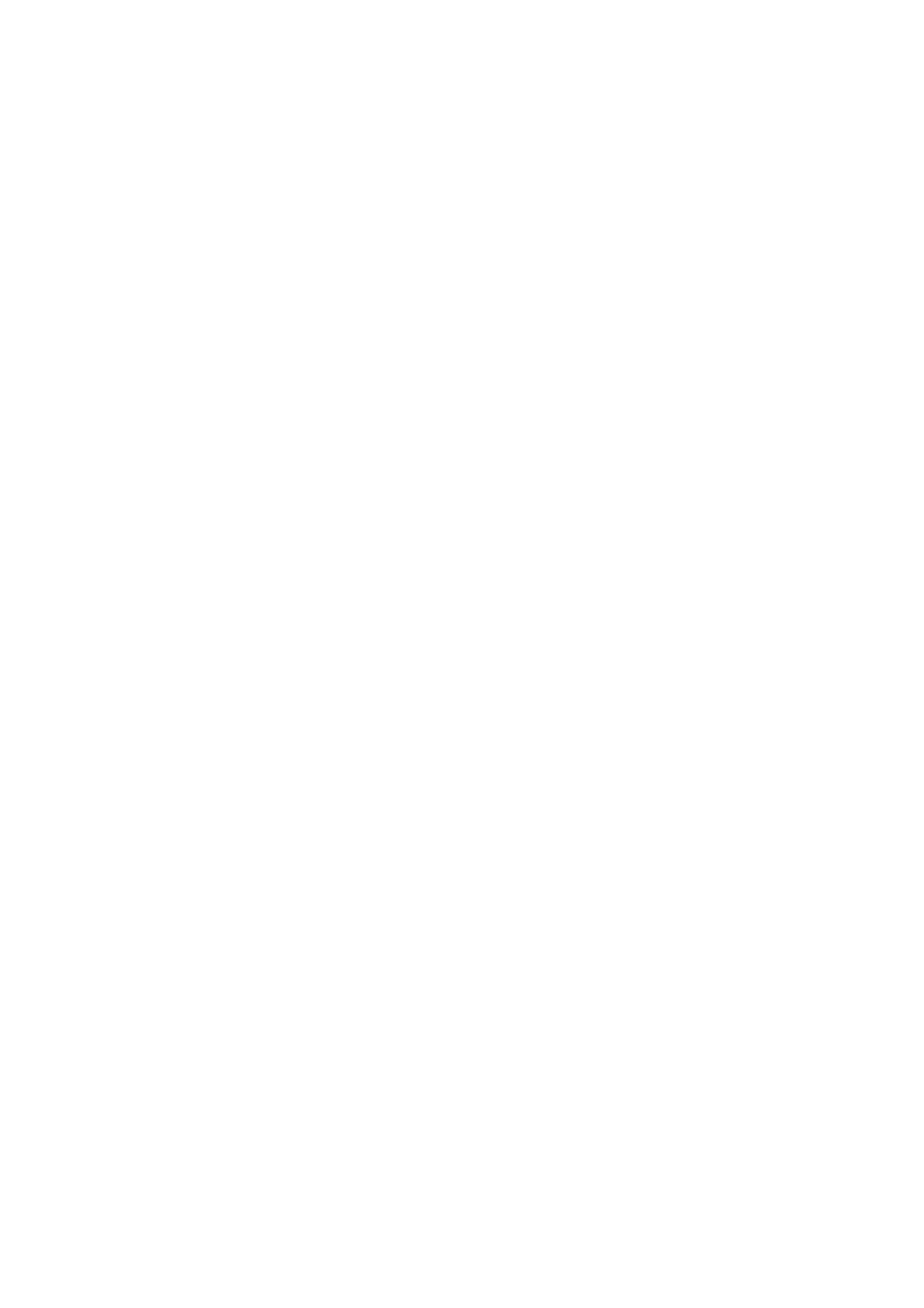# **Executive summary and introduction**

Central bank money plays a key role in payment systems. This report analyses that role and looks at how it may change as a result of current or possible future developments. It develops an analytical framework that permits a better understanding of how central banks formulate policy in this important area.

#### **The coexistence of central and commercial bank monies: multiple issuers, one currency**

Money is fundamental to the functioning of market economies inasmuch as these are based on exchange and credit. In a market economy, any two economic agents are free to agree on the means of payment to be used to settle a transaction.<sup>1</sup> Acceptance of any form of money will, however, depend on the receiver's confidence that, subsequently, a third party will accept that money in trade. Fiat money is worth nothing without the trust of a community behind it. Manifestation of this trust is exemplified by the use of banknotes. Being intrinsically worthless pieces of paper that everyone accepts from a stranger in exchange for valuable goods and services, banknotes testify to the presence of certain bonds of confidence that tie together the members of a society.

Today, any widely used form of money is denominated in a given currency. By sharing a currency, the individuals of a community have in common a measure of economic value, a means to store value, and a set of instruments and procedures to transfer this value. However, since the value of money lies in trust, there can be no absolute guarantee that confidence in the currency can be preserved over time. It may be shaken by a monetary crisis or by the malfunctioning of the payment system. As a result, maintaining trust in the currency, and thus facilitating its circulation, becomes a major public interest. The central bank is, in most countries, the institution designated to pursue this public interest.

In pursuit of its task, the central bank issues its own liabilities for use as money (central bank money). But the central bank is not the only issuer of money in an economy. The multiplicity both of issuers of money and of payment mechanisms is a common feature in all developed economies. Commercial banks are the other primary issuers, their liabilities (ie commercial bank money) representing in fact most of the stock of money.<sup>2</sup> A healthy, competitive commercial banking market is seen as an essential element of an efficient and effective economy.

Thus central bank and commercial bank money coexist in a modern economy. Confidence in commercial bank money lies in the ability of commercial banks to convert their sight liabilities into the money of another commercial bank and/or into central bank money upon demand of their clients. In turn, confidence in central bank money rests in the ability of the central bank to maintain the value of the stock of currency as a whole (ie not only of the small portion it issues directly), or its inverse, to maintain price stability.

Money therefore represents an obligation of different issuers, and consumers regularly exhibit preferences for holding and using different forms of money, which often vary for different types of transactions. Yet the perception of the public is such that it uses the various forms of money interchangeably so long as they are denominated in the same currency. Two factors explain this: first, the existence of a form of money (central bank money) which has the support of public authorities and, second, convertibility of other monies into central bank money at par value. The combination of these two factors gives rise to the currency's single character, the certainty that "one dollar is one dollar", whatever form it takes (whether central or commercial bank money). And this "singleness" seems to be a necessary (but by itself not sufficient) condition for a currency to effectively become "the" measure of economic value, or the unit of account, shared by members of a modern economy, with the associated advantages of efficiency and safety in trade.

All central banks represented in the CPSS believe that the composite of central and commercial bank money is an essential feature of the monetary system and should be preserved. A multiplicity of issuers of money preserves the advantages of competition in providing innovative and efficient means

 $\overline{a}$ 

<sup>1</sup> This report analyses the concepts of money and means of payment from an economic perspective and does not try to provide legal definitions.

 $\overline{2}$ In some economies, non-banks also issue private money in more limited amounts.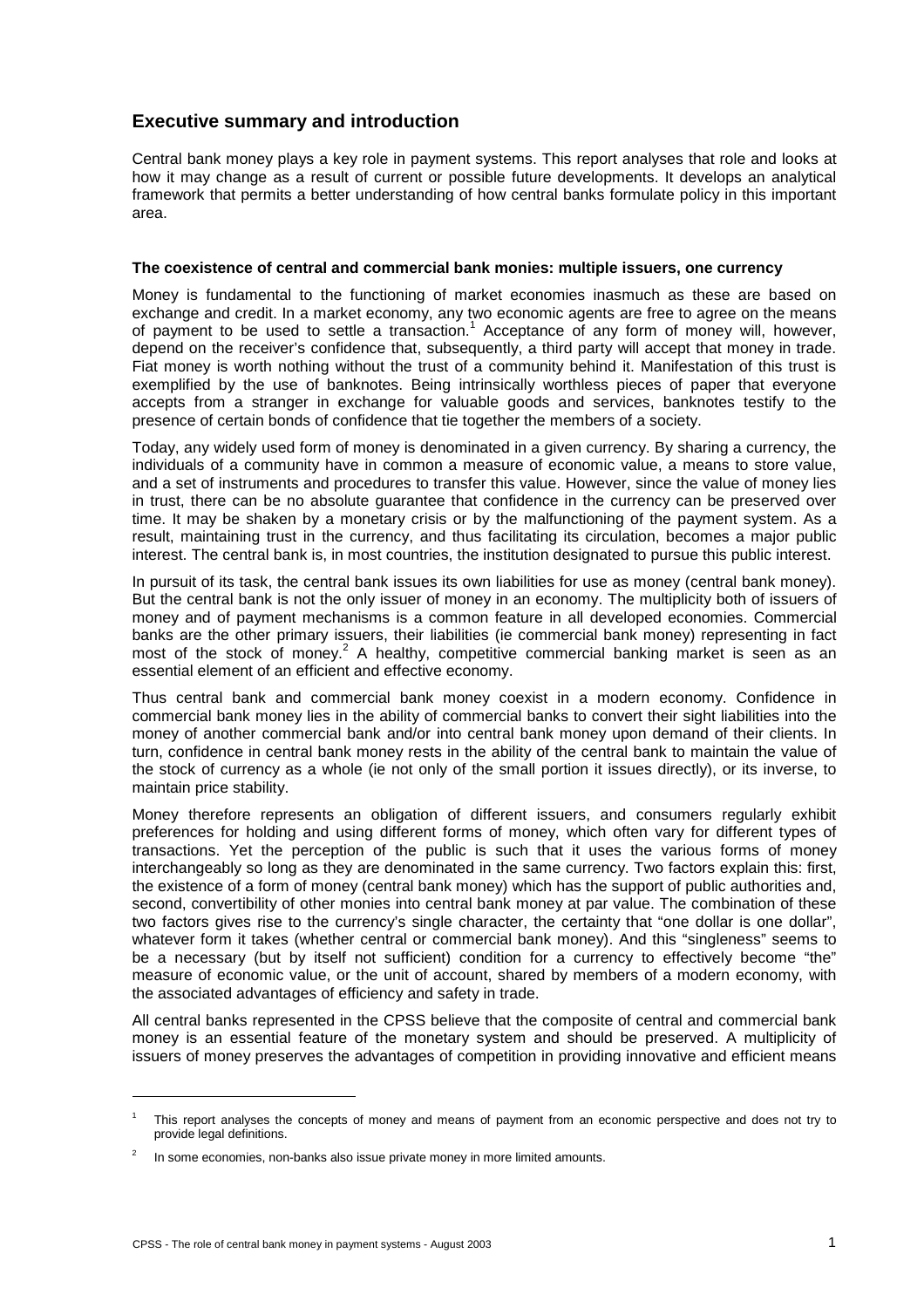of payment and, indeed, in providing financial services generally. The regulated or licensed character of these issuers (commercial banks) aims at promoting their solvency and liquidity in order to preserve confidence in the currency. And the use of central bank money in payment systems puts the value of banks' liabilities to the test every day by checking their convertibility into the defined unit of value.

This policy position implies a rejection of the two extreme arrangements of monobanking, where the central bank acts as the sole issuer of money, and free banking, where commercial banks provide all the money required by the economy. Neither of these corner solutions has proven to be sufficiently stable or efficient to endure.

## **The pivotal role of central bank money in payment systems**

To facilitate convertibility between different forms of money, central banks support the existence of at least one payment system for their own currency that is widely accessible to banks. Payment systems play a fundamental role in the economy by providing a range of mechanisms through which transactions can be easily settled. As such, banknotes are part of this broad notion of payment systems. In spite of the expanding role of its various substitutes, the banknote is still a fundamental payment instrument in economic life. Yet this report focuses on a narrower concept whereby a payment system is a defined set of instruments, procedures and rules for the transfer of funds from one bank to another. In these systems, banks hold funds at a common agent (referred to in the report as "settlement institution"). Payments between these banks are made by exchanging the liabilities of this settlement institution (the "settlement asset"). Deposits at the settlement institution and the credit of the settlement institution (when available) are both accepted as money by all the participants in the system. "Payment systems" include payment mechanisms used by securities settlement systems (SSSs), whether the payment mechanism is "embedded" within the SSS or external to it. This report does not distinguish between the role central bank money plays in embedded mechanisms and in external payment systems, and the analysis which follows is relevant to both.

In practice, most - although by no means all - payment systems settle in central bank money.<sup>3</sup> In other words, the settlement institution is generally the central bank. This role is consistent with the monetary order described earlier, whereby a commercial bank honours its sight liabilities by converting them into central bank money if their clients demand it. It also reflects the layered architecture of financial systems, whereby private individuals and non-financial businesses hold (part of) their liquidity in banks, and banks in turn hold (part of) their liquidity in the central bank.

The choice of settlement asset in a system - particularly in a system handling large values - is important because of the exposures that can arise between the settlement institution and the participants in the system and because of the crucial operational role the settlement institution plays in the system. The widespread use of central bank money as a settlement asset reflects its overall qualities of safety, availability, efficiency, neutrality and finality.<sup>4</sup> Most importantly, failure of the settlement institution can have critical systemic consequences and the use of the central bank as settlement institution minimises the risk of this occurring. CPSS central banks' common policy in this area is set out in *Core principles for systemically important payment systems<sup>5</sup>, ("Core Principles")* which states that the settlement asset in systemically important systems should preferably be a claim on the central bank or, if other assets are used, that they should carry little or no credit and liquidity risk. A similar policy is contained in the report on *Recommendations for securities settlement*  systems,<sup>6</sup> ("SSS recommendations") which says that the assets used to settle the ultimate payment obligations from securities transactions should carry little or no credit or liquidity risk and that, if central bank money is not used, steps must be taken to protect members of the central securities depository from potential losses and liquidity pressures arising from the failure of the settlement institution whose assets are used.

<sup>3</sup> For more information, see Annex 3, Table C.

<sup>4</sup> These features are prominent in central bank money but none is exclusive to central bank money.

<sup>5</sup> *Core principles for systemically important payment systems*, BIS, January 2001.

<sup>6</sup> *Recommendations for securities settlement systems*, BIS, November 2001.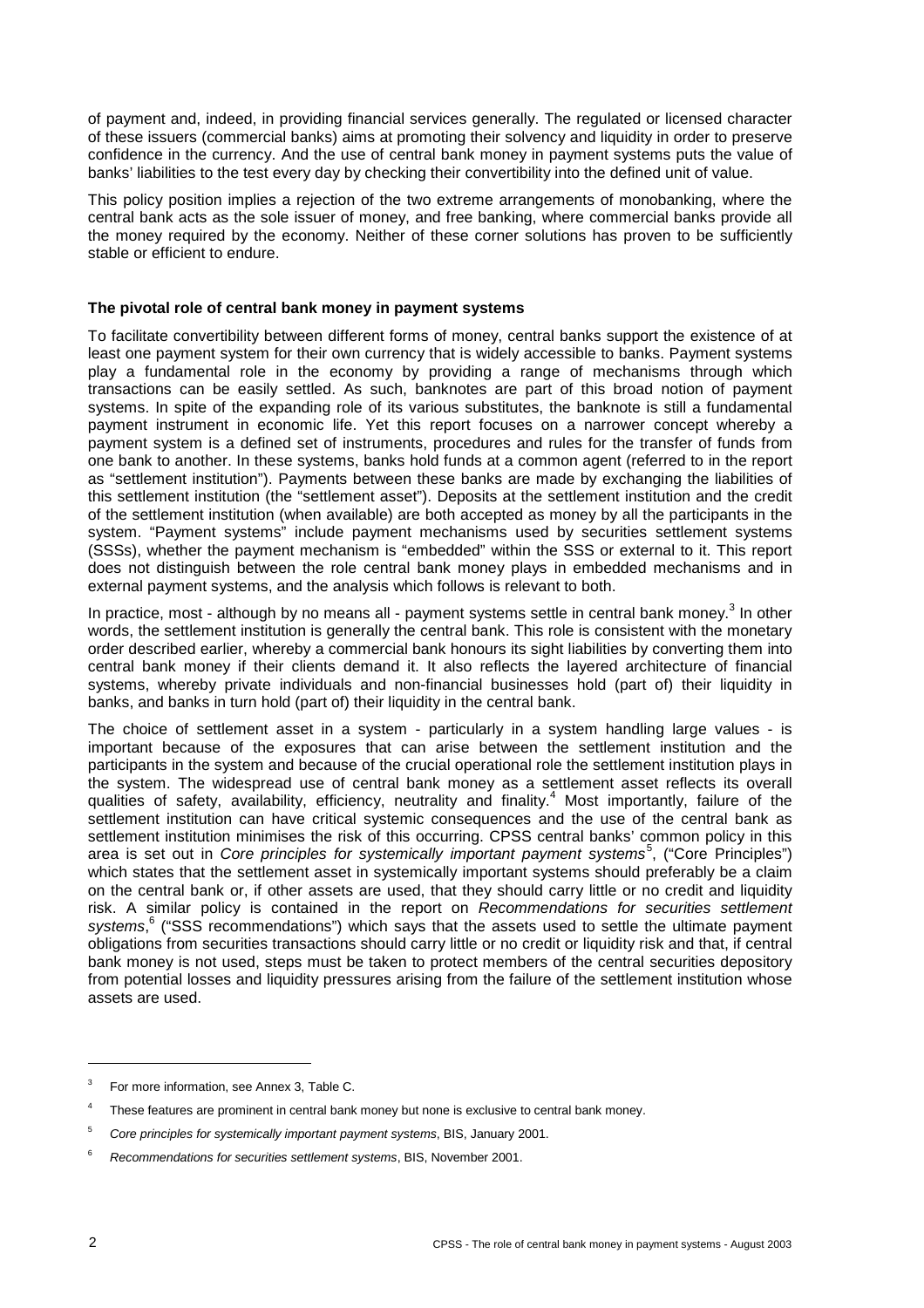In an era of financial globalisation, however, using the central bank as the settlement institution may not always be practical. Global players, active in multiple currencies, are confronted with the essential nature of the central bank as a domestic monetary authority. The supply of central bank money and central bank services is normally confined within the area of jurisdiction of the central bank, so no central bank alone can cater for the needs of these global players in full. Central banks can address some of the consequences of globalisation through mutual cooperation. For example, in the mid-1990s central banks expressed their preference for a market solution to address the need to reduce principal risk in foreign exchange settlement.<sup>7</sup> Continuous Linked Settlement (CLS), the infrastructure adopted by the market, was supported by the international central banking community, and in 2002 the first currencies were authorised by the relevant central banks for inclusion as eligible currencies in the system. CLS Bank, a private utility which meets the international norms for risk management laid out by the G10 Governors, is the settlement institution for CLS - ie settlement is not in central bank money. However, all payments to and from CLS are made through the issuing central bank, so central bank money retains a necessary role, pivotal but not central, in the settlement of foreign exchange transactions in CLS. Similar issues arise with other systems, for example the International Central Securities Depositories (ICSDs) Euroclear and Clearstream Luxembourg ("Clearstream"), which service international markets and provide settlement in multiple currencies in commercial bank money.

The pivotal role of central bank money in payment systems must be balanced against the business decision of any commercial bank to use the payment services of another commercial bank rather than those of the central bank. As a result of these decisions, most interbank payment systems have a greater or lesser degree of tiering (ie several layers of settlement). Thus (and assuming that the settlement institution is the central bank), while some banks are direct participants in a payment system and settle in central bank money (top-tier banks), others (lower-tier banks) may instead use the services of a top-tier bank to make and receive payments from other banks. This is standard practice in international banking, with the widespread use of correspondent banks to make crossborder payments. It is also the practice in most domestic banking arrangements where, for example, a (typically) smaller bank may be a customer of a (typically) larger bank. As a result, a payment from one bank to another may involve settlement in commercial bank money only (between two lower-tier banks using the same top-tier bank), or in central bank money only (between two top-tier banks), or in a combination of central and commercial bank money (eg between two lower-tier banks which do not use the same top-tier bank).

Thus, while central bank money plays a pivotal role in the economy, no central bank sees the use of central bank money as an end in itself. An increase in the amount of central bank money used for payments does not necessarily indicate greater economic welfare. Rather, central banks' interest lies primarily in the use of central bank money at the apex of large-value payment systems, as a complement to the use of commercial bank money in such systems.

# **Access to central bank money**

l

While central banks encourage or require the use of central bank money in systemically important payment systems, they limit access to it for other purposes. One form of central bank money - namely banknotes - is, of course, universally available. However, central bank accounts are typically available only to a limited range of entities, mainly banks. This reflects the fact that while central bank money plays a key role as a settlement asset in payment systems, central banks do not in general want to compete with commercial banks in providing banking services to the public. Because of this, central banks typically open accounts only where there are good public policy reasons for doing so, for example where the use of central bank money helps to eliminate exposures arising within the payment process that could give rise to systemic risk.

Even if commercial banks are central banks' core customers, most central banks do have some other account holders. In general these other account holders are non-commercial entities - for example, the government, foreign central banks or international financial institutions such as the IMF. But most

<sup>7</sup> The risk of paying out one currency without receiving the other currency in return. See *Settlement risk in foreign exchange transactions*, BIS, March 1996.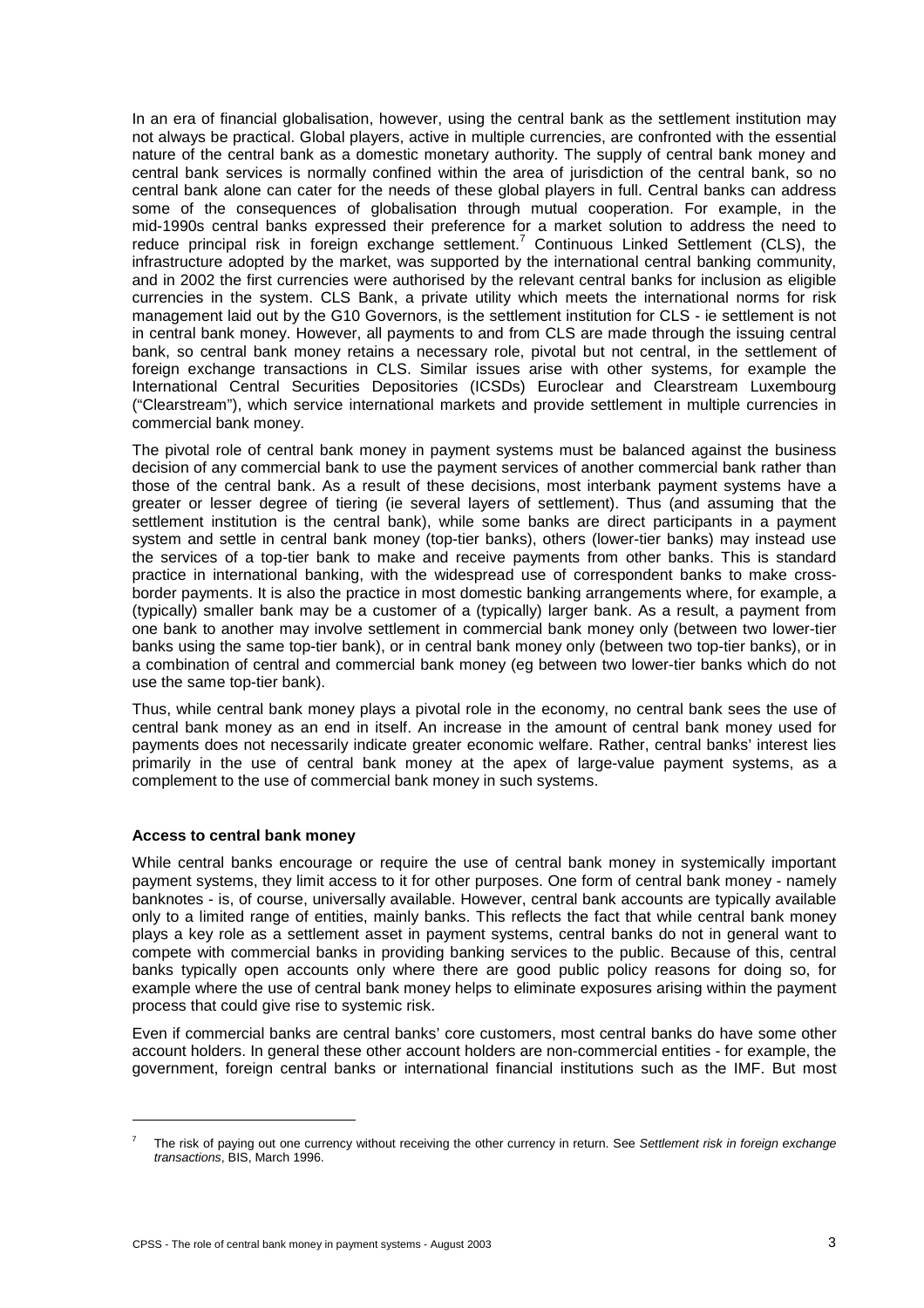central banks also offer accounts to supervised or licensed commercial financial institutions other than banks - for example, securities firms or clearing houses - mostly in cases where such institutions are also directly involved in payment or securities settlement systems. And some go further and offer accounts to a small range of non-financial institutions.

All central banks represented in the CPSS provide access to a form of intraday credit facility to some of their account holders, and in particular to banks. Those which undertake the privileges and obligations of participation in the payment system generally find it valuable to have access to some form of credit in order to use the system efficiently. Intraday credit from the central bank is generally highly valued because it can be used to redeem any obligation, may be provided in large amounts (although collateral is generally required), and is provided, in most cases, at quasi-zero price. As a result, when central banks offer accounts with no credit availability, there may be little demand.

## **Variations in policies**

However, while there are broad areas of common ground as set out above, practical distinctions exist in the approach of central banks to the use of central bank money. For example, there are some variations in central banks' policies on which systems should be required, encouraged or allowed to settle in central bank money, particularly in relation to lower-value systems.

There is also some diversity in the approach to which institutions are allowed to maintain settlement accounts. Some central banks have broader policies than others. For example, while some CPSS central banks are prepared in certain circumstances to permit a wide range of non-bank financial institutions access to accounts and credit (eg the Bank of Japan, the Bank of England and the Bank of Canada), others limit access primarily to deposit-taking institutions (eg the Federal Reserve and the Hong Kong Monetary Authority). And while some are prepared to allow non-resident institutions to open and operate accounts on a remote basis $^8$  (eg the Bank of England and the Swiss National Bank), a significant number are not, or will only do so in a limited number of well-defined cases. Finally, while most central banks adopt a permissive approach to institutions opening settlement accounts (specifying which institutions may, rather than must, open accounts), a few require or strongly encourage all banks to do so (eg the Hong Kong Monetary Authority).

# **Current and prospective developments**

The complexity in the pattern of use of central bank money is increasing. Financial markets as a whole are affected by the powerful forces of technological change, deregulation and globalisation. Payment arrangements are affected by these forces.

Some developments have already had significant effects on the role of central bank money. While the role of the central bank as settlement institution is a long-standing one, in many cases this role only required the central bank to settle the relatively small net positions of commercial banks resulting from a netting procedure. Moreover, this occurred only once each day, at the end of the day. But with the introduction of newer, safer systems to handle the substantially increased payment system values, and in particular with the widespread adoption of real-time gross settlement (RTGS), where each payment is settled in real time throughout the day, central banks and central bank money have come to take on a much wider and more active role. Because the settlement of each payment involves a direct transfer of the settlement asset, RTGS systems require substantially more of the asset to ensure smooth payment flows. To enable this, most central banks provide intraday credit to banks participating in these systems in quantities which in some cases dwarf the banks' overnight balances or their overnight borrowing from the central bank.

Also relevant to the use of central bank money in payment systems is the possibility of *significant concentrations of payment activities* and associated exposures within individual banks. Indeed, a few banks process very high payment values - in some cases similar to those of large-value payment systems. Such concentrations may arise for various reasons, such as consolidation between banks, specialisation by certain banks in correspondent banking (an area of banking that has grown relatively

<sup>8</sup> See the discussion on access to accounts by non-resident banks in Section 3.2.1.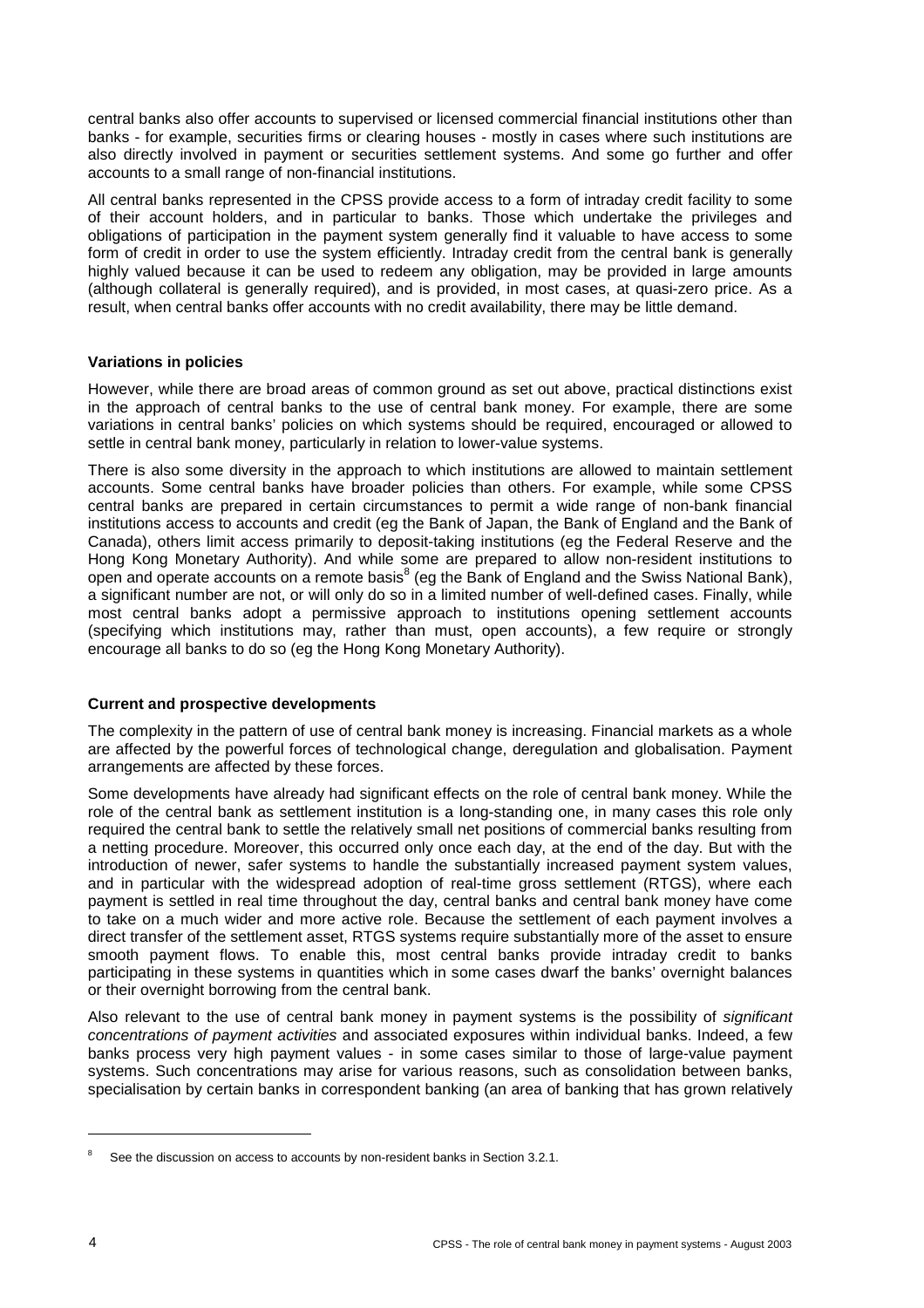rapidly because of an increase in cross-border payments), or changes in cost structures that encourage indirect rather than direct participation in payment systems. Significant concentrations of payments are of interest to central banks because of possible implications for risk and efficiency in the payment system. They may also indicate that central banks should provide more competitive settlement services. Finally, they may raise the question as to whether the scale of activity requires additional supervision from a payment system oversight perspective, and they may call into question the limitations on some central banks' supervisory authority over commercial banks that engage in systemically relevant payment activity.

The *increase in cross-border flows*, a result of capital liberalisation and financial globalisation, has important implications not only for correspondent banking but also for access to central bank accounts and credit. For example, the ICSDs, Euroclear and Clearstream, while processing the majority of their transactions in euros, have most of their participants located outside the euro area. If the Eurosystem were the settlement institution for the euro in these systems, it would need to facilitate remote access to accounts and credit.<sup>9</sup> Another example is the request, by a task force of large global banks, for central banks to facilitate access to intraday credit by broadening the range of eligible collateral to include a wider range of cash and securities located in other financial centres.

Further developments, while also having risk implications, are perhaps more relevant from the point of view of competition, market structure and efficiency. For example, there have been requests in some economies from non-bank financial institutions which are active in payments, or even from certain non-financial institutions, for direct *access to central bank accounts and payment systems*. There have also been requests for central banks to provide *new or improved services* that affect the way in which central bank money is used - services such as longer operating hours, interoperability between systems, liquidity saving mechanisms or even multicurrency functionalities.

## **Some key issues for central banks**

The developments just described can impact on several key ongoing issues that central banks face when providing settlement services.

- Access: who should be allowed to have a settlement account at the central bank? Should access to settlement accounts be limited to core payment service providers, and in particular to banks? Alternatively, how might central banks' access policies adapt to cater for the emergence of new forms of payment service provider and the increasing values of payments accounted for by non-banks (particularly securities firms)? Should such institutions also have accounts? Which account holders should be allowed credit?
- Services: do the account-related services currently provided by central banks meet the needs of account holders and their customers? Should operating hours be longer? Does technology offer scope to enhance services, or the design of the payment systems to which they relate, so as to improve the safety and efficiency of the payment process? Are there principles that place clear limits on the services central banks should offer?
- Requirements: both the Core Principles and the SSS recommendations considered the question of when payment and settlement systems should be required to settle in central bank money, and when an alternative (high-quality) settlement asset might be acceptable. When should central banks insist on payment or securities settlement systems settling in central bank money? Where that is not practicable, what sufficiently "safe" alternatives are adequate to mitigate credit and liquidity risks?
- Concentration: as noted above, not all banks participate directly in payment systems some make use instead of the correspondent services provided by other banks. This brings efficiencies, but may also lead to a concentration of payments through a few banks if there are only a relatively small number of direct participants or if certain direct participants

 $\overline{a}$ 

<sup>9</sup> For a definition and discussion of remote access, see Section 3.2.1.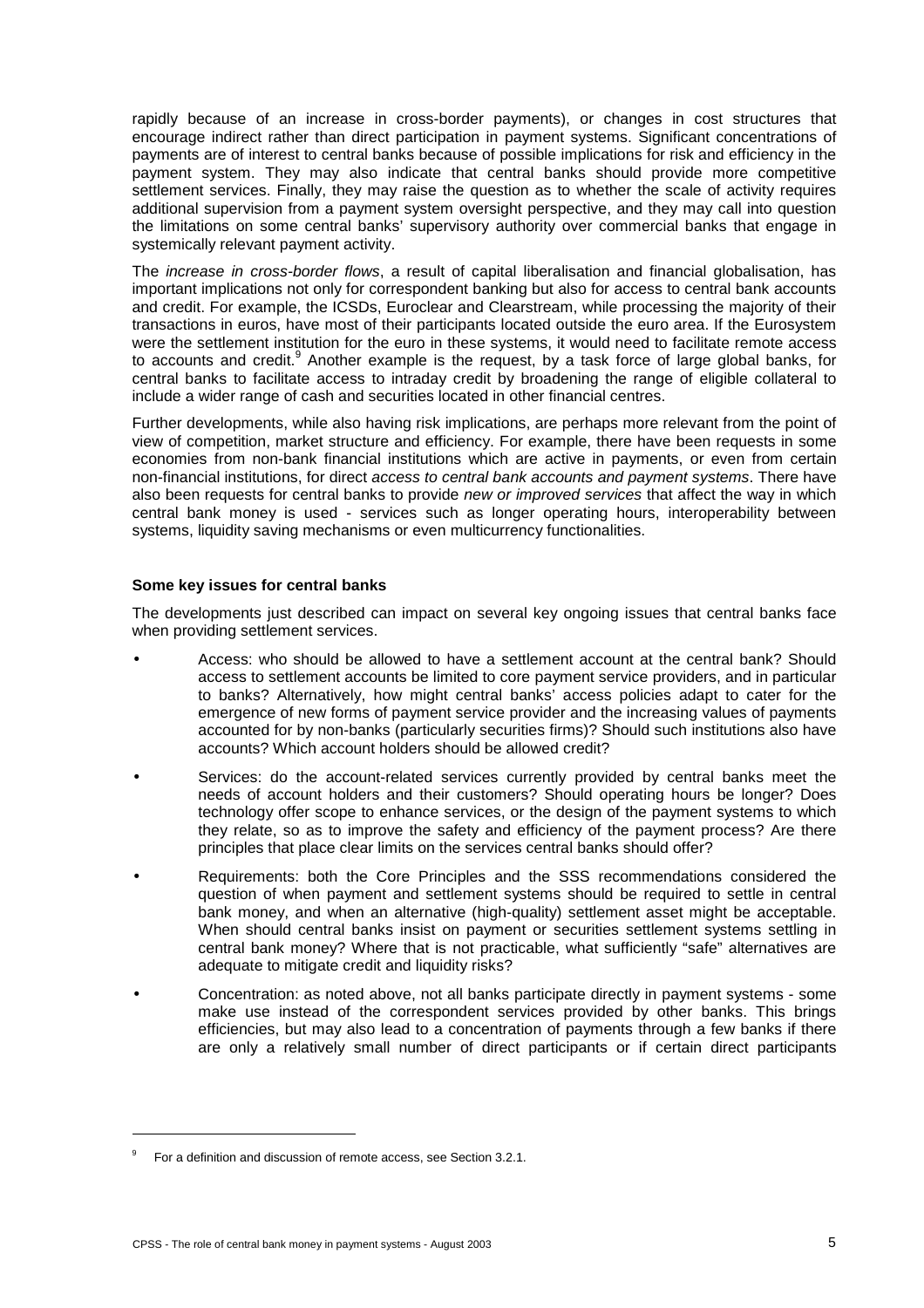specialise in providing correspondent services. What risks does such tiering cause and what might be done to mitigate them? $10<sup>10</sup>$ 

#### **Possible policy responses**

While it would be hard at this stage to identify any strong or universal trend in these developments and the potential impact they may have on the key ongoing issues, it is nevertheless the case that they are already relevant for some central banks and may well become relevant for others in the near future. Many central banks have thus undertaken policy reviews.

Central banks need to consider both the costs and benefits of any policy change (or of the absence of policy change). If central banks decide that a policy response is warranted, all central banks have broadly similar tools at their disposal. Most directly, if desirable they can modify their access policy to allow new types of institutions as account holders. They can also alter the sorts of services that are available to account holders (eg whether credit is provided and if so under what terms) or alter the design of the payment systems they operate (eg change the technical means of access). More broadly, they can use their oversight responsibilities, where appropriate in conjunction with banking supervisors, to determine the standards applicable to payment systems and perhaps also to large commercial providers of payment services.

## **Conclusion**

The complex matter of competition and cooperation between central banks and commercial banks is central to the topics examined in this report. Central and commercial bank monies are in many senses alternatives. Nevertheless, the chain of transactions that lies behind individual payments will often involve settlement in both central and commercial bank money. Moreover, the use of central bank money enhances the soundness and efficiency of the payment system as a whole. Consequently, users of commercial bank money benefit, directly or indirectly, from an externality generated by the use of central bank money in payment systems. The convention exists that central banks avoid competing with commercial banks in most of the payment services provided to the non-bank public. It is this convention that generates the dichotomy between banknotes, that are available to all, and central bank accounts, that are available only to some. At the same time, a symbiotic relationship exists by which, on the one side, commercial banks help to extend the use of the currency while not putting its stability at risk and, on the other side, the central bank provides them with privileged access to its credit and, where appropriate, to some form of safety net.

However, the delimitation of the roles of central banks and commercial banks is not an absolute one. In the provision of payment services to other banks an overlap exists. Banks may choose (and should generally be able to choose) between a central bank and a commercial bank to process their payments. As well as helping to promote a competitive banking system, this choice creates a healthy incentive for central banks to provide competitive services. Central banks try to avoid unfair competition in this area, for example by seeking to apply fair pricing policies.

This report does not attempt to set out a unique approach but instead shows the similarities and the variations in the policies of CPSS central banks. What has been made evident by history is that policy in this area is not static but must necessarily evolve with technological change and with changes in financial, political and legal structures. The role and functions of the central bank itself have in fact adapted over time, responding partly to change in the technology for making payments, and often adopting innovations originated in the private sector. For instance, in many countries paper money or account money represented a revolution in the technology for making payments that was initiated by private banks.

The CPSS central banks share the conviction that the composite of central and commercial bank money, convertible at par, is essential to the safety and efficiency of the financial system and should remain the basis of the singleness of the currency. In other words, central banks would accept neither

<sup>10</sup> The effects of consolidation on payment and settlement systems are discussed in the *Report on consolidation in the financial sector*, Group of Ten, January 2001.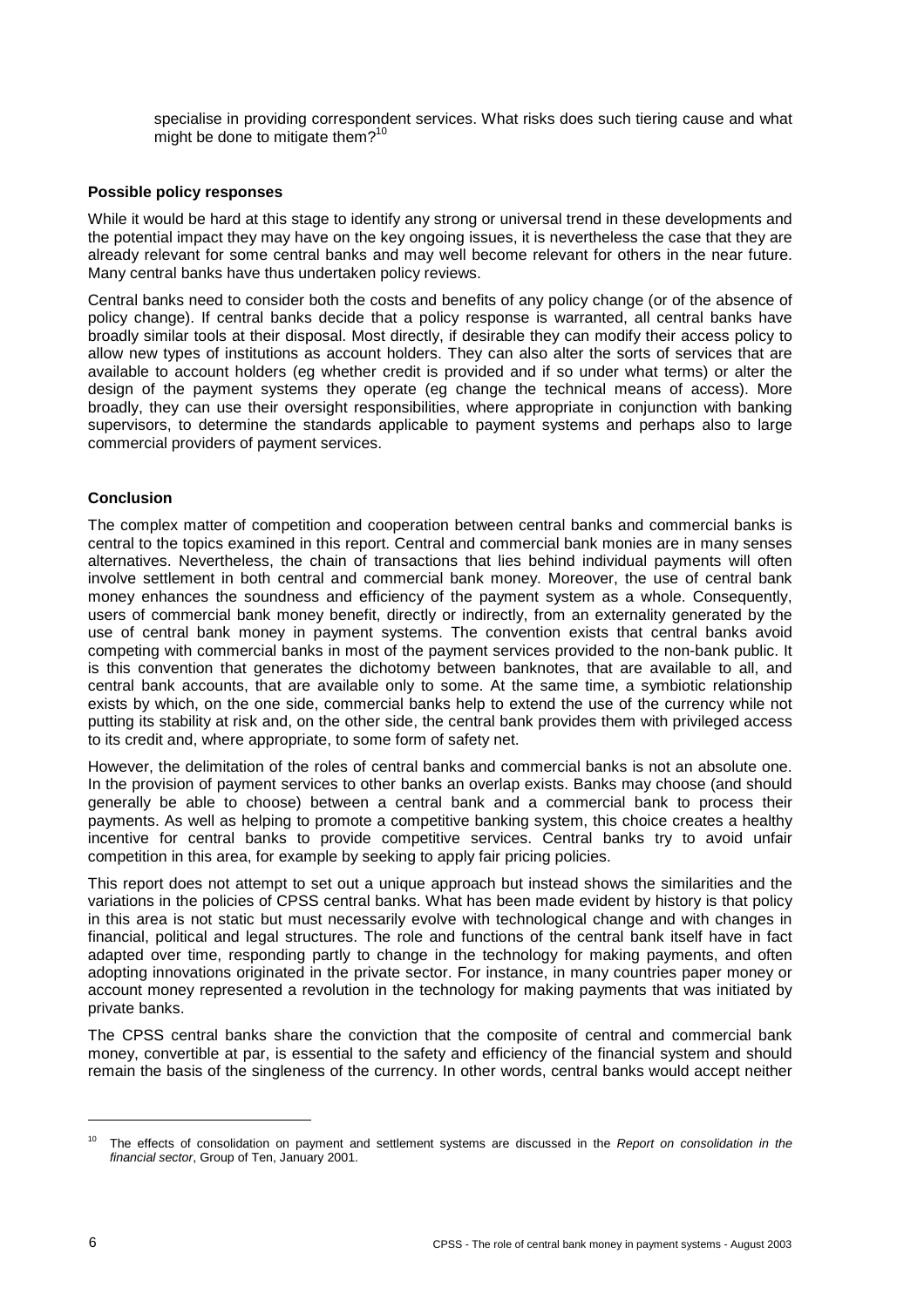an outcome in which central bank money crowds out private initiative, nor an outcome in which central bank money is phased out by a market mechanism. Neither of these two outcomes is regarded as plausible in the near future. The everyday policy decisions of central banks, illustrated in this report, are less dramatic and more pragmatic in nature.

Central banks have generally adopted similar objectives in developing their payment system policies. As set out in the Core Principles and the SSS recommendations, these objectives fundamentally include the pursuit of safety and efficiency. The CPSS central banks have endorsed the Core Principles and the SSS recommendations as the basic norms for oversight of systemically important payment systems and of securities settlement systems and pursue similar operational strategies, such as providing RTGS services to banking organisations.

The common ground shared by CPSS central banks in their objectives as well as in their main tenets of policy concerning the use of central bank money can be summarised in 10 propositions that are set out in the conclusion to this report (see Section 5).

There are also variations in payment system policies among CPSS central banks. Perhaps one variation to note here is the degree to which central banks provide settlement services in parallel to commercial firms (mainly banks) and the extent to which they establish norms delimiting the respective roles of the central bank and commercial banks. Every central bank develops its own combination of operational involvement and normative involvement, although it is true that different traditions make them lean more towards one or the other. The variations may in some cases also involve different trade-offs between safety and efficiency, as well as different opportunities for improving both safety and efficiency in particular markets. They may also reflect potentially different risk tolerances in addressing non-systemic risks. In some cases, legislation or national policies also incorporate differing social policies or constraints involving consumer protection, banking structure, competition policy or national security.

## **Structure of the report**

 $\overline{a}$ 

The issues raised in this summary and introduction are explored in more detail in the rest of the report. Section 1 considers the factors that affect the mix of central and commercial bank money in payment systems. Section 2 then looks at some of the current developments affecting payment systems and the impact they may have on the use of central bank money. In the light of this analysis, Sections 3 and 4 turn to central bank policies. Section 3 describes existing central bank policies, while Section 4 looks at the possible implications for these policies of the developments set out in Section 2. Section 5 provides some concluding remarks, including the 10 propositions mentioned earlier. Finally, the annexes contain more detailed information on some of the topics discussed in the report.<sup>11</sup>

# **1. The coexistence of central and commercial bank money in payment systems**

Money is fundamental to the operation of a modern economy. A common feature of developed economies is the wide variety of ways in which payments are made and the forms of money used. There is also a wide range of economic agents whose liabilities function as money. The most familiar issuers of money are central banks, which provide central bank money in the form of both banknotes and deposit liabilities, and commercial banks, which generally issue private money (commercial bank money) in the form of deposit liabilities.

Economic activity can in principle take place without the coexistence of central and commercial bank money. Indeed, both corner solutions - on the one hand, narrow or monobanking where there was only central bank money and, on the other hand, free banking where there was only commercial bank

<sup>11</sup> For definitions of standard payment system terms used in this report, see *A glossary of terms used in payment and settlement systems*, BIS, January 2001. (All the BIS publications referred to in this report, including the latest version of the glossary, are on the BIS website, www.bis.org.) Terms that are specific to this report are defined as they are used.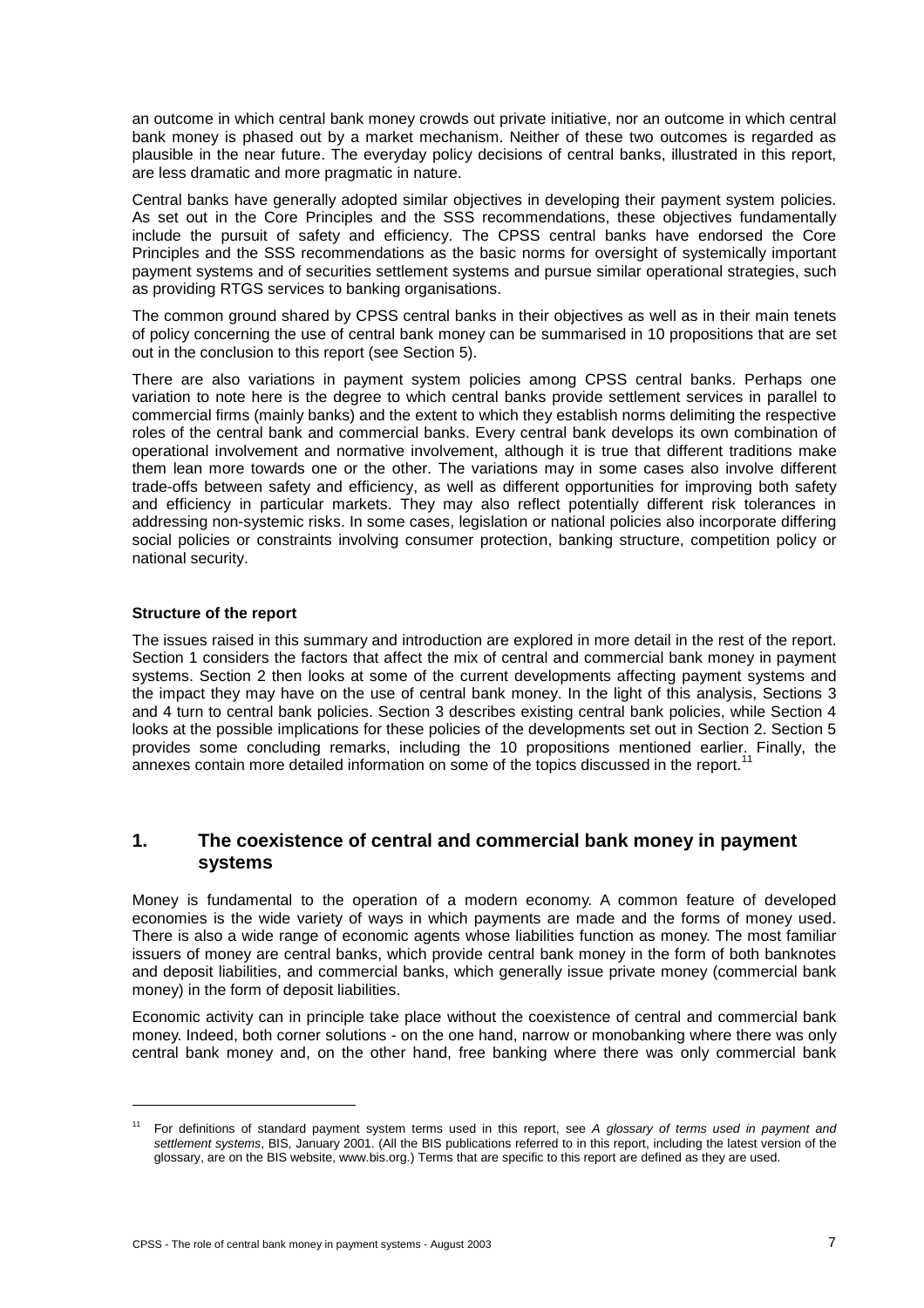money - have existed in the past. But neither has proved sufficiently stable or efficient to survive. There has been a migration away from the corner towards intermediate solutions in which both types of money play an important part in facilitating economic activity. CPSS central banks continue to believe that the most effective and efficient financial system is one in which there is competition among banks and in which central bank money is used where its particular features are most important.

An important feature of this coexistence is that, in a given currency, central and commercial bank monies are convertible into each other at par. Conversion at par removes the very high transaction costs that could arise for users of a currency if there were multiple issuers whose monies were exchanged at different values. Conversion between commercial and central bank monies takes place in a tangible manner when a commercial bank depositor withdraws banknotes from an account. Conversion between different commercial bank monies takes place through payment systems when a customer of one bank makes a payment to a customer of another bank, using central bank money as the bridge in most cases.

This section looks in more detail at this coexistence of central and commercial bank money. It looks first, in Section 1.1, at central bank money and the central bank's objectives. Section 1.2 then considers how payment systems function and the role of the settlement institution, while Section 1.3 discusses the factors determining the choice of settlement asset.

# **1.1 Central bank money and central bank objectives**

Central banks provide central bank money to support their core objectives. CPSS central banks vary in how they articulate these objectives, but they can be broadly categorised as pursuit of monetary policy goals, maintenance of the stability of the financial system and promotion of the effectiveness or efficiency of the financial system. Within the context of these broader objectives, CPSS central banks recognise that the ability to make payments safely and efficiently is crucial to the functioning of the financial system, both domestic and global. Sound and efficient payment mechanisms enhance the allocation of resources, facilitate growth and improve social welfare. This report focuses on the role of central bank money as a means of payment.

As noted above, central bank money takes two main forms - banknotes and deposit money. Banknotes are probably the most visible symbol of a currency and play a widespread role in the making of retail payments. Moreover, the value of banknotes outstanding is generally significantly larger than the stock of central bank deposit money in existence. However, while banknotes are undeniably important in an economy and raise a number of issues for central banks - most notably concerning the costs of distribution and the prevention of counterfeiting - they generally do not raise the sort of systemic risk issues of core concern to central banks because of the relatively small values typically involved when payments are made. Banknotes are therefore not directly covered in the rest of this report, although Annex 4 provides some more information about their features and usage.

On the other hand, central bank deposit money plays a crucial role as the settlement asset in payment systems which transfer substantial values of funds each day and where there is significant potential for systemic risk. The quantity of central bank money and/or the terms on which it is available are of course pivotal aspects of central banks' monetary policy. But, as illustrated in Figure 1, balances with the central bank also play an important role from the viewpoint of payments policy. During the day, deposits with the central bank can be used to make interbank payments, whose completion is a critical activity for the economy at large. If the intraday balance available for payments is too small relative to the value of payments to be made in a given time, it could result in gridlock, preventing payments from being executed. Thus in many cases central banks provide intraday credit to banks and other account holders. Indeed, particularly with the decline in importance of reserve requirements in many economies, balances held by banks during the day are often substantially larger than those held overnight.<sup>12</sup>

Figure 1 is a stylised diagram that is not intended to indicate actual magnitudes of central bank money. Other transactions (such as sales/purchases of cash or provision/repayment of overnight credit) are included within "intraday balances injected". For data on overnight balances and intraday credit on central bank accounts, see Table B in Annex 3.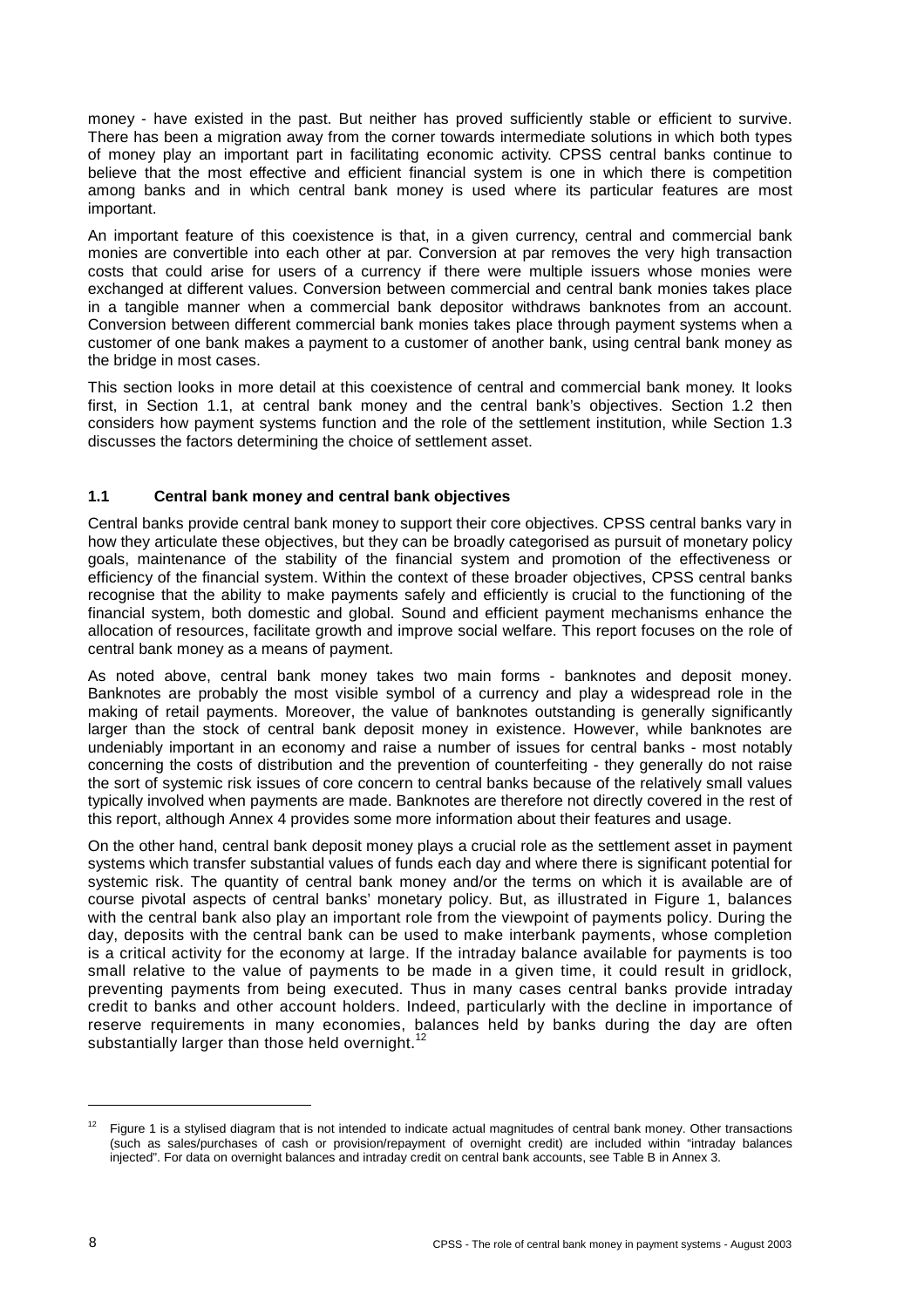Figure 1 **Stylised diagram of central bank money** 



The smooth and safe functioning of a payment system is dependent not just on the *quantity* of the settlement asset. It also depends crucially on the *quality* of the asset and thus on the identity of the settlement institution. To explain this, Section 1.2 considers how payment systems function and thus the role of the settlement institution in them.

# **1.2 How payment systems function and the role of the settlement institution**

# *1.2.1 Simple models of how payment systems function*

Different forms of money require more or less complex arrangements to enable them to be used to make payments. The two most common forms of money used to make payments are banknotes and commercial bank deposit money. Banknotes are bearer instruments and thus the payments process is simple - the notes are simply transferred from payer to payee, as illustrated in Figure 2.



However, where commercial bank deposit money is used, transfers generally take place within organised "payment systems" where commercial and central bank money often complement each other in more complex chains of payments. Although the term "payment system" can be used broadly to refer to the entire web of payments within an economic area, it is often applied in a more limited sense to refer to an interbank payment system, incorporating a particular set of payment instruments, technical standards for the transmission of payment messages and an agreed means of settling claims among system members, including use of a nominated settlement institution.

The simplest case of making a payment in an interbank payment system is shown in Figure 3. This stylised payment system has one intermediary, generally (although not always) the central bank, which acts as the settlement institution. The paying and receiving banks are both direct participants in the interbank payment system and hold accounts at the settlement institution, and settlement is effected by a debit from the account of the paying bank and a credit to the account of the receiving bank. The payment may either be financed with funds already on the account of the paying bank, or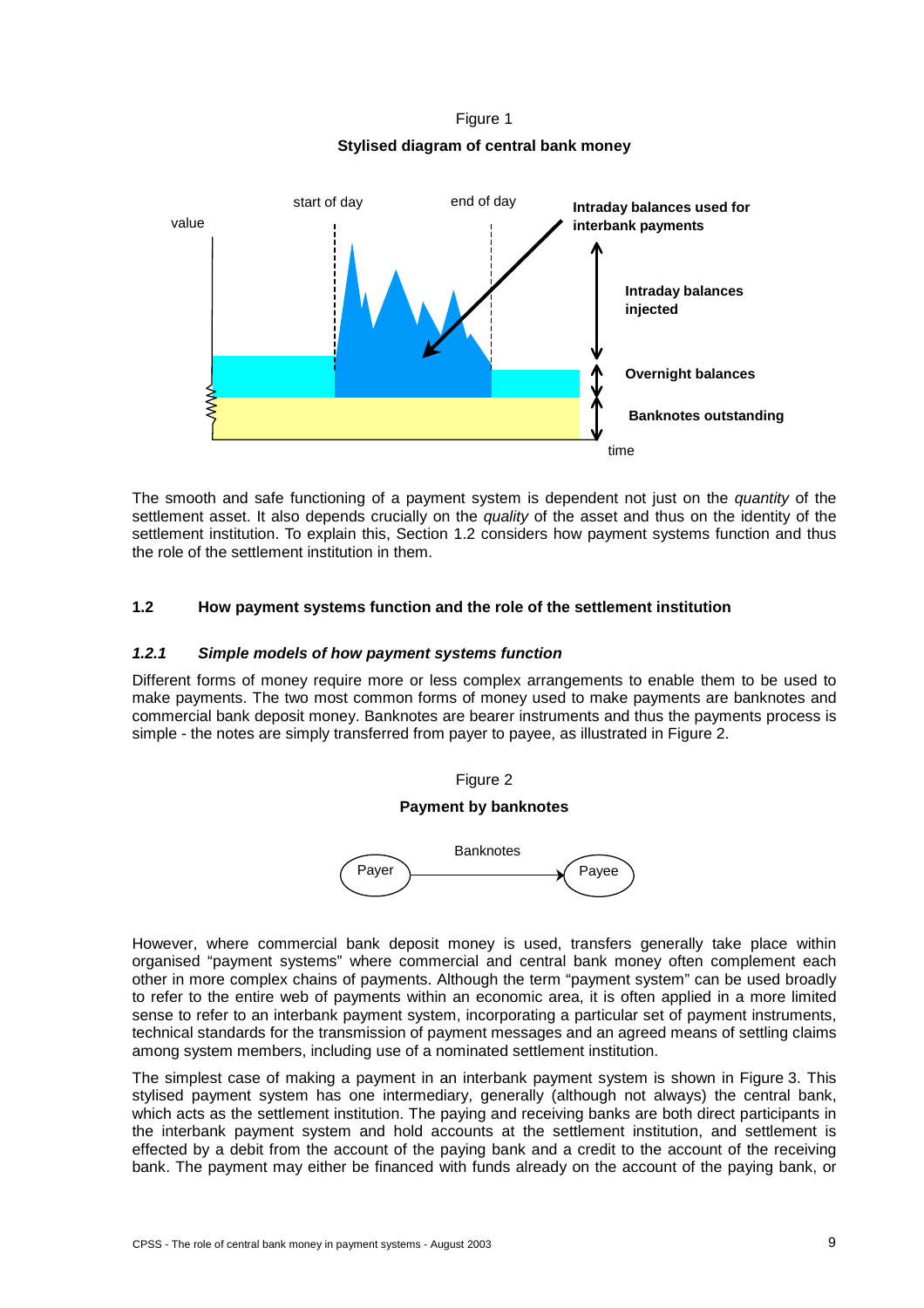with credit provided by the settlement institution. The receiving bank may leave the funds it receives on account at the settlement institution or it may decide to pay them away.



While this is a simple example, it illustrates the crucial role played by the settlement institution, and the ways in which paying and receiving banks are exposed to it. Settlement takes place in the settlement institution's liabilities, and both paying and receiving banks need accounts with that institution. Both are reliant on the settlement institution's operational soundness. And they will be exposed to credit risk on the settlement institution in relation to any funds held on account. These risks may be difficult to avoid or to control. For example, receiving banks may have very little control over the value of payments received and held on account with the settlement institution. The larger the value and volume of payments the institution settles, the more important are its creditworthiness and operational reliability.

In practice, payment arrangements, both domestic and particularly cross-border, are invariably far more complex than this, involving tiers within and between which payments are made. As before, those holding accounts with the settlement institution - the direct participants in the "system" - are generally banks ("settlement" or "correspondent" banks), which in turn provide accounts and payment services to their own customers, which may be other banks, non-bank financial institutions, non-financial firms or individuals. In this world, the "payment system" is a broader construct, involving various tiers of intermediation, as shown in Figure 4. For clarity, in the remainder of the report the narrow set of arrangements involving the settlement institution and those holding accounts with it will be referred to as the "interbank payment system". The term "payment system" will be used to describe the broader, tiered arrangements described below.



In this more realistic example, the payment chains are more complicated. Take a payment between a customer of Bank A (a second-tier bank - ie one that is not a direct participant in the interbank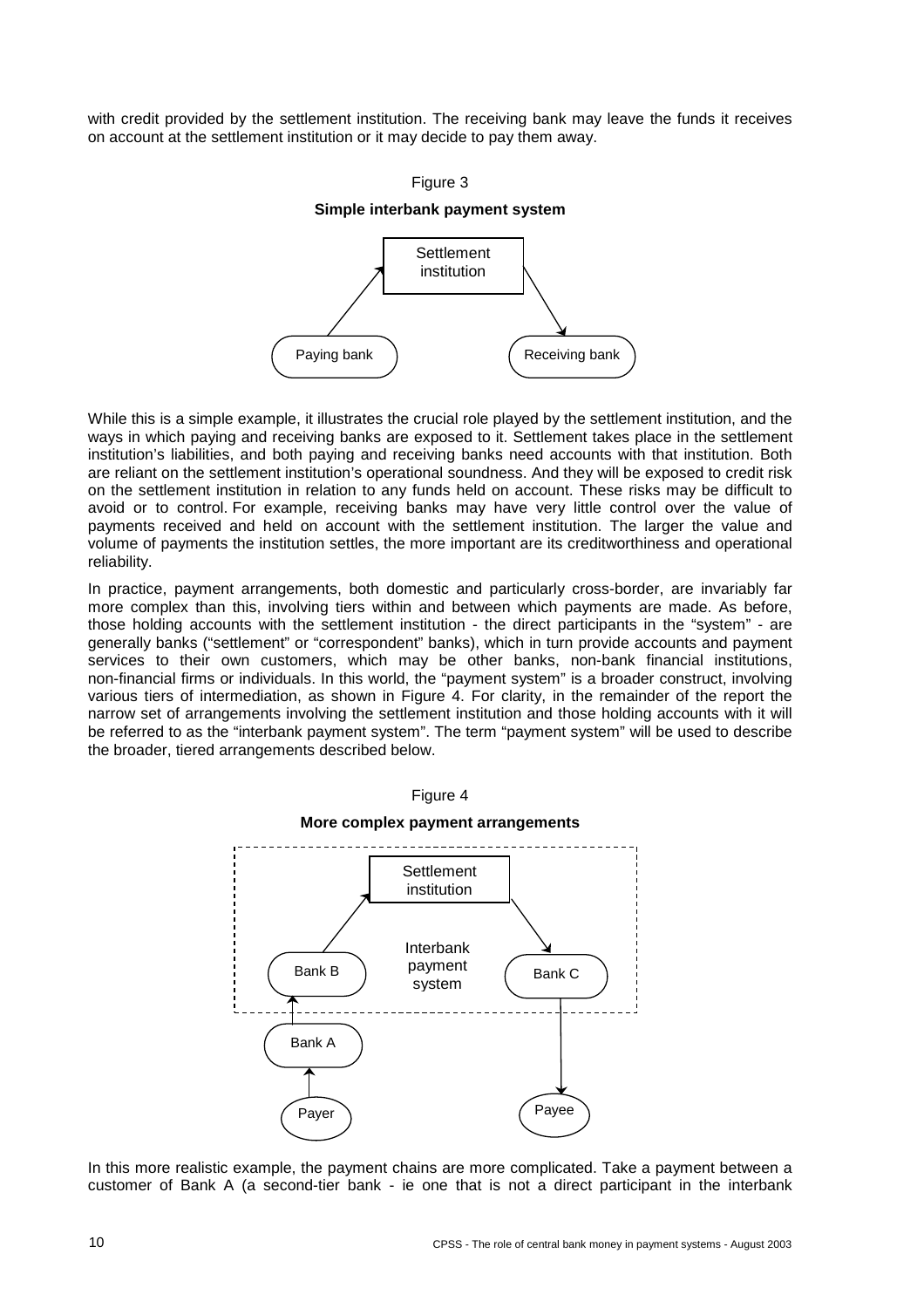payment system) and a customer of Bank C (a direct participant in the system). The payment process involves debiting the payer's account at Bank A, Bank A's account with Bank B and Bank B's account with the settlement institution. It also involves crediting Bank C's account with the settlement institution and the payee's account with Bank C.

In practice, a number of "payments" are taking place, using different types of "money". The settlement institution will generally (although not always) be a central bank, so settlement between direct participants in the interbank payment system takes place in central bank money. But the accounts of most payers and payees will be held with intermediary banks, and payments (debits) and receipts (credits) will take place in commercial bank money issued by different commercial banks. Indeed, while data are scarce, if the different components of payment chains are aggregated it is quite possible that in many cases the value of payments settling in commercial bank money exceeds that settled in central bank money (see Section 2).

The "payment chain" is actually a combination of various payments at different tiers, whose "settlement" takes place independently. In some jurisdictions, unless otherwise contracted between payer and payee, the point at which the underlying payment obligation has been extinguished will coincide with the payment being "settled" within the interbank payment system. In other jurisdictions, this is not generally the case. In any event, finality does not imply that the payee has yet received the funds, so the payee may remain exposed to intermediaries even though the payer has legally discharged its obligation. The moment in which final settlement takes place is defined primarily by the rules of the interbank payment system. Furthermore, local laws may affect the timing or conditions under which final settlement takes place.

This model is used for both domestic and cross-border payments. The latter, ie where the payer and/or the payee is non-resident, generally involve some form of domestic payment. The payer/payee's bank may be able, and choose, to access the domestic interbank system directly on a remote basis. If not, it will use the services of a correspondent bank, which may in turn access the relevant system directly or use the services of a local bank. Final settlement may take place at a number of levels (across the books of the settlement institution and/or those of a first- or lower-tier commercial bank), depending on each counterparty's payment arrangements.

The model is also applicable to the payment arrangements associated with securities settlement systems (see Box 1). Such arrangements are included within the definition of "payment system" and are therefore covered in the analysis in the rest of this report.

# 1.2.2 Risks relating to the settlement asset<sup>13</sup>

Essentially the same risks can arise within the sort of interbank payment system described above as within the "simple" payments model outlined earlier.

# *Risks relating to the settlement institution*

 $\overline{a}$ 

As stated earlier, direct participants have potential exposures to the settlement institution, as does the settlement institution to the direct participants. Credit exposures may exist where funds are held with the settlement institution or advanced by it to direct participants. There may be liquidity risks if the settlement institution fails to meet any commitments it has made to provide liquidity to direct participants. And direct participants are reliant on the operational capability of the settlement institution. The nature, size and duration of these exposures depend very much on factors such as the design of the system, the availability of credit and the arrangements for funding/defunding the accounts held at the settlement institution.

The use of central bank money as the settlement asset in systemically important payment systems  $(SIPS)^{14}$  eliminates credit and liquidity risk at the apex of the payment system, where exposures are

<sup>&</sup>lt;sup>13</sup> The term settlement asset is often used exclusively to refer to the asset used for settlement between direct participants in an interbank payment system. However, for convenience, in the rest of this report the term is also used to indicate the asset used for settlement between a direct participant and its customers.

<sup>14</sup> For an explanation of systemically important payment systems, see *Core principles for systemically important payment systems*.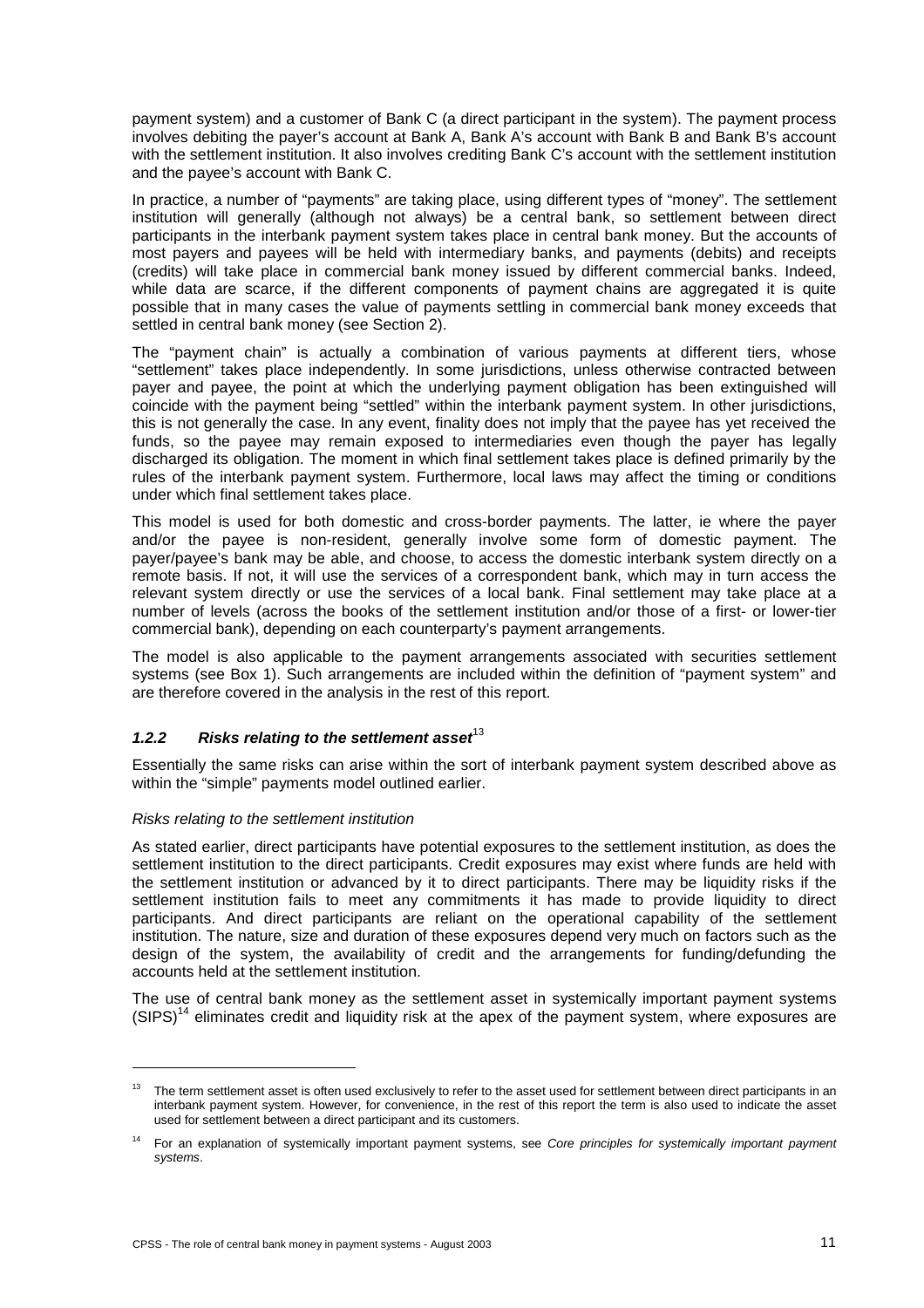generally highest and most concentrated, and where direct participants have least choice over the source of their exposure. And the central bank's role as settlement institution provides assurance of continuity in the provision of liquidity and in the provision of settlement services.

#### Box 1

#### **Securities settlement systems**

Securities settlement systems (SSSs) are systems which mainly provide custody services and final delivery of securities from the seller to the buyer. When securities are traded in exchange for funds (as is usually the case), SSSs also ensure the transfer of the related funds in the relevant payment system. This payment system may be embedded in the SSS or external to it.

If the payment system is embedded, both securities and cash are transferred within the same organisation. Examples of SSSs with embedded payment systems are central bank CSDs (for the settlement of government securities), which naturally use central bank money, or, on the other side of the spectrum, private CSDs (or ICSDs) using commercial bank money.

An example of an SSS with an external payment system is a CSD which is privately owned but which settles in central bank money. When the payment system is external to the SSS, a number of issues arise. For example:

- the participant of the CSD also needs to have access (directly or indirectly) to the payment system;
- the CSD and the payment system need to have compatible operating hours;
- where collateral is needed to obtain credit in the payment system, there may be advantages to CSD participants if the assets held at the CSD can be used as collateral.

#### *Risks between direct participants and their customers*

Similar exposures arise between direct participants and their customers. Customers are operationally reliant on their chosen intermediary to make payments on their behalf, and incur credit risk where receipts of funds are held with the intermediary. In turn, intermediaries incur risks on their customers where they provide them with credit for payments. Such risks are not unusual - they arise, and are managed, in the normal course of banks' and their customers' activities. But exposures arising within the payment system may be very large, especially when the customer is a bank, since the values transferred can be very significant. They may also be difficult to control and, depending on the degree of tiering within the system, the number of direct participants may in practice be low, limiting the choice of intermediary.

The distribution of payments affects the distribution of risk within the system. Where large values of payments flow through a small number of direct participants, the consequent exposures may be very large in relation to each direct participant's capital. Each direct participant stands between its own customers and other direct participants, such that other direct participants are to some degree sheltered from the risk of default by non-participants and vice versa. However, as a consequence, direct participants acting for a large number of customers may incur very high exposures, both to their customers and to other direct participants, and may be more vulnerable to shocks within the payment system or their customer base. At the same time, the impact of the correspondent's failure on others may be greater. In systems in which flows are highly concentrated, each direct participant's ability to

Other models which are neither completely embedded nor completely external also exist. An example is the settlement model developed by the French CSD and the Bank of France. The Bank of France has granted the securities settlement system a mandate to operate dedicated accounts in central bank money. The cash leg of securities trades is settled on these dedicated accounts. This architecture enables Euroclear France to check the availability of the securities on the seller's securities account as well as the availability of cash on the buyer's dedicated account, and to transfer simultaneously securities and funds between the participants in a way that ensures delivery versus payment and real-time finality in central bank money. The Bank of France has also mandated Euroclear France to operate intraday credit operations on its behalf for those participants whose dedicated account balance is not sufficient to settle a trade. Since this intraday credit is automatically allocated to the dedicated cash accounts operated by Euroclear France, no permanent link is necessary with the RTGS system. Consequently, these automated intraday repos can take place even outside the RTGS operating hours.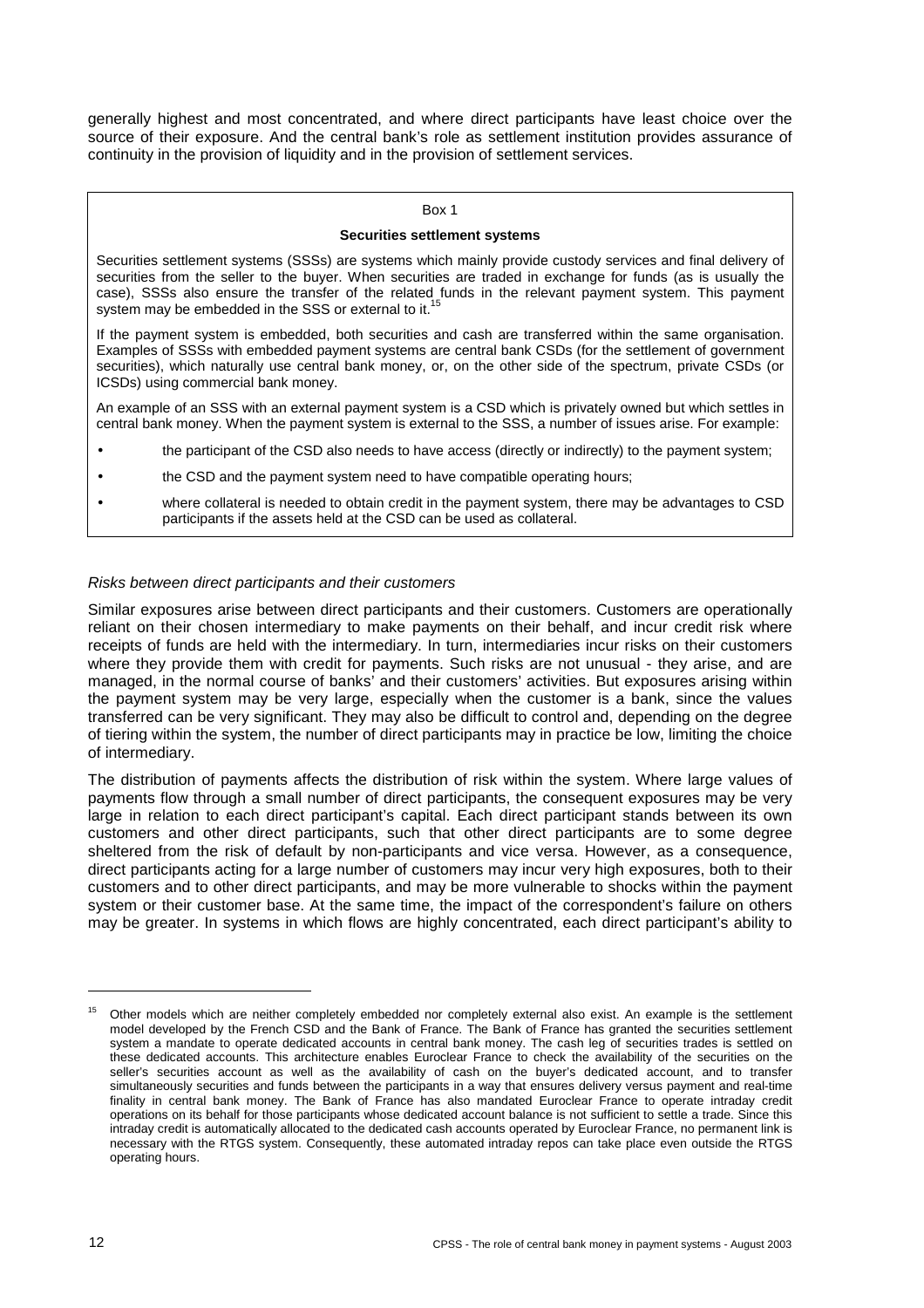manage the associated risks is one determinant of how easily financial shocks to one part of the system are transmitted throughout the system and to other parts of the financial sector.<sup>16</sup>

## **1.3 Factors determining agents' choice of settlement asset**

The example in Figure 4 illustrates how different forms of settlement asset (generally central and commercial bank money) coexist. The balance between the different forms will depend on various factors, including the design of the interbank payment system and the policies of the relevant central bank. These are discussed in Section 3. But a key determinant of the balance will be the choices made by potential payment system users.

In general, payment system users have a choice between being a direct participant in the system or using a correspondent, and in the latter case a choice between correspondents. Their choice will be influenced by the private costs and benefits associated with each option. Some of these costs and benefits will relate to features of the institution providing the settlement asset, such as its creditworthiness and neutrality. Others will relate to the services, such as credit, which that institution is prepared to provide and to the design of the payment system within which the asset will be used.<sup>17</sup> Differences between settlement assets are usually a matter of degree - safety and many of the other relevant features are relative concepts, not qualities which assets either do or do not possess.

## *Safety*

l

The "safety" of different forms of money, in the context of their use as settlement assets, essentially means the likelihood of the asset retaining its value to the holder, and hence its acceptability to others as a means of payment.

Central bank money is generally completely safe in its jurisdiction. Central banks are more creditworthy institutions than commercial banks in their own currency. They have explicit or implicit state support. In a fiat money system, where not constrained by a convertibility rule to another asset/currency, the central bank can always cover its obligations by issuing its own currency. In addition, central banks tend to be risk-averse institutions which seek, as far as possible, to engage only in low-risk financial activities. Indeed, the term "ultimate settlement" has sometimes been used to indicate settlement in central bank money, although the term needs to be used with care (see Box 2).

The creditworthiness of commercial banks is tested through their ability to convert on demand their sight liabilities into the money of another commercial bank or into central bank money. In practice in CPSS countries, the generally high credit standing of commercial banks means that default risk is unlikely to be a significant disincentive to maintaining settlement accounts with commercial banks. Prudential supervision reduces the likelihood of default by supervised institutions, improving the safety of claims on these institutions. And the existence of investor/depositor protection schemes has the effect of maintaining at least partial convertibility of a failed bank's liabilities into other forms of money, and hence supporting their value as settlement assets. Utilities like clearing houses often go further in lowering default risk by fully collateralising any exposure to their members and not engaging in any further financial activities which could expose them to risk. Thus other factors, including the asset's availability and liquidity, are likely to be a more significant determinant of choice of settlement asset.

It should be noted, however, that the safety of both central and commercial bank money is influenced by the ability of the central bank to maintain the value of the stock of currency as a whole - ie price stability.

The analysis in Section 1.2.2 is based on the assumption that banks that are not direct participants in a system use a *commercial* bank to act as their correspondent (eg in Figure 4, Bank A uses Bank B). However, in a few cases central banks themselves provide correspondent services to customer banks that are not direct participants in systems that settle in central bank money. In these circumstances, the risks that arise are likely to be similar to those that arise where banks *are*  direct participants.

<sup>17</sup> Those choosing direct participation are of course constrained to use the settlement asset that has been collectively chosen by the system. Thus the choice of settlement asset cannot be made independently of the wider choice between direct participation and non-participation, which will depend on a wider range of factors than those relevant to the settlement asset itself.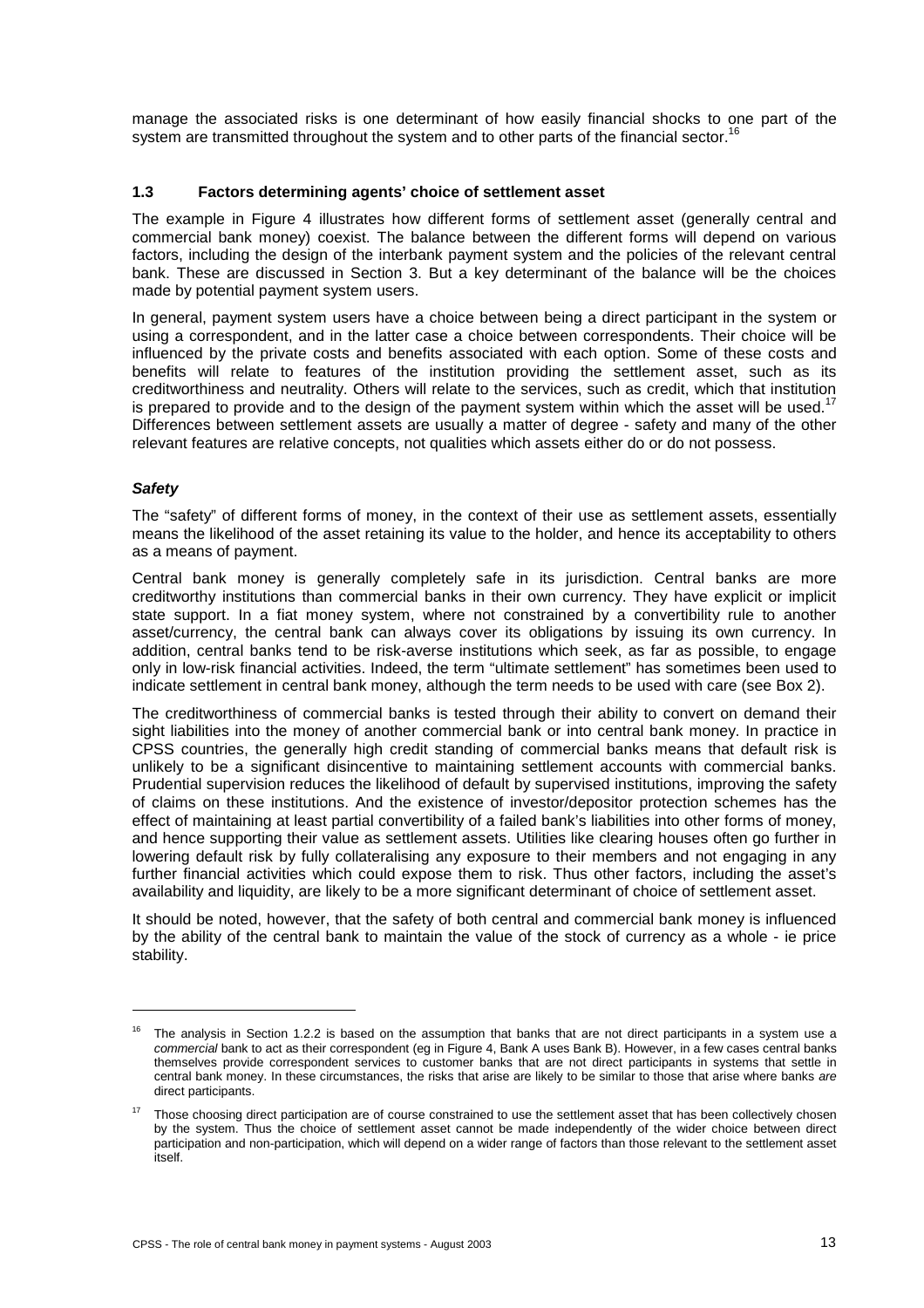#### Box 2

#### **"Ultimate settlement"**

The term "ultimate settlement" is sometimes used to denote final settlement in central bank money (see *A glossary of terms used in payment and settlement systems*). As such, the term combines two distinct concepts - finality and the nature of the settlement asset used to achieve finality in payment systems.

Finality is achieved when settlement of an obligation is irrevocable and unconditional. As discussed in the Core Principles, finality within an interbank payment system is generally determined by the system's rules and the legal framework within which the rules function. The definition should apply even in abnormal circumstances. For example, some systems have rules or procedures that allow payments to be unwound if a participant fails to meet its settlement obligation. Settlement cannot be considered final until there is no further possibility that it will be unwound, because all conditions have been satisfied. In practice there can be many obstacles to achieving finality. Some can be overcome by a proper contract between the parties. Others may require changes to the law. A significant obstacle can be insolvency law, which typically takes precedent over contract law and can thus overturn what would otherwise be a settled transaction (eg zero hour rule). Because of the complexity of legal regimes and system rules, a number of jurisdictions have special laws designed to secure payment system finality (eg the European Union's Settlement Finality Directive).

Subject to any specific requirements of the law, parties are usually free to choose which asset to use as the settlement asset. Many interbank payment systems use central bank money, but this is not always the case (see Annex 3, Table C). Regardless of the settlement asset used, it is necessary to establish when finality occurs. In general, the law does not distinguish between assets in this respect: settlement finality is no easier or harder to achieve in central bank money than in any other asset. On the other hand, as discussed in the main text, the choice of settlement asset *is* important for other reasons, not least because, even when the original payment obligation is fully extinguished, for the payee there can be both credit and liquidity risks associated with holding the resulting settlement asset.

The term "ultimate settlement" thus combines the concept of settlement being final with the concept of the settlement asset being the least risky possible. As noted in the Core Principles, claims on the central bank are typically free of the credit and liquidity risks associated with settlement assets. Where this is the case, it may be appropriate to use the term "ultimate settlement" to denote final settlement in central bank money.

# *Liquidity and credit*

"Liquidity" is a valuable characteristic for a settlement asset to possess. Certain forms of settlement asset are usually said to be more liquid than others, with central bank money generally held to be the most liquid. However, used in the context of the demand for different forms of money for settlement purposes, liquidity can have more than one meaning.

As a rule, an asset's "liquidity" is defined as the holder's ability to dispose of it quickly without material loss of value. Within the payment system of an economy, that translates as its ability to be used as a means of making payments to a wide range of counterparties. In part, that will reflect the creditworthiness of the issuer and thus is closely related to safety. However, the efficiency with which money can be transferred between customers of different banks is also highly relevant. This will reflect the scope of the payment network of end users and the speed and cost of transferring funds within and between banks and interbank payment systems.

 "Liquidity" is also often used to describe the issuer's ability to expand its balance sheet by issuing additional liabilities to its customers at short notice. In this context, commercial banks are constrained by the desire to avoid a destabilising "run", perhaps supported by prudential or statutory requirements. Central banks do not face this constraint,<sup>18</sup> and their ability to inject very large amounts of liquidity, where appropriate, in order to facilitate the smooth operation of large-value payment systems even when the financial system is under stress is one argument for their acting as settlement institution.

Particularly in large-value payment systems, account holders are likely to want access to some form of routine credit facility. The absence (or insufficiency) of credit can impose costs on payers, by requiring

<sup>&</sup>lt;sup>18</sup> Central banks do not face this constraint vis-a-vis other assets in the same currency but there can of course be runs on a currency as a whole, a possibility which may inhibit central banks' ability to provide very large amounts of liquidity.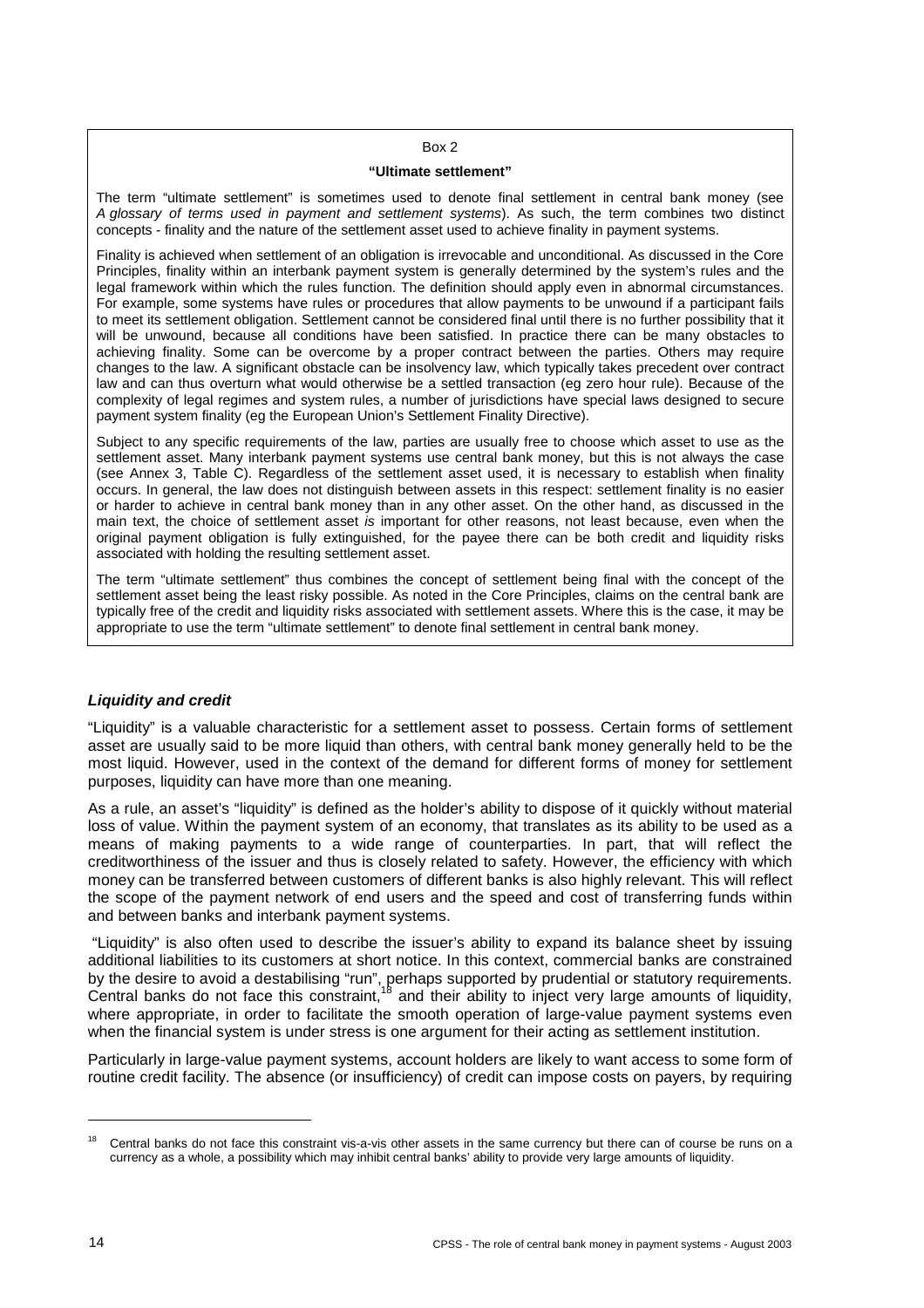closer control over payment flows, and/or by resulting in failed payments which can generate penalties and damage business relationships. The terms on which credit is provided can thus influence the choice of the settlement asset. Providers of credit usually make a charge, explicitly in the form of facility and drawdown charges and/or implicitly by requiring collateral. CPSS central banks (with the exception of the Federal Reserve) provide intraday credit free of charge but require collateral.<sup>19</sup> Commercial banks are generally free to lend unsecured and may be more willing to do so, but would in many cases apply higher direct charges to reflect the higher risk.

Central banks generally require intraday credit to be repaid by close of business and may impose high charges where accounts are overdrawn. Commercial banks may be more willing to extend overnight credit. Moreover, commercial banks typically remunerate positive balances held at close of business; central banks may not, at least not at market rates.

The amount of liquidity - and thus potentially the amount of credit - needed to fund payment flows will be another factor in the choice of settlement asset. Direct participation in interbank payment systems typically requires significant amounts of liquidity. And while design features have been introduced into some systems in order to economise on liquidity, correspondent banks may be able to manage their customers' payment flows so as to reduce the amount of liquidity and credit each customer needs to obtain.

## *Neutrality*

l

Another relevant factor is the extent to which use of an asset makes the holder reliant on the services of a competitor, or requires the holder to provide a competitor with sensitive business information. In this context, central banks, as primarily non-profit-maximising organisations, are generally perceived to be broadly neutral by market participants, which may favour their liabilities being held for settlement purposes.

## *Related payment services*

The costs and benefits of holding different forms of settlement asset cannot be understood simply by reference to the intrinsic qualities of each asset or its issuer. In this context, the asset is held specifically in order to make payments, and users will need a range of related services.

The services available, and their cost, are important components of demand for different forms of settlement asset. Provision of settlement accounts may come bundled up with other payment services, for example the provision of information on balances or on the progress of particular payments. Central banks often provide quite sophisticated information flows on account balances, in part to ensure the smooth operation of the interbank payment system, but few other value added services. Related services more likely to be provided by commercial banks include the ability to use a single account in a number of contexts, for example to settle transactions in different markets, and perhaps in different currencies. Commercial banks may be better able to provide expertise in the operation of a range of payment and settlement systems. Operating hours, and related factors such as the hours in which the account can be accessed, payment instructions input and settlement achieved, will also influence users' choice.

#### *Regulatory costs and perceived benefits*

Finally, the provision of central bank money may be associated with other costs and perceived benefits that have little to do with the service provided or the quality of the settlement asset. For example, most central banks will only provide account facilities, and credit, to financial institutions that are subject to regulation, and regulation may imply significant private costs.

Equally, there may be some perceived financial benefit in utilising central bank money, and in maintaining an account at the central bank, because of the perception that access to an account provides semi-automatic access to emergency liquidity from the central bank - ie moves the institution

<sup>19</sup> The Federal Reserve charges a fee for intraday credit and sets net debit caps. Certain institutions can obtain credit beyond their cap by pledging collateral.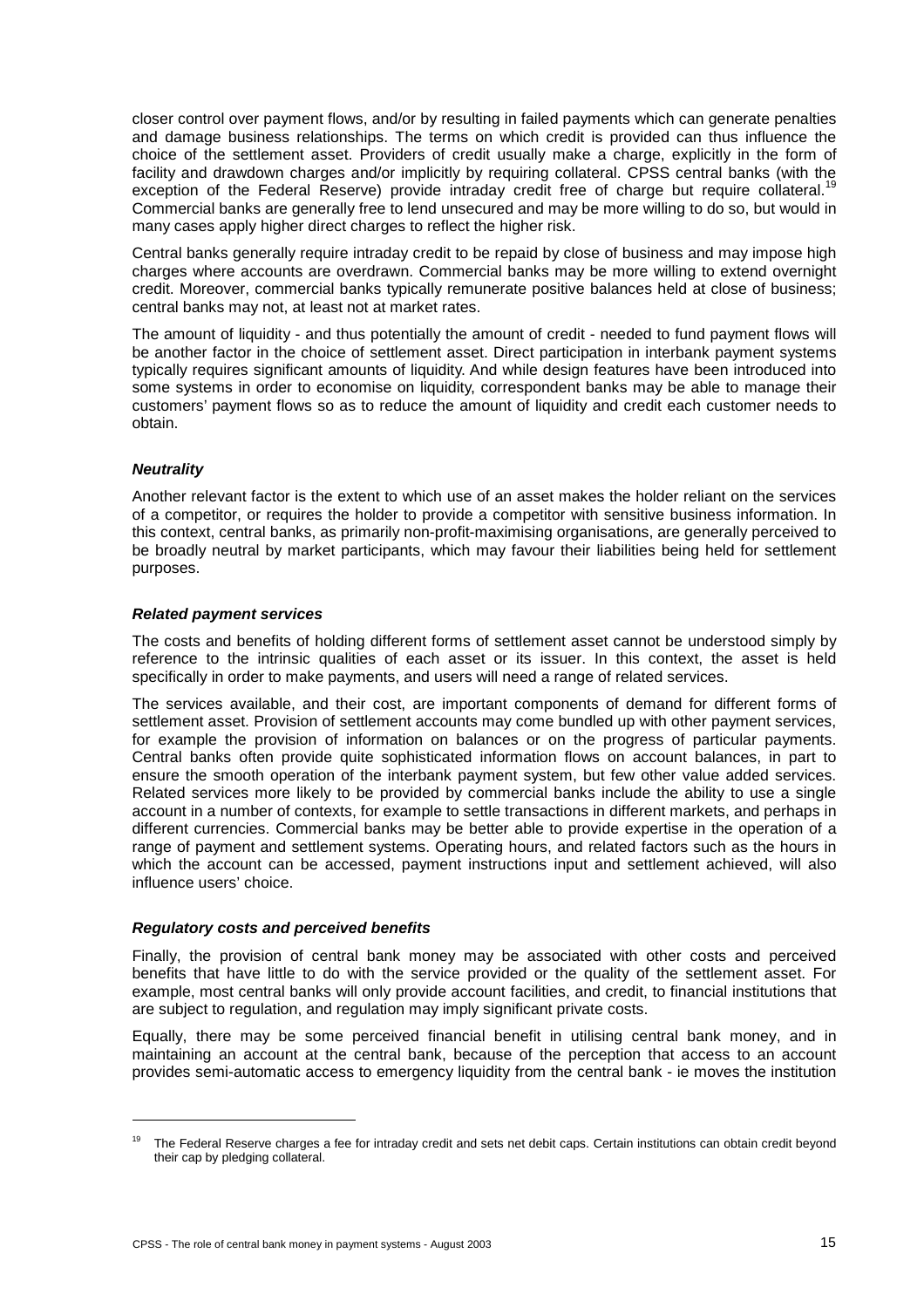within the central bank "safety net". Central banks do whatever they can to correct this misperception, but there is anecdotal evidence that it continues to persist in some markets.

# **1.4 Conclusion**

Section 1.2 explained how the typical payment system operates, and how both central and commercial bank monies are used within it. Section 1.3 illustrated how the two forms of money are, to some extent, substitutes. Factors such as safety, liquidity and neutrality may point towards the use of central bank money. Others - such as availability and cost of services - may not. Central banks therefore need to be mindful of the factors that potential holders of their liabilities take into account in making private decisions.

Of course, in the real world, not all users have access to both forms of money. Central banks apply policies which limit access to their liabilities, and associated services such as credit, to a subset of institutions. Moreover, other constraints may exist, for example membership criteria applied by interbank payment systems, which further limit choice. Conversely, central banks may require private agents to use central bank money in some contexts.

Before reviewing central banks' policies in this area, the report explores a range of ways in which recent and continuing developments are affecting the structure and use of payment systems, and the use of central and commercial bank money within them.

# **2. Influences on payment systems and their impact**

The payment system "model" described in Section 1 is not uniform across CPSS countries. Nor is it static. Today's payment systems are the product of many years of change in the design of payment and settlement systems and in the markets in which they operate. Many important changes originated in the mid-1980s, with the liberalisation of capital flows between developed economies and the accompanying liberalisation of, and opening-up of competition within, financial markets. Other changes originated from a growing recognition among CPSS central banks, in the late 1980s and early 1990s, of the importance of a robust market infrastructure, and in particular sound payment and settlement systems, for financial market stability and efficiency.

In consequence, payment and settlement systems have gone through a process of significant change over the past decade, with the introduction, where they did not already exist, of risk-reducing features such as real-time gross settlement (RTGS) into interbank payment systems, and delivery versus payment (DVP) into securities settlement systems; the use of new technology to offer improved functionality and communications at reduced cost; and the integration and automation of different elements of post-trade processes.

That process of change is still under way. This section looks at a range of recent developments that have affected, and continue to affect, the use of payment systems within CPSS countries, and which are relevant to policy on the use of central bank money.

The analysis in this section is to a large extent based on anecdotal evidence. A considerable body of data exists on the amount of central bank money in circulation and on its use as a means of payment. However, data on other relevant factors, for example on values of payments made in commercial bank money, or on the degree of concentration of payment activities within correspondent banks, are scarce. Nevertheless, it seems likely that the developments identified are taking place, to a greater or lesser degree, in all CPSS countries, and that they need to be monitored. If this is to happen, better information may be required on payment activities outside the interbank payment systems.

# **2.1 Influences on payment systems**

There are a number of wider economic forces, affecting the financial system as a whole, that have implications for payment systems and in particular for the balance of use of central and commercial bank money. Specifically, over the last couple of decades financial markets have been affected by the powerful forces of liberalisation, technological innovation, globalisation and consolidation. Payment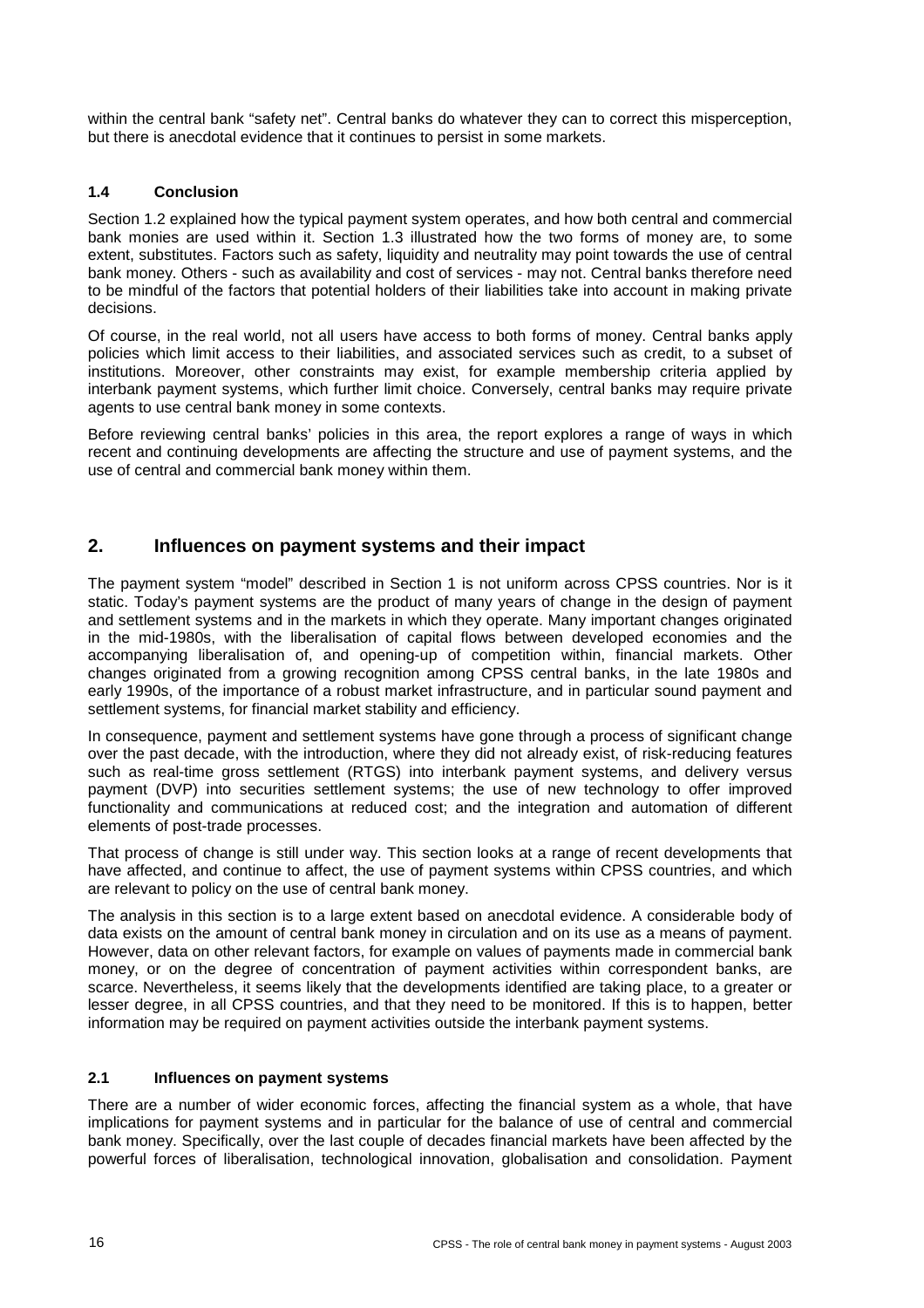arrangements have been affected by these interrelated forces, which continue to be important and may become more so in future, through a number of channels.

#### *Liberalisation*

Liberalisation of the activities that different types of institutions can carry out inevitably blurs the distinctions between these institutions. It has long been the case that different countries have placed differently the distinction between banks and non-banks but the situation becomes more complex in a world of global service providers. For example, in the wholesale area, large non-bank financial institutions such as securities firms (and in some cases insurance companies) are increasingly involved in making payments in order to settle securities or foreign exchange deals on their own and their clients' behalf. The size of payment activities of such institutions may be equivalent to that of many banks. And in some markets specialist institutions have emerged to provide payment-related services that would previously have been provided by banks (eg non-bank operators of automated teller machines (ATMs)).

## *Technological advances*

Interbank payment systems have also been affected by technological advances in a number of ways. Improved technology has facilitated and reduced the cost of access to payment systems by a wider range of institutions, for example by allowing institutions to take advantage of cheap, off-the-shelf access and processing packages and by encouraging the use of standardised, widely used communications protocols. It has also made it possible for interbank payment systems and their participants to process large volumes of payments not only quickly and at low cost but also in a concerted manner with other payment-related activities such as providing credit, providing collateral and settling securities and foreign exchange transactions. On the other hand, it also means that correspondent banks may need to make greater investments in order to meet their customers' demands for sophisticated payment services.

In the retail area, technology and innovation have led to changes in payment services such as the growing use of card payments and the introduction of e-money and internet payments that involve some non-bank payment service providers. Such developments are likely to become increasingly important in the future.

#### *Globalisation*

Another important force is globalisation. Among other things, the liberalisation of capital movements has resulted in significant growth in cross-border flows in recent years. As a result, financial institutions active in the securities, foreign exchange, derivatives and other financial markets have, over a period of time, become more active in making and receiving payments in multiple currencies. Such payments are processed largely through correspondent banking arrangements that have, as a result, acquired growing importance.

The widespread use of correspondents reflects a number of factors. Non-resident institutions may find it difficult to directly access remote interbank payment systems for a number of reasons. Even where that is not so, accessing multiple foreign payment systems may be costly and complex, requiring investment in technology and in acquiring the necessary understanding of local markets. Commercial correspondents are able to achieve economies of scale and scope, and to offer a range of services that are attractive to firms operating in multiple markets and that central banks are currently unable or unwilling to provide. In particular, commercial banks offer multicurrency payment services and associated expertise in the operation of multiple payment systems, which can greatly reduce settlement costs for global financial and non-financial institutions.

Recent years have also, however, seen the emergence of other more formalised services to cater for such needs. The prime example is CLS Bank for the settlement of foreign exchange deals on a payment versus payment (PVP) basis. CLS is widely predicted to lead to greater concentration of correspondent activity into those banks that are direct participants in, or act as nostro agents for, CLS. On a smaller scale, the introduction of US dollar and euro RTGS systems in Hong Kong SAR similarly reflects a desire among participants in the Hong Kong markets to achieve cost savings in their US dollar- and euro-based activities through collective use of, in effect, a highly concentrated correspondent banking arrangement.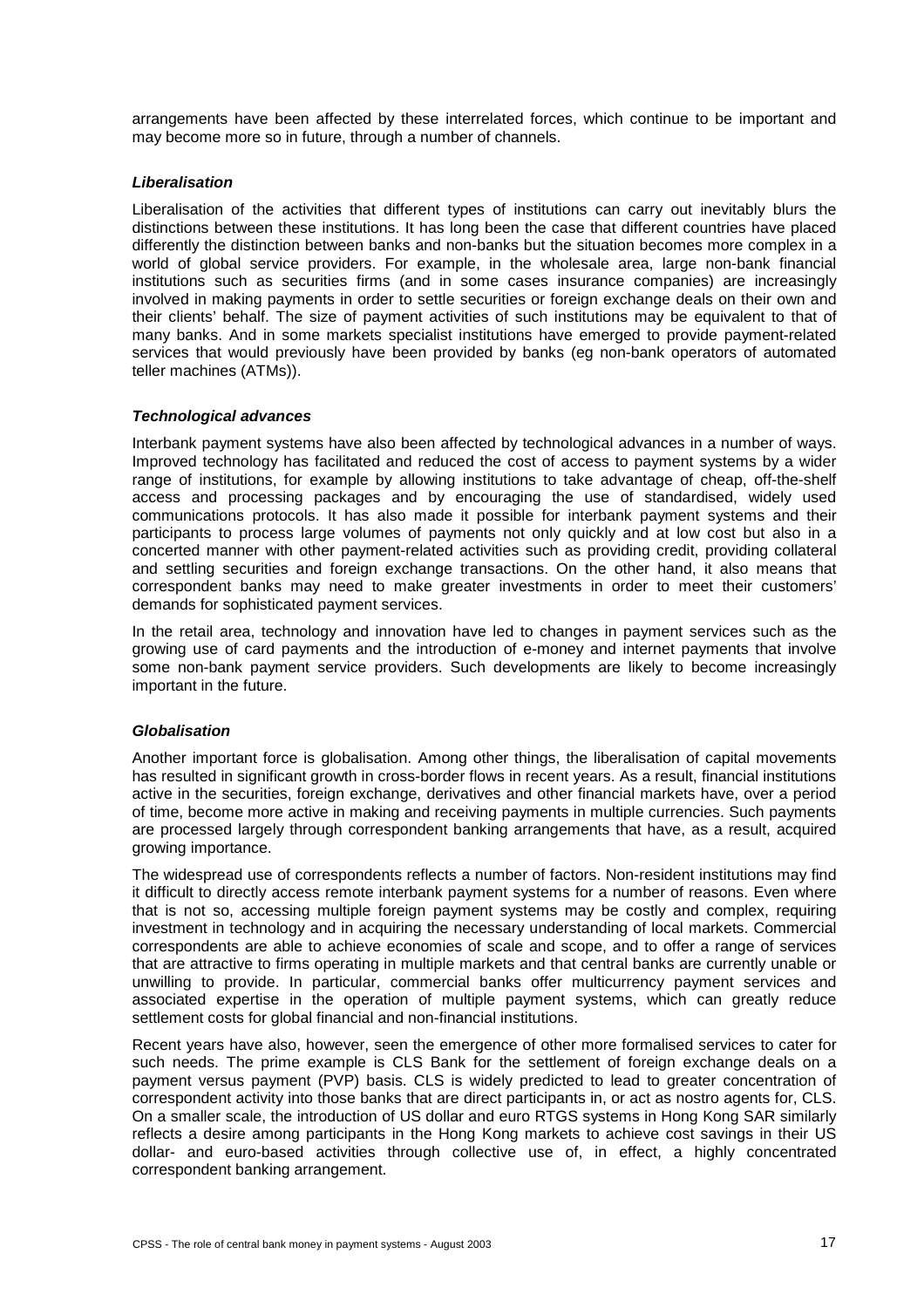# *Consolidation*

Finally, consolidation - both within the financial market infrastructure and more particularly among the major financial market intermediaries that are the main direct and indirect users of payment systems is also a powerful force for change. Consolidation can itself be spurred by the other forces of liberalisation, globalisation and technology that between them may encourage the development of larger institutions with a greater range and scope of activities.

From the point of view of this report, there are perhaps two aspects of consolidation which are of particular relevance. Perhaps the most important aspect is that consolidation can result in a concentration of payment flows and hence risks in a relatively small number of institutions. But where consolidation is caused by liberalisation that enables mergers between banks and other types of financial institutions - as, for example, in the United States as a result of the GLB legislation<sup>20</sup> - a second aspect could be a further blurring of the distinctions between those with access to central bank accounts and those without access, in this case because some entities have access through affiliates while others do not.

Consolidation is not new. Nor is the concentration of financial market activities within a smaller number of firms that typically results from consolidation. Changes in the pace of consolidation are, in most countries, more a matter of degree - at least as far as they relate to the payment system. The Ferguson Report $21$  nevertheless found evidence of consolidation in recent years among the world's major financial firms, including those providing correspondent banking and custody services.

# **2.2 Impact on payment systems**

One very important consequence of some of the developments discussed in Section 2.1 is that the payment system infrastructure is significantly safer overall than was the case, say, 15 years ago. Awareness of the potential for systemic risk in payment and settlement arrangements grew as liberalisation and globalisation caused the values handled by these systems to increase. This has led to major changes in the design of payment and settlement systems (such as RTGS, DVP and PVP), in many cases facilitated by improvements in technology. While there has as a result typically been no change per se in the settlement asset used within interbank payment systems (which was, and generally continues to be, central bank money), increased safety has been achieved by changing the type and form of intraday credit used. Poorly visible and weakly managed intraday exposures between system participants have been replaced by explicit, controlled intraday credit provided by the central bank. In many systems, therefore, there is more active and extensive use of central bank money than used to be the case.

However, the developments also have other effects, the implications of which are less clear. The rest of this section therefore considers the possible impact of the developments on payment systems in a world unconstrained by central bank policy. First, it looks at how the developments could affect institutions' choices between direct participation and non-participation in interbank payment systems. Then it considers the possible impact on the pattern of payment activity and, in particular, the extent to which the developments may lead to greater concentrations of payment flows. Existing policies on the use of central bank money, and how central banks may respond to the impact of these developments, are then considered in Sections 3 and 4 respectively.

# *2.2.1 The choice between direct participation and non-participation*

The changes described above can shift the balance of costs and benefits between, on the one hand, direct participation in interbank payment systems and, on the other hand, non-participation (ie accessing the system as a second-tier bank, using a direct participant as a correspondent). Such shifts are of course of direct relevance to those, such as banks, which are allowed to have an account

<sup>&</sup>lt;sup>20</sup> The 1999 Financial Services Modernization Act (also known as the Gramm-Leach-Bliley Act) authorised the creation of financial holding company structures that could contain banking, securities and insurance affiliates, thereby removing some of the restrictions contained in the 1933 Glass-Steagall Act.

<sup>21</sup> See *Report on consolidation in the financial sector*.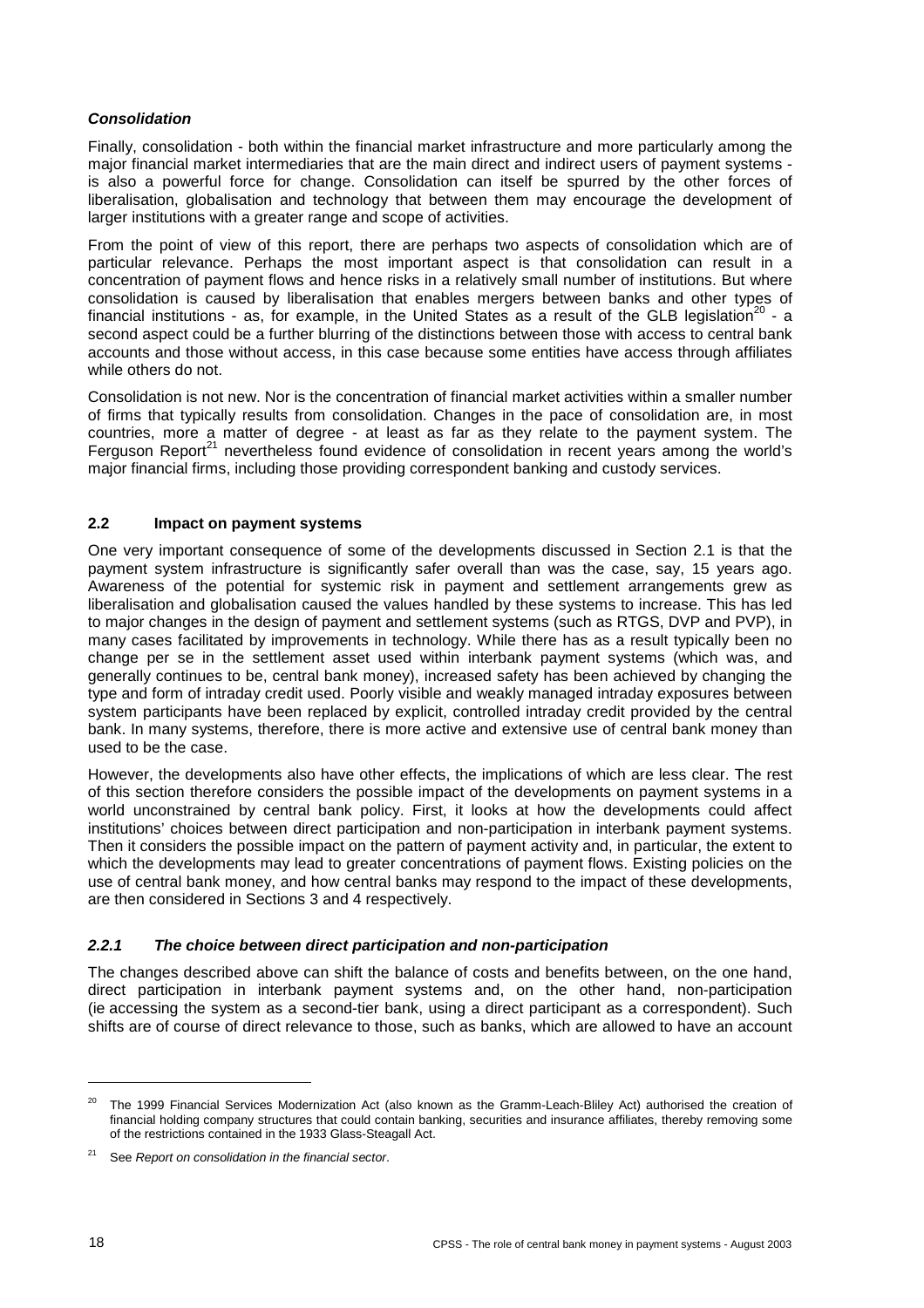at the central bank and thus already have the choice between direct participation and non-participation. But equally they are of relevance to other institutions currently not allowed access to central bank money but which - insofar as the developments tilt the balance for them in favour of direct rather than non-participation - may request central banks to change their policies.

In fact, the balance could shift either way. Each of the changes discussed below may have multiple effects, some of which may encourage direct participation and some of which may discourage it. Moreover, the strength of the various effects may differ from institution to institution and thus it is impossible to generalise whether the net effect will be an increase or decrease in direct participation overall.

Some design improvements have increased the cost to direct participants of managing the liquidity they need to finance their payment flows. Moreover, with RTGS systems the cost of liquidity has become explicit rather than implicit. In non-RTGS payment systems, intraday liquidity is implicit and free of charge. The costs are the uncertainties associated with maintaining an open exposure. In RTGS systems, however, intraday liquidity is explicitly provided in the form of central bank credit. Such intraday credit involves a cost - either the opportunity cost of holding the collateral required by the central bank or an explicit charge. Similarly, the introduction of Model 1 DVP $^{22}$  with settlement in central bank money entails an increase in the collateral needs of SSS direct participants or the settlement banks acting on their behalf. Moreover, the introduction of CLS has potentially significant implications for settlement members' liquidity management. While considerable effort has gone into designing CLS so as to minimise the amount of liquidity required to settle transactions through the system, the requirement to fund (net) positions at specific times during the day introduces a new element for treasury managers.

On the other hand, technological advance tends to reduce the cost of operating and communicating with interbank payment systems, and so the cost of direct participation. For the reasons set out above, access to cheap, off-the-shelf technology can make it easier for a wider range of institutions to access interbank payment systems directly. Of course, such technology also enables direct participants to offer their customers improved services at lower cost, so the impact on the relative cost of direct participation and non-participation is difficult to determine.

Increases in the volume of business may also have an ambiguous effect on the balance of advantage between direct participation and non-participation. For example, some of the developments (such as the growth in cross-border business) have probably resulted in more payments being channelled through correspondent banks. Other things being equal, this should allow those banks to achieve cost reductions through economies of scale and scope, some of which would probably be passed on to their customers - encouraging them to remain non-participants. But equally, those customers themselves may be handling greater volumes that may tilt the balance in favour of direct participation.

Other factors may also be relevant. In some countries, a blurring of the distinction between banks and non-banks may mean that there is a greater range of entities involved in the provision of payment services, which are thus potential candidates for direct participation. The neutrality of the settlement institution may also be a more important factor for non-banks when they are competing directly with banks in other lines of business such as insurance.

The overall impact of all the changes on the balance of costs and benefits of direct and non-participation in interbank payment systems is extremely difficult to quantify. Indeed, individual institutions are likely to be affected in different ways. Recent years have seen requests for access to payment systems from a wider range of institutions, which may in part reflect changes in the relative cost of direct participation. However, at the same time the number of participants in most interbank payment systems overall has remained broadly static or contracted, and central banks have been requested to address some of the perceived costs - particularly those related to liquidity - of direct participation.

<sup>22</sup> Model 1 DVP means gross, simultaneous settlement of securities and funds transfers. See *Delivery versus payment in securities settlement systems*, BIS, September 1992.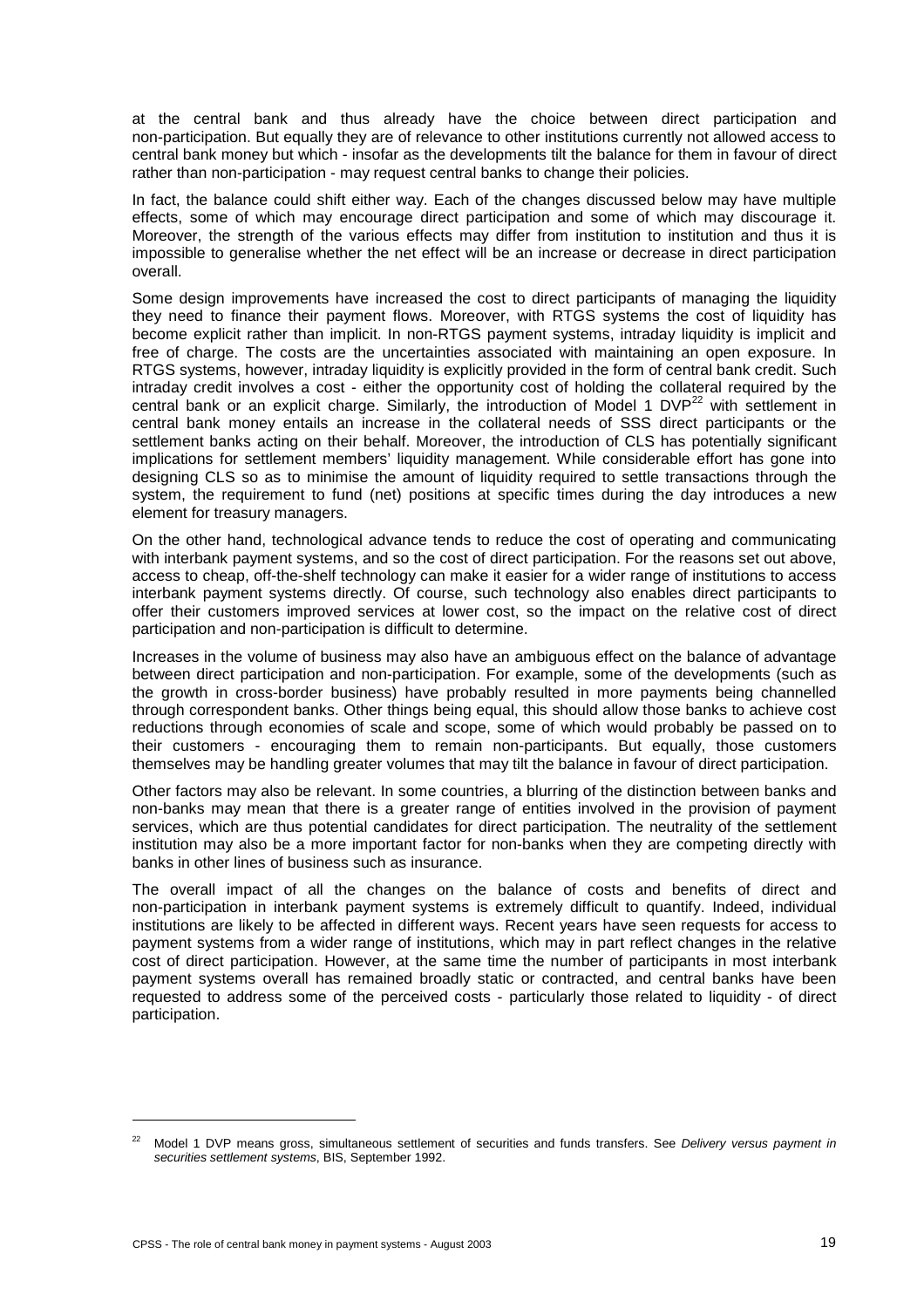# *2.2.2 Concentrations of payment flows*

The developments discussed in Section 2.1 above also have the capacity to affect, and in some cases have affected, the concentration of payment flows in the payment system.

- Other things being equal, consolidation could result in increased concentration of payment flows among a smaller number of large payment intermediaries. Consolidation between direct participants in the interbank payment system leaves a smaller number of direct participants responsible for settling broadly the same value of customer payments. Consolidation involving non-participants may also result in individual direct participants accounting for a larger proportion of total payments.<sup>23</sup>
- Increases in cross-border flows from non-resident institutions may also result in larger values of payments being made and received by direct participants on behalf of non-resident customers. Since it is typically the case that some direct participants specialise in such correspondent banking, this is likely to increase concentration.
- To the extent that the cost factors discussed in Section 2.2.1 might tend to discourage direct membership of the interbank payment system, increased tiering could result in a larger proportion of total payments being accounted for by non-participants (and passing through and between a smaller number of direct participants).

The result can be greater concentration of payment activities through individual direct participants in interbank payment systems.

Moreover, any of these developments can offer greater scope for direct participants to internalise customer payments (as "on-us" payments)<sup>24</sup> rather than settle them through the interbank payment system. As a result, a greater proportion of payments may be made between holders of commercial bank money, perhaps without central bank money being involved at any stage in the chain of payments. At the extreme, the concentration of payment activities could result in the emergence of correspondent banks that deal with such large values of "on-us" payments, and whose activities are sufficiently integral to the smooth functioning of the economy, that they have some of the characteristics of interbank payment systems - so-called "quasi-systems", discussed in more detail in Section 4.

Most interbank payment systems already exhibit a degree of tiering and many have significant concentration. Section 1 described a "typical" payment system, with direct participants - correspondent banks - providing payment services to other institutions. However, there are reasonably wide variations in the degree of tiering and concentration. Data are limited and partial. Table 1 illustrates the extent of tiering and concentration within most of the main systems in CPSS countries.

There are some indications that, in some countries and in certain markets, more highly concentrated or tiered payment arrangements have developed. For example, in the United Kingdom, a recent merger brought together the banks accounting for 20% and 10% of flows through CHAPS respectively, although the merger is not yet operationally complete, so the implications for payment flows are not yet clear. Mergers in the Swiss market have reduced the number of major payment banks to two. The market for clearing US Treasury securities has likewise reduced to two major firms which, as a result of mergers and acquisitions over a period of years, now account for more than 70% of securitiesrelated settlements in Fedwire. In Japan, the risk management costs associated with the new FXYCS have encouraged a larger number of banks to access the payment system indirectly, reducing the number of direct participants to less than 20% of the previous total. And in Belgium, tougher access criteria and higher entry fees introduced in the ACH have also encouraged an increase in tiering in this system.

<sup>&</sup>lt;sup>23</sup> For example, this would occur where there was a merger between two non-participants which had previously used different direct participants, or where there was a merger between a direct participant and a non-participant that had previously used a different direct participant.

 $24$  In other words, settled on a direct participant's own books between two of its own customers.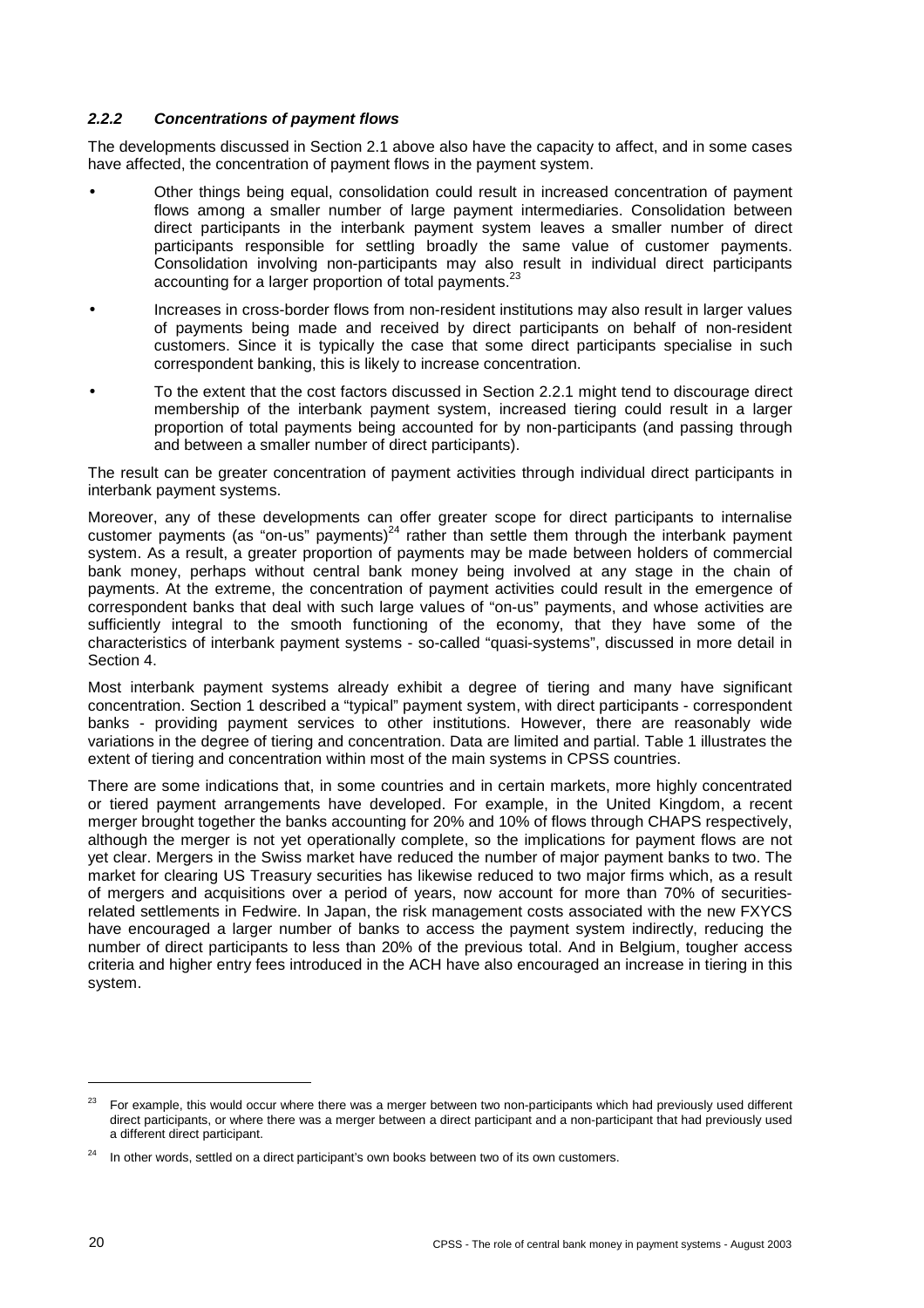#### Table 1

## **Tiering and concentration in selected payment arrangements**

Tiering by number of institutions: number of banks that are not direct participants relative to all domestically located banks. Tiering by value of payments: percentage of total payments originating from banks that are not direct participants. Concentration: percentage of volume/value of payments accounted for by the five largest direct participants in the system. In many cases the descriptions are estimates.

|                                                |                              | <b>Tiering</b>              | Concentration            |                         |
|------------------------------------------------|------------------------------|-----------------------------|--------------------------|-------------------------|
| Name of system                                 | By number of<br>institutions | By value of<br>payments (e) | By volume of<br>payments | By value of<br>payments |
| <b>Belgium</b>                                 |                              |                             |                          |                         |
| <b>Ellips</b><br>Euroclear*                    | high<br>nap                  | low<br>nap                  | 82%<br>nav               | 86%<br>nav              |
| Canada                                         |                              |                             |                          |                         |
| <b>LVTS</b><br>CDS debt*                       | high<br>high                 | nav<br>nav                  | 84%<br>90% (e)           | 82%<br>90% (e)          |
| Eurosystem                                     |                              |                             |                          |                         |
| <b>TARGET</b><br>EURO1                         | high<br>strong               | mixed<br>mixed              | nav<br>nav               | 30% (e)<br>nav          |
| <b>France</b>                                  |                              |                             |                          |                         |
| <b>TBF</b>                                     | mixed                        | mixed                       | 46%                      | 56%                     |
| <b>PNS</b><br>RGV/Relit*                       | strong<br>mixed              | mixed<br>mixed              | 60%<br>nav               | 56%<br>nav              |
| Germany                                        |                              |                             |                          |                         |
| RTGS <sup>plus</sup>                           | strong <sup>1</sup>          | nav                         | nav                      | nav                     |
| <b>ELS</b>                                     | low                          | nav                         | nav                      | nav                     |
| Clearstream Frankfurt*<br><b>Hong Kong SAR</b> | high                         | nav                         | nav                      | nav                     |
| <b>HKD RTGS</b>                                | none                         | none                        | nav                      | 48%                     |
| Italy                                          |                              |                             |                          |                         |
| <b>BI-REL</b>                                  | low                          | low                         | 36%                      | 39%                     |
| LDT*<br>Japan                                  | mixed                        | mixed                       | nav                      | nav                     |
| <b>BOJ-NET</b>                                 | high <sup>2</sup>            | none                        | 18%                      | 33%                     |
| <b>FXYCS</b>                                   | strong                       | low                         | 65%                      | 61%                     |
| Zengin<br>TCH-BCCS                             | high<br>high                 | low<br>nav                  | 40%<br>47%               | 56%<br>69%              |
| <b>Netherlands</b>                             |                              |                             |                          |                         |
| <b>TOP</b>                                     | low                          | low                         | 73%                      | 72%                     |
| Singapore<br><b>MEPS</b>                       | mixed                        | nav                         | 55% (e)                  | 49% (e)                 |
| Sweden                                         |                              |                             |                          |                         |
| K-RIX                                          | high                         | low                         | 90%                      | 90%                     |
| VPC*<br><b>Switzerland</b>                     | high                         | mixed                       | "high" $(e)$             | "high" $(e)$            |
| SIC                                            | low                          | low                         | 55%                      | 68%                     |
| <b>United Kingdom</b>                          |                              |                             |                          |                         |
| <b>CHAPS Sterling</b><br><b>CHAPS Euro</b>     | strong<br>high               | mixed<br>mixed              | 82%<br>72%               | 79%<br>84%              |
| <b>United States</b>                           |                              |                             |                          |                         |
| Fedwire funds                                  | mixed                        | mixed                       | 32%                      | 44%                     |
| Fedwire securities*                            | mixed                        | mixed                       | 79%                      | 82%                     |
| <b>CHIPS</b>                                   | strong                       | mixed                       | 54%                      | 60%                     |

Descriptions of degree of tiering (number of institutions): none = all or virtually all domestically located banks are direct participants in the system (or exceptions to this are not significant); low = at least 75% are direct participants; mixed = 25-75% are direct participants; high = 5-25% are direct participants; strong = less than 5% are direct participants.

Descriptions of degree of tiering (value of transactions): none = all or virtually all payments by value are accounted for by direct participants themselves (rather than by other domestically located banks using these direct participants); low = at least 90% of payments by value are accounted for by direct participants; mixed = direct participants account for 25-90%; high = direct participants account for 10-25%; strong = less than 10% of payments by value are accounted for by direct participants.

Selected systems that handled more than USD 5,000bn equivalent in 2000. For more details see Table C in Annex 3. \* indicates payments<br>relating to a securities settlement system. (e) = estimate. 1 Tiering is "strong" due t to cooperative banks not having access to accounts at the Bank of Japan.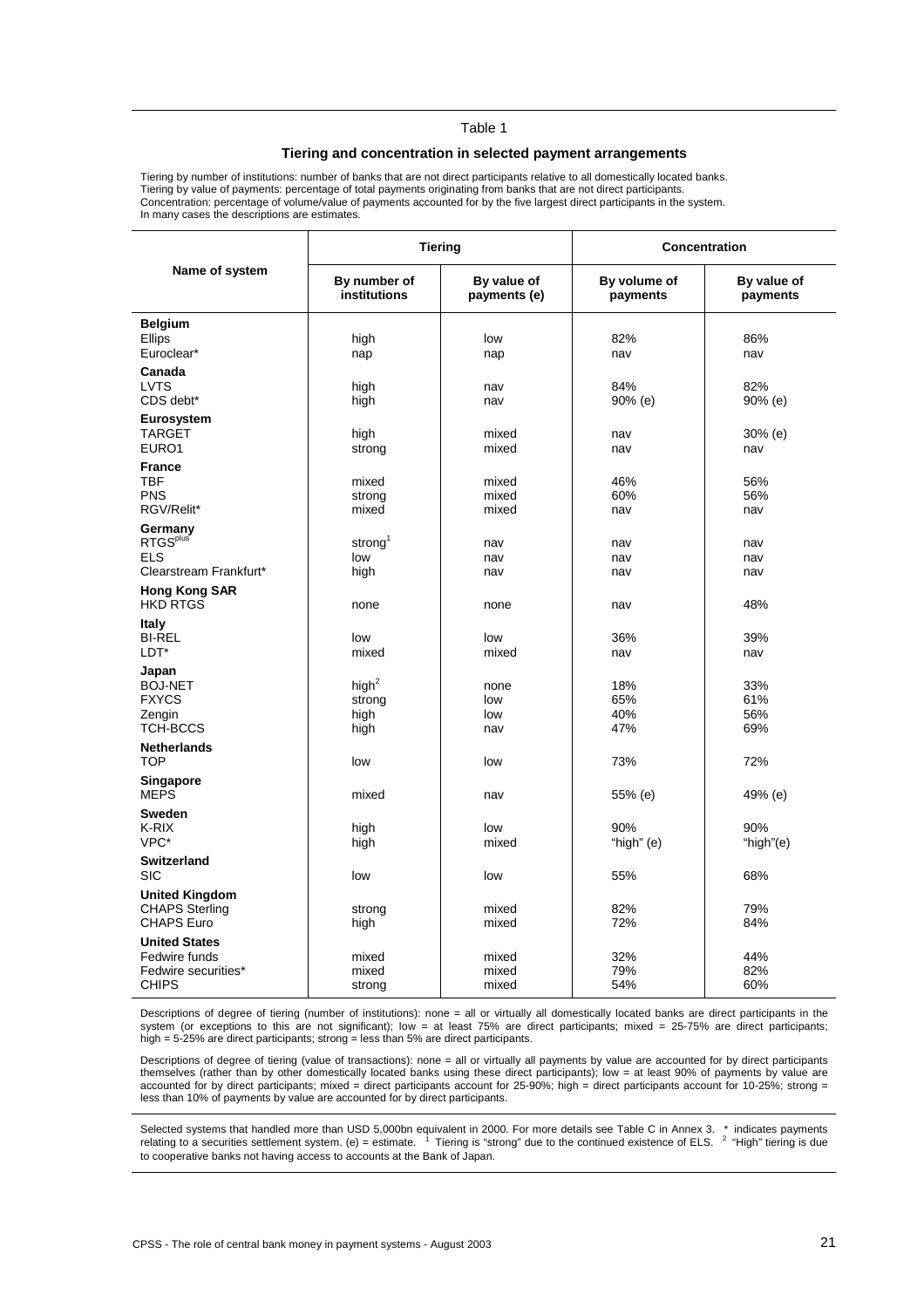This trend is not universal - as would be expected, given that some of the developments identified earlier will tend to reduce the cost of direct access to the payment system and so reduce the level of tiering. For example, the advent of liquidity saving features and intraday finality has led to decreased tiering in the new CHIPS in the United States as non-settling participants have become full participants. Nevertheless, as identified in the Ferguson Report, the trend does seem to exist.

# **2.3 Conclusion**

The sorts of developments explored in this section raise various policy issues for central banks. Such issues typically arise from the cumulative effect of a wide range of developments of varying importance rather than any one single development. Indeed, while this report has focused on forces that have caused changes in payment systems directly, some issues have been triggered even when there have been no specific changes in payment systems themselves.<sup>25</sup> In order to understand where and why such policy issues might arise, it is important first to understand central banks' current policies in this area, and how these policies were determined. Indeed, because many of the developments discussed are not new, current policies are already influenced by them to some extent. Section 3 thus reviews current policies. Section 4 then assesses possible continuing implications of recent developments for these policies.

# **3. Current central bank policies**

While they may articulate their policy foundations in different ways, central banks typically distinguish between two questions: for which systems should they act as settlement institution, and which institutions should have access to settlement accounts (and on what terms). Section 3.1 addresses the first question, and provides further detail on individual central banks' policies, while Section 3.2 addresses the second. (More details of central banks' policies are contained in Annex 1.)

# **3.1 Settlement in central bank money by systems**

As noted in Section 1.3, both central and commercial bank money can be used as a settlement asset. In practice, most - although by no means all - interbank payment systems use the central bank as the settlement institution and thus the direct participants in these systems use central bank money as the settlement asset.<sup>26</sup> The arguments in favour of a central bank being the settlement institution fall into five broad categories. They are:

- *risk* the use of a risk-free settlement asset can help reduce systemic risk;
- *service continuity* the use of a default-free settlement institution can limit the risk of service interruption;
- *liquidity* the ability to create unlimited liquidity in domestic currency may be important for the smooth operation of the system;
- *competitive neutrality* the use of central bank money means participants do not have to rely on a competitor for settlement services;
- *efficiency* the use of a single settlement institution to settle different sorts of transactions may enable participants to economise on, for example, liquidity usage.

<sup>&</sup>lt;sup>25</sup> Three examples of possible exogenous triggers may be briefly noted: first, the development in recent years of international standards to encourage financial stability, such as the Core Principles and SSS recommendations; second, significant institutional changes, such as the creation of the Eurosystem or the transfer in some countries of the function of banking supervision into a separate regulatory body; and, third, specific events, such as the terrorist attacks of 11 September 2001, which led to renewed concern over possible concentrations of payment flows which may be vulnerable to disruption.

<sup>&</sup>lt;sup>26</sup> See Annex 3, Table C for information about settlement in selected payment systems and arrangements.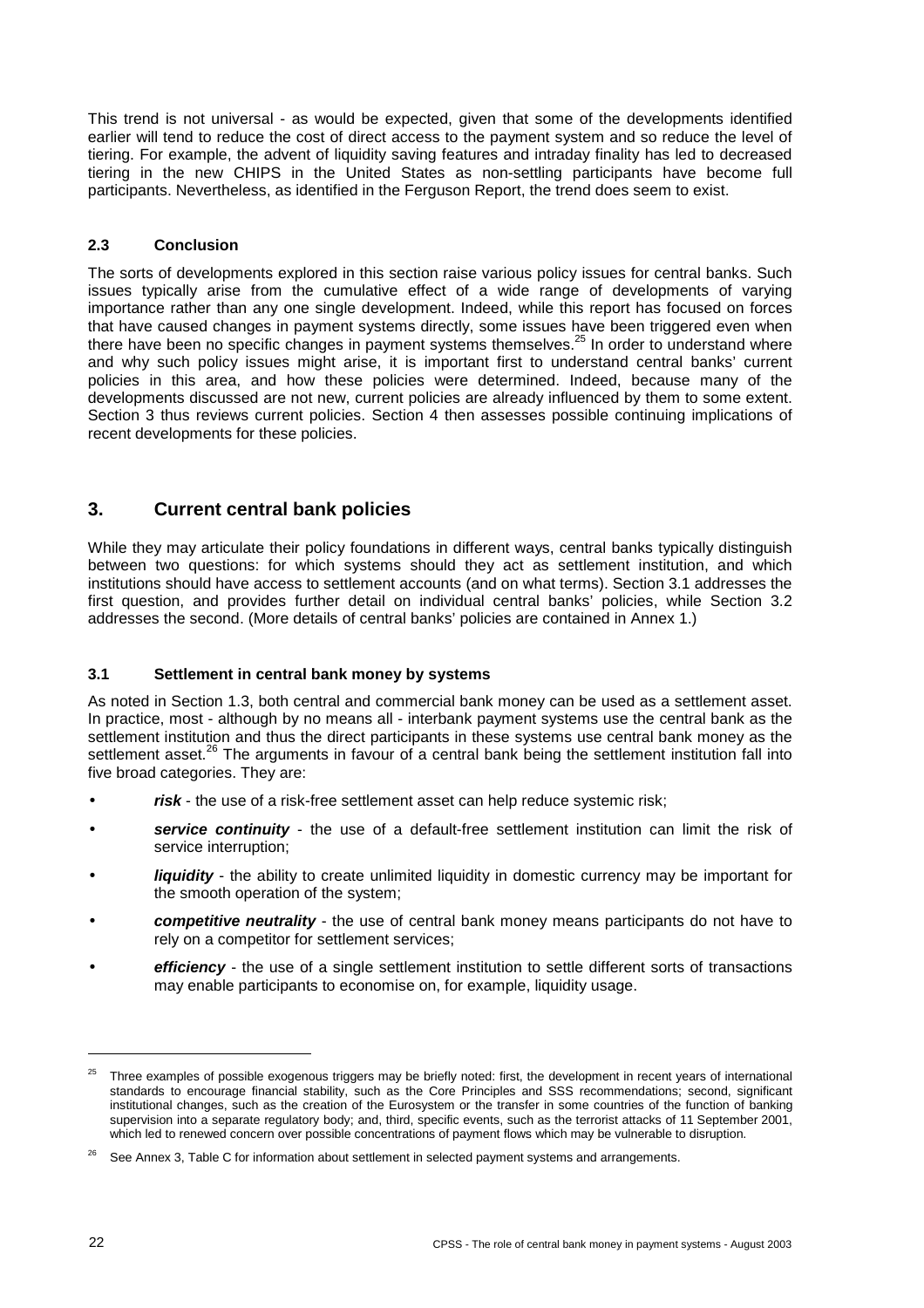These arguments - particularly the first three - are most potent in the case of SIPS, where the values transferred are very large in relation to the balance sheets and capital resources of at least some of the direct participants. The failure of the settlement institution in a SIPS could cause serious and widespread disruption within the financial system and thus the economy as a whole, both because of exposures of the direct participants to the settlement institution (where they had credit balances) and because the SIPS would be unavailable until alternative settlement arrangements could be put in place.

This disruption could occur regardless of the cause of the settlement institution's failure. To the extent that the settlement institution provided credit to the direct participants in the SIPS, the failure of one of the participants with a debit balance could be the cause of the settlement institution's failure. In that way the settlement institution could cause problems to be propagated between the participants. Or, particularly where the settlement institution was a commercial bank, the failure might be the result of activities unrelated to the payment system. The settlement institution could thus cause outside problems to be propagated within the SIPS. Again, these dangers emphasise the importance of the soundness of the settlement institution for SIPS and hence for the economy at large.

Accordingly, central banks have a clear collective policy on the use of central bank money as a settlement asset in SIPS. Core Principle VI stipulates that, for such systems, "assets used for settlement should preferably be a claim on a central bank; where other assets are used, they should carry little or no credit risk and little or no liquidity risk". This reflects the collective decision that high concentrations of such risks should be eliminated or significantly reduced by requiring those systems to settle in a "safe" asset. Likewise, SSS Recommendation 10 states that the assets used to settle the ultimate payment obligations from securities transactions should carry little or no credit or liquidity risk and that, if central bank money is not used, steps must be taken to protect members of the central securities depository from potential losses and liquidity pressures arising from the failure of the settlement institution whose assets are used.

But even here some discretion is allowed. The Core Principles and the SSS recommendations recognise that - as noted in Section 1.3 - "safety" is not the sole prerogative of central bank liabilities, that the use of central bank money by large-value systems is not always practicable (eg where crossborder or multicurrency payments are involved), and that other issuers of settlement assets could be sufficiently well protected to adequately mitigate risk within the system.

A number of significant systems do in fact currently settle in commercial bank money - including the ones described in Box 3. The relevant central banks' willingness to permit these arrangements sometimes reflects their acceptance that settlement in central bank money is difficult to achieve because of the need to offer multicurrency facilities (eg where there is insufficient overlap of the opening hours of central banks in different time zones or remote access is not allowed). In other cases it reflects their acceptance that the system and its direct participants have chosen to settle in commercial bank money. However, for those systems that are systemically important, steps have been taken to limit the risk of issuer default. For example, CLS Bank's design incorporates risk controls which meet internationally recognised standards, and funding and defunding of participants' accounts takes place across the relevant central banks' accounts.

The central bank's competitive neutrality and the efficiency gains from using a single settlement institution for multiple systems might also be used to justify the provision of its settlement services to significant but non-systemically important systems such as the principal retail clearing systems or the card networks. However, central banks' policies in relation to such systems are somewhat more diversified. This is in part because, while the factors listed above might point towards a broad role for the central bank as settlement institution, there are important counterarguments to the central bank providing this service in all circumstances. For example,

- *market choice and competitive distortion* all CPSS central banks place significant reliance on market forces to ensure the provision of financial services. It is possible that the provision of such services by the central bank to private sector systems and institutions could in some circumstances disintermediate commercial providers of accounts and related services. Clear public policy grounds are needed to justify discouraging the emergence of a market-oriented solution.
- *risk to the central bank* provision of credit to the system's participants puts public funds at risk. But the system may require credit to operate efficiently. In general, only clear public policy grounds would justify this. In non-SIPS such grounds may be less persuasive.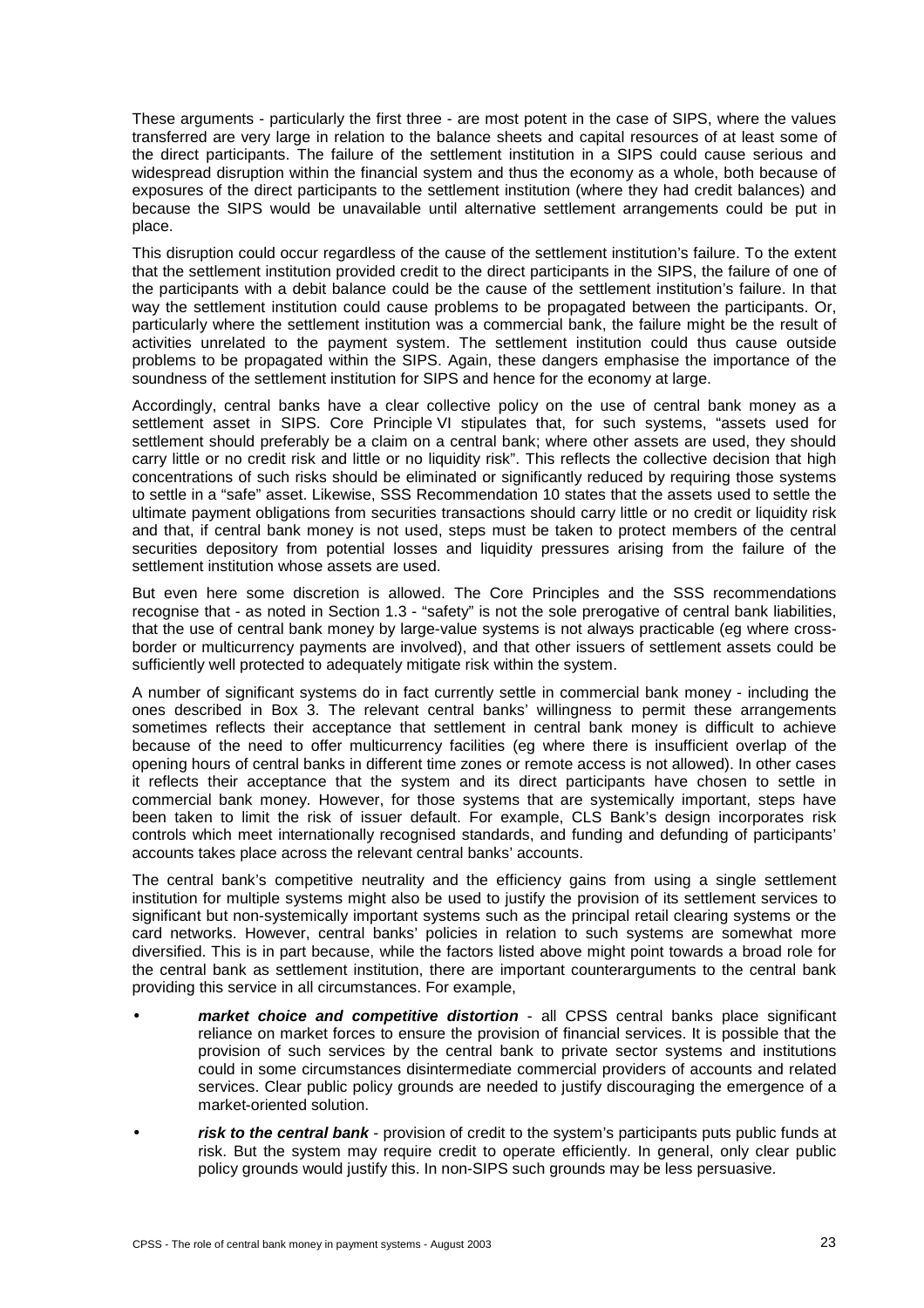• *moral hazard* - as noted in Section 1.3, the provision of account facilities could encourage the misperception that the account holder was within the central bank's "safety net".

As examples of policies, the Deutsche Bundesbank, the Netherlands Bank, Sveriges Riksbank and the Swiss National Bank accept and even encourage settlement in central bank money within most or all systems, regardless of the values passing through them. In similar but not identical vein, the ECB recently issued a consultation document which, while not actively encouraging all systems to settle in central bank money, stated that where retail payment systems are not of systemic importance, settlement in central bank money is not obligatory but is allowed (and in fact most such systems in the euro area do settle in central bank money). $27,28$ 

The Federal Reserve offers its (net) settlement services to all deposit-taking institutions and their related clearing organisations, without drawing distinctions between SIPS and non-SIPS. The Federal Reserve believes that its provision of services in this area ensures the integrity and efficiency of settlement for the wider economy, fosters the accessibility of settlement services and competition in the provision of private clearing services, and enhances the soundness of financial institutions.

The Bank of England draws a distinction between those non-SIPS for which it is willing to act as settlement institution and those for which it is less inclined to do so. In a recent policy statement,<sup>29</sup> the Bank identified, as a distinct category, "systems of system-wide importance" (SWIPS), for which it is willing to act as settlement institution without insisting on doing so. Such systems are of importance to the economy as a whole, are widely used and have few short-term substitutes. Although they would be unlikely to generate or transmit financial instability, they could cause considerable disturbance to the economy as a whole. However, the Bank is not normally willing to act in this capacity for systems which are neither SIPS nor SWIPS (although it would be prepared to consider the case for doing so, for example on neutrality grounds).

# **3.2 Provision of central bank money to individual institutions**

Closely related to the question of which systems settle in central bank money is the question of which institutions have accounts at the central bank and whether they are allowed access to credit on that account.<sup>30</sup> Clearly, in a system that settles in central bank money, an institution can only be a direct participant, responsible for its own settlement, if it has access to an account at the central bank. Moreover, as noted earlier, access to an account without credit may be of relatively little value.

The provision of accounts to banks has historically been a core aspect of central banking, and it remains at the heart of CPSS central banks' banking activities. However, few central banks limit accounts strictly to banks. Indeed, some provide accounts to a very wide range of financial and even non-financial institutions. The extent to which each is prepared to broaden the population of account holders, and to make available to those account holders accompanying services, reflects each central bank's judgment as to what weight to place on a range of policy considerations.

Those considerations are very similar to those determining which systems should settle in central bank money. In some countries these considerations are largely determined by legislation and the central bank is constrained by statute as regards those to whom it may provide accounts. However, whether set by central bankers or politicians, the considerations are broadly the same across CPSS countries.

<sup>27</sup> *Oversight standards for euro retail payment systems*, European Central Bank, July 2002.

<sup>&</sup>lt;sup>28</sup> The Eurosystem's view is that retail payment systems may, but need not, be systemically important. Those that are would be expected to comply with the Core Principles. Others would be expected to comply with the recent policy statement, once finalised. For example, the Bank of France has concluded that the principal French retail payment system is systemically important.

<sup>29</sup> *Bank of England settlement accounts*, Bank of England, November 2002.

<sup>30</sup> For the purposes of this report, accounts referred to in this section are accounts held with the central bank that can be used for settling obligations within a payment system.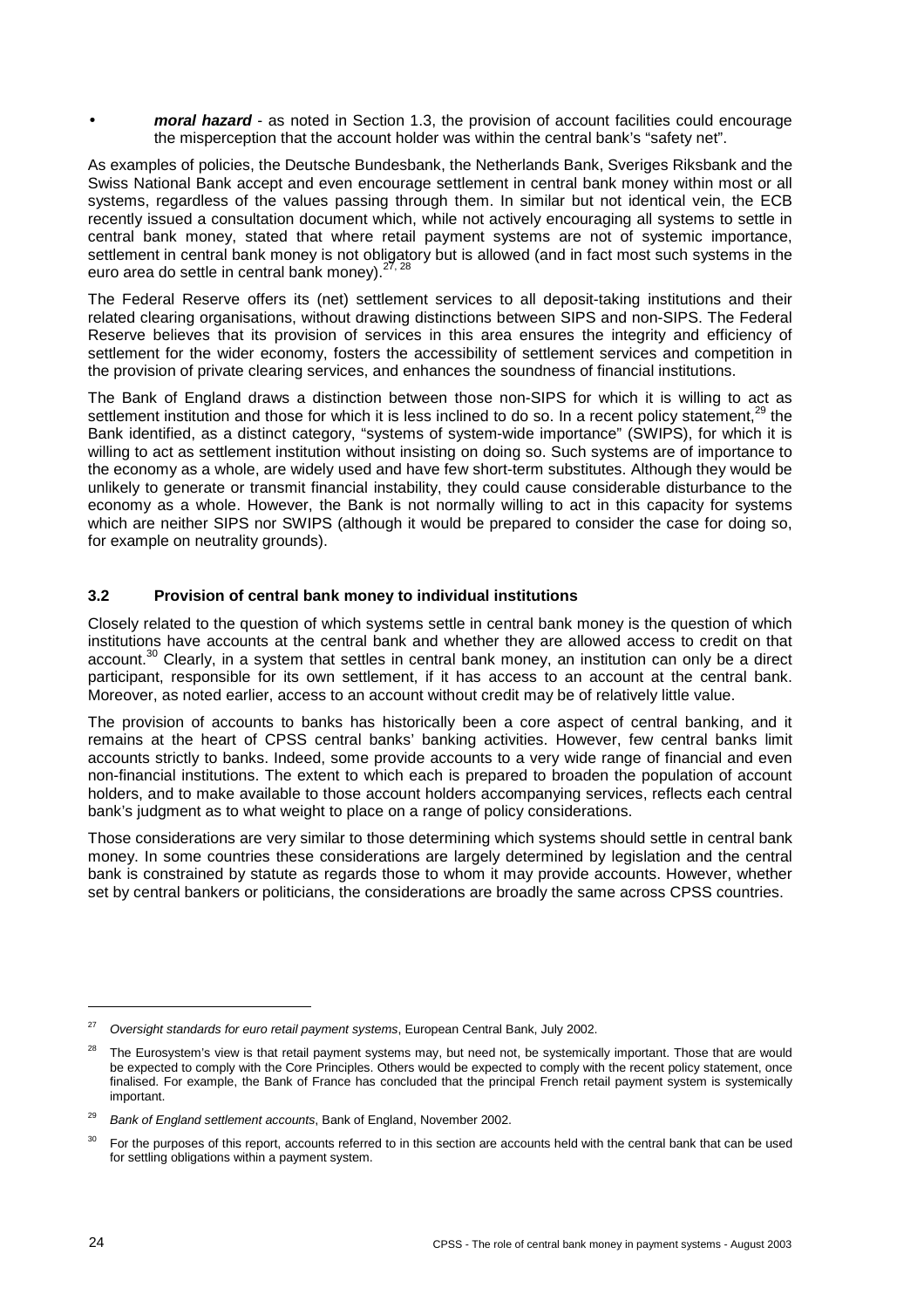#### Box 3

#### **Systems where settlement involves commercial bank money**

This box provides a brief explanation of how settlement takes place in five systems where commercial bank money is involved.

## **CLS**

CLS Bank (CLSB) is an Edge Act Corporation, based in New York and owned by approximately 70 financial institutions. Each direct participant ("settlement member") in CLS holds an account at CLSB which is divided into sub-accounts, with one sub-account for each currency that CLSB settles (currently the US, Australian and Canadian dollars, euro, yen, pound sterling and Swiss franc). Members start and end each day with zero balances on these accounts and sub-accounts.

Foreign exchange deals are settled one by one (gross) on these accounts by simultaneously debiting the sub-account of the currency being sold and crediting the sub-account of the currency being bought. Settlement thus takes place in "CLSB money", with members accumulating debit balances in currencies where overall they and their customers are sellers and credit balances in those where overall they are buyers.

CLS draws a key distinction between this gross settlement process and the net funding by members of those sub-accounts in which they have debit balances. Where they accumulate debit balances, members have to pay in funds to CLSB in order to restore their sub-account in that currency to zero by the end of the day. Correspondingly, CLSB makes payouts to members with net long positions. These pay-ins and payouts are made using RTGS systems or their equivalent to transfer funds to and from accounts CLSB holds at the central banks of the currencies concerned. Central bank money is thus used in the funding and defunding process, which is an integral part of the overall CLS settlement process because of the requirement that members start and end each day with zero balances at CLSB.

For the Canadian dollar and pound sterling, CLSB accesses the central bank and thus the corresponding interbank payment system as a customer of the central bank. In other currencies, CLSB is a direct participant in the system used. Since it participates from New York, CLSB represents a significant case of remote access for the Australian dollar, euro, yen and Swiss franc systems.

#### **Euroclear**

Since 2001, the Euroclear system has been operated by Euroclear Bank, a Belgian credit institution acting as a limited purpose bank. As an ICSD, Euroclear provides settlement services, as well as depository and custody services, for international and domestic securities issued by entities from over 110 countries.

Euroclear has about 2000 participants from more than 80 different countries, the vast majority of which are banks, broker-dealers and other institutions engaged in the issuance of securities, the provision of custody services, market-making and trading in securities. Each participant holds both cash and securities accounts at Euroclear Bank, which provides them with settlement-related banking services, including credit, foreign exchange, securities lending and borrowing and collateral management services. Intraday credit is generally free of charge, but interest charged on overnight credit is typically above the market rate, which limits its use. Conversely, since no interest is paid on cash balances held with Euroclear Bank, they are generally low. Credit extensions are generally fully collateralised.

Trades are settled by book entry on a simultaneous DVP (Model 1) basis. Whilst a majority of trades settled are denominated in euros, Euroclear also settles in more than 40 other currencies. More than 90% of settlement takes place in the overnight batch process using commercial bank money. But Euroclear also offers a real-time daylight settlement process in which participants may, in principle, choose to settle euro-denominated transactions in either commercial or central bank money, the latter across accounts of the National Bank of Belgium (NBB). However, because most Euroclear participants are located outside Belgium and the NBB only provides credit to institutions in Belgium, the option to settle in central bank money is little used in practice. Settlement of non-euro denominated transactions takes place only in commercial bank money for efficiency reasons, including the practical difficulty of accessing non-euro area central bank accounts (eg due to non-overlapping operating hours) and central banks' policies on access to accounts and credit.

#### **Clearstream**

Cedel was founded in 1970 to provide the clearing, settlement, custody and management of securities and precious metals. On 1 January 1995, with the intention of increasing the company's effectiveness, Cedel became Cedel Bank (and later Cedelbank) in order to allow its customers to take advantage of capital adequacy requiations. In January 2001, Cedelbank was renamed Clearstream Banking and now belongs to the Clearstream group of companies within the Deutsche Börse Group.

*Box continued overleaf*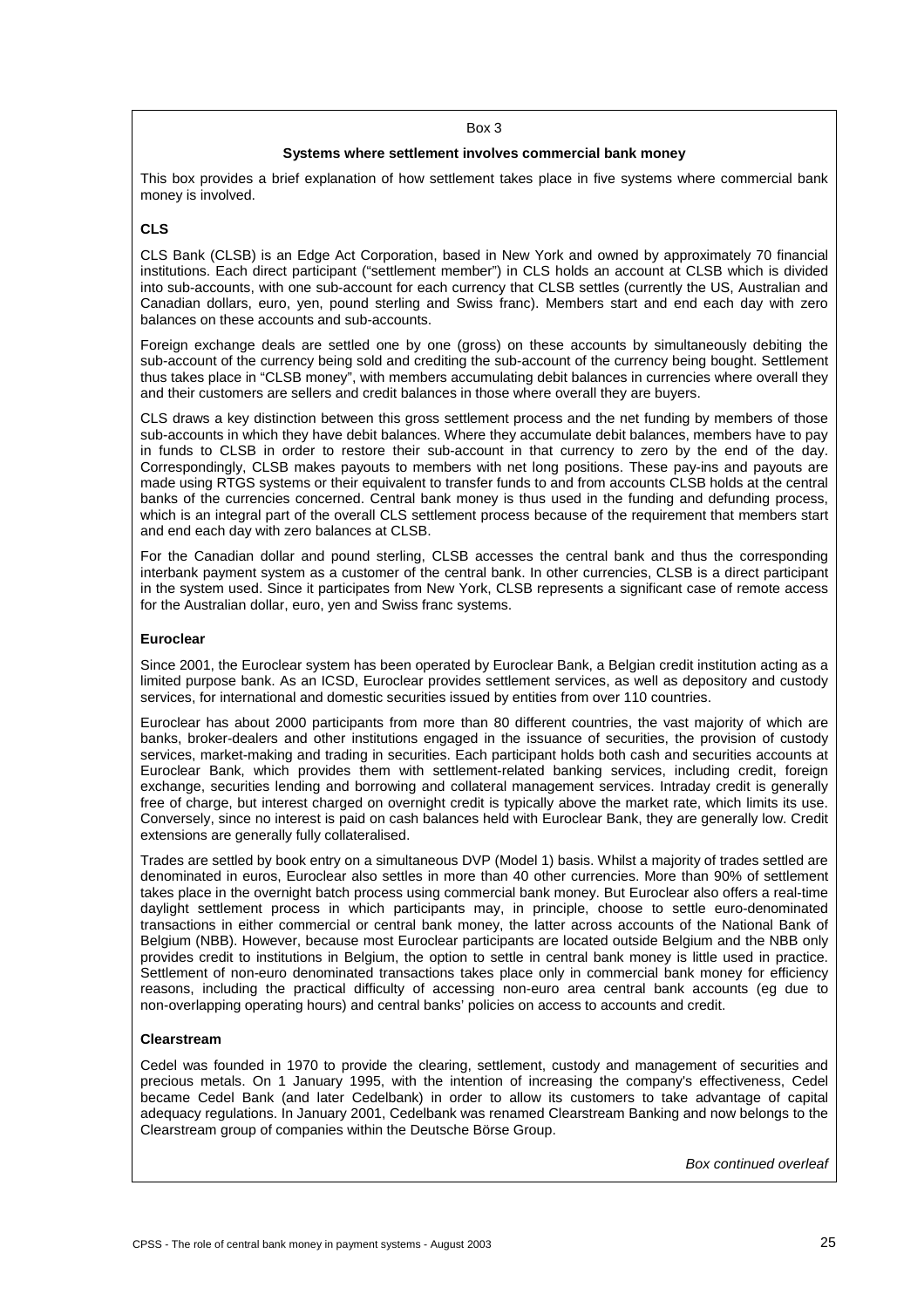#### Box 3 (cont)

#### **Systems where settlement involves commercial bank money**

Clearstream has about 1,500 customers from more than 100 different countries, the vast majority of which are banks and other institutions engaged in the issuance of securities, the provision of custody services, marketmaking and trading in securities. Each participant holds both cash and securities accounts at Clearstream, which provides them with settlement and custody-related banking services, including credit, foreign exchange, securities lending and borrowing and collateral management services. Intraday credit is generally free of charge, but interest charged on overnight credit is typically above the market rate, which limits its use. Credit extensions are generally collateralised.

Trades are settled by book entry on a simultaneous DVP (Model 1) basis. Whilst most trades settled are denominated in euros, Clearstream also settles in more than 30 other currencies. Most settlement takes place in the overnight batch process using commercial bank money. Since the second half of 2002, the Central Bank of Luxembourg together with Clearstream has offered a new service to Luxembourg-based banks participating in Clearstream's overnight processing, the so-called Night Time Link. It should be noted that with this procedure, cash credit granted by Clearstream to customers overnight is collateralised by central bank money. Settlement of non-euro denominated transactions takes place only in commercial bank money for efficiency reasons, including the practical difficulty of accessing non-euro area central bank accounts (eg due to non-overlapping operating hours) and central banks' policies on access to accounts and credit.

#### **US dollar and euro RTGS systems in Hong Kong SAR**

In Hong Kong there are two RTGS systems that settle foreign currency (namely, the US dollar and the euro). The Hong Kong Monetary Authority (HKMA) appointed the Hongkong and Shanghai Banking Corporation (HSBC) as the settlement institution for the US dollar RTGS system for five years from August 2000, and Standard Chartered Bank as the settlement institution for the euro RTGS system for five years from April 2003.

In both systems, all transactions are settled in real time on a gross basis across the books of the relevant settlement institution. Participation in the systems is voluntary. Banks which choose to use the systems are free to do so as either direct participants or via a correspondent bank.

The systems are used mainly as an alternative to traditional cross-border correspondent banking arrangements for the settlement of the US dollar and euro legs of commercial remittances and foreign exchange transactions. Real-time links between the Hong Kong dollar RTGS system (which settles on accounts at the HKMA), the US dollar RTGS system and the euro RTGS system allow counterparties to a USD/HKD, EUR/HKD or USD/EUR foreign exchange trade in the Asian region to settle both sides of the trade simultaneously.

Once again, a key objective is to mitigate high concentrations of credit, liquidity and operational risk by providing a safe, liquid settlement asset and a high degree of assurance of service continuity. Another is to treat financial market participants in an even-handed manner and in some circumstances to permit access to a competitively neutral settlement institution. Such considerations might, on the face of it, imply fairly wide provision of central bank money. But a check is provided by three further objectives: first, promoting a competitive banking industry in which innovation is encouraged, and therefore not unnecessarily disintermediating banks; second, limiting the risk borne by the central bank; and, third, avoiding moral hazard as far as possible. Accordingly, access to central bank money is restricted to circumstances where its special features are particularly valuable in terms of social costs and benefits, and thus limited to particular classes of institution.

#### *3.2.1 Access to accounts*

#### *Banks*

In practice, banks are generally the primary holders of settlement accounts. Banks' special status in this context reflects the fact that they are the principal providers of payment services in the economy, and banks providing payment services to other banks and non-banks account for the largest flows through most payment systems. All central banks provide accounts to banks, and Table 2 shows that, while there are exceptions, banks generally account for a high percentage of the value of overnight balances on central bank accounts.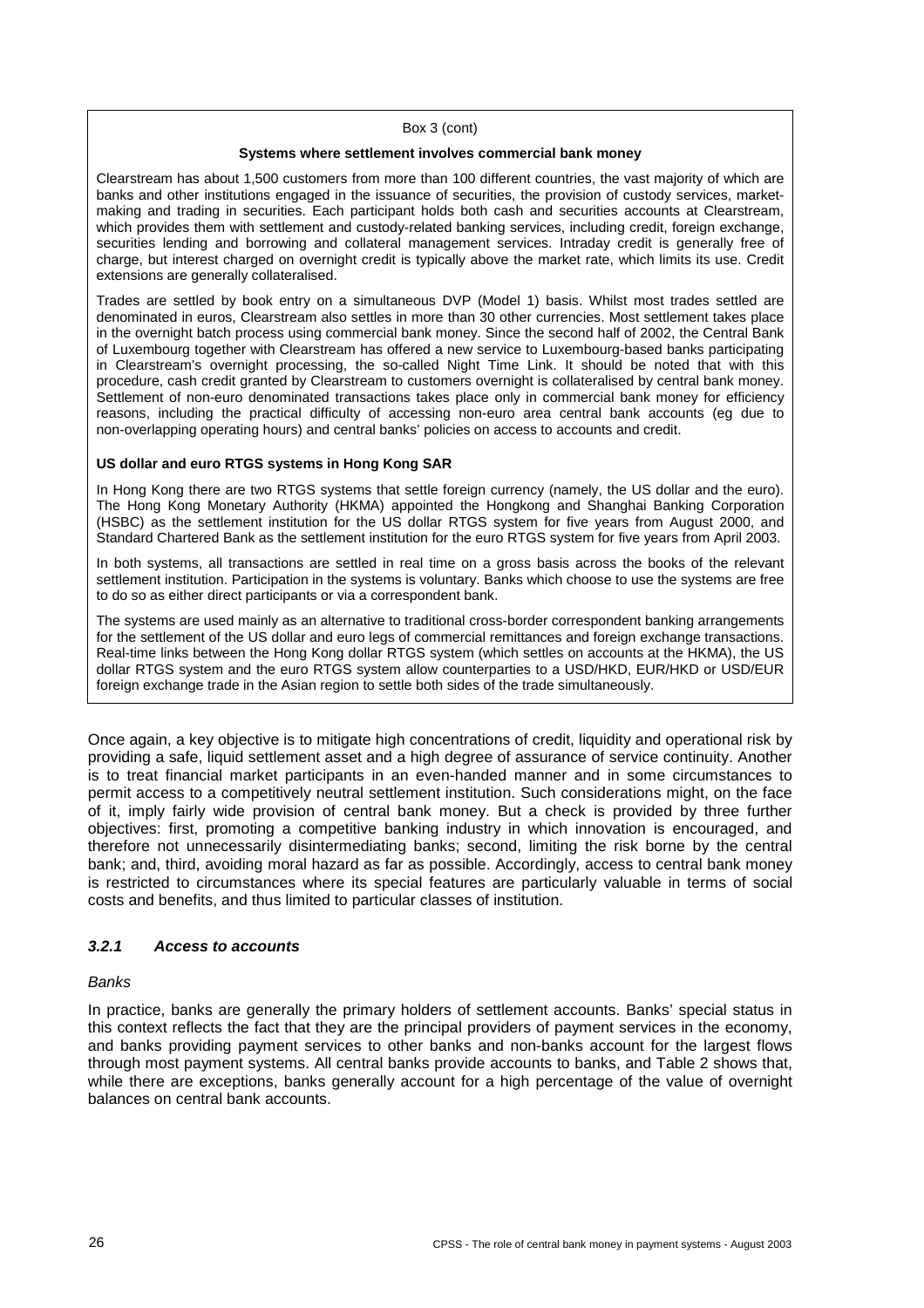#### Table 2

# **Percentage of balances on payment accounts at the central bank that are held by banks**

| <b>Country</b> | % of balances on<br>payment accounts                                        | <b>Country</b>       | % of balances on<br>payment accounts |
|----------------|-----------------------------------------------------------------------------|----------------------|--------------------------------------|
| Belgium        | $>90\%$ (e)                                                                 | <b>Netherlands</b>   | 69%                                  |
| Canada         | 100%                                                                        | Singapore            | 9%                                   |
| France         | 74%                                                                         | Sweden               | 40%                                  |
| Germany        | 99%                                                                         | Switzerland          | 80%                                  |
| Hong Kong SAR  | 100%                                                                        | United Kingdom       | approx 100% (e)                      |
| Italy          | 100%                                                                        | <b>United States</b> | 88%                                  |
| Japan          | 85%                                                                         |                      |                                      |
|                | Figures for 2000. For more details, see Table A3 in Annex 3. (e) = estimate |                      |                                      |

Precisely what constitutes a "bank" differs between countries. A common denominator across different jurisdictions is that an institution that simultaneously accepts deposit and provides credit is defined as a "bank". Several EU member states extend the requirement for a licence (and the definition of bank or, in EU legal terms, "credit institution") to institutions that grant credit but do not take deposits and those institutions may be granted access to central bank money. In the United States, "bank" is synonymous with depository institution, including both domestically chartered institutions and US branches and agencies of foreign banks. In Table 2 for the United States, the "bank" category also includes state-licensed trust companies that are members of the Federal Reserve System, such as the Depository Trust Company, and Edge Act corporations, such as CLS Bank; these types of institutions are also allowed to maintain an account.

In many countries, there are additional considerations. Limits on access to banks can also reflect a conscious desire to maintain a balance of privileges and responsibilities between regulated and unregulated institutions. In such countries, access to central bank accounts is regarded as part of a "package" of privileges and burdens given to banks. The "privileges" - including access to accounts and to credit, and in some cases participation in deposit insurance schemes and the ability to take part in monetary policy operations - are granted in part to give an incentive to institutions to undertake the "burdens" of banking regulation and supervision, including capital and reserve requirements.

#### *Non-resident banks*

While resident banks are core central bank customers, the same is not true of non-resident banks; indeed, until relatively recently no central bank allowed so-called remote access. The term "resident banks" refers to banks with some specified form of authorised establishment within the currency area, which may include banks with local branches but primarily chartered elsewhere. By contrast, non-resident banks have no such establishment. In line with the definition of resident and non-resident banks, remote access is defined to be where the holder of the account at the central bank has neither its head office nor any of its branches located in the country of the central bank concerned.

Prohibitions on remote access reflect a number of factors. A first argument is the risk for the central bank. Dealing with non-resident banks subject to other countries' laws and regulations can be more risky, since the effect of overseas laws is more difficult to predict and may be inconsistent with domestic law. Although dealing with local branches of overseas banks can generate similar risks, those risks may be easier to contain in part because they are generally subject to domestic law. It may be more natural to maintain a relationship with resident institutions, with which the central bank is more likely to interact in other contexts. Where the account holder has access to credit (see below), the central bank may feel less able to rely on the effectiveness of overseas supervisory regimes to help protect its position. A second argument lies in the balance between incentives and regulatory costs to the resident banking industry. Resident banks safely extend the use of the currency within the central bank's jurisdiction by providing retail payment services to the general public. They are subject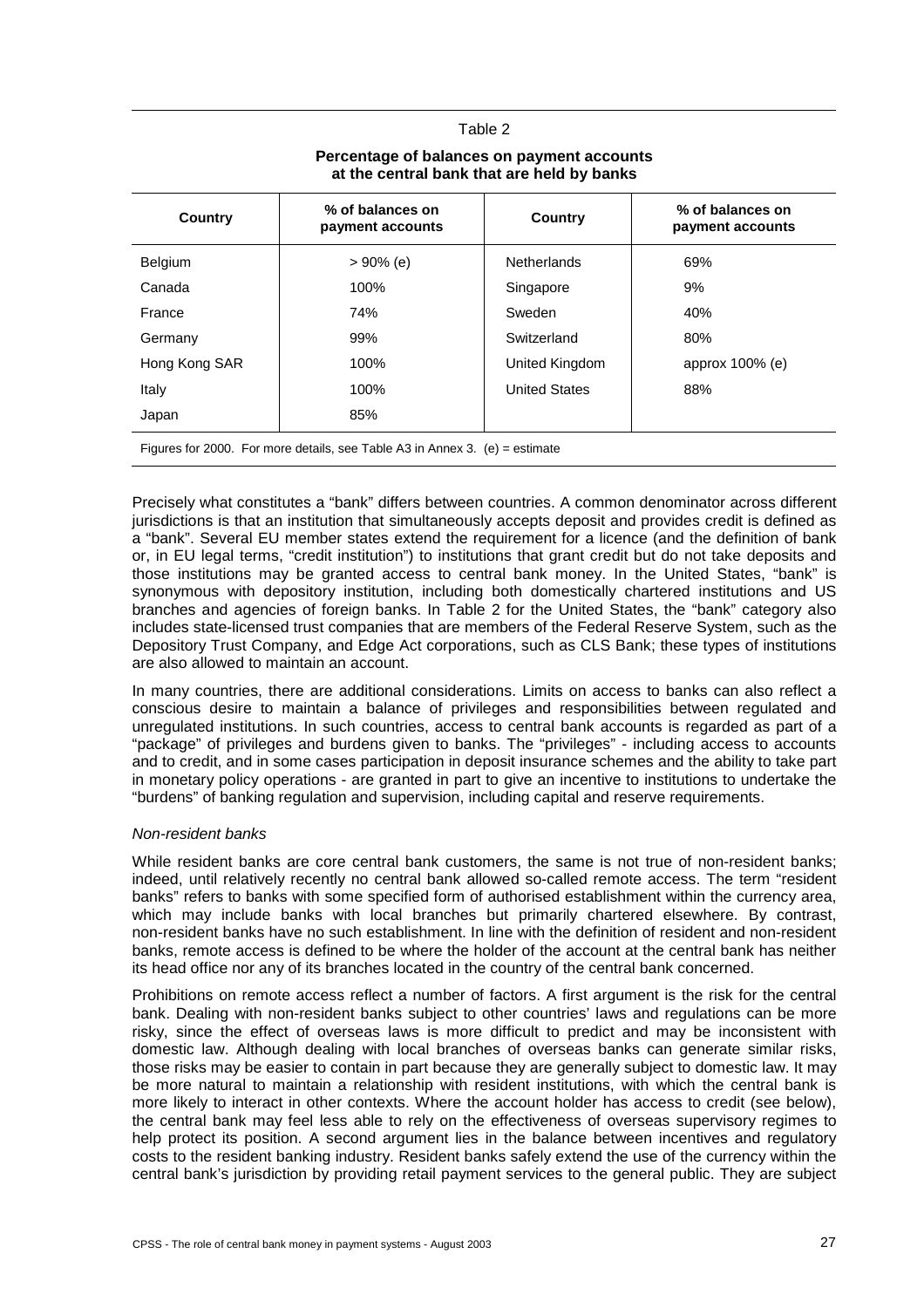to supervision by the local authorities. These resident banks in turn have the business opportunity to provide access to the currency and payment services to non-resident banks (correspondent banking). Remote access, by relaxing the link between "location" and "access to the central bank", could change this balance of incentives and costs.

However, in recent years this approach has changed in some countries, not least because globalisation has increased the use of currencies outside national boundaries. This is perhaps most evident in Switzerland, where since 1998 the Swiss National Bank (SNB) has allowed remote access to SIC (the Swiss RTGS system) for international joint ventures and clearing organisations, as well as for the banks that are direct participants in such arrangements, provided they make a sizeable contribution to the reduction of systemic risk or are of major significance to the Swiss financial centre. For reasons of legal and operational security, this applies only to institutions from countries which have at least the same standards as Switzerland with respect to banking supervision, the fight against money laundering and telecommunications infrastructure. In order to smooth the settlement of payments in SIC, remote participants are allowed intraday credit. They can also participate in the SNB's money market operations and can now also obtain overnight lombard credit (although in practice only one remote participant has so far established a lombard credit line.)

The SNB's policy towards remote access partly reflects a view that globalisation, competition between European financial centres and cross-border mergers have made traditional access policy outdated. It also reflects two more specific developments. The first of these was the merger in 1998 between two of the three big Swiss banks, which gave rise to concern about concentration and reduced liquidity in the Swiss franc money market; remote access was seen as a way to encourage non-resident banks to become more active in Swiss markets and thus increase competition. The second development, also in 1998, was the merger between the Swiss SOFFEX exchange and Deutsche Terminboerse (DTB) to form Eurex. SOFFEX was linked to SIC to enable margin calls to be paid; to enable the same facility to be used in Eurex, the many German banks that participated in DTB had to be given remote access.

In the European Union, Eurosystem central banks do not allow remote access to settlement accounts by non-EEA-resident institutions but internally, that is within the European Economic Area (EEA), they do allow remote access to accounts.<sup>31</sup> Sveriges Riksbank and the Bank of England go further for their own currencies, also allowing access by non-EEA-resident banks where assurance can be provided (through legal opinions) that no unacceptable conflicts of law exist. But in practice usage is very limited.

However, it is worth noting that the distinction between the policy of only allowing foreign-owned banks to have an account if they are resident in the country and the policy of allowing remote access is not always clear cut. There are a number of intermediate cases where a foreign-owned bank may have a local branch, entitling it to an account at the host central bank, but where all or part of the operation of that account is managed remotely (eg by a centralised treasury operation in another country or even outsourced to a third party that is remotely located). For example, this is allowed on a case by case basis in Japan.<sup>32</sup> In the United States, such activities are allowed under the Federal Reserve's broader policy of permitting the outsourcing of account services.

#### *Non-banks*

Payment services are provided by an increasingly wide range of institutions. Non-bank financial and even non-financial institutions are increasingly assuming responsibility for managing their own and their customers' payments.

One possible policy decision to address this development, albeit one often not directly within the authority of the central bank, is to expand the coverage of the banking licence to these providers of payment services. Many, such as the larger securities firms, already compete directly with banks in a

<sup>&</sup>lt;sup>31</sup> In the European Union, legislation underpinning the single market imposes very strict limits on how far member states can impose distinctions based on location for institutions resident in the EEA. (The EEA consists of the EU member states plus Iceland, Liechtenstein and Norway.) Accordingly, all EU central banks allow access by non-resident banks (and certain other institutions) provided they are resident in the EEA, although in practice restrictions on the provision of credit (see main text below) mean that use of the possibility is limited for accounts in euros.

Institutions with this form of remote access are required to have the front-end-processor and at least one BOJ-NET terminal in Japan.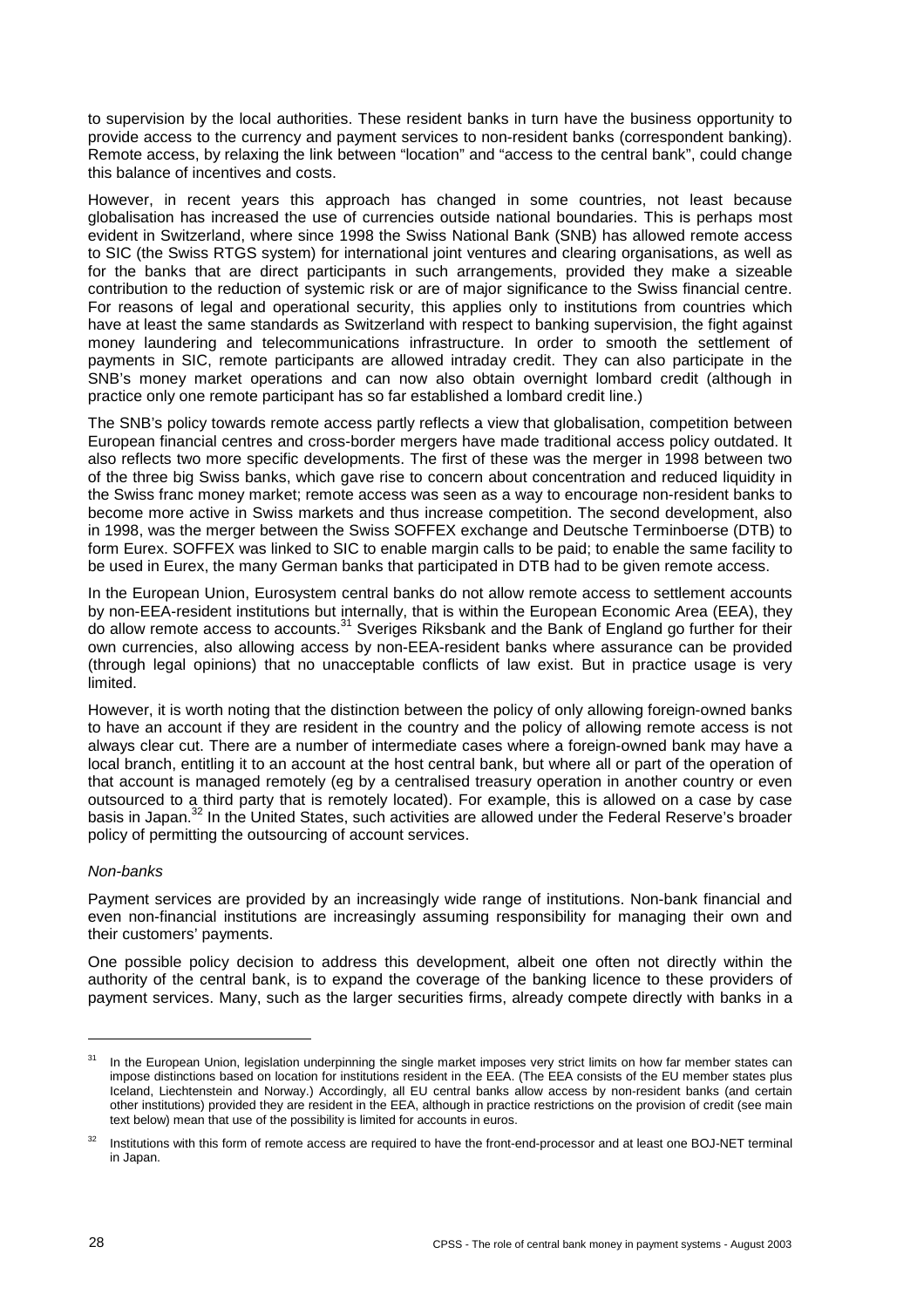number of areas and account for large values of payments. While it is true that the "burden" of being supervised is no longer applied exclusively to banks, in many cases regulation of banks remains tighter than that of other institutions. By bringing such non-banks within the coverage of a banking licence they would become subject to the corresponding costs (such as tighter regulation) and benefits (such as access to a central bank account).

Another possible policy decision, not in contradiction with the previous one and followed by many central banks, is to be prepared to provide access to categories of non-banks, particularly where their activities can result in highly concentrated exposures which might be mitigated by providing such institutions with central bank money or where there are efficiency or competitive equality issues because such institutions compete directly with banks in providing payment services to both banks and other non-banks. These arguments are considered in more detail in Section 4.

The range of other types of financial institutions to which access is extended varies from country to country.<sup>33</sup> For example, most central banks provide, or would be willing to provide, settlement accounts to clearing houses to facilitate settlement of obligations to and from their direct participants. Many are prepared to allow securities firms to open accounts to settle payment obligations arising from settlement systems in which they are a direct participant as a way to enable central bank money to be used for these transactions. Some provide accounts to other types of non-bank financial institution, such as insurance companies or non-bank credit card issuers. And a few provide accounts to certain other types of non-financial institution, for example operators of automated teller machines.

Aside from financial institutions, most central banks have traditionally provided accounts to the central government. In addition, in Germany, France and the United Kingdom, certain firms and companies hold grandfathered accounts at the central bank, although new accounts are now generally not allowed. In France, Germany, Switzerland and the United Kingdom, central banks' own employees are also granted access to central bank accounts.

The Swiss National Bank allows access to a wide range of financial institutions, whether resident in Switzerland or not. In contrast, the HKMA limits access to resident banks (including restricted licence banks). The Federal Reserve generally confines access to institutions with a banking or similar licence, including both domestically chartered institutions and US branches and agencies of foreign banks.34 However, a clearing house may have access to an account if it has such a licence, as is the case for CLS Bank, or if the account would be maintained in the name of participants in the clearing arrangement that have such licences, as is the case for CHIPS. While the Eurosystem has a uniform policy towards allowing accounts for credit institutions in the EEA, each national central bank may at its own discretion decide whether or not to allow accounts to securities firms (or "investment firms", as defined by EU legislation) and/or clearing houses. In practice, most national central banks do allow these accounts. The Bank of England's policy is that in principle any direct participant in a system for which the Bank is settlement institution should be allowed to have an account and that non-resident banks should have the same facilities as resident banks provided they are appropriately supervised and contingent on the provision of assurances regarding compatibility of legal systems.

In practice, all central banks allow themselves an element of discretion in this area. The types of payment for which an account can be used may be circumscribed, both by the systems of which the  $\frac{1}{2}$  account holder is a direct participant, but also by conditions applied by the central bank.<sup>35</sup> And access to an account may well be conditional, for example non-resident banks may need first to provide assurances regarding compatibility of legal systems.

 $\overline{a}$ 

<sup>&</sup>lt;sup>33</sup> For more detailed information, see Annex 3, Table A1.

Institutions with similar licences include state-licensed trust companies that are members of the Federal Reserve System and Edge Act corporations. The Federal Reserve also has a limited selection of other account holders, including government entities, other central banks, international financial institutions and certain government-sponsored institutions, such as the Federal Home Loan Banks.

In the United Kingdom, for instance, an account opened by a CREST settlement bank could not be used to settle payments that were not related to securities transactions, even where the account holder was a direct participant in both systems; in addition, different conditions might apply to CREST and CHAPS accounts, for example, on access to credit.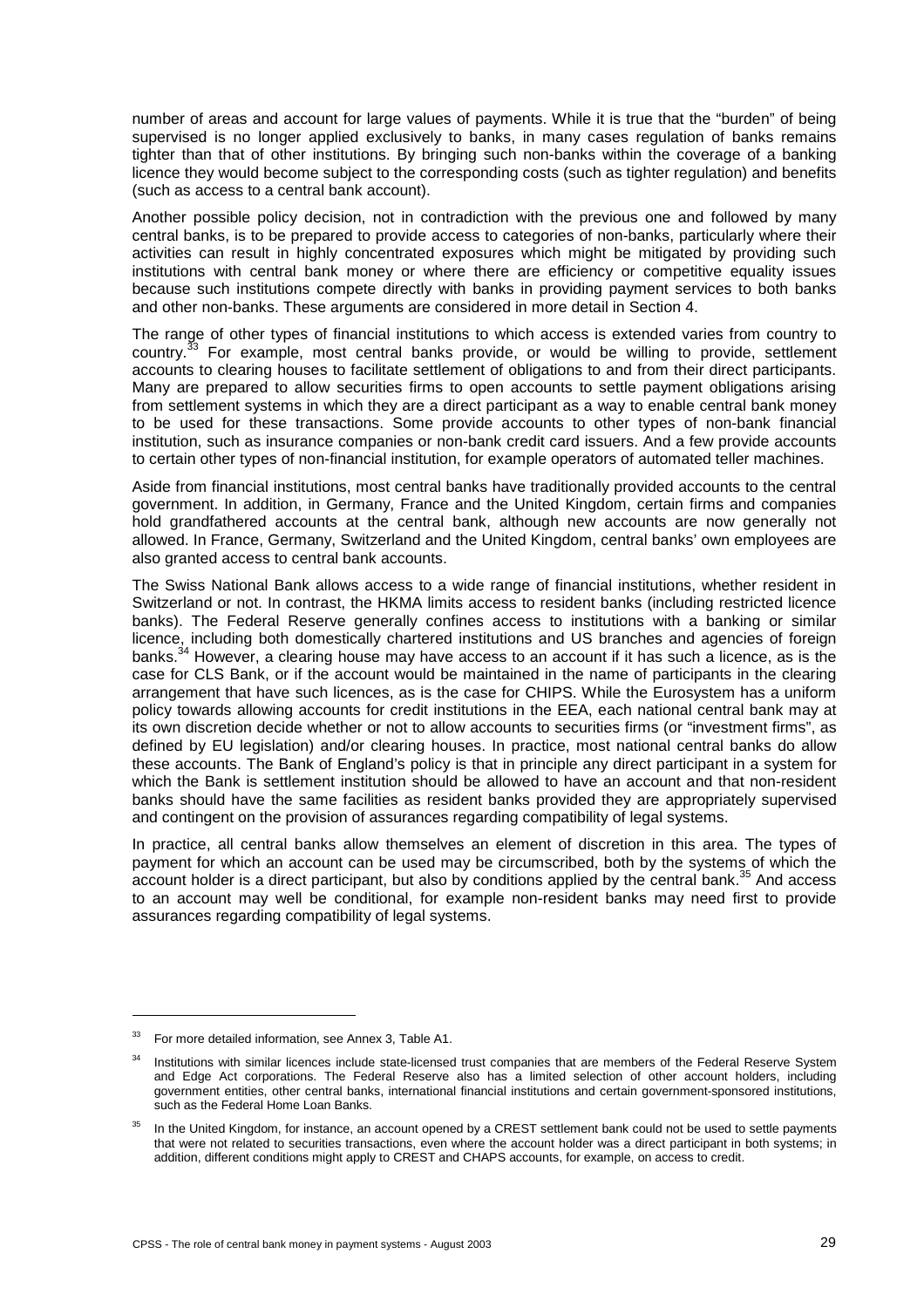#### *3.2.2 Access to credit*

For many institutions, particularly direct participants in large-value interbank payment systems, access to an account may be of little or no use without access to credit,<sup>36</sup> so the central bank's policy on the latter is an important element of its overall access policy. Indeed, once allowance is made for the fact that, where no credit is available, few institutions typically opt to open an account, some of the apparent differences in access policy are less strong. Particularly relevant in the euro area is access by securities firms, where intraday credit is generally limited, and remote access by banks, where no intraday credit is available. In both cases, little use is made of central bank accounts.

There is broad uniformity in central bank policies towards resident banks, in that in general they are provided with both intraday credit in RTGS systems and overnight credit.<sup>37</sup> However, there is less uniformity about providing credit to non-bank financial institutions. In many cases, where these institutions are allowed an account they are also allowed intraday credit. The most common exceptions to this are clearing houses (which often do not need credit anyway). Another qualification, just mentioned, is that the Eurosystem allows euro zone central banks to provide intraday credit to resident securities firms but the credit is limited unless a quarantee is provided by a resident bank.<sup>38</sup> This reflects the fact that the Eurosystem, while ready to open accounts for non-banks, does not want to disintermediate banks in the provision of credit. Moreover, the Bank of England would allow non-bank regulated firms access to intraday credit only where the scale of their own payment activities would make them significant direct participants in a SIPS and where it is persuaded that such participation would reduce risk for the financial system. There is also less uniformity about whether non-bank financial institutions are entitled to overnight credit as well as intraday credit.

Turning from financial institutions to a broader set of institutions, while there are exceptions it is typically the case that credit is not provided. Entities which have access to accounts but not to credit generally include the government, other central banks and international financial institutions. This reflects in part the fact that such entities are not direct participants in the payment system and thus that their need for credit from the central bank is less pressing, and in part the broader reasons why central banks limit the provision of credit, as mentioned below.

Central banks limit the provision of credit for a number of reasons. As noted in Section 3.1, only clear public policy grounds justify putting public funds at risk. In practice, the central bank may not have total discretion in how far to "unbundle" the provision of credit from access to an account: for large-value interbank payment systems, direct participants' access to credit is often essential for the smooth operation of the payment system and to avoid payment gridlock. Nevertheless, credit is generally provided only to a limited set of account holders, where necessary to ensure the orderly flow of payments.<sup>3</sup>

Where central banks provide credit they are potentially exposed to credit risk and consequently they require collateral, set limits and/or charge fees. This alone may limit the population of account holders to some degree, particularly where the central bank only treats a limited range of collateral as eligible. Moreover, like any financial institution, central banks carry out various forms of credit assessment of those to whom they are exposed. Supervision is a form of credit risk assessment. So, as noted above,

<sup>36</sup> A survey recently carried out by the Eurosystem central banks confirmed that most large financial institutions view access to credit as critical to the effective operation of a settlement account.

 $37$  For more information about central banks' policies on providing credit, see Annex 3, Table A2.

<sup>&</sup>lt;sup>38</sup> If a national central bank decides to grant credit to securities firms, each securities firm can choose between two modalities. They may obtain unlimited intraday credit if the credit is guaranteed by a resident bank. Alternatively, they may obtain intraday credit without a bank guarantee, but only up to an individual cap imposed by the central bank according to the risk profile of the securities firm.

<sup>39</sup> This section considers the provision of *intraday* credit for payment system participants. It does not address the factors which determine which institutions should have access to routine overnight credit or be eligible as counterparties for open market operations or their equivalent. For information, however, the latter is typically provided to a different set of institutions. In some countries, this will be a subset of those with access to intraday credit. In others (such as the United Kingdom), a broader population of counterparties have access to overnight than to intraday credit - for example, the Bank of England's counterparties for open market operations include securities firms. In the Bank of England's case, this reflects the view that overnight credit tends to be more susceptible to control by the central bank, is typically lower in value, and is less useful as a means of dealing with rapid withdrawals of funding and hence carries less moral hazard.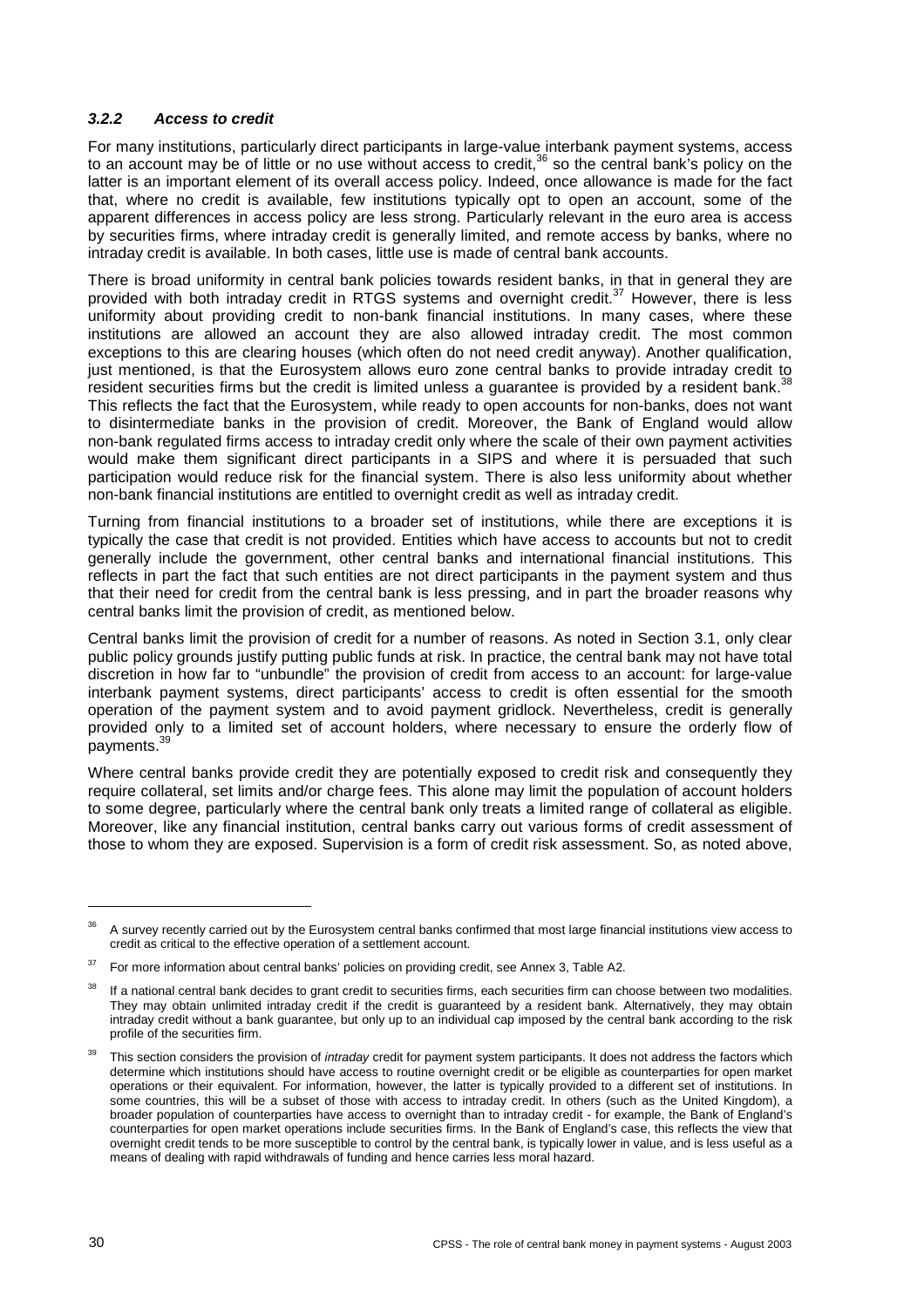most central banks limit access to settlement accounts, at least those accompanied by credit, to "supervised" institutions - at a minimum, resident banks.

Monetary policy considerations may discourage central banks from giving intraday credit to institutions that are not monetary policy counterparties. Views differ on this. Some central banks believe that any potential linkage between the provision of intraday liquidity to payment system participants and the conduct of monetary policy can be avoided by, for example, a penalty charge to discourage borrowers from failing to repay intraday credit at the end of the day (thereby limiting the risk of "spillover" into overnight credit in a way that might threaten the implementation of monetary policy). Others consider that the failure to repay intraday credit by close of business is not only a realistic possibility but may also have adverse consequences for the operation of monetary policy; if so, it is desirable to limit the number of institutions that are given credit.

Moral hazard is also relevant here as elsewhere. This report has already noted the possibility that holders of settlement accounts may be misperceived to be within the "safety net" and hence likely to be eligible for emergency credit. This may be particularly so where access to an account is accompanied by access to routine credit.<sup>40</sup> Moreover, intraday credit facilities could be used to meet unforeseen outflows of funds, albeit only for a very short period. Where that happened, the central bank would be acting as, in effect, lender of *first* resort, which it may well prefer not to do.

Finally, broader policy objectives can affect policy choices. For example, the Eurosystem operates on the principle of decentralisation, and therefore avoids policies which might encourage the centralisation of operations within particular central banks. One consequence is that euro area central banks are prohibited from granting intraday or overnight credit to institutions resident elsewhere in the euro area, on the grounds that allowing this might encourage activity to migrate to certain central banks.

## **3.3 The relationship between policy on systems and policy on institutions**

As noted earlier, while central banks typically distinguish between their policy towards systems and their policy towards institutions, the two policies are, of course, not independent. This subsection looks at two issues that show how these policies are related.

## *3.3.1 The requirement for individual institutions to settle in central bank money*

Policy towards settlement by individual institutions in central bank money is generally framed in terms of who is *allowed* to have an account. Usually there is no *requirement* that central bank money be used. In other words, institutions that are allowed an account usually still have a choice between direct and non-participation in an interbank payment system. In this sense, policy towards institutions is somewhat different from policy towards systems, where, at least for SIPS, there is a requirement that a suitably safe settlement asset, preferably central bank money, be used.

It is true that in some economies all banks are required to have an account at the central bank, but usually this is because of reserve requirements. It is also true that in some economies all or virtually all banks are direct participants and thus settle in central bank money, but typically this is a matter of standard practice rather than a requirement (although sometimes of course the distinction can be blurred). Hong Kong SAR is to some degree an exception from these general positions in that banks are required to have a settlement account for payment purposes and are expected to use it.<sup>4</sup>

<sup>40</sup> On the other hand, moral hazard might arguably be reduced by offering very wide access, which could limit the possibility of such misperceptions arising in the first place.

<sup>41</sup> Among other countries, Australia was also an exception until recently. When RTGS was introduced in Australia in 1998, all banks were required to settle their RTGS transactions directly through their own settlement account at the Reserve Bank of Australia (RBA). However, following a review, that policy has recently been changed so that banks with few transactions (defined as less than 0.25% by value of all RTGS transactions) may in future settle indirectly, although they still need to keep an account at the RBA for use in a contingency. Any bank wanting to settle indirectly (or to settle directly but provide services to other banks that want to settle indirectly) must obtain prior approval from the Australian Prudential Regulation Authority, which will be based on an assessment of the operational risk and liquidity management arrangements in place.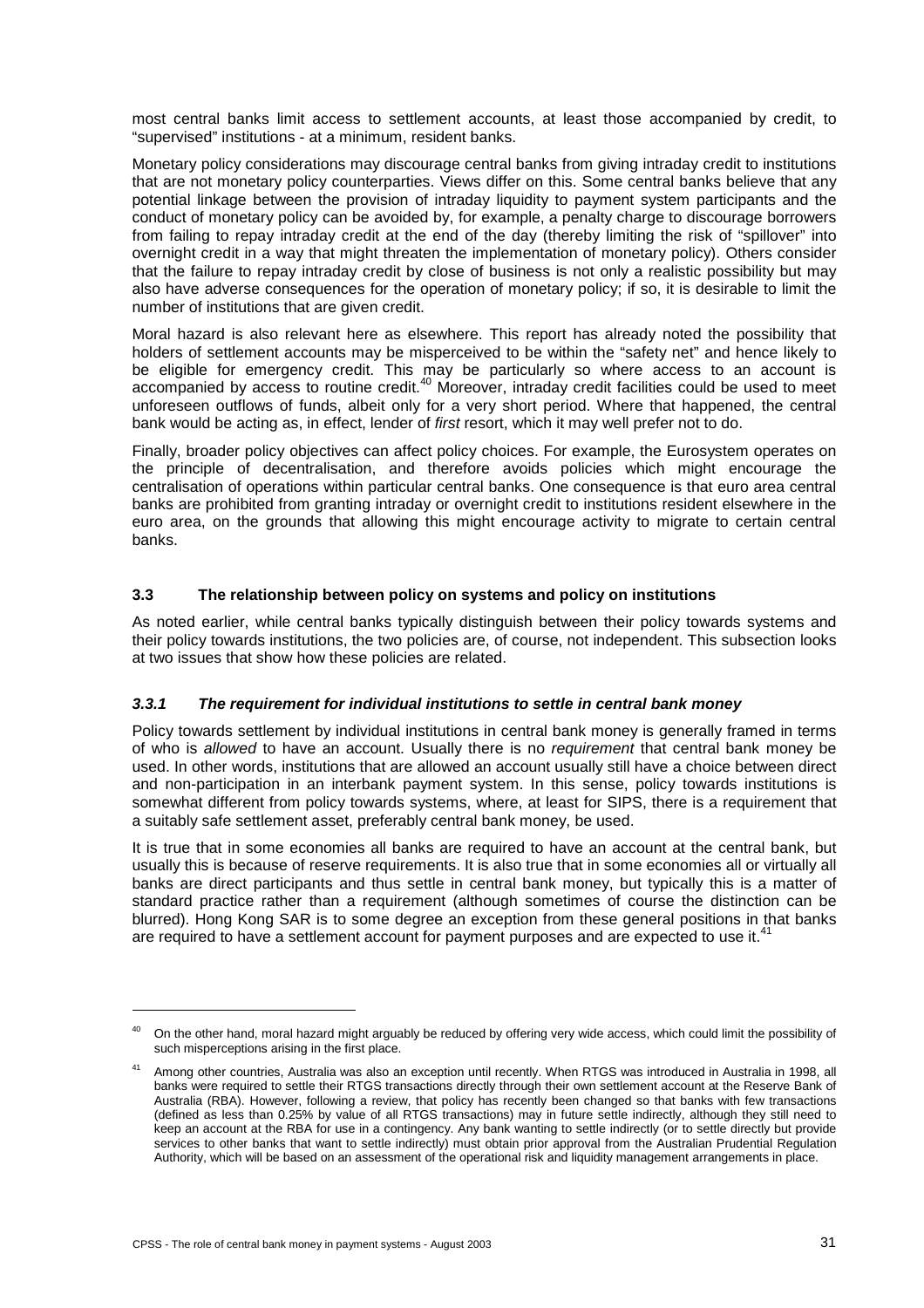The relative lack of formal requirements partly reflects the (tacit or explicit) view that requiring banks to maintain settlement accounts is of little use without some means of requiring them to use those accounts for settlement purposes, and that the latter is difficult to achieve where, for example, it is not possible to identify where banks also use accounts with other banks for settlement purposes. But it also reflects the view, or the implicit assumption, that policy objectives can be achieved without taking this additional step, because most significant banks will choose to become direct participants in the payment system and to hold accounts at the central bank. In other words, the broad objective of having central bank money play a pivotal role in the payment system can be achieved without a specific policy of requiring direct participation. As already noted, it is in fact the case across CPSS countries that in practice most banks, or at least large banks, use accounts at the relevant central bank to settle most large-value payments. However, as described in Section 2.2.2 there are some significant exceptions already, and in the future there is a possibility that there could be increased tiering.

Any concentrations of activity caused by tiering are not necessarily destabilising, and any implications for central banks' risk objectives need to be set against countervailing efficiency benefits to market users. But in markets where tiering is marked the central bank is, other things being equal, more likely to want to review the appropriateness of its policy in this area, and the extent to which broader risk objectives are met.

## *3.3.2 Criteria for direct participation in systems*

The analysis in Section 3.2 concentrated on central banks' policies on access to settlement accounts. However, in payment and settlement systems that are not operated by the central bank but settle in central bank money, the system's participation criteria may not necessarily coincide with the central bank's account criteria. Many systems apply additional criteria (eg operational criteria), and some apply stricter criteria. For example, CLS limits membership to financial institutions with a certain credit rating. Conversely, many securities settlement systems have a far broader range of members than would have access to central bank accounts. Such inconsistencies are not central to the analysis in this report. But it is useful to note that access to a central bank account is not a sufficient condition for being a direct participant in an interbank payment system, even when the central bank is the settlement institution. So central bank access criteria are not the only determinant of, for example, the degree of tiering within the payment system.

There is also an interesting distinction between those central banks which apply criteria in the expectation that they will be the prime determinant of who has access to the payment system, and those which do not. In most cases, an account with the settlement institution is the key prerequisite of membership of the interbank payment system. Not all central banks take this approach. The Bank of England's policy, for example, is to offer accounts (although not necessarily credit) to any direct participant in the payment system for which it acts as settlement institution. Even so, the Bank reserves the right to apply discretion case by case.

## **3.4 Conclusion**

As noted, there is much common ground in central banks' policies on which systems should settle in central bank money - common ground represented by the Core Principles and the SSS recommendations, as well as the reality that in practice most systems do settle in central bank money. Where there are variations in approaches to which systems should be required or allowed to settle in central bank money, they typically reflect variations in the importance attached to considerations such as neutrality, efficiency in the use of liquidity or the degree to which alternative assets are considered sufficiently safe.

There is also much common ground on policy towards institutions, both in terms of banks being central banks' core customers and in the importance of providing credit. Where there are variations here, they reflect specific judgments as to the implications for the financial system, and for the central bank, of permitting broader or narrower access to accounts and to intraday credit. Other things being equal, permitting or even encouraging broader access to accounts may help reduce worrying concentrations of activity and risk. It may also limit the potential for inconsistent treatment of functionally similar institutions. Equally, it may affect the degree of competition for payment services, may require the central bank to extend larger amounts of credit to less creditworthy institutions and may generate moral hazard.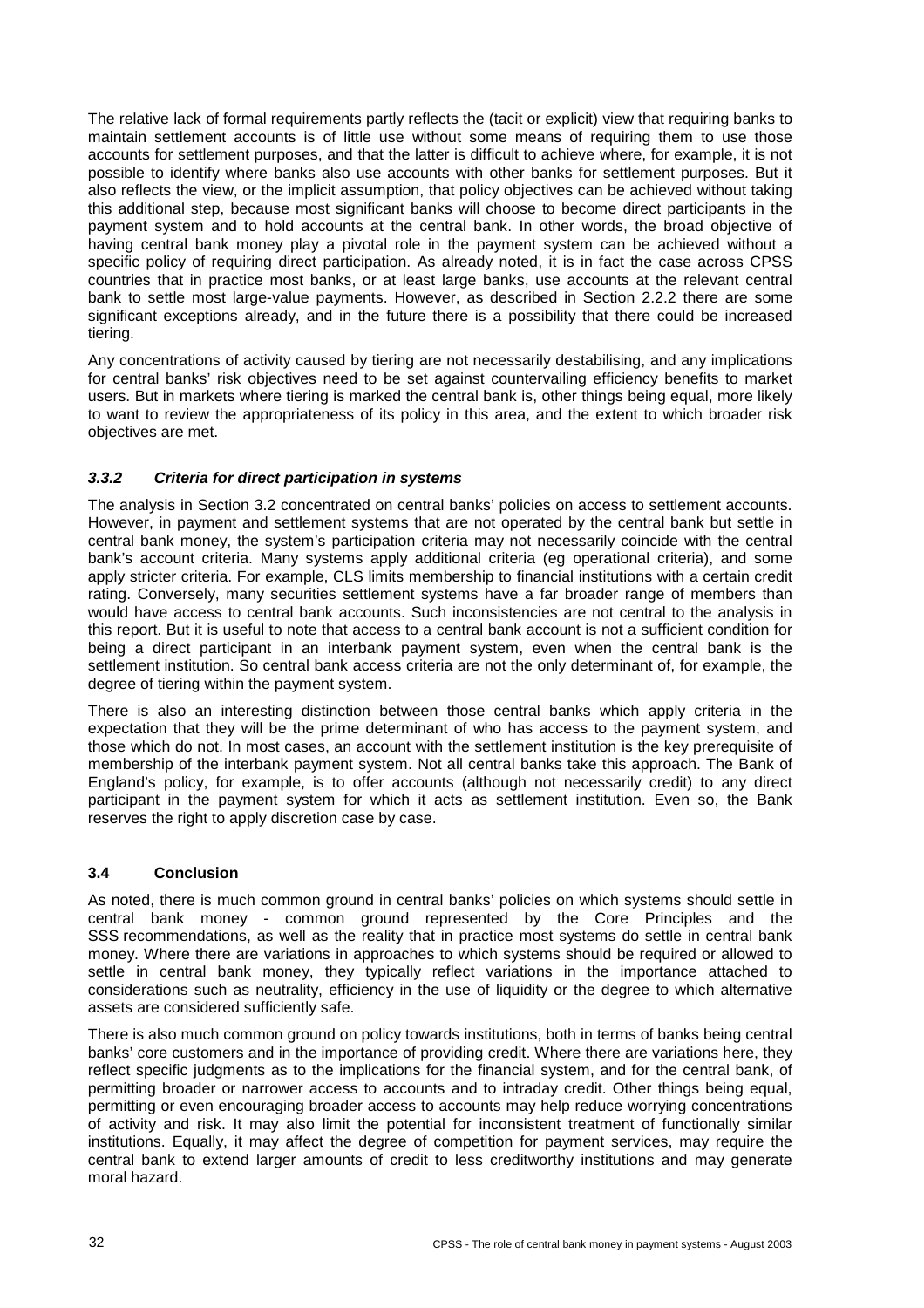# **4. Possible implications for central bank policy**

Developments such as those highlighted earlier in the report can be an important catalyst in causing central banks, as a matter of good practice, to review the policies set out in the previous section. Such reviews are likely to reflect two broad concerns.

First, developments which encourage greater concentration of activity, and perhaps migration of payment flows away from the top tier of the payment system, could generate concentrations of credit, liquidity or operational risk and greater reliance on less safe settlement assets. Second, some of these developments may be evidence of avoidable costs in the payment process, or of inconsistencies in the treatment of functionally similar market participants, which in part reflect central bank policies.

In either case, the question for central banks is whether those risks and inefficiencies are evident; and if they are, whether they might be avoided through a change in policy, and at what cost, for example in terms of risk borne by the central bank.

In practice, these questions are generally articulated in three broad ways:

- Given the range of developments affecting the clarity of the distinction between those currently allowed access to central bank accounts and credit, and certain types of institution that are not, should central banks re-examine their policies in this area?
- Given the focus among users (direct and others) and of central banks within the CPSS countries, both individually and collectively, on improving the design of interbank payment systems, both to reduce the costs and risks of using them and to broaden the range of services available from central banks or other operators of those systems, how should central banks move forward?
- Given the blurring, in some instances, between the activities of traditional interbank payment systems and correspondent banking services provided by large commercial banks, and the existence or emergence in some countries of highly tiered payment structures, should central banks review the scope of application of their policies, in particular in relation to their oversight activities?

Accordingly, the report now discusses the possible implications of the various developments for central banks' policies in each of these three areas.

## **4.1 Access policy**

As Section 2 described, there are various categories of institution, including non-bank financial institutions and non-resident banks, whose importance in the payment system may be growing in some countries, but which are not in all cases allowed access to central bank money. Across CPSS countries, institutions that are not direct participants in interbank payment systems - whether securities firms and mutual funds in the United States, insurance companies in Japan, or SSS participants in the United Kingdom - are generating higher values and volumes of payments. In some countries, one immediate consequence has been requests for access to settlement accounts by specific institutions not previously or currently eligible.

Another consequence can be to concentrate flows of payments within a small number of correspondent banks and to shift the balance of activity away from the top tier of the payment systems. Such concentrations may become sufficiently marked for worrying exposures to exist. If so, one option may be, either in isolation or as part of a wider set of policy changes, to broaden the range of institutions allowed direct access to the settlement asset. The objective would be to allow, and indeed encourage, broader use of central bank money, if that can be done without adversely affecting market efficiency or simply transferring risk to the central bank.

Moreover, where such firms currently have to participate indirectly, this could impose avoidable costs on them, and perhaps in some cases hinder competition between direct participants and others in the provision of payment and related services. Such an outcome may not be optimal from an efficiency standpoint. And the application of different rules to functionally similar institutions raises questions over the objectivity and fairness of policy. Once again, the question for central banks is whether these costs or inequities are evident, and whether they might be avoided through a change in policy, and at what cost.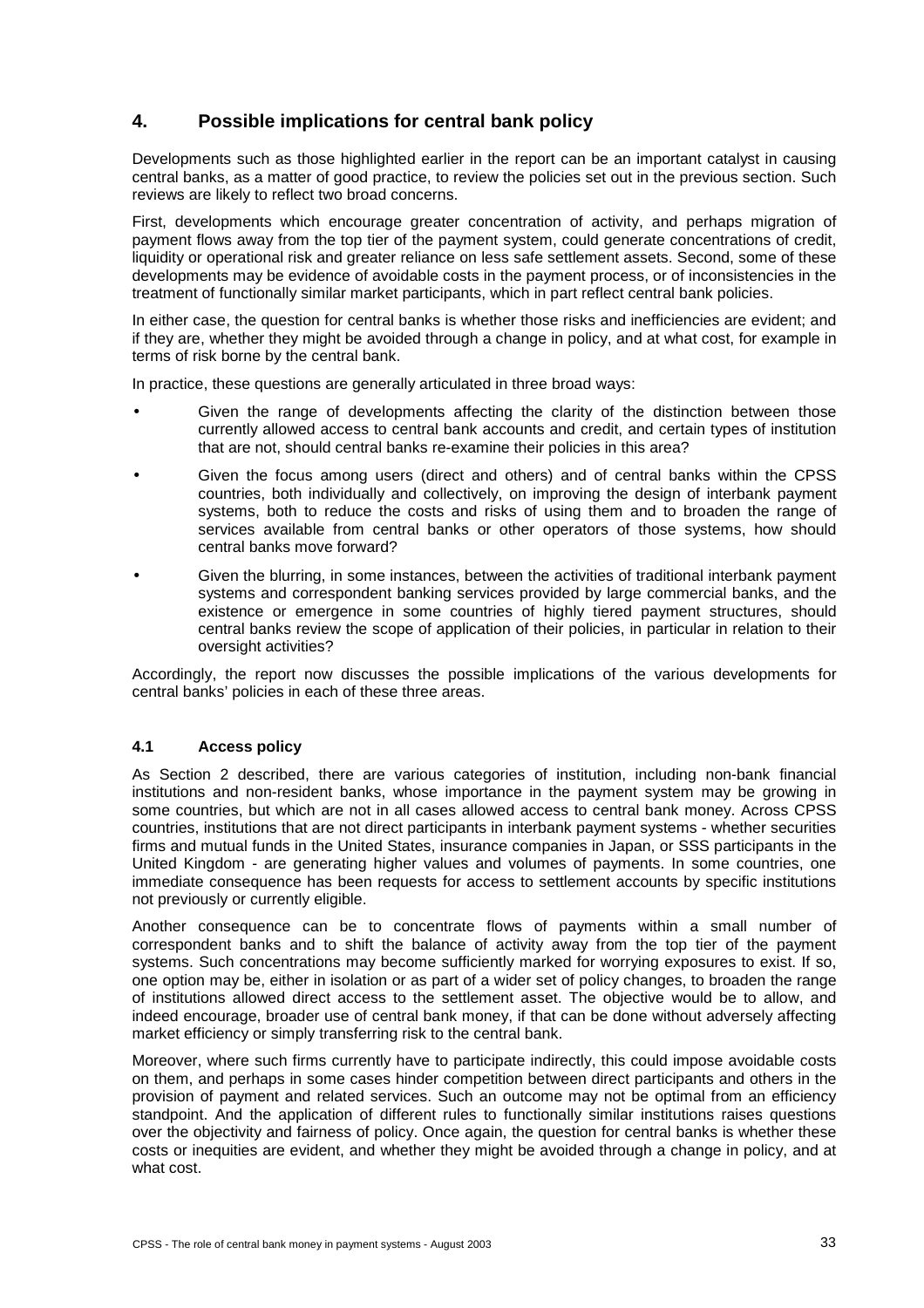### *4.1.1 Relevant considerations*

When reviewing policies on account access, the considerations set out in Section 3.2 are applied to the facts of the case. For each possible account holder, or class of account holders, the central bank needs to consider:

- the strength of the grounds for expanding access such as whether permitting access better enables the central bank to achieve its objectives by eliminating concentrations of risk in the payments process, reducing costs and/or addressing an anomaly - compared to any counterarguments, such as any adverse impact on competition;
- whether the account holder would expect or require credit, and whether the central bank is prepared to provide it;
- in the event that credit were needed, what assurances of repayment the central bank might obtain (eg from the existence of an effective supervisory regime), and how it might protect itself from default (limits, collateral, third-party guarantees etc);
- the impact on moral hazard, and any means of limiting that impact;
- what precedents the provision of an account might set whether the grounds are institution-specific or entire classes could be affected by the outcome.

To make such a judgment, the central bank will need a certain amount of information. It will want to understand the level of demand for accounts and credit from particular classes of institution, and whether that demand reflects (for example) the desire to avoid risk, to reduce costs, to avoid reliance on a commercial competitor, to receive equal treatment or simply to obtain the (perceived) imprimatur of the central bank.

#### *Risk*

As far as risk is concerned, the central bank will want to assess the financial exposures that exist. It will want to understand whether risks reflect *credit* exposures, with large values held on account with commercial institutions or large amounts of credit provided to customers; *liquidity* exposures, reflecting customers' reliance on commercial institutions to make large values of payments on their behalf; or *operational* risks reflecting reliance on a third-party bank to perform a critical business function. It will want to assess whether any exposures are such as to have systemic effects were they to materialise. It will want to consider how far non-participants are at least able to choose between a range of correspondent banks to intermediate on their behalf. And it will want to understand whether expanding access to settlement accounts would in fact have the desired effect of encouraging broader direct access to the payment system, and any negative consequences of that happening, perhaps stemming from lower use of institutions (commercial correspondents) with expertise in the provision of payment services and the financial resources to support their activities.

## *Costs*

As far as costs are concerned, the central bank will want to understand what costs might be avoided through broader direct access to its accounts, and why that might be so. Costs might reflect a lack of innovation within the interbank payment system or among payment service providers, which it is felt wider participation in the payment system, and a broader intermediary role for the central bank, might help to address. If so, one question is why that inertia has arisen and how else it might be resolved. In any event the central bank may need a broad understanding of the cost structure within the payments industry, of the degree of competition between commercial payment service providers and of the governance of the principal systems.

## *Neutrality*

Where those currently without access to accounts wish to use the central bank to avoid relying on (or providing information to) a commercial competitor, the central bank will want to establish the legitimacy of the concern and why it arises. The same applies where current policies appear to treat similar institutions in an inconsistent way. By implication, a certain blurring of functions has occurred, resulting for example in banks and non-banks, or even financial and non-financial institutions, competing directly in certain markets. The degree of overlap will be relevant to the central bank's decision, as will the particular disadvantages the current policy imposes on non-account holders.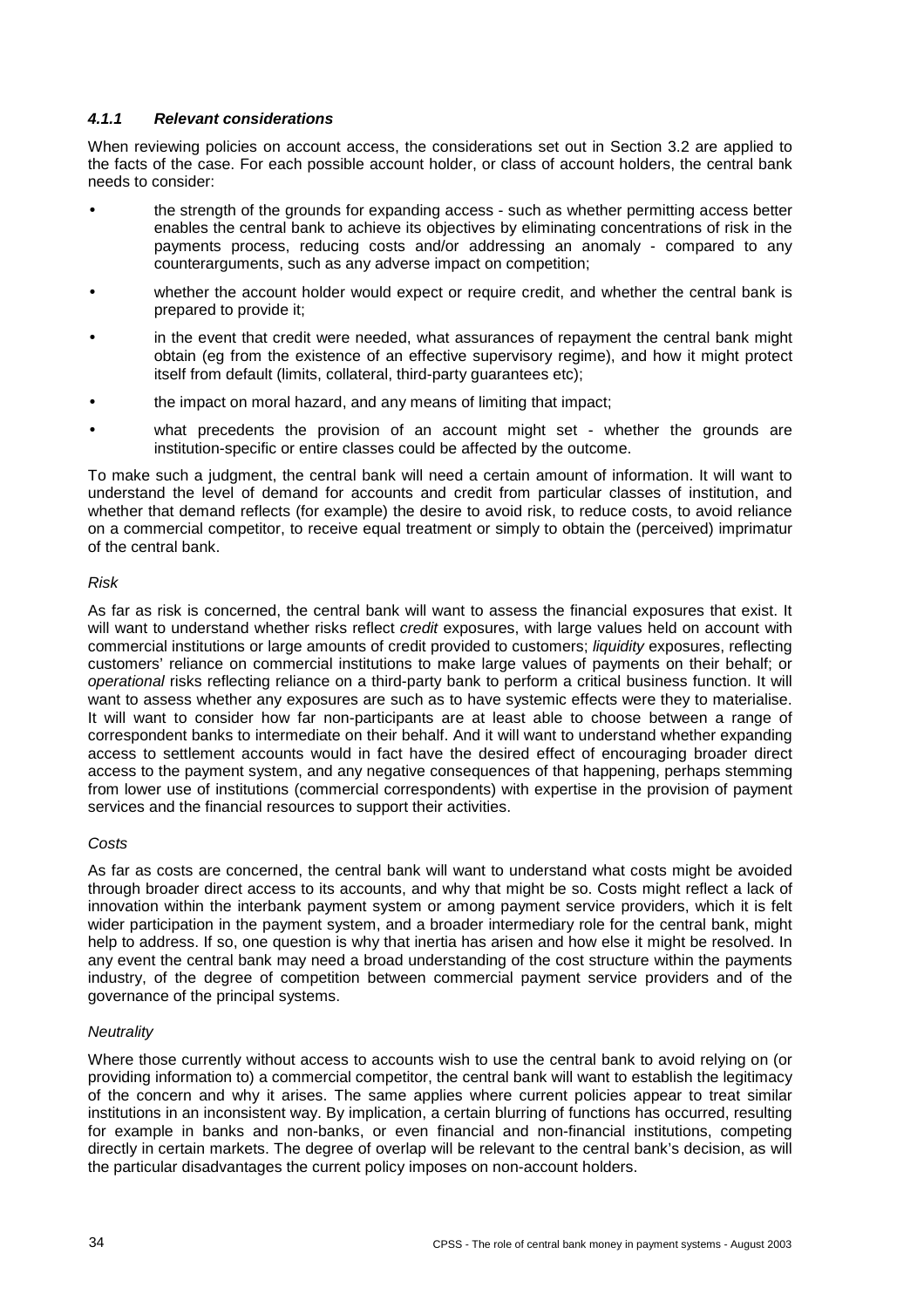#### *Other considerations*

In all these cases, the direct implications for the central bank will need to be examined. Probably the most important consideration here will be whether the account holder requires access to credit, and how much is likely to be needed. Moral hazard will also need to be addressed.

In some cases, direct access to central bank money may be requested to enable or facilitate the provision of a payment service (eg to facilitate the settlement of multilateral net amounts by a system operator or to allow a direct participant to make and receive payments arising from the clearing). The central bank will want to consider whether the use of central bank money for that service can be justified in such cases, given that there are very few (if any) services that cannot be provided without the use of central bank money. In principle, access to central bank liquidity is not a necessary condition for the provision of payment services. Non-banks still rely largely on the provision of liquidity by a licensed bank.

## *Alternatives*

l

Central banks may also want to explore what alternatives might be available, particularly if extending access seems problematic. Such alternatives may already be in use in some cases. One alternative may be for non-bank issuers of money and providers of payment services to adopt a banking licence, hence acquiring the same privileges and responsibilities as existing banks. As regards clearing houses, they may not need an account themselves if central banks provide suitable settlement services to the direct participants in the systems for which they clear. Another example is where, instead of permitting full remote access, central banks allow banks to process payments remotely (either by a remote office of the bank or by a remote third party) but manage liquidity locally, so as to achieve some of the main benefits of remote access. In other cases, non-account holders might be able to make use of ancillary services (such as data processing or clearing) provided by the central bank and to transmit payment instructions directly to the central bank while settling those payments through their banks (as in CHAPS in the United Kingdom and the Federal Reserve's ACH system in the United States).<sup>4</sup>

As an illustration of the factors discussed here that are relevant to any review of access, Annex 2 considers the cases of five types of institution which are not currently allowed access to settlement accounts in all countries, but which could potentially seek access: securities firms, insurance companies, non-resident banks, non-financial corporations and specialist payment service providers.

## *4.1.2 Examples of policy reviews*

The foregoing discussion has considered, fairly briefly, the sort of policy factors which central banks may consider in any review of access policy. On the face of it, none of the developments described in Section 2 fundamentally alter the balance between provision and prohibition reflected in central banks' existing access policies. Nor do any undermine the basic conclusion (albeit expressed in different ways between central banks) that access to central bank money should be restricted to cases where its special features (such as safety and neutrality) are particularly valuable in terms of social costs and benefits; or that there are valid risk and competition grounds for limiting access broadly as at present. And there are no unequivocal arguments in favour of substantially greater uniformity among central banks' policies in this area.

Nevertheless, certain central banks have in fact responded to the developments by reviewing, and in some cases changing, their policy on access and related facilities. The collective decision by CPSS central banks to allow CLS Bank, a bank incorporated under the US Edge Act, access to account facilities on a remote basis represents one such change, albeit one with very limited application. The central banks concluded that arguments against remote access were outweighed by the benefits of allowing CLS Bank, which handles very significant sums each day, to fund and defund in central bank money.

<sup>42 &</sup>quot;Settling" participants in CHAPS control their exposure to "non-settling" participants by setting limits on non-settling participants' payments.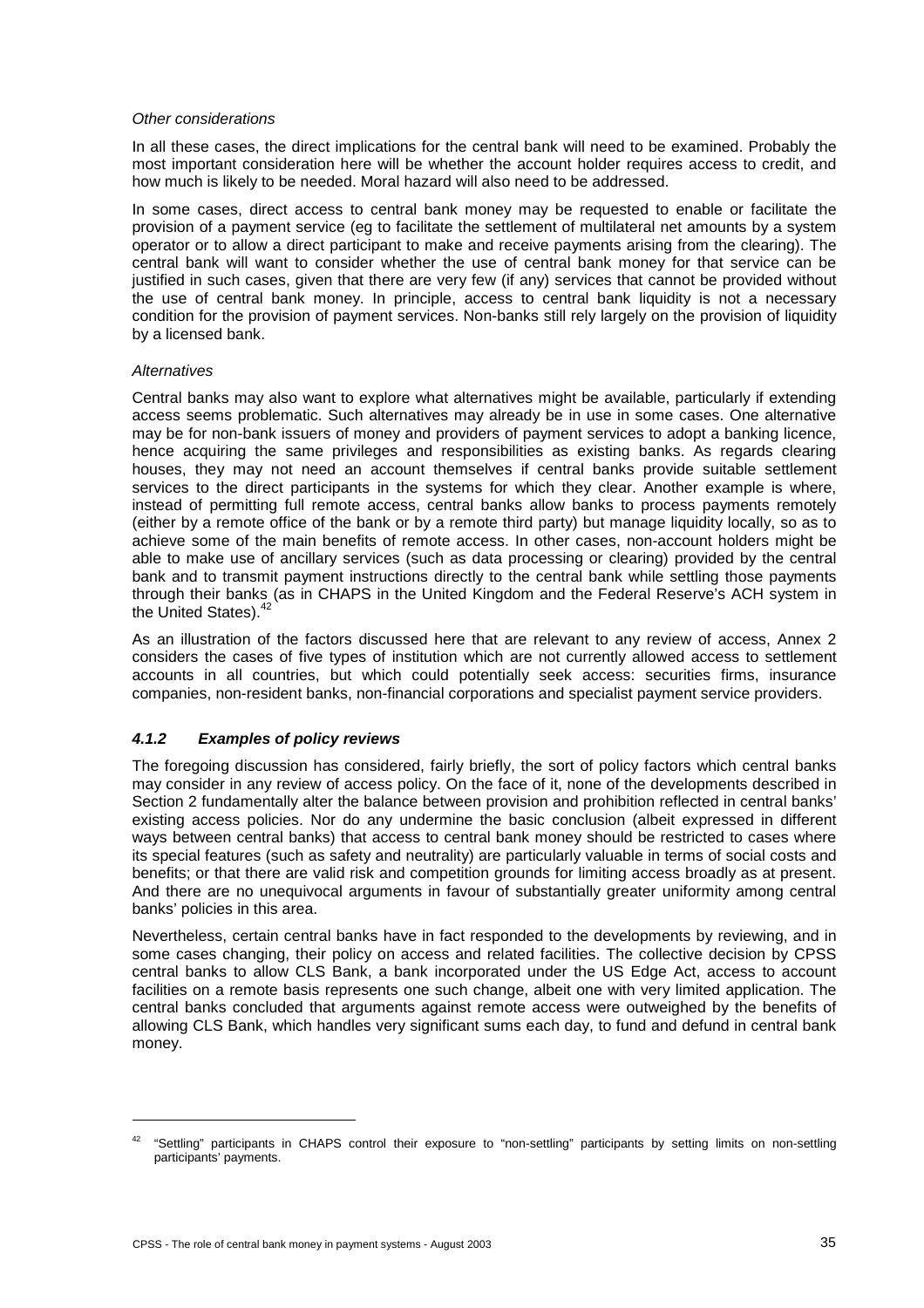In setting up the Eurosystem, a review of the access policies of the participating national central banks (NCBs) became necessary. The result was a set of common principles applying to all, and a set of individual decisions to be taken by each NCB. The common principles were the provision of accounts and credit to banks (ie credit institutions), the collateralisation of all credit, the predominant role for banks in intermediating credit<sup>43</sup> and the availability of credit only from the NCB of the country in which the financial institution is established. The individual decisions left for each NCB to make were whether to provide accounts to securities firms (ie investment firms) and/or clearing houses, whether to provide intraday credit to these institutions (so long as it was guaranteed by a bank) and whether to set more restrictive access criteria based on financial strength, the expected minimum number of transactions, payment of an entry fee, and legal, technical or operational aspects.

In the revision to its policy explained in Section 3, the Bank of England recently indicated its willingness to provide accounts to any direct participant in a payment system for which it agrees to act as settlement institution (although the Bank retains the discretion to deny access case by case where it feels it appropriate to limit its own risk or in pursuit of wider objectives). Credit would only be provided where the scale of the account holder's payment activities would make them significant direct participants in a systemically important payment system and where their direct membership would reduce risk for the financial system. The Bank's review was motivated by a range of factors, including the desire - reflected in the Core Principles - to implement transparent and objective access criteria, and the fact (mentioned above) that a number of non-bank payment service providers have applied for access to accounts in the context of the Bank of England's role as settlement institution for the LINK ATM network.

In Germany, the Bundesbank has in the past opened some accounts for businesses and individuals but only in cases where very active use of the account in terms of number and value of payments was expected. However, following a recent policy review, the Bundesbank has now decided that, for competition reasons, no new accounts will be opened for such customers and existing accounts will be closed by the end of 2003.

In Canada, following a review of policy by the Department of Finance and the Bank of Canada, the Canadian Payments Act (2001) opened membership of the Canadian Payments Association (CPA) to life insurance companies, securities dealers and money market mutual funds. As a result, the Bank of Canada is currently working with the CPA and the Department of Finance to review the CPA's eligibility conditions for direct participation in its retail clearing and settlement system, as well as examining its own policy on access to settlement accounts.

## **4.2 System design and central bank settlement services**

For both historical and policy reasons, central banks have traditionally had an influential role in the design, development and operation of the large-value interbank payment systems settling in their currency. As noted earlier, central banks have an interest in ensuring that central bank money represents a viable alternative to commercial bank money and that potential holders are not discouraged by the associated costs from participating in the systems in which it is used. They therefore have a natural interest in promoting robust and efficient designs and in responding to users' needs as far as it is realistic to do so.

However, central banks face choices about the operation of interbank payment systems. It may be possible for a central bank to achieve its objectives in providing central bank money while minimising costs for its participants by utilising an existing settlement platform and/or outsourcing the operation and administration of its accounts to other central banks or other financial service providers. These decisions require careful analysis of the risk/efficiency trade-offs.

Where they operate their own systems, central banks are aware of the possible issue of competition with commercial banks in providing services. As noted in the executive summary, as well as helping to promote a competitive banking system, a choice of providers creates a healthy incentive for central banks to offer efficient services and provides market discipline.

<sup>43</sup> As noted in Section 3.2.2, credit is also provided to certain non-banks but unlimited credit is only available if guaranteed by a bank. Thus the Eurosystem avoids disintermediation from a risk perspective, though not from an operational perspective.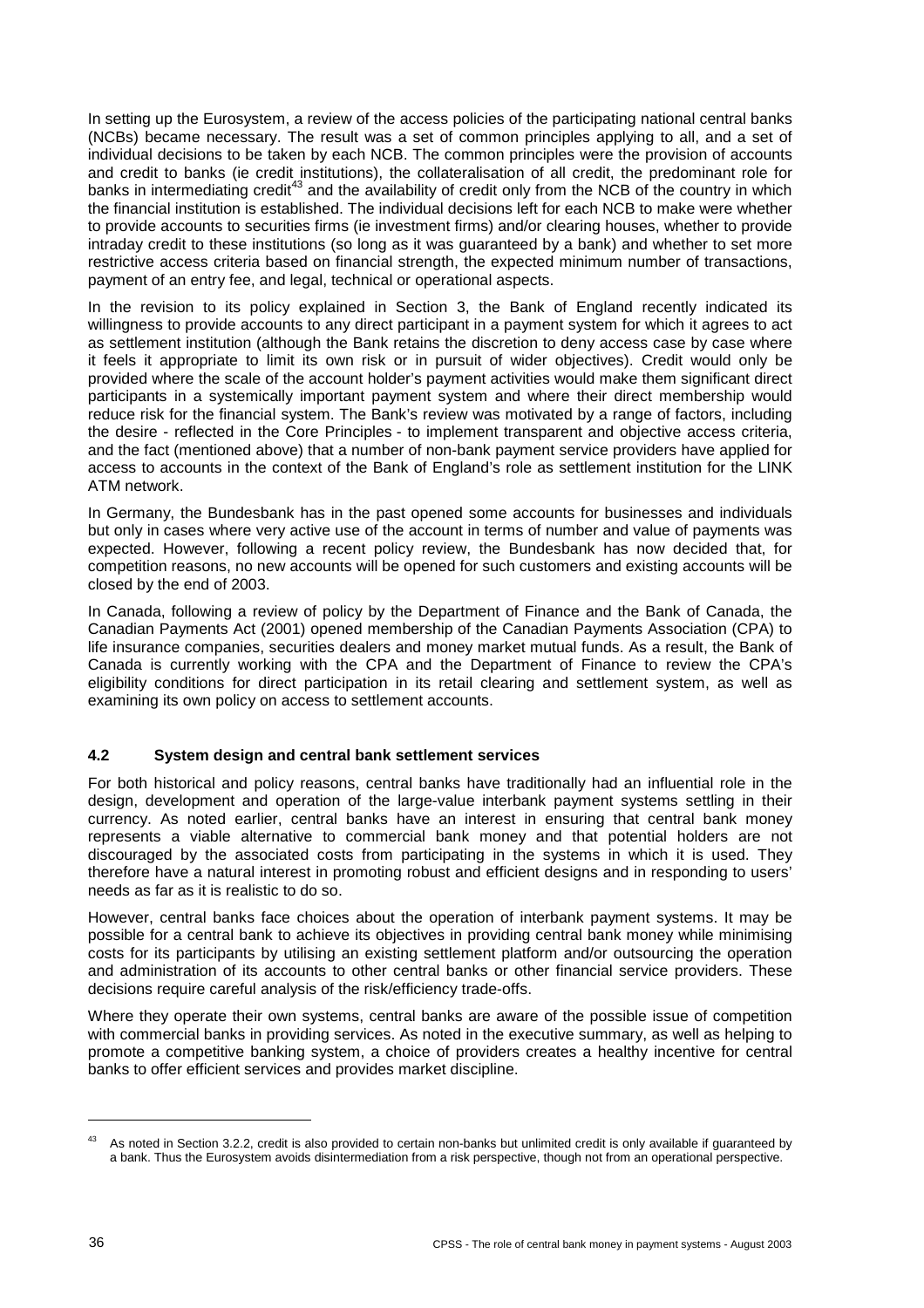## *4.2.1 Enhancing efficiency of service*

#### *Reducing liquidity costs at the domestic level*

Section 2 noted that one consequence of recent improvements in interbank payment systems such as the widespread implementation of RTGS, DVP and PVP has been to raise the cost of direct participation in some respects, primarily because of the increased cost of more active liquidity management. Although there are, as yet, few indications that this is causing any significant switch from direct to non-participation, one consequence has been requests for central banks and system operators to introduce mechanisms to reduce such costs by allowing direct participants to economise on liquidity needs. In most countries, a wide range of participants voiced concerns about the costs associated with RTGS before its introduction. Similar concerns were expressed before the introduction of Model 1 DVP in securities settlement. And the introduction of CLS, with large, timed intraday payments, generated similar issues. Concerns related both to the added costs for direct payment system participants and their customers, and to the possibility for more regular, and more severe, shortages of liquidity to emerge with the potential to generate significant disruption in payment systems.

While such concerns have yet to materialise to any significant degree, these developments have already led the market to push for mechanisms such as hybrid systems and other liquidity saving devices. Technological advances and legal changes have facilitated the introduction of some of these liquidity saving features into certain systems without reintroducing the kind of uncertainties and risks which characterised the unprotected deferred net settlement systems which RTGS and protected DNS systems often replaced.

Examples of steps in this direction are the introduction of hybrid settlement mechanisms into the largevalue systems in France (with PNS) and the United States (with the new arrangements in CHIPS). Also relevant is the introduction of liquidity saving features into the RTGS system in Germany (RTGSplus). These mechanisms have in common "liquidity optimisation" features which combine the provision of intraday finality with "offset" mechanisms which reduce, potentially very significantly, the amount of liquidity required to finance payments. The CLS settlement process also includes features such as the combination of gross real-time settlement with net funding of positions, as well as the continuous recycling of funds - that are designed to reduce the liquidity impact of reducing settlement risk in foreign exchange deals. BOJ-NET in Japan, CREST in the United Kingdom and Euroclear also have liquidity saving mechanisms that facilitate real-time DVP by allowing securities in the course of being purchased to be used as collateral for intraday credit or to be repoed to create the liquidity to fund the purchase. In its Model 1 DVP arrangements, Clearstream uses rapid batches with technical netting to reduce liquidity needs.

Liquidity optimisation mechanisms are not new per se; many RTGS and securities settlement systems include them as end-of-day or contingency measures, to be used if gridlock arises. The step change with the new optimisation mechanisms is that settlement via such mechanisms is continuous, not at discrete intervals. A number of other central banks, including the Bank of England, are at the early stages of discussion with direct participants over the arguments for and against introducing such features into local RTGS systems.

The introduction of such features changes both the quantity of settlement in central bank money and the role central bank money plays in the functioning of the payment system. While in systems such as RTGS<sup>plus</sup> and PNS settlement takes place in central bank money, in the case of CLS and new CHIPS it occurs across internal accounts maintained by CLS Bank and CHIPS, but with funding and defunding of positions in central bank money. The value of central bank money used in settlement is not necessarily a good indicator of its importance, or of the soundness of the payment system. Nevertheless, the achievement of an appropriate balance of risk management and efficiency within such systems rests in part on the quality of the settlement asset used in various parts of the settlement process and provides an important reason for central banks to monitor closely the evolving design of interbank payment systems, and to influence and promote design changes where appropriate.

### *Reducing liquidity costs at the international level*

The concerns touched on earlier in this report about the cost of liquidity have resulted in some major banks reviewing alternative means for managing payment liquidity in a global environment. One such effort was initiated by the Payments Risk Committee (PRC), a private sector group sponsored by the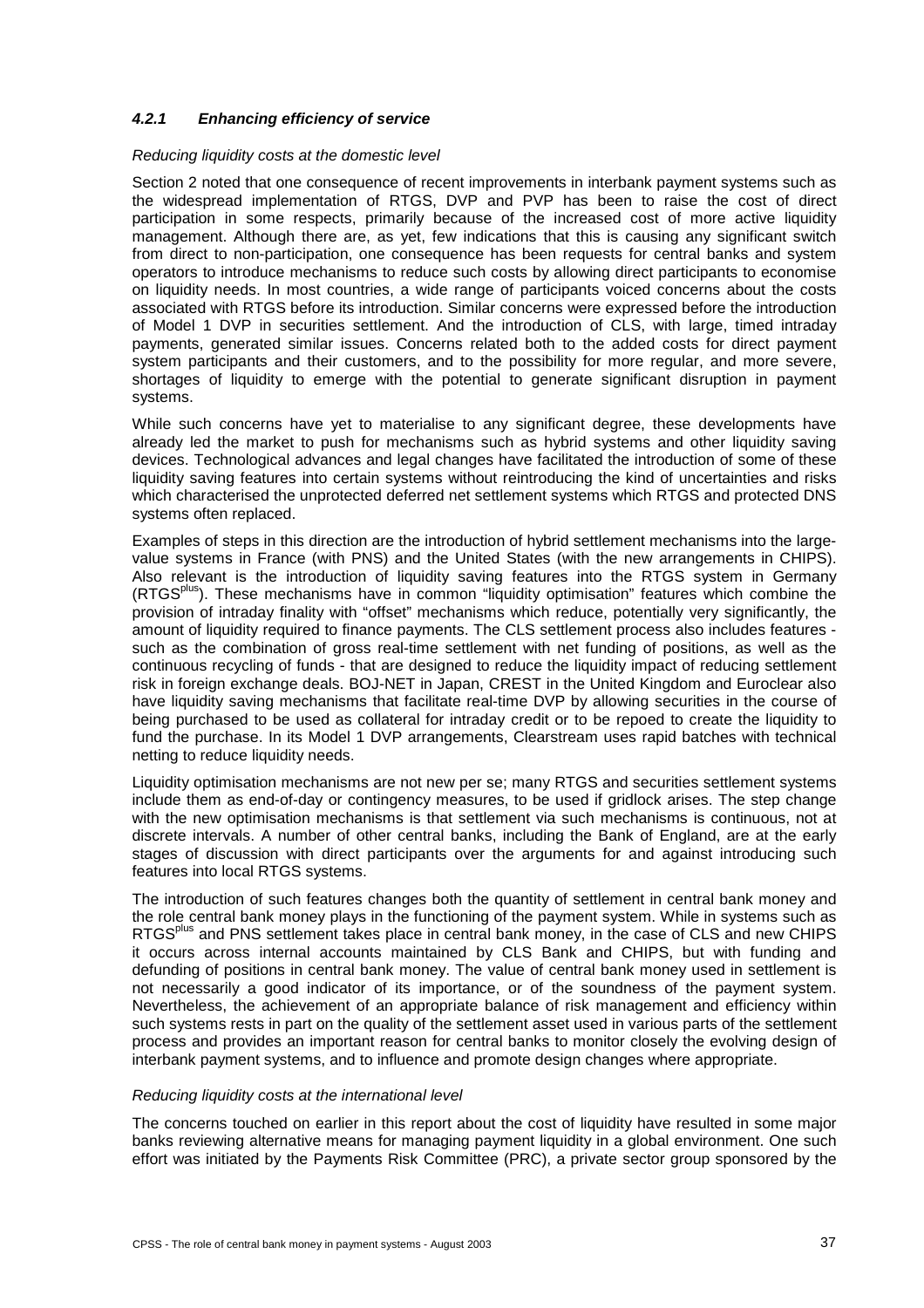Federal Reserve Bank of New York on which many of the largest global banks are represented. In a recent report, the PRC makes two broad recommendations.<sup>44</sup>

The first recommendation is for action by individual institutions to develop new, well constructed intraday liquidity services. The PRC advocates collateralising such services and eliminating obstacles to moving collateral across borders in support of the services. The report identifies a variety of possible arrangements for consideration, such as intraday real-time repos, cross-border collateral pool facilities and intraday currency and collateral swaps. The PRC also indicates that it plans to work with private sector entities interested in developing such market-based liquidity services.

The second recommendation is for action by central banks to broaden the range of foreign currency denominated and foreign-located securities they will accept as collateral when providing intraday liquidity. In the near term, the PRC recommends that each G10 central bank consider accepting a range of high-grade sovereign debt from the G10 countries as part of its collateralised intraday liquidity facilities. In order to receive and manage such collateral, the report recommends that each central bank consider establishing an account at, and using the services of, ICSDs or national CSDs/custodians with account links to ICSDs.<sup>45</sup> The PRC also recommends that, over time, each central bank determine whether further expansion of the range of eligible foreign securities as collateral is warranted.

#### *Enhancing business efficiency*

The developments highlighted in Section 2 may also encourage central banks and other payment system operators to consider how to enhance efficiency in payment systems in other ways, for example by introducing technical changes and longer operating hours.

Incremental but nevertheless important changes have been made in areas such as network infrastructure and message protocols. For example, in 2001 the CHAPS Sterling system in the United Kingdom and the RTGS<sup>plus</sup> system in Germany each moved from a proprietary network to SWIFT, both to reduce costs for direct participants and to remove technological constraints in expanding direct participation. The Bank of Japan plans to make adjustments to BOJ-NET so that it will accept message formats based on SWIFT and other international standards, and is examining the feasibility of replacing dedicated terminals with PCs. The Monetary Authority of Singapore has also embarked on a project (MEPS+) to upgrade the functionality of its RTGS system to improve system connectivity and increase efficiency.

Longer system operating hours may in some circumstances be important. SIC, the Swiss RTGS system, has since its inception in 1987 been open virtually 24 hours a day to take advantage of the relatively low marginal cost of using the overnight period primarily to process retail payments. Longer hours may also contribute to strengthened interbank settlement for cross-border markets by allowing for overlap between different RTGS systems. This was one rationale for the Federal Reserve's 1994 policy to extend Fedwire operating hours into the early morning hours, which was implemented in 1997. The Federal Reserve also hoped the resulting overlap would contribute to a reduction in foreign exchange settlement risk through innovations in payment and settlement practices. CLS is the obvious example of such an innovation. Other central bank-run systems also supported the implementation of CLS by extending hours of operation. For example, LVTS in Canada brought forward its opening hours into the early morning, while BOJ-NET in Japan and RITS in Australia extended the closing times of their systems. The Federal Reserve has recently decided to bring forward Fedwire's opening time even further, to 21:00 EST, to further facilitate global settlements of US dollar transactions.

<sup>44</sup> *Managing payment liquidity in global markets: risk issues and solutions*, Payments Risk Committee, March 2003.

In the United States, the Federal Reserve permits eligible depository institutions to pledge certain non-US sovereign debt and Brady bonds through its accounts at Euroclear and Clearstream. In the European Union, an arrangement called the Correspondent Central Banking Model exists between EU central banks to enable eligible collateral held in one EU member state to be used to obtain euro credit obtained in another, the main purpose being to promote the integration of euro area money markets. Another arrangement was recently introduced in Scandinavia where the central banks have agreed to allow cash held with one central bank to be eligible as collateral for credit from another.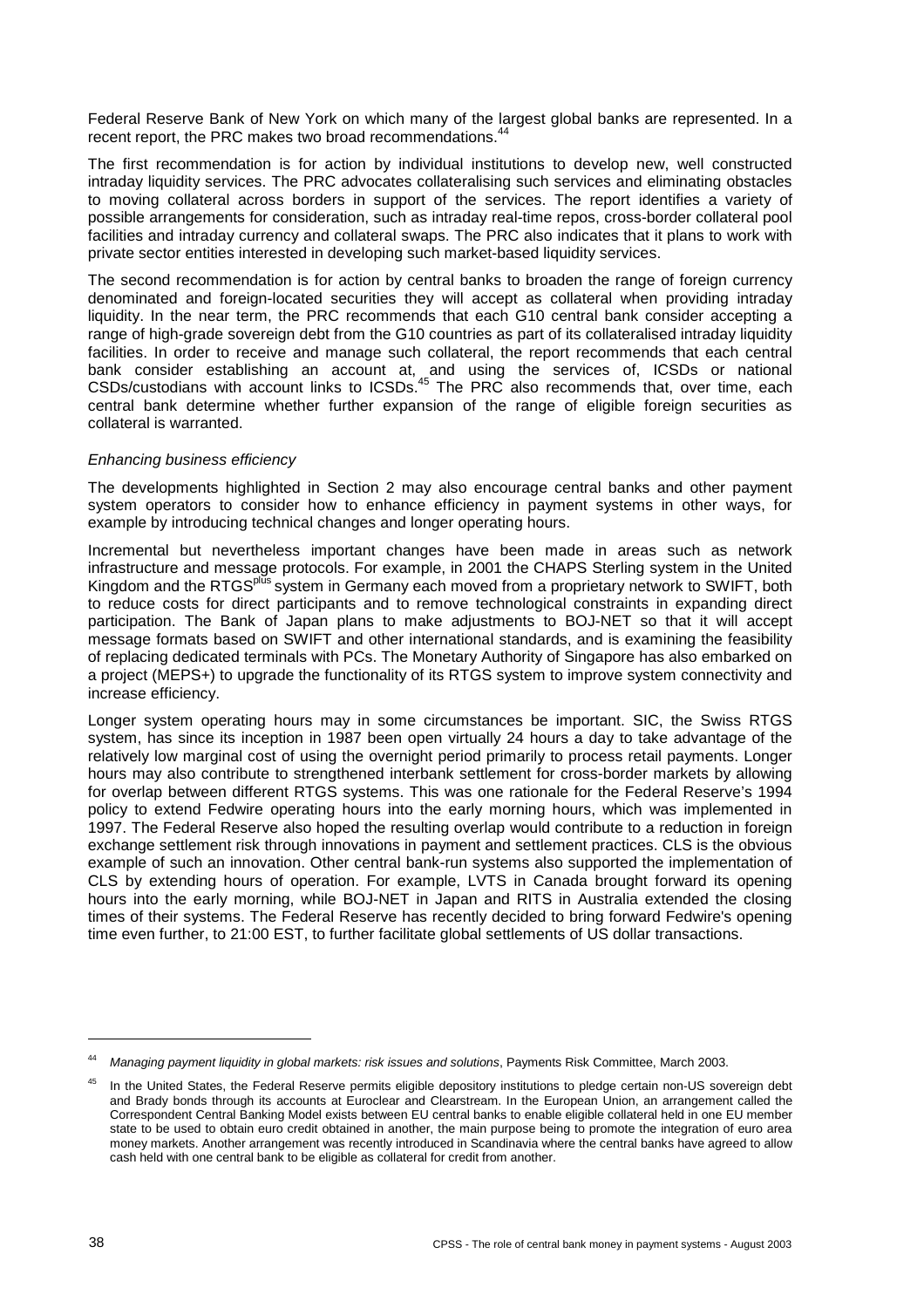## *4.2.2 Expanding areas of service*

#### *Use of central bank money in ICSDs*

The consolidation of a significant proportion of European securities settlement within the Euroclear group raises a range of issues relevant to the use of central bank money in payment systems.<sup>46</sup>

The CSDs that as a result of the consolidation form part of the Euroclear group currently settle in central bank money, while the ICSD participants basically settle in commercial bank money.<sup>47</sup> When the consolidation is complete, the Euroclear group plans to migrate all settlement to a single technical platform, which Euroclear Bank will operate. Euroclear Bank participants will be able to settle in both central and commercial bank money through a single entry point. The plan is also to improve the fungibility between balances held in central bank accounts and balances held in Euroclear accounts.

An issue under consideration is therefore how the Euroclear group will develop its central bank money services by linking its settlement module to the relevant central banks in order to make them a convenient alternative for Euroclear users. One option, in effect implemented already by the French CSD and the Bank of France, is for participants to hold a sub-account at the central bank, the operation of which is, in effect, outsourced to the CSD. This raises questions over how to manage the risks associated with outsourcing the operation of a portion of central bank accounts to a third party. Such questions are not new to central banks, which have in the past sought to manage those risks in a variety of ways.

Settlement by ICSDs in central bank money also raises other practical and policy issues. For example, as noted in Box 1 earlier, in certain cases there needs to be sufficient overlap in operating hours between the ICSD and the relevant central bank payment systems, which may require extensions to operating hours for those systems, as just discussed. Moreover, ICSDs provide multicurrency facilities (eg providing credit in a foreign currency, accepting collateral denominated in a foreign currency) which central banks may not be ready to provide. Finally, if ICSDs use central bank money, given the international character of their participants the question of remote access to central bank money could arise.

#### *Central bank multicurrency settlement services*

Some developments may also prompt central banks to consider the services which they, individually and perhaps also collectively, offer account holders. Section 1 noted that cross-border payments generally involve the use of a correspondent to settle payments in the domestic payment system on behalf of the non-resident customer bank. And Section 2 noted that increases in cross-border flows may result in non-resident banks accounting for a larger share - and certainly larger absolute amounts - of total payments in each currency.

Allowing remote access by those institutions (primarily banks) most active in cross-border flows would give them the option of settling directly in central bank money rather than using a correspondent bank. As noted earlier in this section, however, it is not clear how much demand there is for widespread remote access.

In principle, another option could be for central banks themselves to offer multicurrency settlement facilities, using the accounts most already hold with one another. This would provide locally resident institutions with the option of using their local central bank account to settle payments and hold proceeds rather than using a correspondent. Provision of multicurrency facilities would raise significant policy issues, not least concerning any possible provision of credit. In practice, central banks in most cases provide services only in their domestic currency.

In providing either remote access or multicurrency facilities, central banks would to a certain extent be competing with correspondent banks. In providing remote access, they would be competing with primarily resident correspondent banks providing services in the domestic currency. In providing multicurrency services, they would be acting as global correspondents. The extent to which they would

Ownership consolidation has already taken place. Technical and operational consolidation is in progress.

As explained in Box 3 earlier, for euro-denominated securities the option to use central bank money exists in theory but is effectively not used in practice.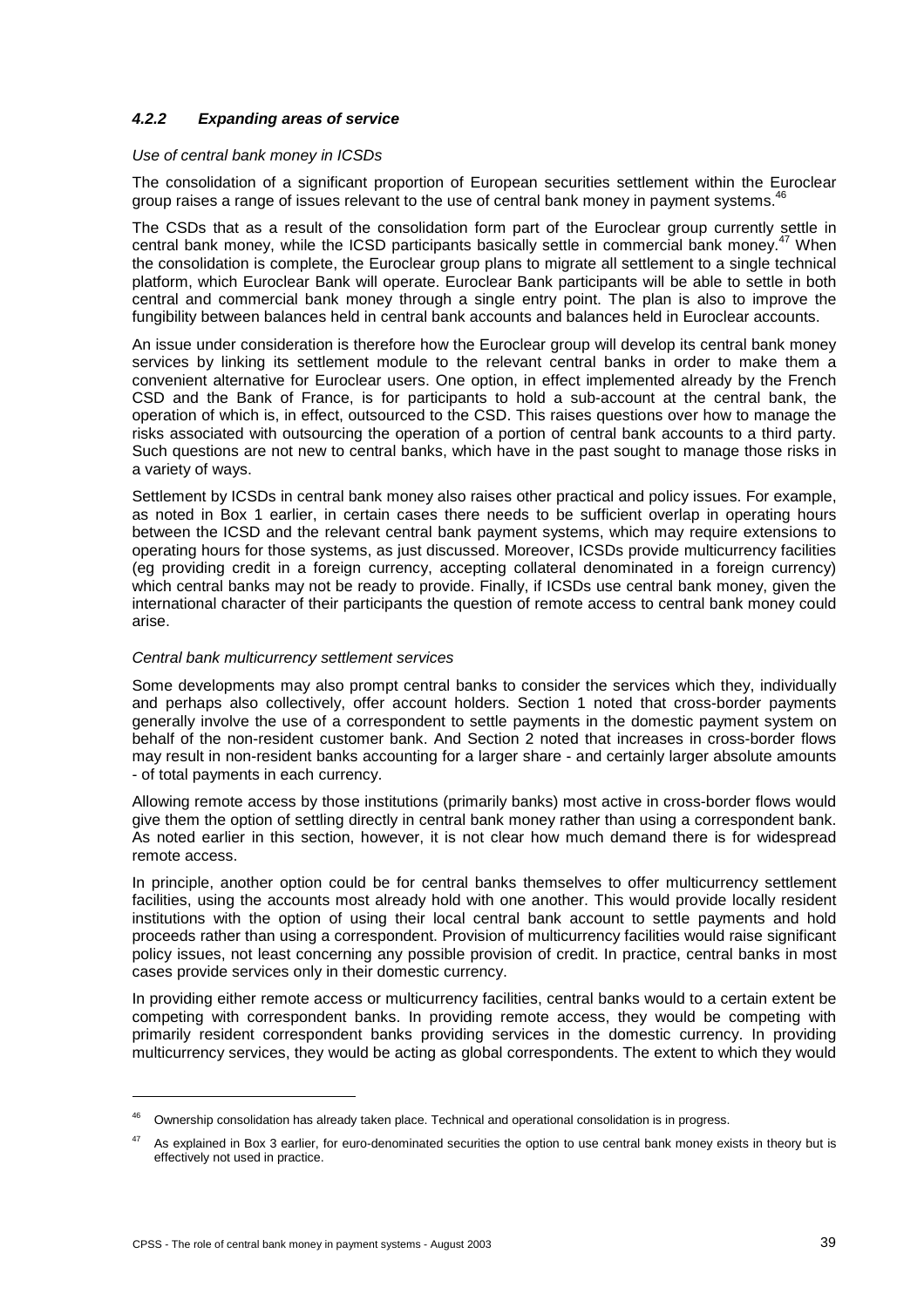want to take such a path (individually or collectively) would shift the present public policy considerations on the desired balance of competition between the public and private sector.

## **4.3 Oversight, supervision and regulation**

### *Implications of a concentration of payment activities*

While the Ferguson Report found evidence of consolidation among the major financial intermediaries, evidence of significant impact on the degree of concentration or tiering in the payment system is limited and often anecdotal. However, there are nevertheless significant concentrations of payment activities and associated risks in some markets.

The implications of concentrations of activity were addressed by the Ferguson Report (albeit specifically in the context of consolidation), which analysed their impact on the financial markets generally, including payment and settlement systems. In relation to the latter, the report drew out clearly the risk- and efficiency-related benefits of a concentration of activities, for example because of large players' ability to invest in technology and to benefit from economies of scale and scope, and to provide their customers with broader services and with a wider a pool of expertise, or from potential improvements in credit and liquidity risk controls. More generally, the existence of specialist payment intermediaries - correspondent banks - helps ensure that financial market participants and their customers have ready access to the payment services which are essential to their own operations and to the smooth functioning of the financial markets, which in many cases helps to mitigate risk.

But the Ferguson Report also spelled out the risks associated with such concentrations, including the concentration of payment- and settlement-related exposures on large correspondent banks and custodians, the high reliance on those firms to provide an effective payment service, the exposures those firms in turn incur on their customers that could become a source of their default, and the impact on the functioning of the market should any of those risks materialise, given the pivotal role these firms play.

## *Relevant considerations*

As described in Section 3.3, central banks do not in general specify which institutions must maintain and use settlement accounts at the central bank. This reflects the view that policy objectives can be achieved without taking this additional step, primarily because most significant financial institutions will choose to become direct participants in the interbank payment system and hold accounts at the central bank. Nevertheless, imposing stricter requirements on the use of central bank money by particular institutions or classes of institution remains an option.

However, perhaps more relevant policy questions may lie in the implications of the concentration of payment flows in a small number of commercial institutions for central banks' provision of settlement services and for central banks' oversight of payment systems.<sup>48</sup> The implications for the provision of settlement services were analysed in Section 4.2; the implications for oversight are analysed hereafter.

Oversight, and the application of formal standards which that oversight requires, tends to be limited to the core interbank payment systems. The rationale here is essentially that it is primarily in these core systems that the sorts of exposures exist which could give rise to systemic risk. But a feature of highly concentrated systems is that institutions exist - large correspondent banks - that have many of the features of core payment systems. They provide payment services to a wide range of customers, many of which settle across the books of the correspondent. The values settling across those books are, in some cases, extremely large. And customers may, in practice, have little choice in the short term over which correspondent to use.

Some central banks (eg Sveriges Riksbank, the Bank of England and the National Bank of Belgium) are also considering how to integrate assessment of the systemic risks posed by concentrations of activity within the payment system and elsewhere into their broader macroprudential surveillance of the health of the financial sector.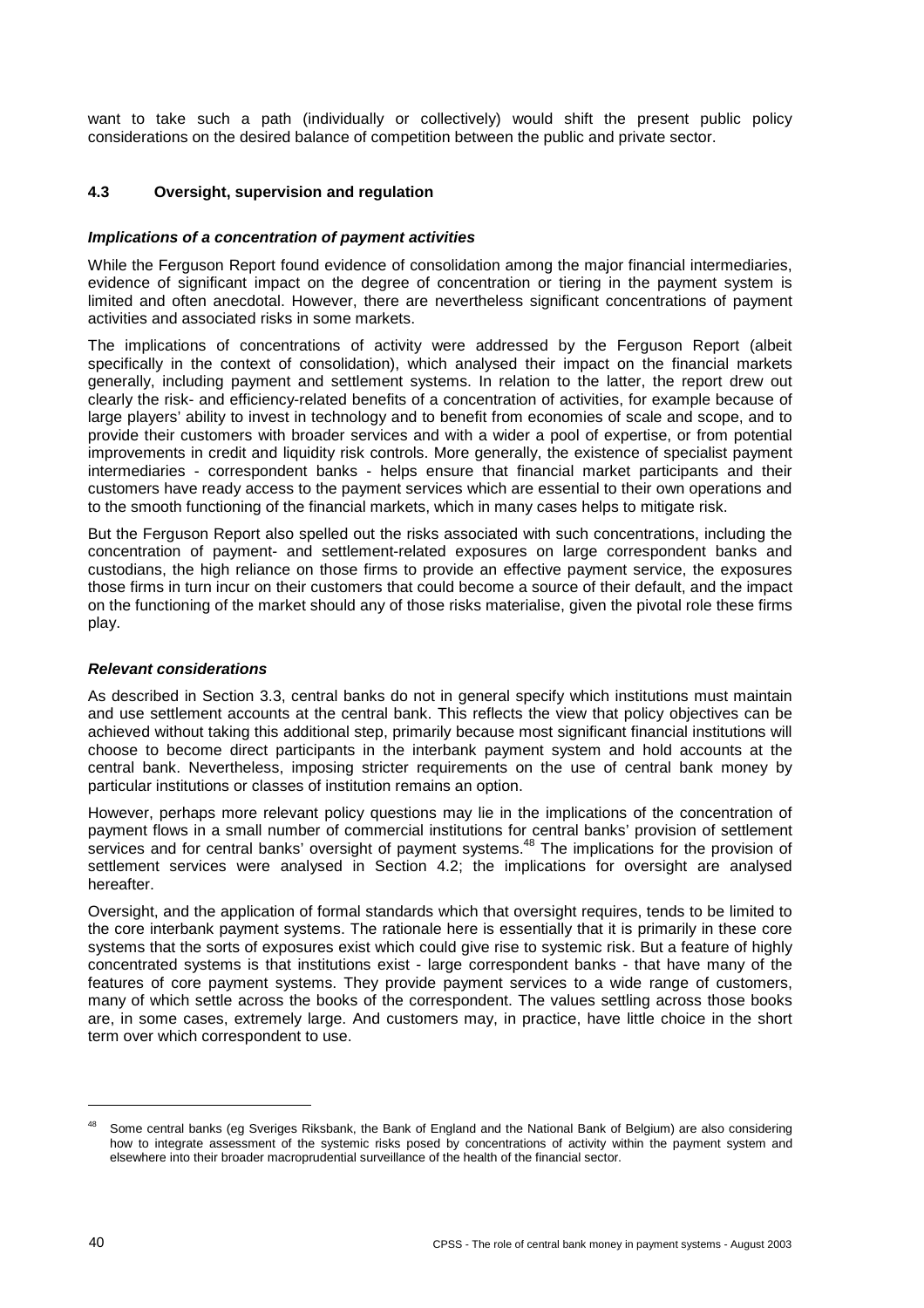On the face of it, there is a case for considering these banks to be a form of large-value "payment system" and for treating them in a compatible (but not necessarily identical) way, for example developing certain supervisory tools for use in influencing the quality of risk management and applying more formal payment-related "standards" to such institutions. The Ferguson Report noted that:

"because of consolidation, central bank oversight of payment systems is becoming more closely linked with traditional bank safety and soundness supervision at the individual firm level. Increasing cooperation and communication between banking supervisors and payment system overseers may be necessary both domestically and cross-border."

It added that:

"central banks and bank supervisors should carefully monitor the impact of consolidation on the payment and settlement business, and should define safety standards where appropriate. In particular, central banks, in conjunction with bank supervisors, may need to consider various approaches, possibly including standards, that could be used to limit potential liquidity, credit and operational risks stemming from concentrated payment flows through a few very large players participating in payment systems."

#### *Points for further analysis*

However, defining such standards would be highly complex. The term "quasi-system" has been coined to describe these institutions. But this simple term masks a host of unresolved areas of debate.

At a high level, a quasi-system might be defined as:

"A commercial institution responsible for clearing and settling payments on behalf of customers which represent, by value, a substantial percentage of payments in a particular currency, a significant proportion of which are internalised by being settled across the books of the institution rather than through an organised payment system."

But such a definition is deceptively - perhaps even misleadingly - simple. There are differences between interbank payment systems and commercial banks. Standards appropriate for payment systems (such as the Core Principles or the SSS recommendations) may not be appropriate for commercial entities without significant modification. To the extent that they are applicable, payment system standards may already be applied by the prudential supervisors of these firms.

So policy assessments of how to identify and perhaps deal with "quasi-systems" need to consider a wide range of factors. Some of these factors are as follows:

- *The nature of the institutions*. Careful consideration is needed of the possible reasons for concern about quasi-systems. These might include the high exposures implied for the institutions or their customers and the potential systemic impact of those exposures materialising; the absence of alternatives to whom customers could incur exposure; the degree of reliance on a small number of institutions, and the impact of any credit, liquidity or operational problems in one of the institutions on the economy overall; or a concern to treat functionally similar institutions consistently.
- *The criteria for defining a "quasi-system"*. Possibilities include the values (or volumes) processed by an institution, its market share, the average size of payments processed/settled, the extent to which settlement of customer payments is internalised, the degree to which an institution employs consistent rules and procedures that are similar to those of interbank payment systems, the number or type of customers (eg whether banks or non-banks), the number of competitors and the financial resources of the institution. In addition, whatever criteria are chosen, it seems unlikely that there is any clear dividing line between banks that are quasi-systems and those that are not.
- *The sort of "standards" that might address any concerns*. As well as the more familiar (for financial institutions) areas of governance, risk management and operational reliability, the standards applied to interbank payment systems deal with, among other things, legal soundness, transparency, default rules and efficiency. It is not clear to what extent such standards are meaningful for commercial banks. Where standards are judged to be meaningful, it must be determined whether or not they are already applied by, for example, banking supervisors in a way that would address any concerns about quasi-systems.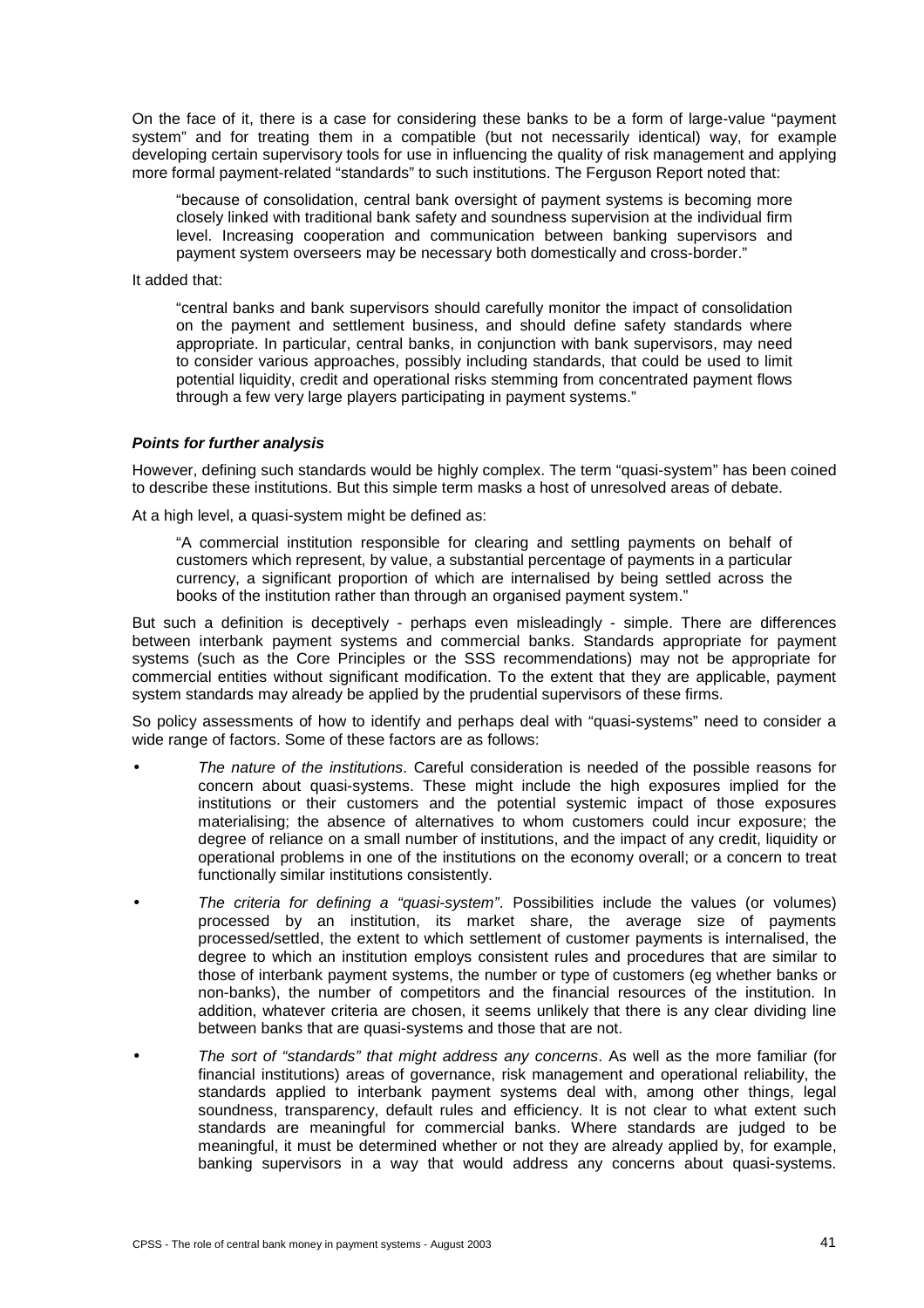Moreover, any standards may need to take account of the unclear dividing line between quasi-systems and other banks.

• *Regulatory powers*. Central banks typically rely on a variety of powers, including non-statutory powers, to carry out payment system oversight, and these powers may not be sufficient to conduct oversight of quasi-systems, however identified. And overseers will need to consider how closely they could or should work with banking supervisors in considering these issues and in implementing any subsequent policy changes.

This list of factors is no doubt incomplete but it illustrates the complexity of the issues. It is not yet clear what, if any, policy initiatives will result from central banks' consideration of this topic but it is clear that were any additional regulatory standards to be proposed, they would need to have a sound basis and it would be vital to consider very carefully any possible impact on market participants and market structure. Correspondent banking is a key aspect of the payment system and the financial markets it serves. Central banks are rightly wary of undertaking any initiative that unwittingly changes the balance of costs and risks so as to discourage activity in this important area.

# **5. Concluding remarks**

## **Ten propositions**

The CPSS central banks share considerable common ground in their objectives as well as in their main tenets of policy concerning the use of central bank money. Such common ground can be summarised in the following propositions:

## **A. General principles**

- 1. *Market principle*: private economic agents are generally free to decide the means of payment used for settling their transactions. The multiplicity of issuers of money provides the advantages of competition in fostering innovative and efficient payment practices.
- 2. *Public interest*: a public interest exists, mainly entrusted to central banks, in providing the economy with sound, efficient and stable payment systems. There is a consequent public interest for central bank money, including banknotes and deposit money, to play a pivotal role in an economy and its payment system. This pivotal role of central banks and central bank money is one of the pillars that preserves the payment architecture as described hereafter.
- 3. *Payment architecture*: the payment architecture is framed by the interaction between public authorities (in particular the central bank) and private agents (in particular commercial banks). Central banks and commercial banks try to keep this architecture flexible enough to avoid deterring innovation.

## **B. Architecture**

- 4. *Composite use of central and commercial bank money*: contemporary monetary systems are based on the mutually reinforcing role of central and commercial bank money. To foster safety and efficiency in the financial system, central banks pursue policies to maintain the convertibility of commercial bank monies into central bank money at par (and vice versa). The singleness of the currency is thereby maintained and the public can use its different forms interchangeably when making payments.
- 5. *Commercial bank money*: commercial banks are the primary suppliers of money as well as of payment services to the general public in developed economies. They also provide specialised payment services to other banks, mainly via correspondent banking. The joint supply of deposits and loans gives commercial banks the unique function of providing the liquidity needed to make payments. The licensing and regulation of commercial banks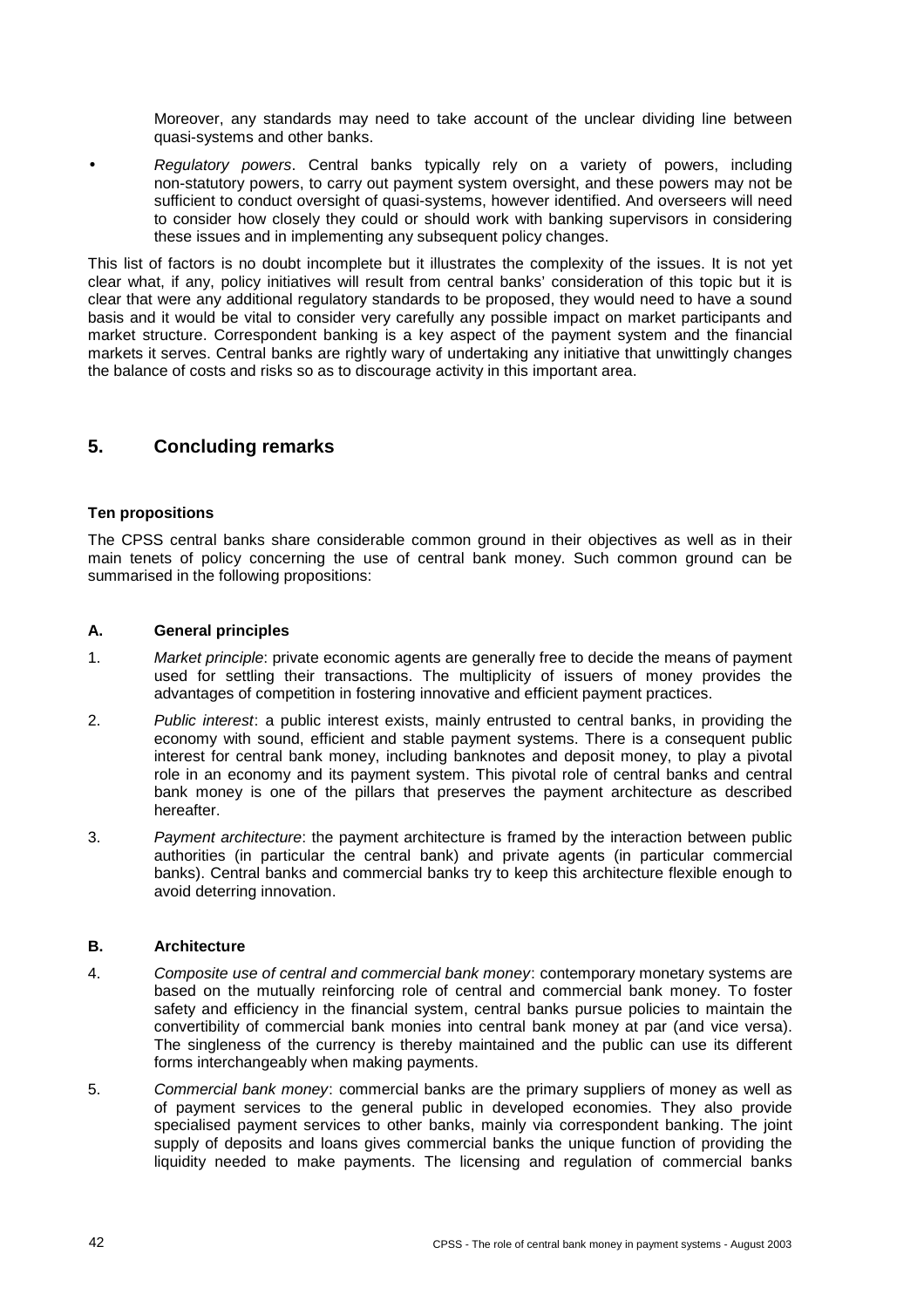promotes their solvency and liquidity, helping to preserve confidence in the currency. Commercial banks use liquidity from the central bank to facilitate their payment activity.

- 6. *Central bank money*: to foster the safe and efficient operation of payment and settlement systems, central banks provide accounts and deposit money to banks and, in certain cases, to other organisations. Central bank money is a highly liquid settlement asset with negligible credit risk for these systems. Central banks also provide banknotes to the general public in order to provide a financially secure means of transacting and discharging debts.
- 7. *Intraday credit*: the usefulness of central bank money as a settlement asset in payment systems, particularly in RTGS systems, depends in part on the central bank's ability and willingness to extend intraday credit. Access to an account may be of less value if not accompanied by access to the central bank's intraday credit. While all CPSS central banks provide intraday credit to banks in some form, only some grant intraday credit to other account holders.
- 8. *Tiering and concentration*: the architecture of payment systems is normally tiered and payments often concentrate in intermediate tiers. If central banks consider the concentration of risk too high in a payment system, they may need to consider additional measures to contain systemic risk, such as broader access, enhanced services, or expanded supervision or oversight.
- 9. *Systemic risk*: systemic risk is inherent to large-value payment systems. In recent years, it has been reduced within and across CPSS countries. The widespread adoption of RTGS systems settling in central bank money has enhanced the safety of the payment system within countries. Similarly, the development of CLS Bank, which uses central bank money for funding and defunding, addresses the major risk in the settlement of foreign exchange transactions across countries.
- 10. *Multicurrency systems, single currency central banks*: in multicurrency systems, the traditional use of central bank money as the settlement asset may be impractical, because the supply of central bank money and central bank services is normally confined within the area of jurisdiction of the central bank. In line with the existing understanding in the G10, central banks in most cases provide services only in their domestic currency. Consequently, multicurrency systems normally settle in commercial bank money, although every central bank may retain a role as the gateway to these systems for its own currency.

## **Current challenges and the tools to respond to them**

There are various developments that may prompt central banks to review their policies towards the use of central bank money. One development is the possibility of greater concentrations of payment activities and associated exposures within individual banks - concentrations which may arise for various reasons, such as consolidation between the banks themselves, greater specialisation by certain banks in areas such as correspondent banking that have grown relatively rapidly, or changes in cost structures that have encouraged indirect rather than direct participation. This development is clearly of interest to central banks because of the possible implications for the level and distribution of risk in the payment system.

Two other developments, while also having risk implications, are perhaps more relevant to central banks' efficiency and fairness objectives. One concerns the requests from some payment system users for new or improved services that change the way in which central bank money is used services such as longer operating hours, interoperability between systems, liquidity cost-saving mechanisms or even multicurrency functionality. The other is the apparent desire on the part of some non-bank financial institutions that are active in payments, or even of certain non-financial institutions, for central bank settlement accounts and direct access to payment systems.

While it would be misleading to suggest there is any strong or universal trend, nevertheless it is the case that some central banks are already facing these developments while others may face them in the near future. Sometimes, having reviewed the situation, central banks may decide that no policy change is needed. But where they decide that the developments do warrant a response, all central banks have broadly similar tools at their disposal. Most directly, if desirable they can modify their access policy to allow new types of institutions as account holders. They can also alter the sorts of services that are available to account holders (eg whether credit is provided) or the design of the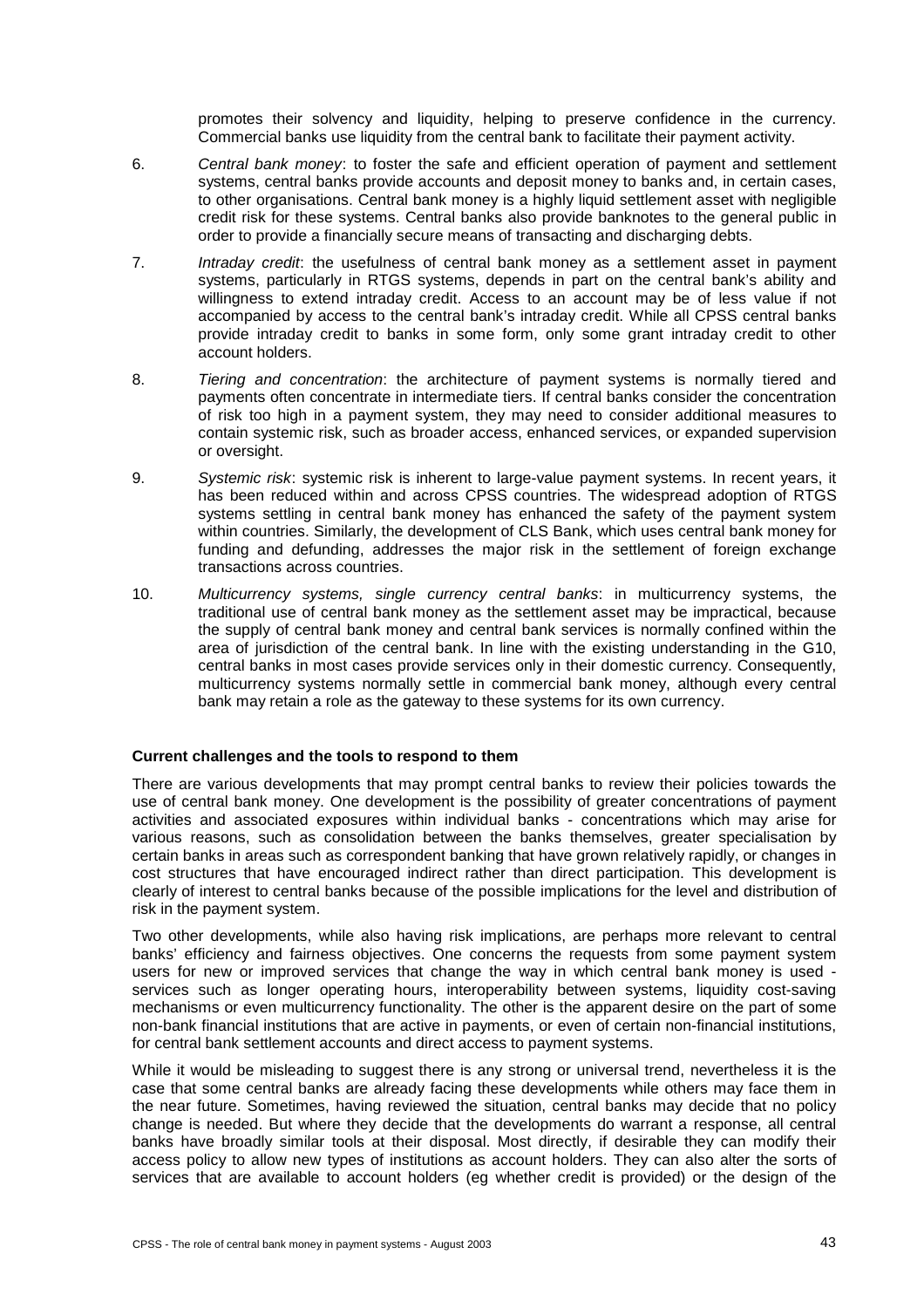interbank payment systems they operate (eg changing the technical means of access). And more broadly, they can use their oversight responsibilities, where appropriate in conjunction with banking supervisors, to determine the standards applicable to payment systems and perhaps also to commercial providers of payment services.

### **Central bank policies**

While the developments they face may often be similar, and while sharing a broadly common set of policy tools, there are variations among central banks in their approach to achieving their policy aims.

As noted in the executive summary, there are a number of relevant issues for central banks concerning the use of central bank money in payment and settlement systems. These include: when such systems should be required to settle in central bank money; when an alternative (high-quality) settlement asset might be acceptable; when the use of central bank money can be limited to the funding and defunding process; what circumstances render the use of central bank money impractical; and what risk management measures constitute a close proxy to central bank money.

Recent reviews of access criteria for individual institutions have also highlighted a diversity of approaches - primarily in relation to whether access to settlement accounts should be limited to core payment service providers, and in particular to banks; or alternatively how far access, and credit, should be extended to other financial and even non-financial institutions. While (as noted in Section 3) there is broad agreement on the "core" set of account holders, there are variations of policy on which classes of institution beyond the core should be entitled to maintain central bank accounts. Behind these variations lie differences in, for example, the extent of the trade-off between efficiency and safety in opening up access to accounts, and in the implications for the financial system and for the central bank of permitting broader or narrower access to accounts and to intraday credit.

Other reviews have focused on (or are beginning to do so) the optimal design of payment systems, including from a liquidity management perspective, and on the role of "oversight" in monitoring and assessing risk in the payment system as a whole, including in relation to risks arising in lower tiers (the "quasi-system" issue).

One particular variation to note here is the extent to which central banks are prepared to provide settlement services in parallel to commercial firms (mainly banks) and the degree to which they are ready and able to establish norms delimiting the respective roles of central and commercial bank money. Every central bank develops its own combination of operational involvement and normative involvement, although it is true that different traditions make them lean towards one approach or another.

It is understandable that there will be variations in central banks' responses to developments. Given the variety in countries' circumstances, different policies may be necessary even in order to achieve common objectives. Moreover, any variations need to be seen in the context of the broad similarities among the overall policies of central banks towards the use of central bank money. While the possible variations in responses to the developments are not trivial, they do not change this broad commonality of view. Most fundamentally, all CPSS central banks believe that it is essential to preserve a mix of central and commercial bank money, and that belief remains unchanged by the developments discussed here.

To the extent that the majority of the issues considered in this report concern the use of each central bank's own currency, it is inherent that central banks have a substantial degree of autonomy in making their own policy choices. Nevertheless, particularly when issues arise which have an international dimension, central banks may deem a collective response to be appropriate. Central banks are well used to such collective decisions, which need not necessarily imply general harmonisation of policies.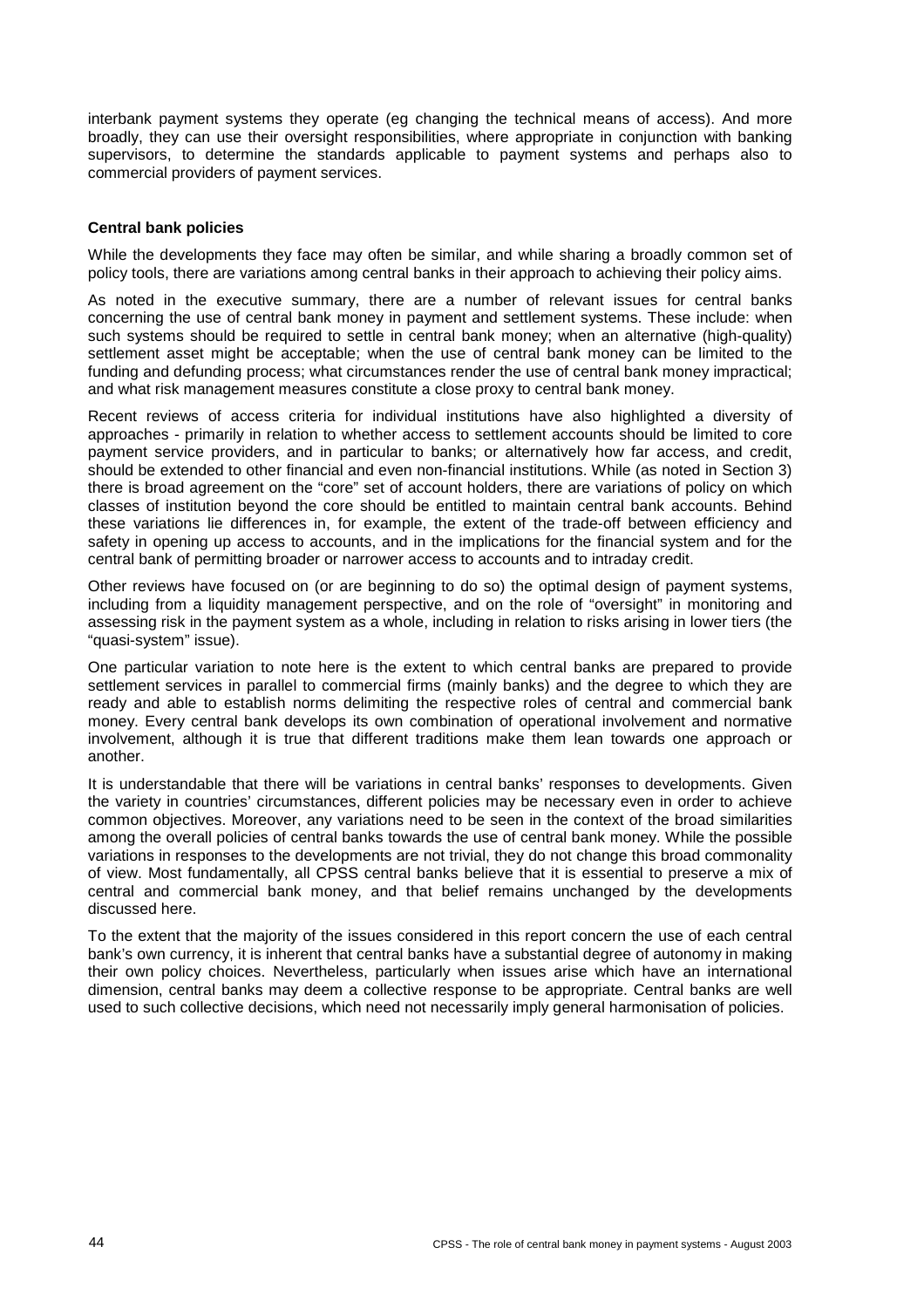#### **Looking forward**

Central banks are likely to continue to review their policies from time to time and this report is intended to provide a framework for any such reviews. It is clear that central banks need to remain responsive to further changes in the environment in which the important policy instrument of central bank money is utilised. There is an increasing variety and sophistication of global payment processes and systems. These developments have not rendered central bank money obsolete, nor are they likely to do so. This is partly because central banks have responded to change proactively, in their payment system policy or by influencing design changes in payment systems. Such flexibility needs to be maintained to respond to new challenges.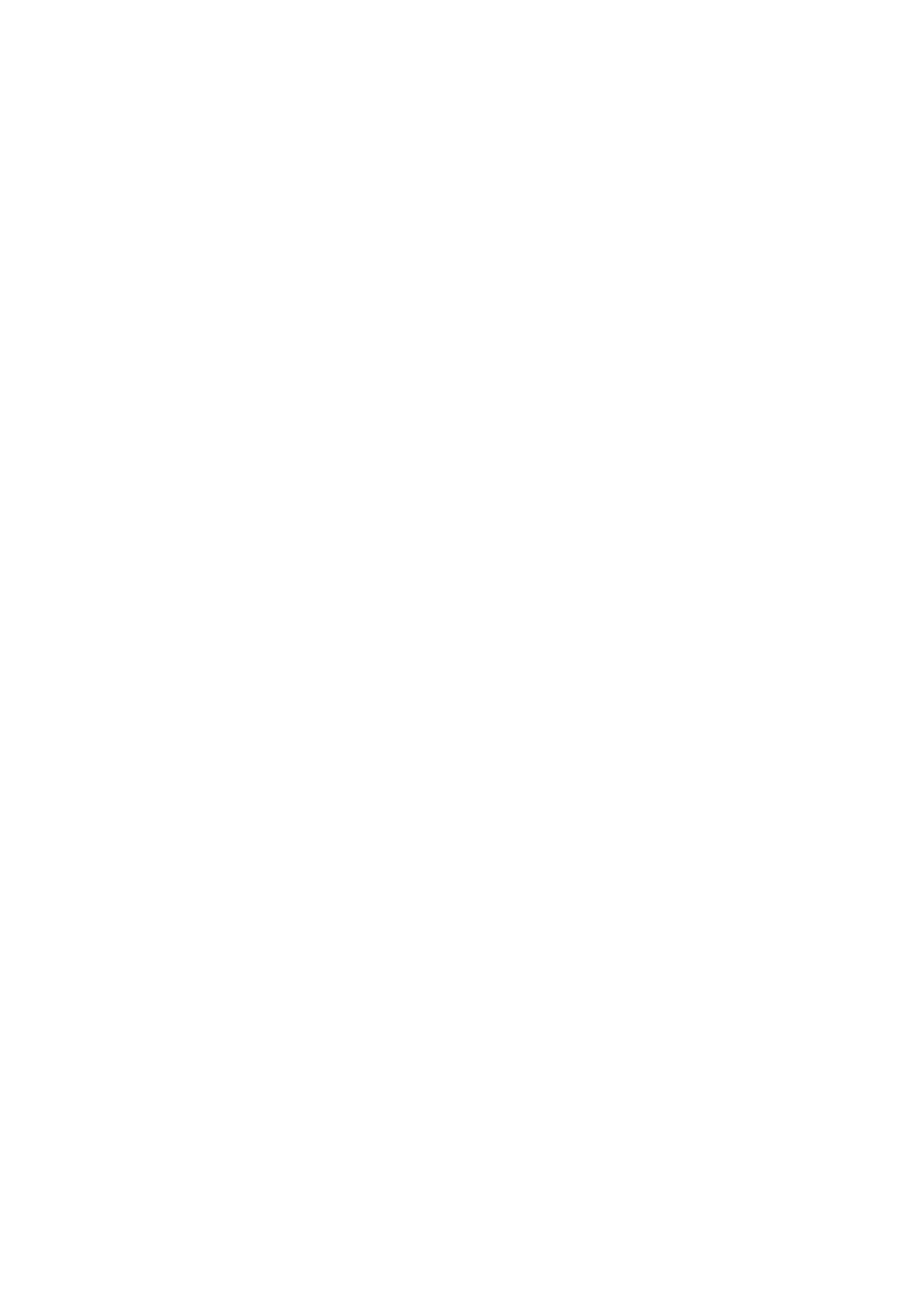## **Annexes**

- Annex 1: Central bank policies
- Annex 2: Access policy specific cases
	- (i) Non-resident banks
	- (ii) Securities firms
	- (iii) Insurance companies
	- (iv) Non-financial corporations
	- (v) Specialist payment service providers

## Annex 3: Detailed tables

- Table A1 Accounts held at the central bank: which institutions have accounts?
- Table A2 Accounts held at the central bank: is credit available on the account?
- Table A3 Accounts held at the central bank: number and value
- Table B Overnight and intraday use of central bank money
- Table C Interbank payment systems and arrangements: settlement method, tiering and concentration
- Annex 4: Banknotes
- Annex 5: Members of the CPSS
- Annex 6: Members of the Working Group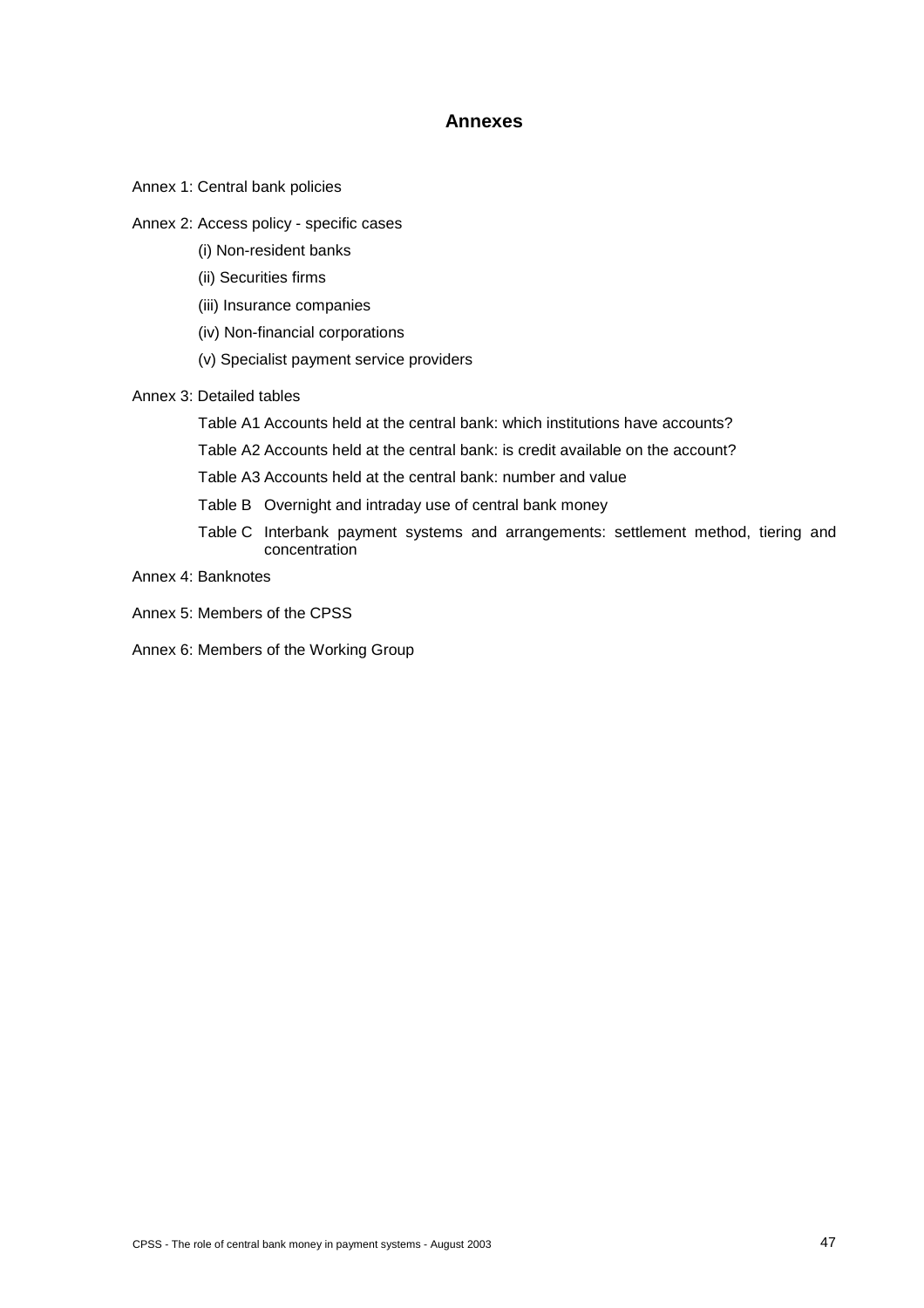# **Annex 1 Central bank policies**

This annex provides, for each CPSS central bank, information on the following topics.

### **1.1 Policy on interbank payment systems: content of policy**

Which systems currently do not settle in central bank money? Are any systems (either existing systems or in theory) discouraged from settling in central bank money or not allowed to do so? Which systems are required, expected or encouraged to settle in central bank money?

For systems that do settle in central bank money, how is consistency with the policy on institutional access (described in 2 below) achieved (eg in deciding whether an institution can be a direct participant, does the system have to conform to central bank rules on account access)?

## **1.2 Policy on interbank payment systems: implementation of policy**

Is the policy explicit? How is the policy implemented?

## **2.1 Policy on institutions: content of policy ("required to have an account")**

Do banks (and any other institutions) have to hold an account/hold funds at the central bank for reserve or liquidity requirements or similar purposes? If so, can the funds be used for payment purposes (either directly or in some other way - eg as collateral for credit)?

Do institutions that choose to be the central bank's counterparties for monetary policy operations need to have an account? If so, are any institutions obliged to be counterparties (and thus obliged to hold an account for this reason)?

Is there any requirement (implicit or explicit) that certain institutions be direct participants in certain systems that settle in central bank money (eg a requirement that large banks be direct participants in the RTGS system)?

Are there any other reasons why certain financial institutions have to hold an account at the central bank?

## **2.2 Policy on institutions: content of policy ("allowed to have an account")**

What types of institutions and individuals are allowed to have accounts?

## **2.3 Policy on institutions: implementation of policy**

Are the policies in 2.1 and 2.2 transparent (eg set out explicitly in regulations, policy statements, speeches, etc)? How are the policies implemented?

## **3.0 Policy on types of payments**

Is there any policy on how certain types of payments should be made which may affect whether these payments settle in central bank money and, if so, what is its relevance for the use of central bank money?<sup>49</sup>

<sup>49</sup> For example, a central bank may have a policy that all large-value payments should be made using an RTGS system that settles in central bank money, the purpose of the policy being to ensure that such payments are not processed by systems that lack the necessary safety features. However, typically such a policy is not intended to prevent non-participation. That is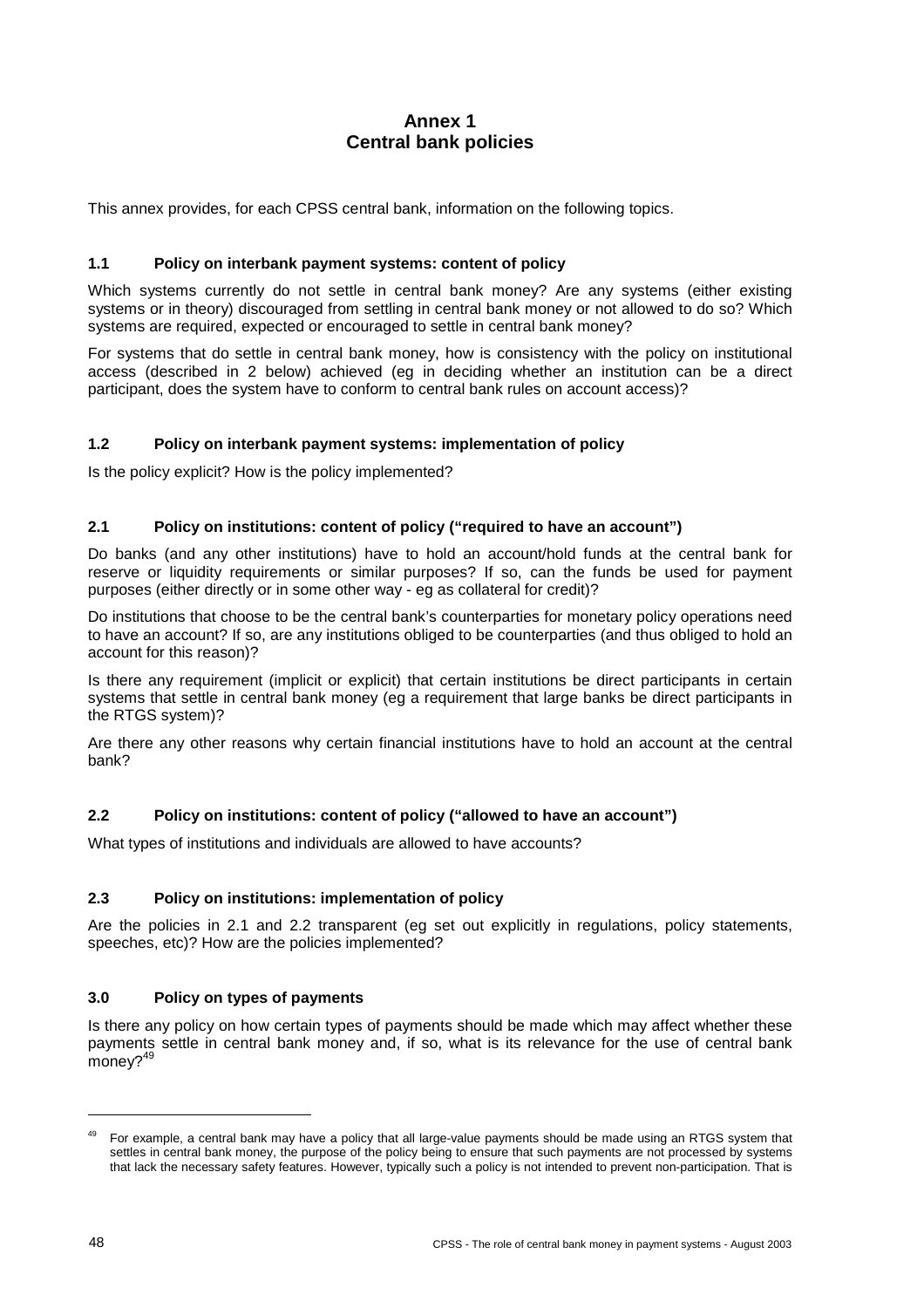# **National Bank of Belgium**

(For the full text of the questions to which this information applies, see the introduction to this annex.)

## **1.1 Policy on interbank payment systems: content of policy**

## *Settlement in central and commercial bank money*

The NBB would in general be willing to settle for any system (subject to the condition set out below).

The RTGS system (ELLIPS) is required to settle in central bank money in accordance with Core Principle VI for systemically important payment systems. Other systems such as NBB SSS, CEC, Euronext Brussels/CIK and Clearing House of Belgium settle in central bank money for historical and/or practical reasons.

Euroclear (for most of its operations) and credit card arrangements (American Express, Diners Club and cross-border operations of Visa/MasterCard) do not settle in central bank money. In the case of Euroclear the option to settle in central bank money exists and Euroclear plans to improve its central bank money settlement services in the framework of its consolidation process with local CSDs. Moreover, a risk/efficiency analysis led to the conclusion that settlement in central bank money should not be required. The credit card arrangements concern limited amounts and are not systemically relevant/important.

#### *Coordination between policy on systems and policy on institutions*

For systems settling in central bank money, as regards the decision on whether an institution can be a direct participant, the system has to conform with central bank rules on account access.

## **1.2 Policy on interbank payment systems: implementation of policy**

The policy, which is explicitly set out, is implemented by the NBB through its operation and/or oversight of payment systems.

## **2.1 Policy on institutions: content of policy ("required to have an account")**

According to ESCB statutes and guidelines, banks have to hold monetary reserves at the end of the day. Those funds are released at the beginning of the next banking day. They are not currently used for payments.

Credit institutions eligible for monetary policy operations are not obliged to be counterparties. Nor is there any requirement that certain institutions be direct participants in any system. Should a major Belgian bank apply for indirect participation in an important domestic interbank payment system, the NBB would evaluate the situation.

## **2.2 Policy on institutions: content of policy ("allowed to have an account")**

The NBB has no formal policy concerning the opening of accounts in its books. The NBB has the right to refuse to open an account and will justify this refusal if requested.

In practice, the following institutions can open accounts:

• credit institutions and securities firms for use as direct participants in the payment or clearing system; foreign institutions can also open accounts for this reason;

-

to say, a bank wanting to make a large-value payment may do so by submitting it to its correspondent (which then enters it into the RTGS system); the bank does not itself have to become a direct participant. Thus, even with such a policy, settlement of large-value payments may involve commercial bank as well as central bank money.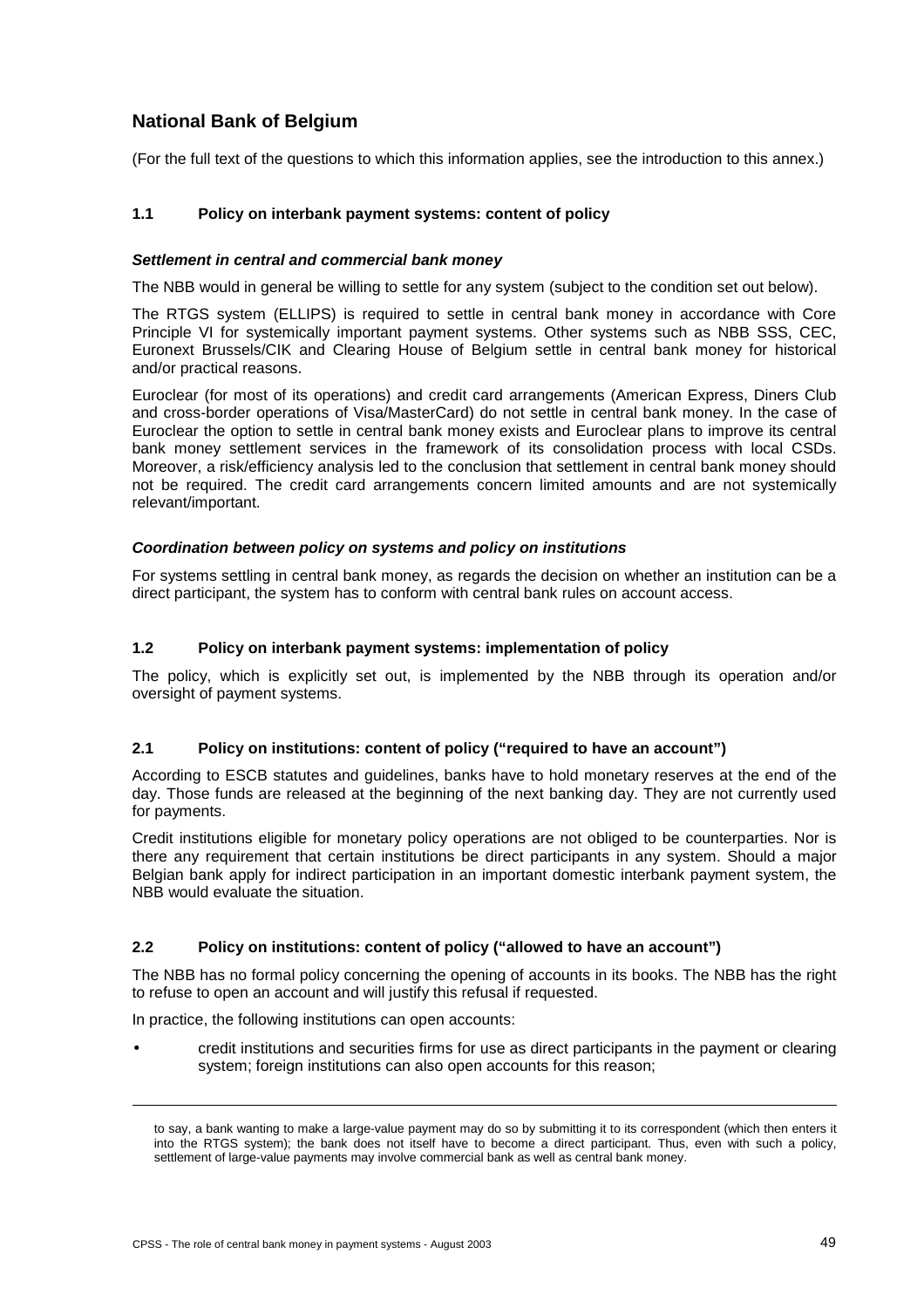- clearing houses and central counterparties;
- certain government agencies and accountants (to meet legal requirements);
- IFIs and other central banks can have accounts as ordinary customers.

Most institutions that could have an account at the NBB do have such an account.

## **2.3 Policy on institutions: implementation of policy**

Not applicable since the policy is expressed in terms of allowing/refusing accounts rather than encouraging or requiring them.

## **3.0 Policy on types of payments**

No policy (except general ESCB policy).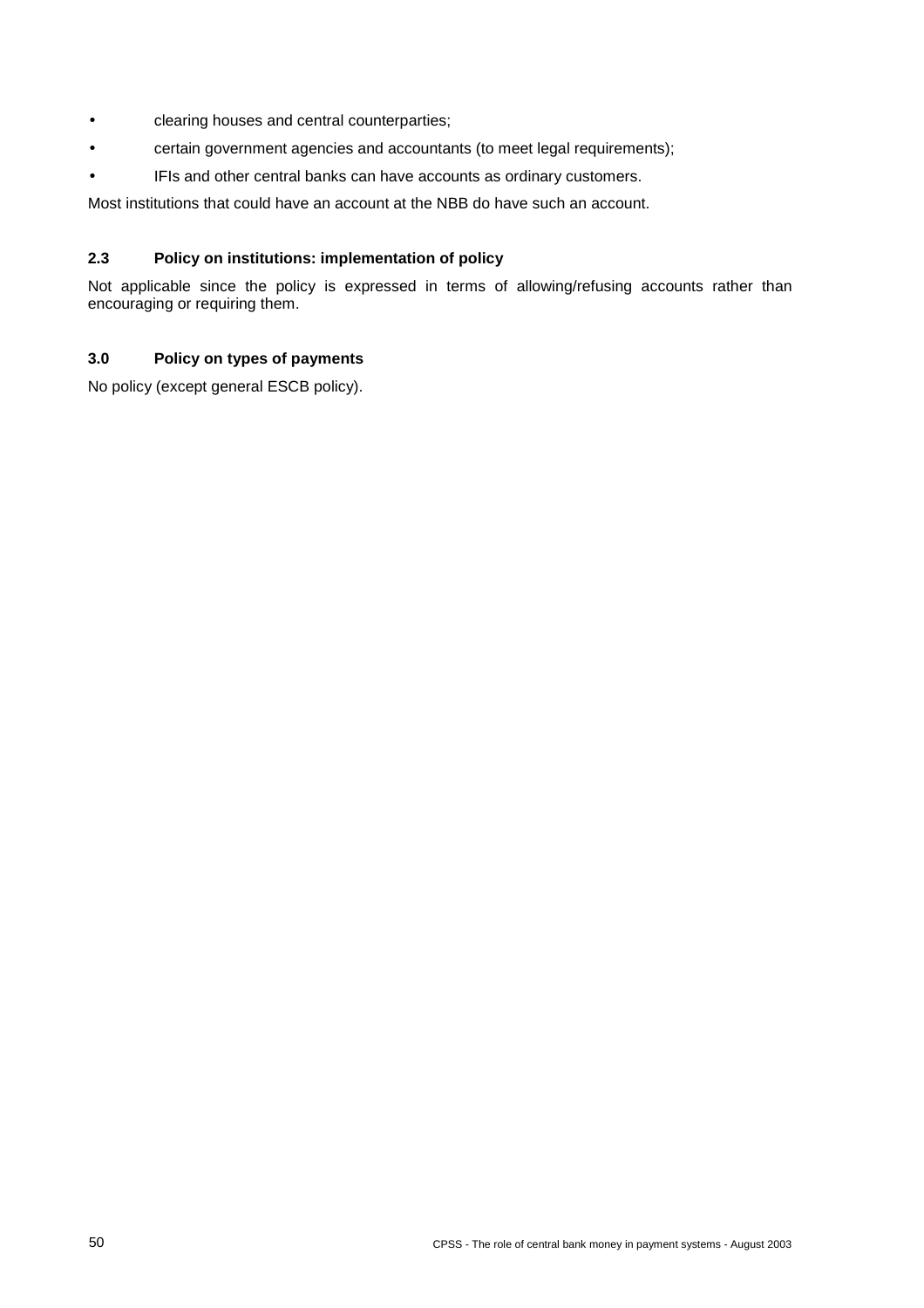# **Bank of Canada**

(For the full text of the questions to which this information applies, see the introduction to this annex.)

## **1.1 Policy on interbank payment systems: content of policy**

### *Settlement in central and commercial bank money*

LVTS, ACSS and CDS debt clearing are required to settle in central bank money for reasons described below (see 1.2). LVTS and ACSS settle on Bank of Canada accounts. CDS settles payment obligations over LVTS.

The CDS equities settlement system, the Canadian Derivatives Clearing Corporation settlement system and credit card systems do not settle in central bank money.

The Bank's preference is to accommodate industry-led initiatives for interbank systems to settle using central bank money if they are consistent with payment policy objectives. As an industry-led initiative, the CDS equities settlement system will be incorporated into the CDSX system that uses central bank money as its settlement asset later this year.

#### *Coordination between policy on systems and policy on institutions*

Institutions that are required to settle in central bank money as a result of their participation in a system such as LVTS are permitted to open accounts at the Bank of Canada.

## **1.2 Policy on interbank payment systems: implementation of policy**

The policy on LVTS and ACSS is set out in the relevant by-law of the Canadian Payments Association (CPA). For CDS the requirement to settle in central bank money comes from the guidance provided by the Bank of Canada in the course of the oversight process. (Designation as being of systemic significance under the 1996 Payment, Clearing and Settlement Act does not explicitly require settlement in central bank money.)

## **2.1 Policy on institutions: content of policy ("required to have an account")**

No institutions are required to have accounts. Banks do not face reserve or liquidity requirements. All direct participants in LVTS become counterparties for certain types of monetary policy operations. Securities dealers may be counterparties but the settlements involve LVTS transfers to or from their bankers; they do not currently have settlement accounts at the central bank.

## **2.2 Policy on institutions: content of policy ("allowed to have an account")**

At present, banks, credit cooperatives and securities dealers are allowed accounts if they are direct participants in the ACSS. All financial institutions that are eligible to be CPA members, which include life insurance companies and money market mutual funds, are also eligible to participate directly in the LVTS and obtain settlement accounts, as are central counterparties that serve designated systems such as CDS and CLS. The expansion of the institutions eligible for membership in the CPA could in future lead to wider direct participation in the ACSS by securities firms. Discussions are currently under way concerning the criteria that would be applicable in these cases, including the legal ability to pledge collateral, and the role of the relevant regulatory body in providing a solvency assessment. The discussions involve the central bank, the Ministry of Finance and the CPA.

The federal government, certain other government entities, other central banks and international financial institutions are allowed accounts as customers of the Bank of Canada (ie not as participants in the systems mentioned above).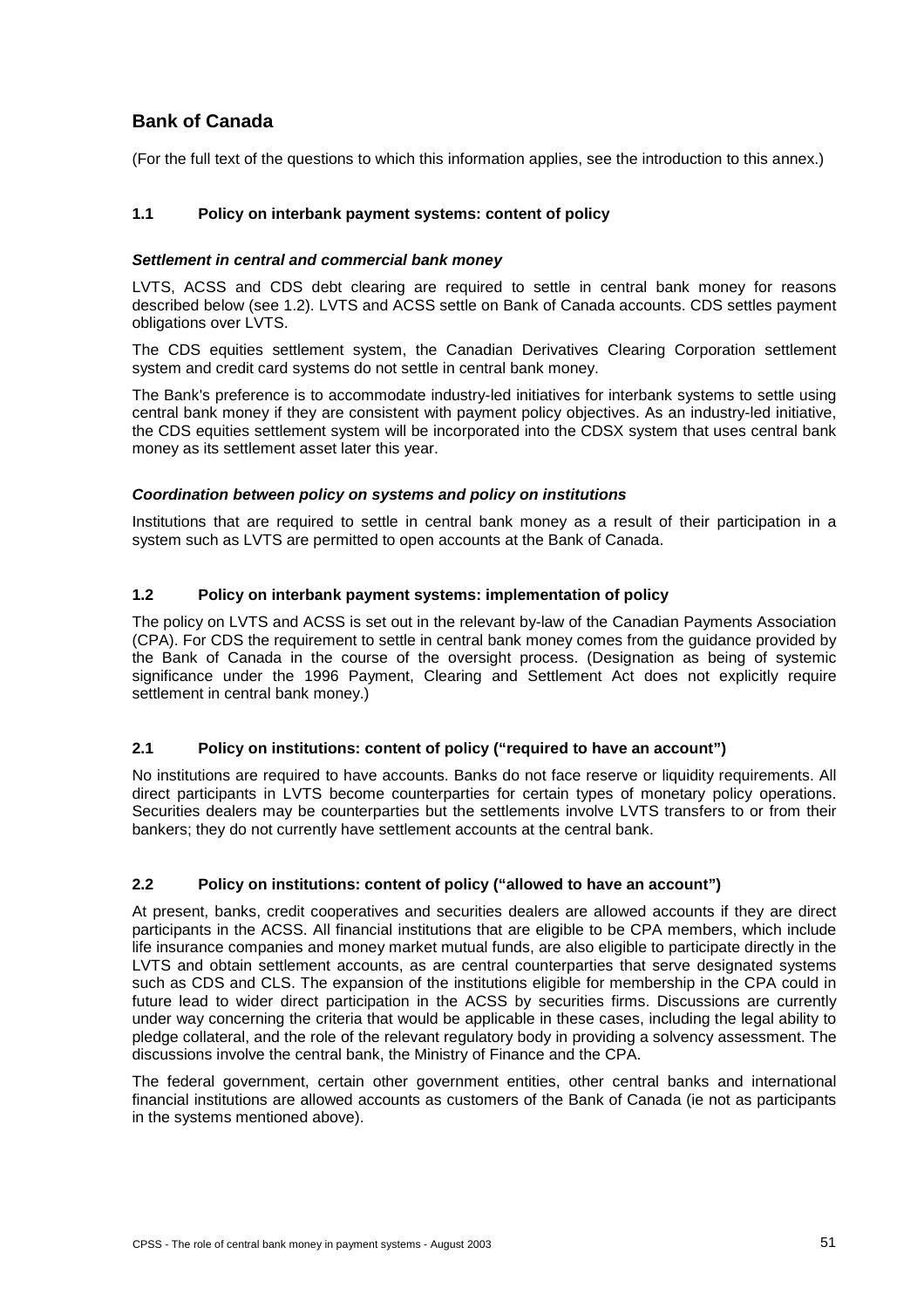## **2.3 Policy on institutions: implementation of policy**

The relevant CPA by-laws are available on the CPA website. Proposed changes are published for public comment for 60 days. The requirements for systems such as those of the CDS are worked out case by case.

The policy has been implemented in a manner that reflects the provisions of the legislation in the case of the LVTS and ACSS, and the decisions to designate certain other structures pursuant to the 1996 Act.

# **3.0 Policy on types of payments**

Policies reflect the structures through which payments are moving, rather than particular types of payments.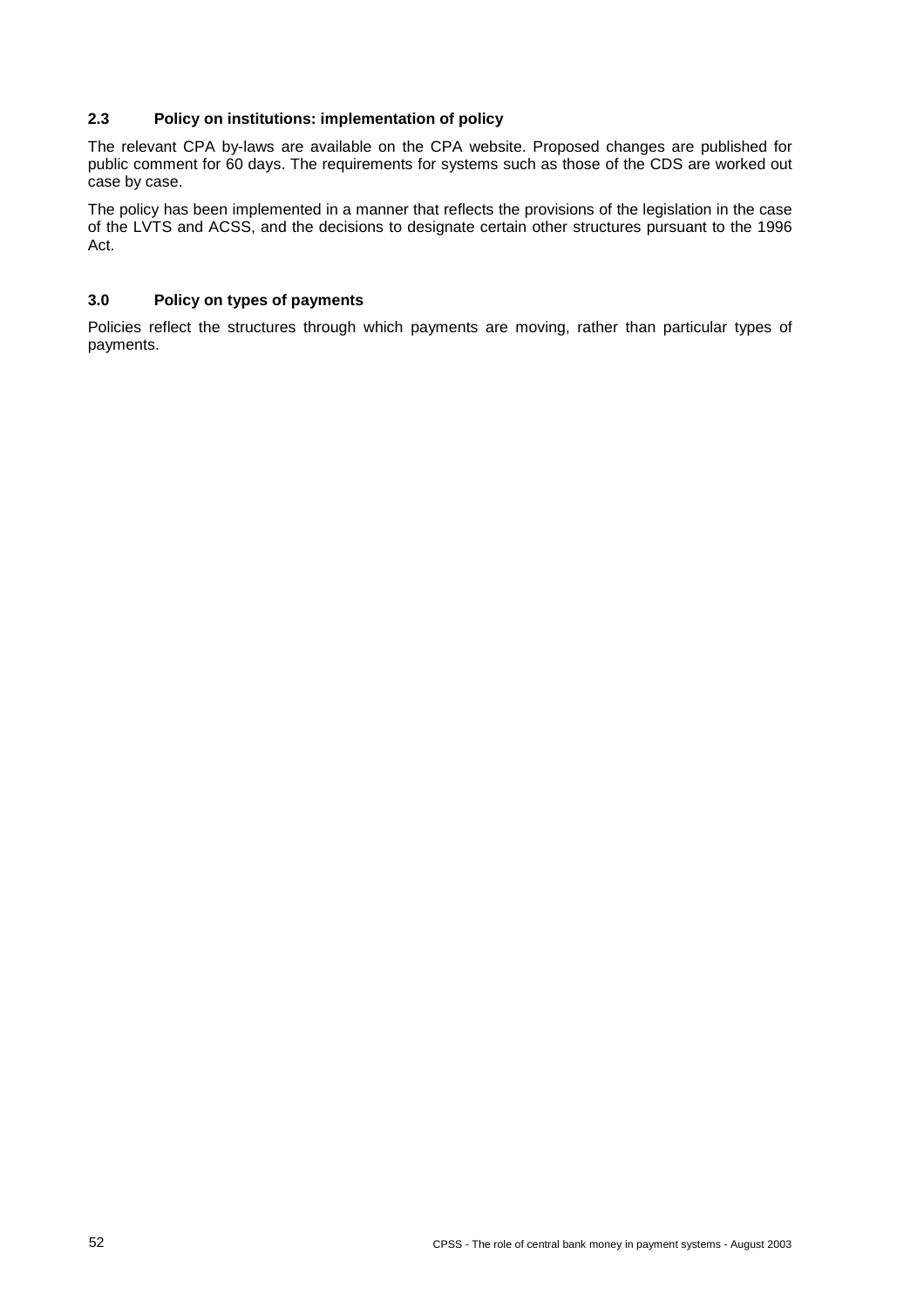# **Eurosystem (general)**

(For the full text of the questions to which this information applies, see the introduction to this annex.)

### **1.1 Policy on interbank payment systems: content of policy**

#### *Settlement in central and commercial bank money*

RTGS and large-value net systems are required to settle in central bank money (see *Minimum common features for domestic payment systems*, November 1993 - available on the website of the ECB, www.ecb.int). For additional information, see individual national central bank (NCB) replies.

#### *Coordination between policy on systems and policy on institutions*

For TARGET, rules on direct participation and account access are synonymous (since TARGET is owned and operated by central banks). For EURO1, all its participants have access to TARGET. For other systems, see individual NCB replies.

#### **1.2 Policy on interbank payment systems: implementation of policy**

It is general practice in the Eurosystem that payment systems settle in central bank money. The Eurosystem discloses its policy through several documents and policy statements (eg *Minimum common features for domestic payment systems*).

#### **2.1 Policy on institutions: content of policy ("required to have an account")**

Credit institutions are required to hold minimum reserves. For this purpose they can either have their own account with an NCB or maintain their reserves through an intermediary. Minimum reserves can be used directly for payment purposes during the day. Minimum reserves are remunerated at the ECB's rate for the main refinancing operations.

See individual NCB replies as regards the obligation of a monetary policy counterparty to open an account at the central bank. In practice, almost all monetary policy counterparties do open an own account at the national central bank. However, no credit institution is obliged to be a counterparty for monetary policy operations.

There is no requirement that certain institutions should be direct participants in certain systems that settle in central bank money, but if one of the largest banks were not to be a direct participant in TARGET this would raise some questions.

## **2.2 Policy on institutions: content of policy ("allowed to have an account")**

#### *Access to accounts*

NCBs can determine their own rules, except that insofar as TARGET is concerned they are bound by common rules (TARGET Guideline) which say that:

- (a) supervised credit institutions must be allowed to be direct participants in TARGET and given an account;
- (b) as an exception, certain government/public sector bodies, investment firms (as defined by EU legislation) and clearing houses may (at the discretion of individual NCBs) be allowed to be direct participants in TARGET and given an account.

In both cases this is subject to:

(c) the institution being established in the EEA;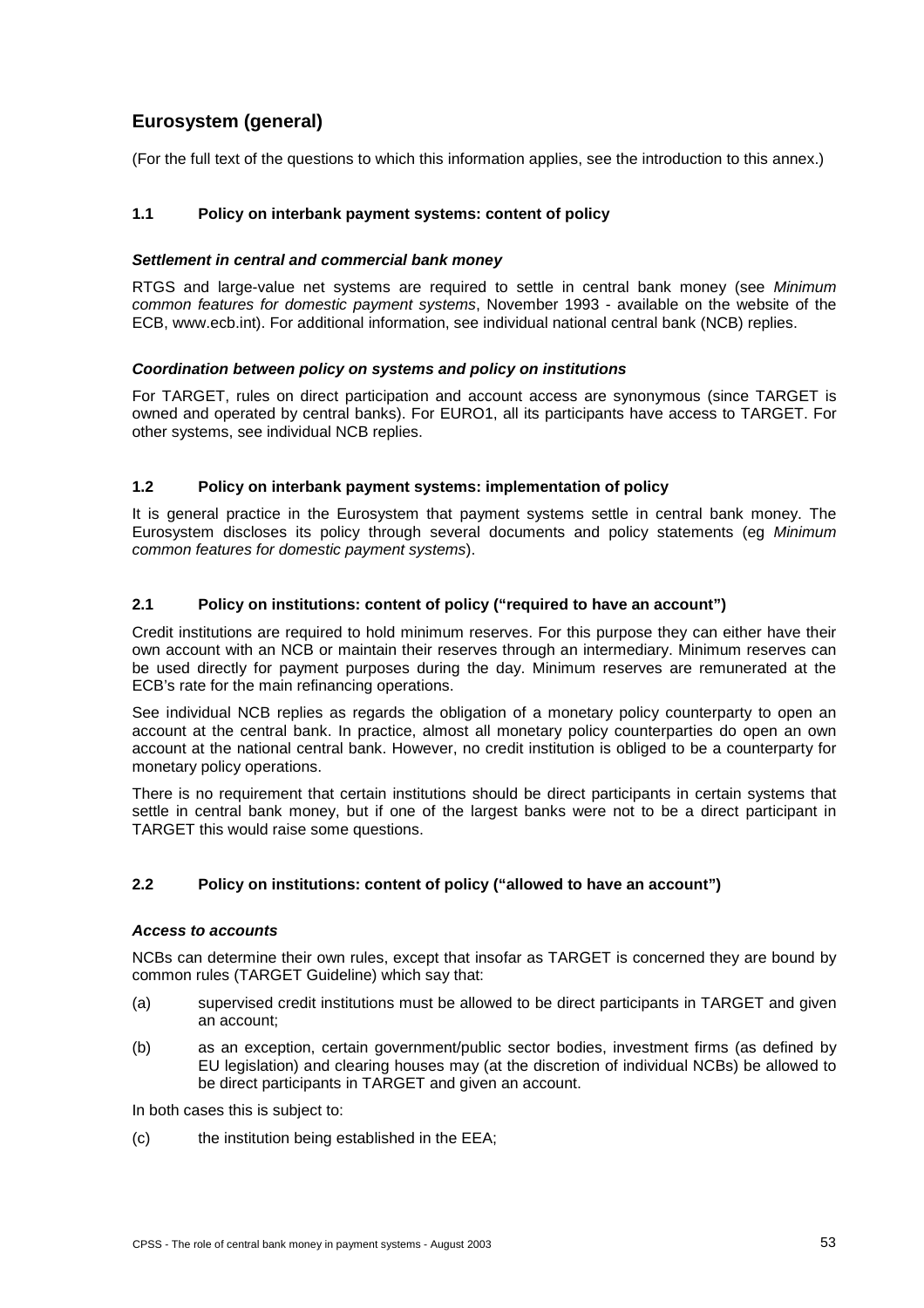(d) other criteria which individual NCBs can set, if they choose to, concerning financial strength, expected minimum number of transactions, payment of an entry fee, and legal, technical and operational aspects.

Apart from TARGET, NCBs can set their own criteria for account access but cannot provide credit in euros unless the entities concerned fall under the TARGET Guideline.

#### *Access to intraday credit*

NCBs provide intraday credit to supervised credit institutions if they are eligible counterparties for Eurosystem monetary policy operations and have access to the marginal lending facility.

Provided that it is a clear condition that intraday credit shall remain limited to the day in question and that no extension to overnight credit is possible, intraday credit may also be granted to:

- (a) treasury departments/public sector bodies;
- (b) investment firms, on condition that they submit satisfactory written evidence that they have concluded a formal agreement with a Eurosystem monetary policy counterparty to cover any residual debit position at the end of the day in question; otherwise access to intraday credit is limited to investment firms which hold an account with a central securities depository, and the investment firm in question is subject to a liquidity deadline or the amount of intraday credit is subject to a ceiling;
- (c) supervised credit institutions which are not eligible counterparties for Eurosystem monetary policy operations and/or do not have access to the marginal lending facility;
- (d) clearing houses, on condition that the arrangements for granting intraday credit to such organisations are submitted in advance to the Governing Council of the ECB for approval.

Intraday credit must be based on adequate collateral. It is provided free of interest.

Intraday credit shall not be granted to any remote participant.

## **2.3 Policy on institutions: implementation of policy**

The policy is set out in the TARGET Guideline, which is a public document.

Since the policy is expressed in terms of allowing accounts rather than encouraging or requiring them, the question of how policy is implemented is not applicable.

## **3.0 Policy on types of payments**

Large-value payments are encouraged to use RTGS settling in central bank money (see *Minimum common features for domestic payment systems*). The Eurosystem does not influence the choice between direct participation and non-participation.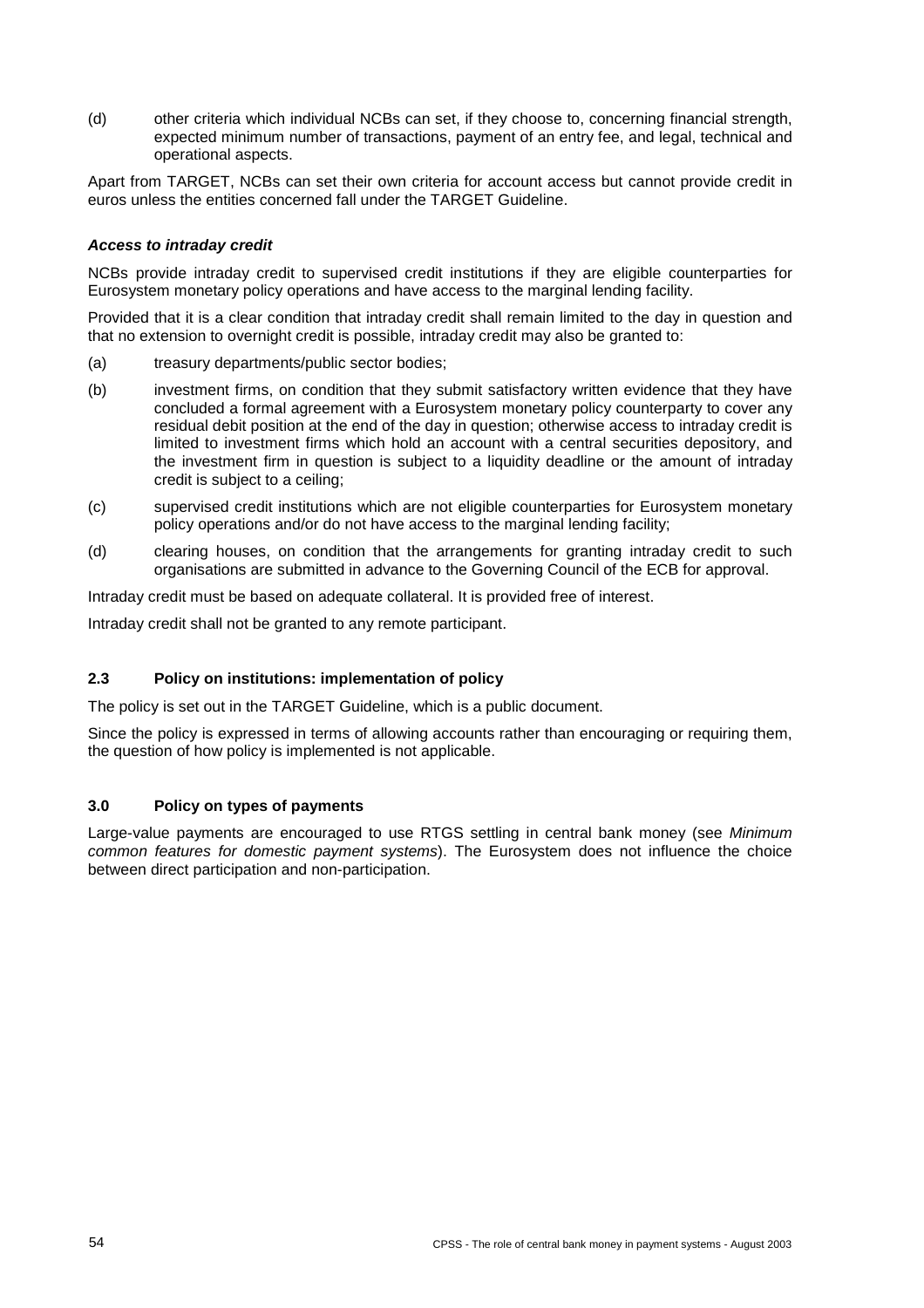# **Bank of France**

(For the full text of the questions to which this information applies, see the introduction to this annex.)

### **1.1 Policy on interbank payment systems: content of policy**

#### *Settlement in central and commercial bank money*

All interbank systems currently settle in central bank money except international debit/credit card arrangements for cross-border transactions (eg MasterCard).

Indeed, large-value interbank systems in euros have to settle in central bank money pursuant to the report on *Minimum common features for domestic payment systems* adopted at the European level; other systems are encouraged to do so. No systems are discouraged from settling in central bank money or not allowed to do so.

#### *Coordination between policy on systems and policy on institutions*

In general, systems settling in central bank money have to conform to central bank rules on account access.

The compliance of TBF with the access policy described below is fully implemented within the Bank of France. The Bank of France is also consulted each time a credit institution applies to connect to the PNS system (and in certain cases to the RGV securities settlement system) since cash positions in central bank money are embedded in these systems.

Other systems apply their own rules regarding access policy within the framework provided by Directive 98/26/EC on settlement finality in payment and securities settlement systems. This directive contains provisions regarding the type of institutions that can become participants in payment and securities settlement systems, ie basically credit institutions and investment firms. The Bank of France may control access rules applied by the system in order to monitor that it continues to comply with the above-mentioned directive. The Bank of France may also apply such controls pursuant to its oversight function, especially if the system is systemically important and must therefore comply with the Core Principles as regards its access policy.

The mechanism of end-of-day settlement in central bank money of a system does not mean that its participants need to have direct access to central bank money: direct participants in such systems can settle their end-of-day positions through an intermediary which is a direct participant in the RTGS system.

## **1.2 Policy on interbank payment systems: implementation of policy**

The policy is set out explicitly and is in conformity with jointly agreed EU policies, including the TARGET Guideline. The policy is implemented through specific agreements and moral suasion.

## **2.1 Policy on institutions: content of policy ("required to have an account")**

Within the countries of the euro area, credit institutions are required to hold minimum reserves at the central bank. For this purpose they can either have their own account with the Bank of France or maintain their reserves through an intermediary. Minimum reserves can be used directly for payment purposes during the day.

Institutions that choose to be the central bank's counterparties for monetary policy operations need to have an account. But no institution is obliged to be a counterparty.

There is no other requirement as such to hold an account at the central bank. But some institutions may prefer to have their own account, to benefit from direct access to the system or to make banknote and coin withdrawals and deposits directly, instead of having to go through an intermediary.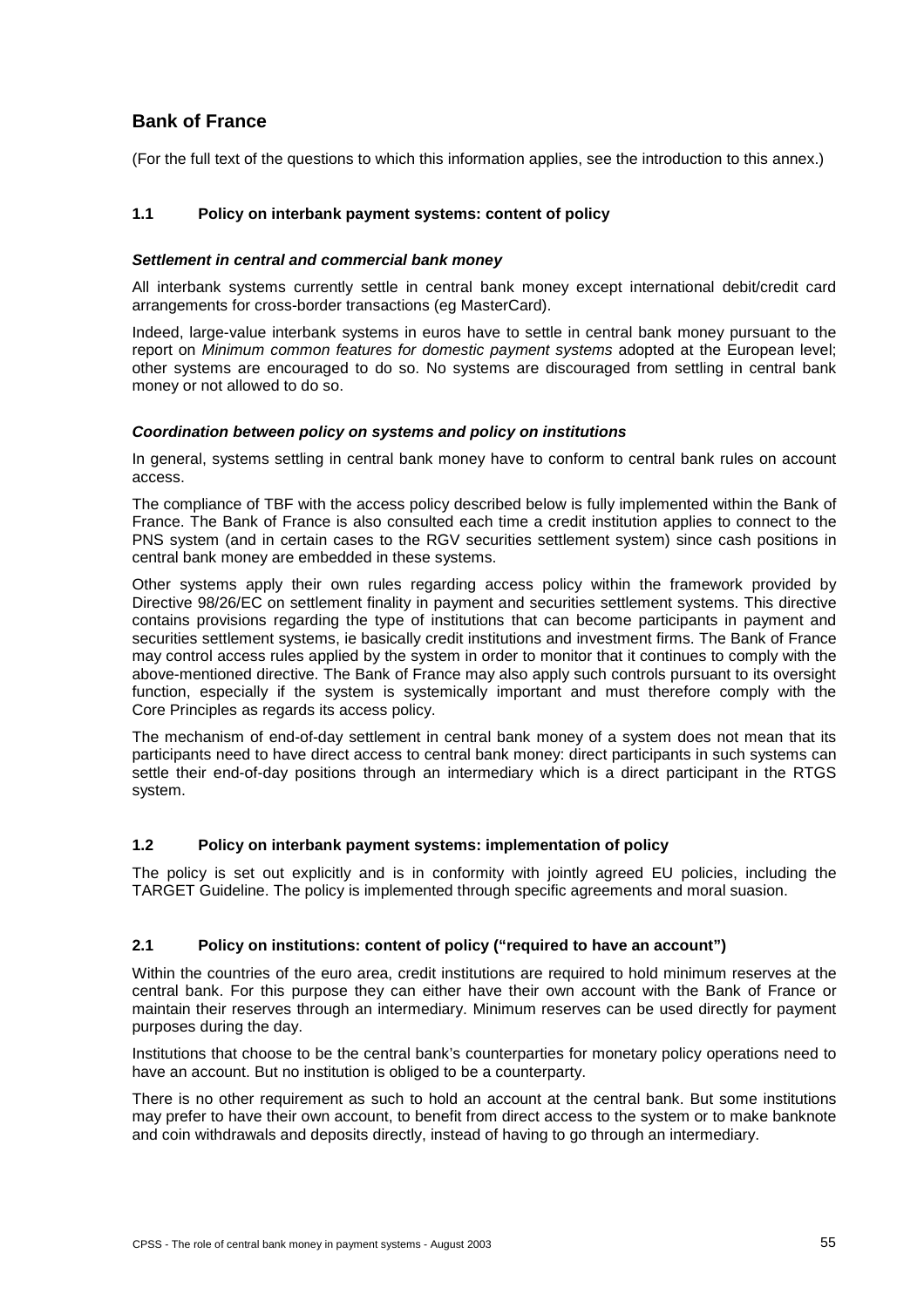## **2.2 Policy on institutions: content of policy ("allowed to have an account")**

## *RTGS accounts*

The following institutions are authorised to have an RTGS account:

- credit institutions as defined by Article L. 511-1 of the Monetary and Financial Code (formerly Article 1 of Act 84-46 of 24 January 1984);
- investment firms authorised to provide the services listed in Points 2, 3, 5 or 6 of Article L. 321-1 of the Monetary and Financial Code (formerly paragraphs b, c, e and f of Article 4 of Act 96-597 of 2 July 1996) and authorised as an Account Keeper-Custodian under the terms of Articles 6.2.2 ff of the Conseil des Marchés Financiers General Regulations;
- credit institutions having their head office in a country that is a party to the Agreement on the European Economic Area and acting under the terms of Article L. 511-23 of the Monetary and Financial Code (formerly Article 71-2 of Act 84-46);
- investment firms having their head office in a country that is a party to the Agreement on the European Economic Area that are authorised to provide the investment services mentioned in paragraphs 1 (b), 2 or 4 of Section A of the Annex to Directive 93/22/CEE of 10 May 1993 and acting under the terms of Article L. 532-18 of the Monetary and Financial Code (formerly Article 74 of Act 96-597 of 2 July 1996);
- foreign credit institutions and investment firms authorised in France or another country in the European Economic Area having their registered office in a country that is not a party to the Agreement on the European Economic Area;
- securities settlement systems;
- the Caisse des Dépôts et Consignations;
- public sector institutions entitled to manage accounts for their customers.

The opening of an RTGS account is also subject to other criteria such as technical ability and the provision of a satisfactory legal opinion for foreign participants (branches and remote access).

## *Other accounts*

"Ordinary" accounts can be opened with the Bank of France by any of the following institutions:

- credit institutions as defined by Article L. 511-1 of the Monetary and Financial Code (formerly Article 1 of Act 84-46 of 24 January 1984);
- investment firms authorised to provide the services listed in Points 2, 3, 5 or 6 of Article L. 321-1 of the Monetary and Financial Code (formerly paragraphs b, c, e and f of Article 4 of Act 96-597 of 2 July 1996) and authorised as an Account Keeper-Custodian under the terms of Articles 6.2.2 ff of the Conseil des Marchés Financiers General Regulations;
- credit institutions or investment firms authorised in France, Andorra or Switzerland and having their head office in a country that is not a party to the Agreement on the European Economic Area;
- cash carriers making banknote and coin withdrawals/deposits on behalf of credit institutions;
- "state" institutions.

Such ordinary accounts do not involve participation in an interbank payment system because they are mainly used for withdrawals and deposits of banknotes and coins with the central bank. However, credit institutions can choose to include the balance maintained on such accounts in the scope of the reserve requirements.

Various other institutions (see Table A1 in Annex 3) can be customers of the central bank. Additionally, although as a general rule individuals and non-financial firms have not been allowed since 1994 to open an account at the Bank of France, the Monetary and Financial Code states that the General Council can authorise a legal entity or individual to open such an account.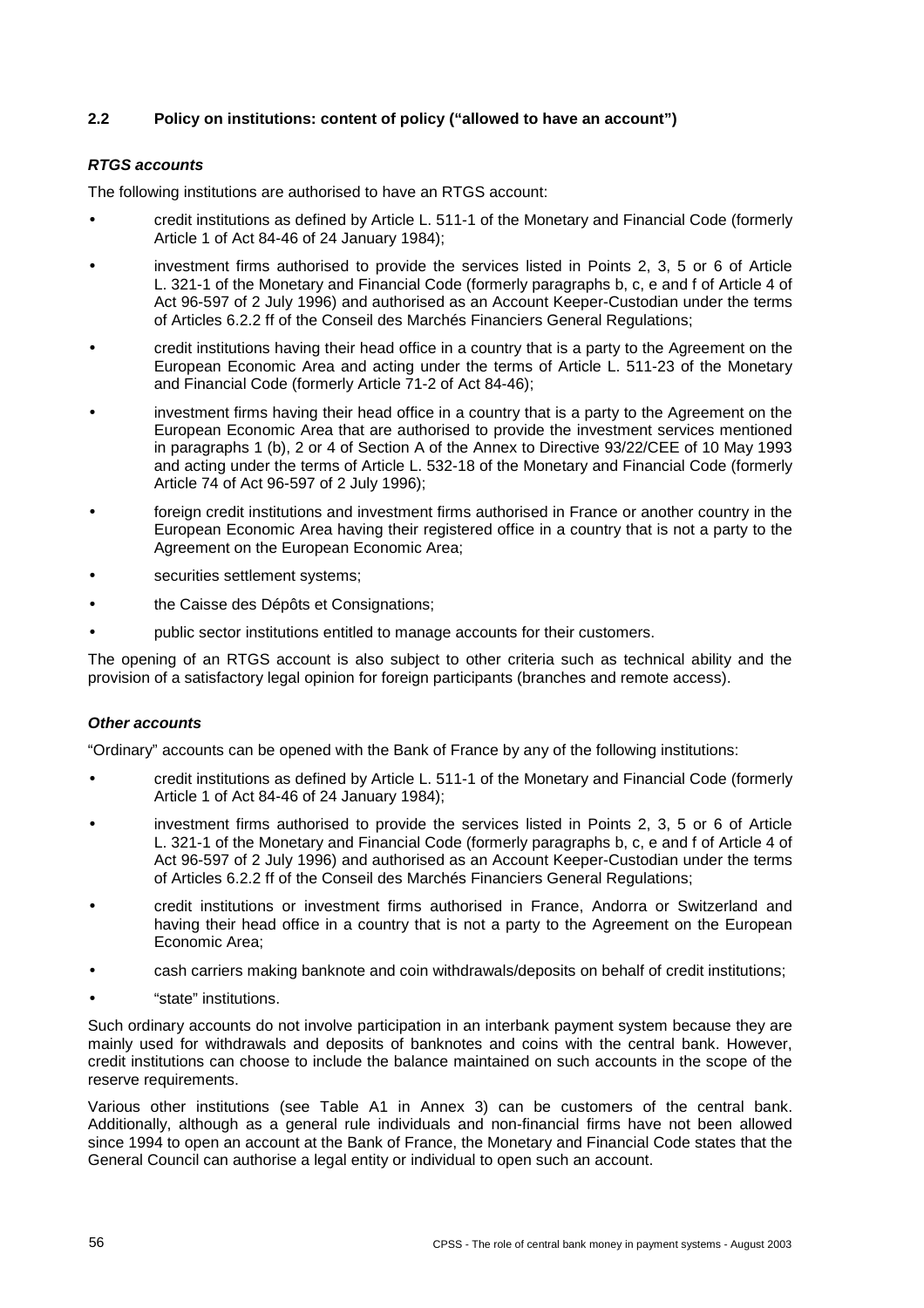### *Other information*

A large majority of banks, but a minority of non-bank financial institutions, have an account with the Bank of France.

#### **2.3 Policy on institutions: implementation of policy**

The policies are transparent and in conformity with jointly agreed EU policies on participation in RTGS and the BDF Regulation (Article L. 141-8 of the Monetary and Financial Code; this latter regulation refers to the type of entities for which the Bank of France may open accounts).

Since the policy is expressed in terms of allowing accounts rather than encouraging or requiring them, there is no need for specific "implementation" of policy.

#### **3.0 Policy on types of payments**

Large-value payments and payments requiring immediate funds availability, such as monetary policy operations and end-of-day positions in other systems, should settle in RTGS using central bank money. Direct participation in the system versus non-participation is not affected - the choice is left to credit institutions to participate either directly or indirectly in the system (except as regards monetary policy operations, because counterparties to these operations have to be direct participants in the RTGS). For instance, a credit institution may participate directly in a system other than the RTGS (eg in the SSS) and have its end-of-day positions in this system settled through a direct participant in the RTGS.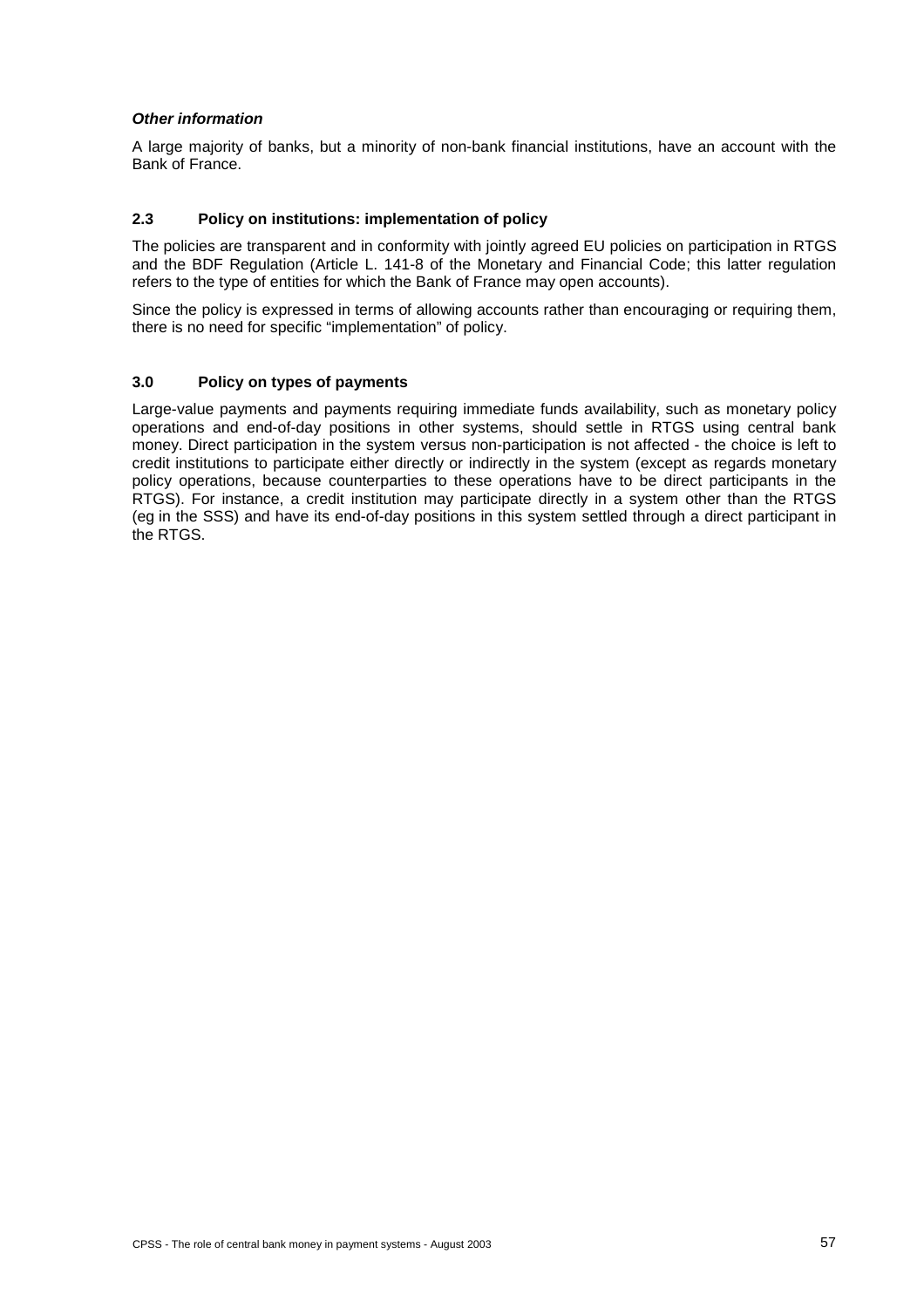# **Deutsche Bundesbank**

(For the full text of the questions to which this information applies, see the introduction to this annex.)

## **1.1 Policy on interbank payment systems: content of policy**

## *Settlement in central and commercial bank money*

The systems/arrangements in Germany and their settlement methods are described in Annex 3, Table C. All these systems settle in central bank money. Debit card payments and credit card payments settle as follows:

- Debit card payments: there is no special system for the clearing and settlement of debit card transactions. These payments are handled like direct debits. Thus they are settled partly in central bank money and partly in commercial bank money.
- Credit card payments: these only partially use central bank settlement services.

RTGS and large value net settlement systems and all systemically important payment systems processing the euro (Eurosystem policy) are required to settle in central bank money (see *Minimum common features for domestic payment systems*).

## *Coordination between policy on systems and policy on institutions*

Not applicable either for systems operated by the Bundesbank or for other systems.

## **1.2 Policy on interbank payment systems: implementation of policy**

The policy is self-imposed.

## **2.1 Policy on institutions: content of policy ("required to have an account")**

Generally credit institutions, which are subject to minimum reserve requirements and therefore have access to the refinancing facilities of the central bank, have to hold an account at the central bank. Credit institutions can hold operational accounts on a voluntary basis, if these institutions are subject to reserve requirements and hold their minimum reserves indirectly through an intermediary which is resident in the same member state. Generally an account is necessary for direct participation in the Bundesbank's payment systems. Funds on these accounts can be used for payment purposes.

## **2.2 Policy on institutions: content of policy ("allowed to have an account")**

*Credit institutions*. Additional criteria: none, except see 2.1 above. Proportion: most. Credit: intraday credit and overnight credit is granted on a collateral basis provided the credit institution is an eligible counterparty for Eurosystem monetary policy operations and has access to the marginal lending facility ("eligible counterparty"). Direct participation in the payment systems/arrangements of the Bundesbank (such as RTGS<sup>plus</sup>, ELS, RPS, AZV, simplified cheque and direct debit collection procedure) is only possible for credit institutions.

*Investment firms* as defined in Council Directive 93/22/EEC of 10 May 1993 and *organisations providing clearing or settlement services* subject to oversight by a competent authority can also participate in RTGS<sup>plus</sup>. Additional criteria: none. Proportion: none. Credit: no.

*Public authorities* (eg federal government). In principle, accounts are on a voluntary basis, but federal and Länder (state) governments are obliged to have an account with the Bundesbank due to their internal regulations. Additional criteria: none. Proportion: most. Credit: according to the Bundesbank Act, they may be granted intraday credit within the framework of Article 4 of Council Regulation (EC) no 3603/93, but not overnight credit. Restrictions on use: direct participation in payment systems not allowed.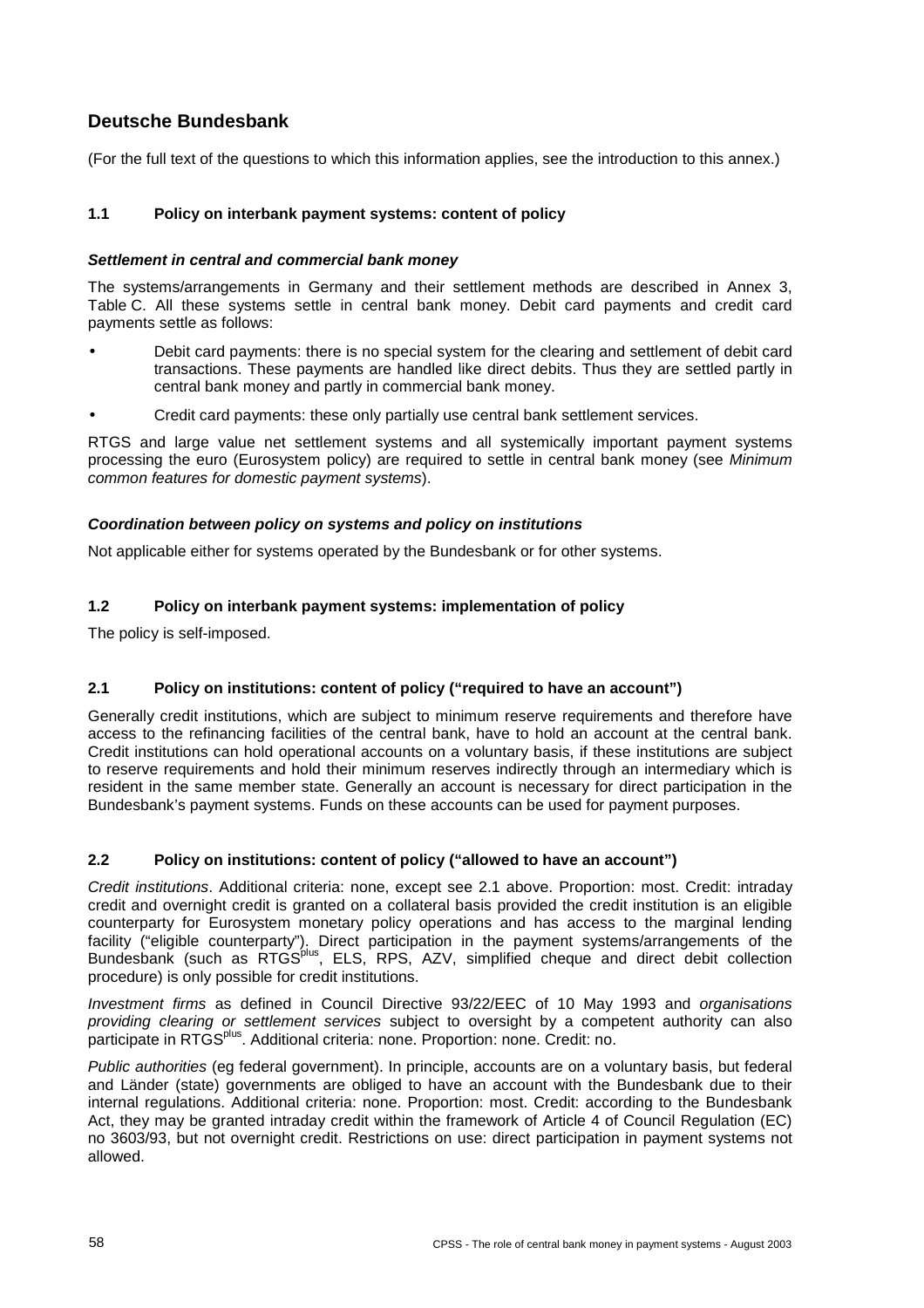*Business enterprises (non-banks) and private customers*. Previously on a voluntary basis. (Additional criteria: Bundesbank opened accounts for these customers only if busy payment transactions with a large cashless turnover were expected. Proportion: a few. Credit: no. Restrictions on use: direct participation in payment systems not allowed.) Change in the access policy of the Deutsche Bundesbank: the accounts for these customers will now be closed for competition reasons by 31 December 2003.

*Security carriers*. Voluntary basis. Additional criteria: none. Proportion: a few (negligible). Credit: no. Restrictions on use: only for handling and distribution of cash.

*Bundesbank employees*. Voluntary basis. Additional criteria: none. Proportion: all. Credit: limited overdraft facilities are available. Restrictions on use: direct participation in payment systems not allowed.

*Other*. Correspondent banking services offered in euros are provided according to the decisions of the Governing Council of the ECB as follows:

- Non-domestic credit institutions: neither intraday nor overnight credit is allowed. Additional criteria: exceptional cases, grandfathering.
- Non-EU central banks: neither intraday nor overnight credit is allowed.
- International and European institutions: overnight credit is not allowed. Intraday credit is granted on a collateral basis. Exemption from the collateralisation requirement is decided by the Governing Council case by case.

*Remote access by banks from the EEA*. RTGS<sup>plus</sup> holds intraday accounts (a special feature of the system) where remote access is possible: these accounts are not current accounts. Voluntary basis. Proportion: a few (negligible). Credit: no. Restrictions on use: terms and conditions for using the Deutsche Bundesbank's liquidity saving RTGS<sup>plus</sup> system.

## **2.3 Policy on institutions: implementation of policy**

The policy is made transparent in general and specific terms and conditions and additionally by (for example) statements and speeches.

The Bundesbank Act, Section 3, gives the Bundesbank the mandate to provide for the execution of payments. The Bundesbank Act also contains regulations concerning the scope of business and determines what transactions the Bundesbank is entitled to conduct (Article 19 business with credit institutions and other market participants, Article 20 business with public authorities, Article 22 business with the general public). The General Terms and Conditions of the Bundesbank set down for whom the Bundesbank may open an account. This means in practice that accounts can only be opened for those types of institutions. The Bundesbank Act can only be amended by Parliament. The General Terms and Conditions are, if necessary, amended accordingly by the Deutsche Bundesbank.

## **3.0 Policy on types of payments**

*Minimum common features for domestic payment systems*:

- Principle 4 RTGS systems: "As soon as feasible, every member state should have an RTGS system into which as many large-value payments as possible should be channelled. Such systems should settle across accounts at the central bank and have sound legal, technical and prudential features, which are compatible across EC member states."
- Principle 5 Large-value net settlement systems: "Provided they settle at the central bank, large-value net settlement systems may continue to operate in parallel with RTGS systems but, in the near future, they should (a) settle on the same day as the exchange of the payment instruments, and (b) meet the Lamfalussy standards in full."

TARGET Guideline: "All payments directly resulting from or made in connection with (i) monetary policy operations; (ii) the settlement of the euro leg of foreign exchange operations involving the Eurosystem; and (iii) the settlement of cross-border large-value netting systems handling euro transfers shall be effected through TARGET. Other payments may also be effected through TARGET."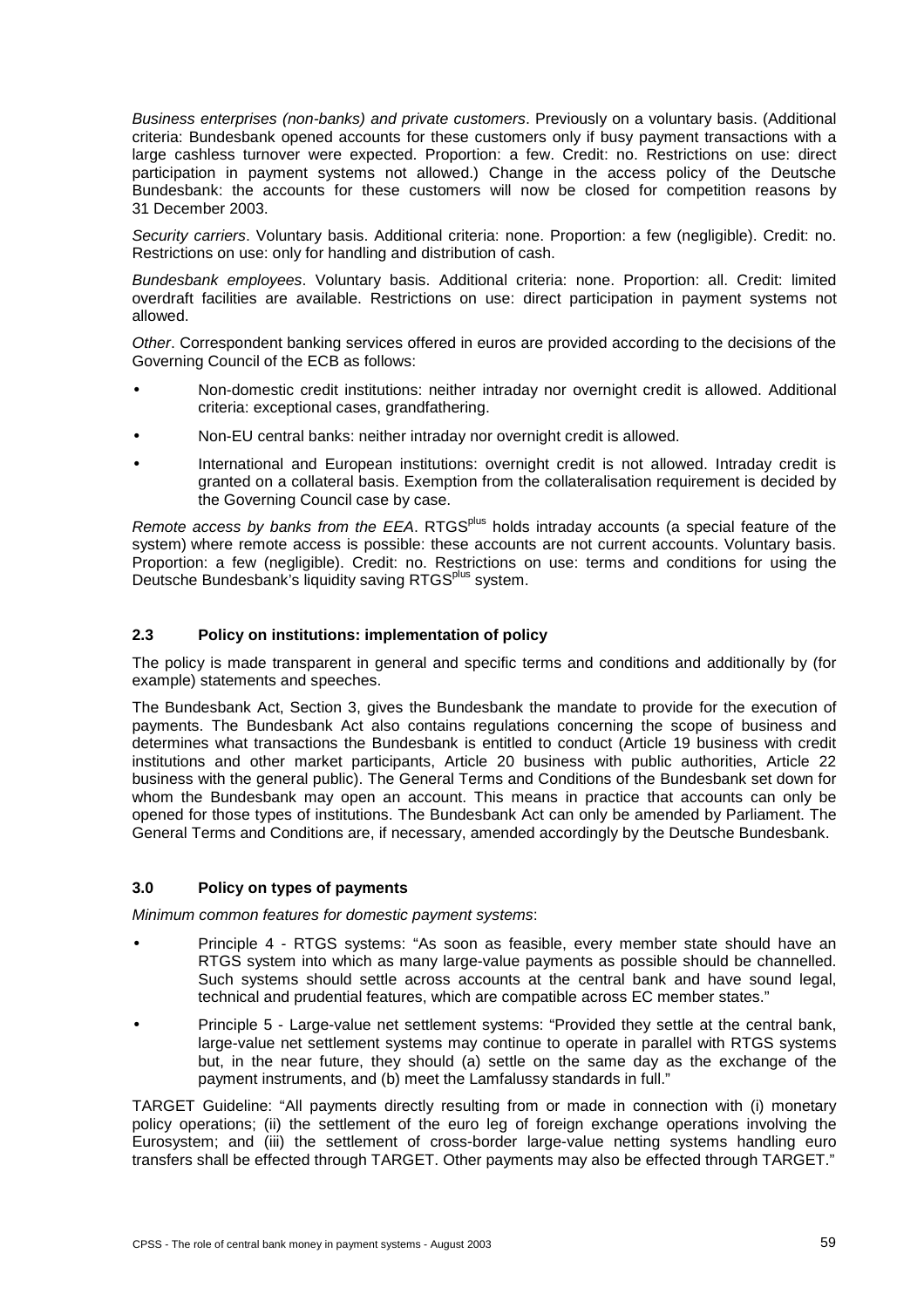# **Hong Kong Monetary Authority**

(For the full text of the questions to which this information applies, see the introduction to this annex.)

## **1.1 Policy on interbank payment systems: content of policy**

## *Settlement in central and commercial bank money*

The Hong Kong dollar RTGS system is a SIPS and is settled across the books of the HKMA.

The US dollar and euro RTGS systems in Hong Kong do not settle in central bank money as all transactions are settled across the books of HSBC, the settlement institution of the US dollar RTGS system, and Standard Chartered, the settlement institution of the euro RTGS system, respectively.

Credit cards and other retail payment means are settled between the banks in the Hong Kong dollar RTGS system and are not separately identified from other payment types.

#### *Coordination between policy on systems and policy on institutions*

The Hong Kong dollar RTGS system is a single-tier system. The Exchange Fund Ordinance provides that the Financial Secretary may require an authorised institution (see 2.2 below) to open a settlement account with the HKMA and the Financial Secretary has delegated this power to the HKMA. In practice, the HKMA operates a clearly stated policy of obliging all licensed banks to open settlement accounts with the HKMA. The restricted licence banks can also apply for access provided they have genuine business needs.

## **1.2 Policy on interbank payment systems: implementation of policy**

The policy is set out explicitly. It is implemented mainly by regulation because the Exchange Fund Ordinance empowers the HKMA to require banks (authorised institutions) to open an account and also to specify the terms and conditions governing the operation of the account (a power which could be used to require a specified system to settle in central bank money). This is supplemented by legal contracts and operational guidelines.

## **2.1 Policy on institutions: content of policy ("required to have an account")**

The Hong Kong dollar RTGS system is a single-tier system and all participants are direct participants of the system. However, there is no requirement to hold funds at the HKMA for reserve or liquidity requirement purposes. Nor is there any requirement to hold an account relating to monetary policy operations.

## **2.2 Policy on institutions: content of policy ("allowed to have an account")**

Hong Kong maintains a three-tier system of deposit-taking institutions (authorised institutions), namely licensed banks, restricted licence banks (RLBs) and deposit-taking companies (DTCs). The licensed banks may operate current and saving accounts, and accept deposits of any size and maturity from the public and pay or collect cheques drawn by or paid in by customers. The RLBs are principally engaged in merchant banking and capital market business. The DTCs are engaged in a range of specialised activities, including consumer finance and securities business and may take deposits of HKD 100,000 or above with an original maturity of at least three months.

Given that the nature of business is different for the three tiers, the HKMA requires only licensed banks to open settlement accounts with the HKMA to settle their Hong Kong dollar transactions. For RLBs and DTCs, given that the business need for accessing the system is not high, the HKMA does not require them to open settlement accounts as the operating cost may not be justifiable. Nonetheless, the policy of access is reviewed by the HKMA from time to time and in May 2000 the HKMA relaxed the policy by allowing the RLBs to apply for access, providing the bank concerned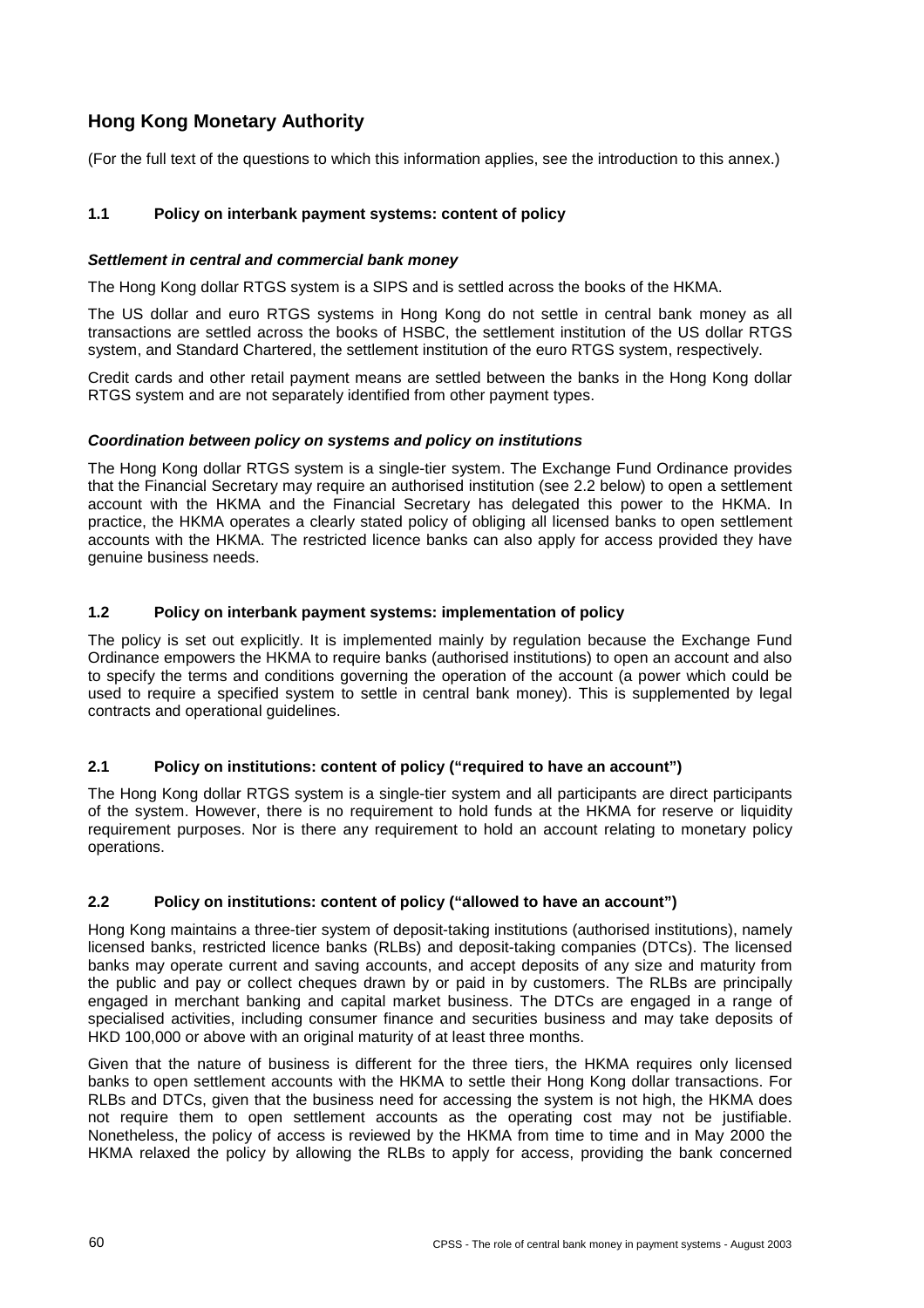demonstrates a business need to do so. So far only one RLB has applied (and the HKMA has granted access).

Banks that have opened settlement accounts with the HKMA can sign a repo agreement with the HKMA to obtain interest-free intraday repo liquidity.

#### **2.3 Policy on institutions: implementation of policy**

As well as the Exchange Fund Ordinance, the policy is set out explicitly in the legal contracts between the HKMA, Hong Kong Interbank Clearing Limited (clearing operator of the Hong Kong dollar RTGS system) and the participants of the payment systems; policy statements, circulars and quidelines are issued to participants and most of them are available on the HKMA official website.

The policy is mainly implemented by regulation because, as noted above, the Exchange Fund Ordinance empowers the HKMA to require authorised institutions to open an account and also to specify how the account is used. This is supplemented by legal contracts and operational guidelines.

#### **3.0 Policy on types of payments**

No specific policy.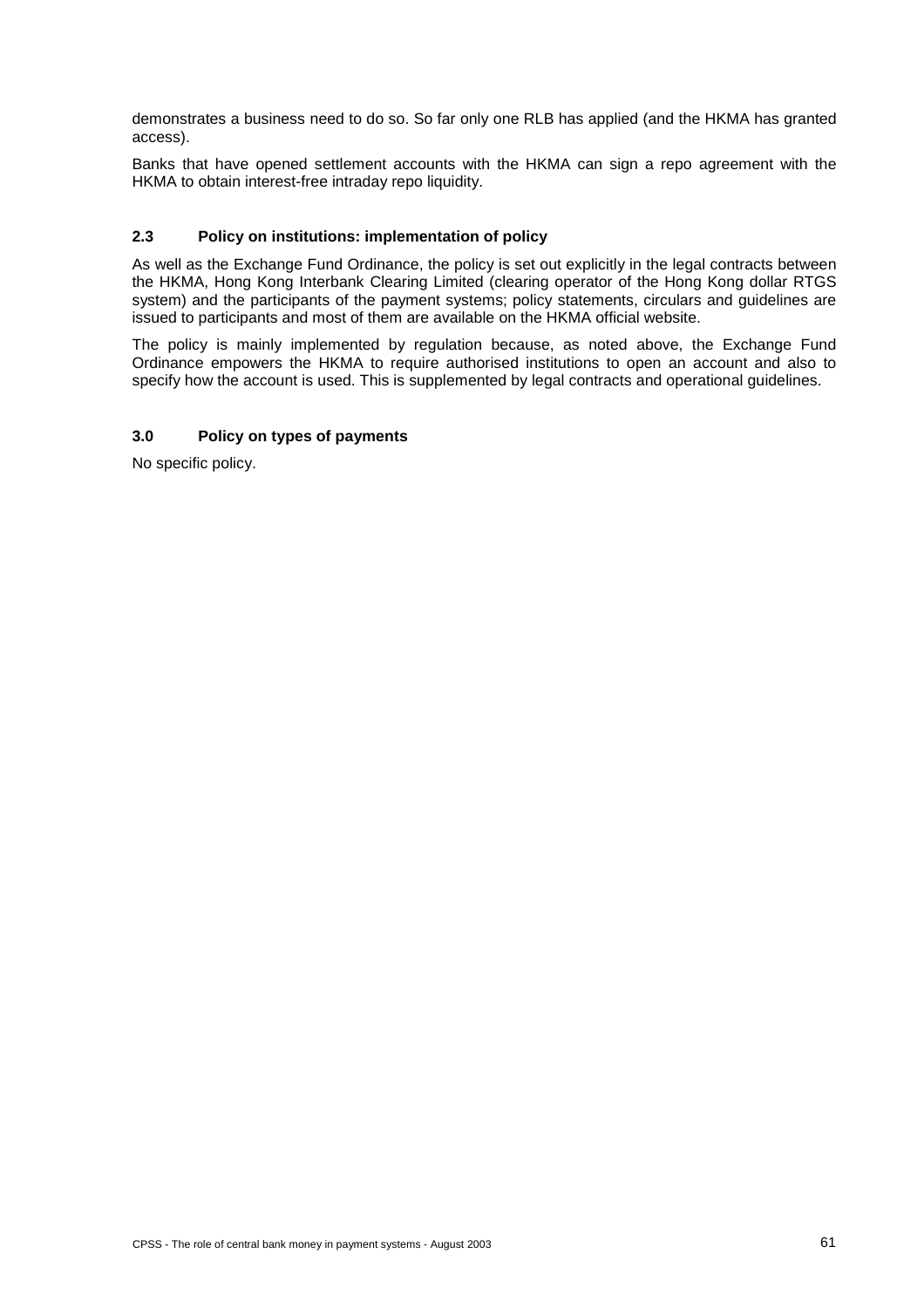# **Bank of Italy**

(For the full text of the questions to which this information applies, see the introduction to this annex.)

## **1.1 Policy on interbank payment systems: content of policy**

### *Settlement in central and commercial bank money*

All systems currently in operation, except international debit/credit card systems, are promoted and/or managed by the Bank of Italy and therefore they already settle in central bank money. Only international debit/credit card systems settle in commercial bank money.

## *Coordination between policy on systems and policy on institutions*

For BI-REL, the Italian component of TARGET, rules on direct participation and on account access are synonymous. In other systems, direct participants do not have to have an account at the Bank of Italy since they can settle their position through an intermediary which is a direct participant in BI-REL.

## **1.2 Policy on interbank payment systems: implementation of policy**

Not applicable.

## **2.1 Policy on institutions: content of policy ("required to have an account")**

Banks hold deposits at the central bank both for payment purposes and to fulfil the compulsory reserve requirements. The reserve balances can be used for payment purposes, both during the day and within the "maintenance" period. In addition, banks can fulfil the reserve requirements indirectly through an intermediary. There are no other reasons why banks or other financial institutions have to hold an account.

## **2.2 Policy on institutions: content of policy ("allowed to have an account")**

Credit institutions, investment firms, clearing organisations, remotely located institutions in the EEA and public sector bodies can have settlement accounts for use as direct participants in BI-REL. Various other institutions (see Table A1 in Annex 3) can be customers of the central bank.

## **2.3 Policy on institutions: implementation of policy**

The policies are set out explicitly in the rules and regulations governing the systems. In addition, they are described in general terms in policy statements (eg the 1999 white paper on payment system oversight).

The policy does not have to be "implemented" as such since it is expressed in terms of allowing accounts rather than encouraging or requiring them.

## **3.0 Policy on types of payments**

The Bank of Italy has always encouraged a widespread use of central bank money for the settlement of payments. At the domestic level, the net balances stemming from the transactions carried out in the national retail clearing system and the securities settlement systems must be settled in the RTGS system. Generally speaking, this does not affect direct participation versus non-participation and so since all systems settle in central bank money it affects how central bank money is used rather than whether it is used.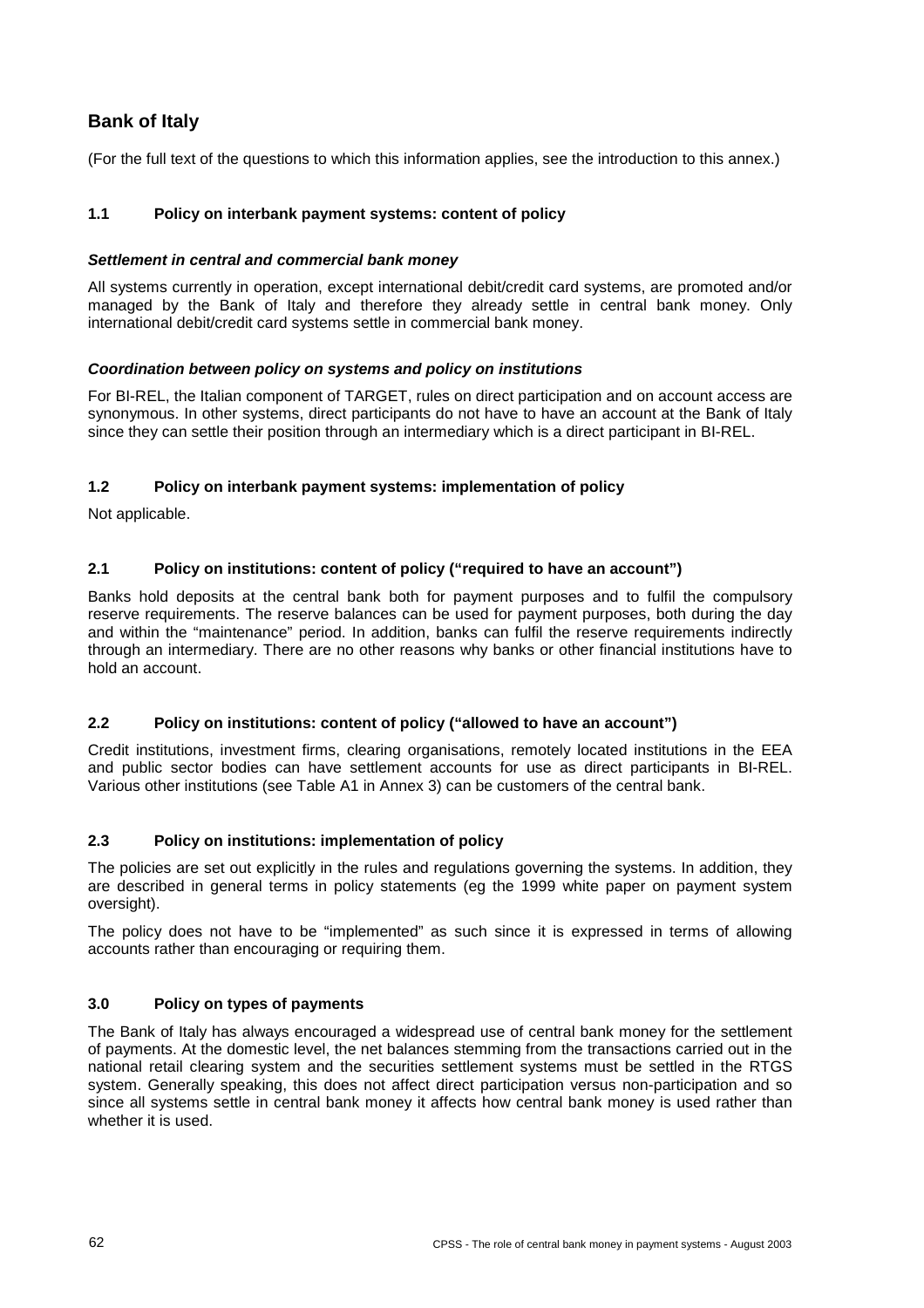# **Bank of Japan**

(For the full text of the questions to which this information applies, see the introduction to this annex.)

## **1.1 Policy on interbank payment systems: content of policy**

### *Settlement in central and commercial bank money*

The systems which settle in commercial bank money are the four clearing systems operated by the four types of cooperative banks (namely shinkin banks, credit cooperatives, labour credit associations, and agricultural and fishery cooperatives); the four CD/ATM systems operated by the cooperative banks; and part of the credit card and debit card clearing systems. These arrangements all settle in the central organisation of each type of cooperative bank.

Many of the local bill and cheque clearing systems also settle in commercial bank money, although these are small in terms of value; more than 70% of the total value of bills and cheques exchanged in clearing houses throughout Japan is cleared by the Tokyo Clearing House, which settles in central bank money.

Part of the cash legs of stock transactions are settled in commercial bank money. Those of stocks traded on stock exchanges and the JASDAQ market are settled either at the Bank of Japan or at one of the settlement banks, according to participants' choice. The cash legs of other stock transactions are currently settled in commercial bank money (a DVP arrangement involving settlement in central bank money is planned to be introduced in 2005).

SIPS are expected to settle in central bank money. No system is discouraged from settling in central bank money. Clearing systems and CD/ATM systems operated by cooperative banks settle in commercial bank money partly because most direct participants in those systems (cooperative banks) are not allowed to have BOJ accounts.

## *Coordination between policy on systems and policy on institutions*

In the case of the BOJ-NET Funds Transfer System, all institutions that hold current accounts at the BOJ are automatically direct participants since it is a system for transferring funds to and from BOJ accounts.

Regarding other systems, in order for a system to settle in central bank money, all its direct participants must have accounts at the BOJ. This is set out as policy on institutional access, ie as one of the criteria for the operator of the system to open an account at the BOJ.

## **1.2 Policy on interbank payment systems: implementation of policy**

The BOJ's policy is set out in a paper entitled "The role of the Bank of Japan in payment and settlement systems" (Bank of Japan, November 2002), where it is stated that "net obligations of participants in systemically important payment systems should preferably be settled through current accounts with the Bank".

The policy is implemented by moral suasion.

## **2.1 Policy on institutions: content of policy ("required to have an account")**

Domestically licensed banks, branches of foreign banks, large shinkin banks and Norinchukin Bank (central organisation of agricultural and fishery cooperatives) are subject to reserve requirements and have to have an account at the BOJ for this purpose. The funds can be used directly for payment purposes.

Institutions that choose to be the BOJ's counterparties for monetary policy operations do not need to have an account.

There is no requirement that any institution be a direct participant in any system, but in practice all large banks already hold accounts at the BOJ and are therefore direct participants of the BOJ-NET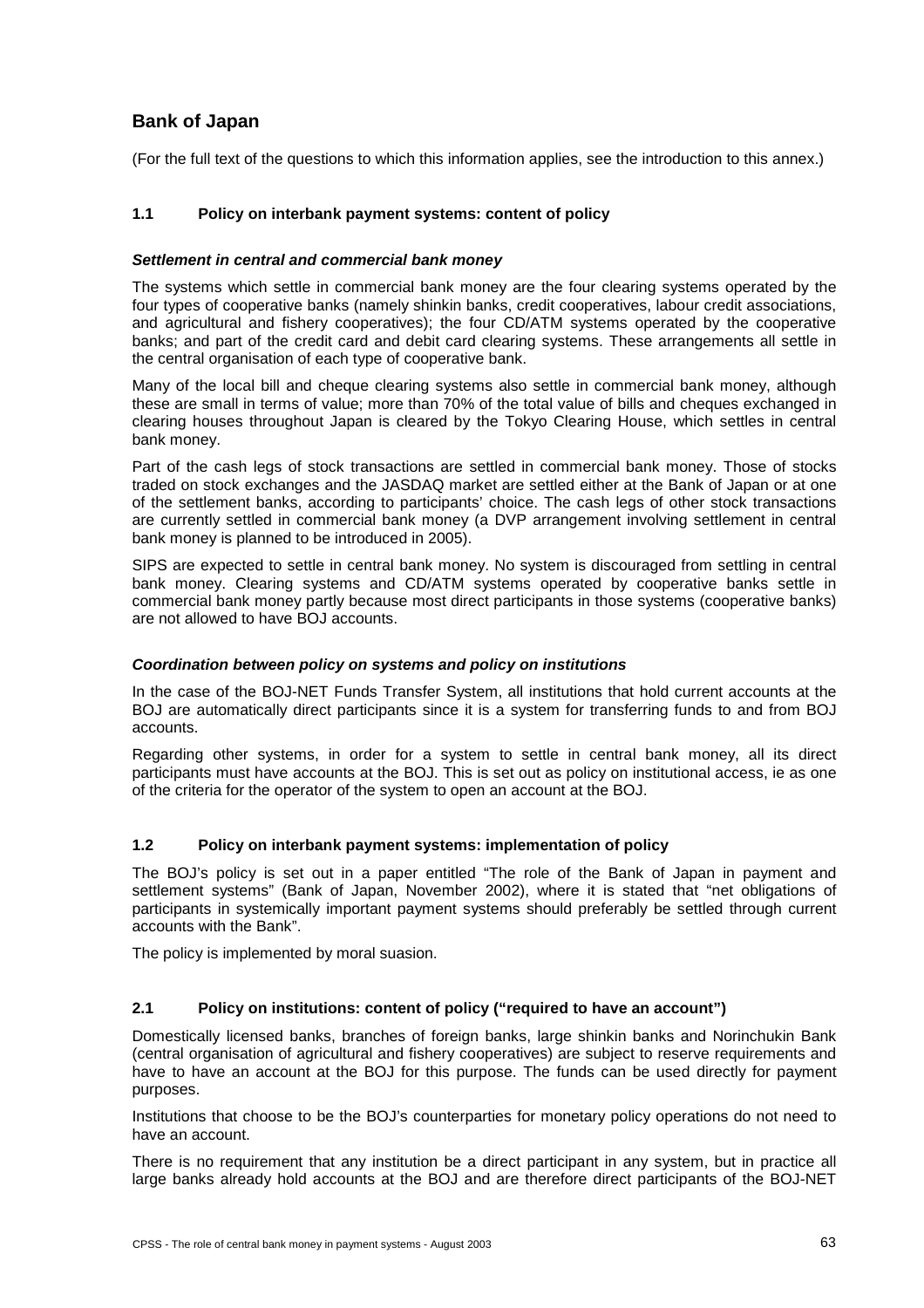Funds Transfer System. Most large banks are also direct participants in private clearing systems that settle in central bank money.

There are no other reasons why certain financial institutions have to hold an account at the BOJ.

## **2.2 Policy on institutions: content of policy ("allowed to have an account")**

Policy on who is allowed to have an account is expressed in terms of general criteria rather than specific types of institutions. Institutions are allowed to have accounts if this contributes to achieving the BOJ's objectives as defined in Article 1 of the Bank of Japan Law (in addition to monetary stability, "to ensure smooth settlement of funds among banks and other financial institutions, thereby contributing to the maintenance of an orderly financial system"). This is further specified as "institutions playing a key role in payments", "institutions playing a key role in securities settlement" and "institutions playing an intermediary role in the interbank market". At the moment, types of institutions holding BOJ accounts include domestically licensed banks, branches of foreign banks, shinkin banks, central organisations of cooperative banks, securities firms, money market brokers, securities finance companies, stock exchanges and bankers' associations (operators of payment systems). In addition, the institution must be financially and operationally sound and must agree to be subject to on-site examination by the BOJ.

For securities firms and bankers' associations, there are additional criteria. Securities firms must have a certain standing in the securities market, which is measured by the value of corporate and public sector bond transactions the applicant has conducted or is projected to conduct during a designated period. For bankers' associations, all direct participants of the system it operates must hold accounts at the BOJ, and settlement of net positions via the BOJ account held by the bankers' association should contribute to the safety and efficiency of interbank payments.

The BOJ allows access to both intraday and overnight credit by all "financial institutions" (as defined in Article 37 of the Bank of Japan Law) that have access to BOJ accounts, unless there are any problems. With regard to other types of account holders, the BOJ allows access to credit case by case. Where institutions other than the "financial institutions" above are not allowed access to credit, they are not subject to on-site examination by the BOJ.

In addition, the central government, foreign central banks and international financial institutions are allowed to hold accounts but without access to credit.

# **2.3 Policy on institutions: implementation of policy**

The criteria set by the BOJ are publicly available.

Since the policy is expressed in terms of allowing accounts rather than encouraging or requiring them, there is no need for specific "implementation" of the policy.

## **3.0 Policy on types of payments**

"The role of the Bank of Japan in payment and settlement systems" states that net obligations arising from SIPS should preferably be settled through current accounts with the BOJ. The paper also recognises that it is generally believed that other large-value interbank payments, such as those for call money transactions and the cash legs of securities trades, should be settled through BOJ accounts, and they are in practice.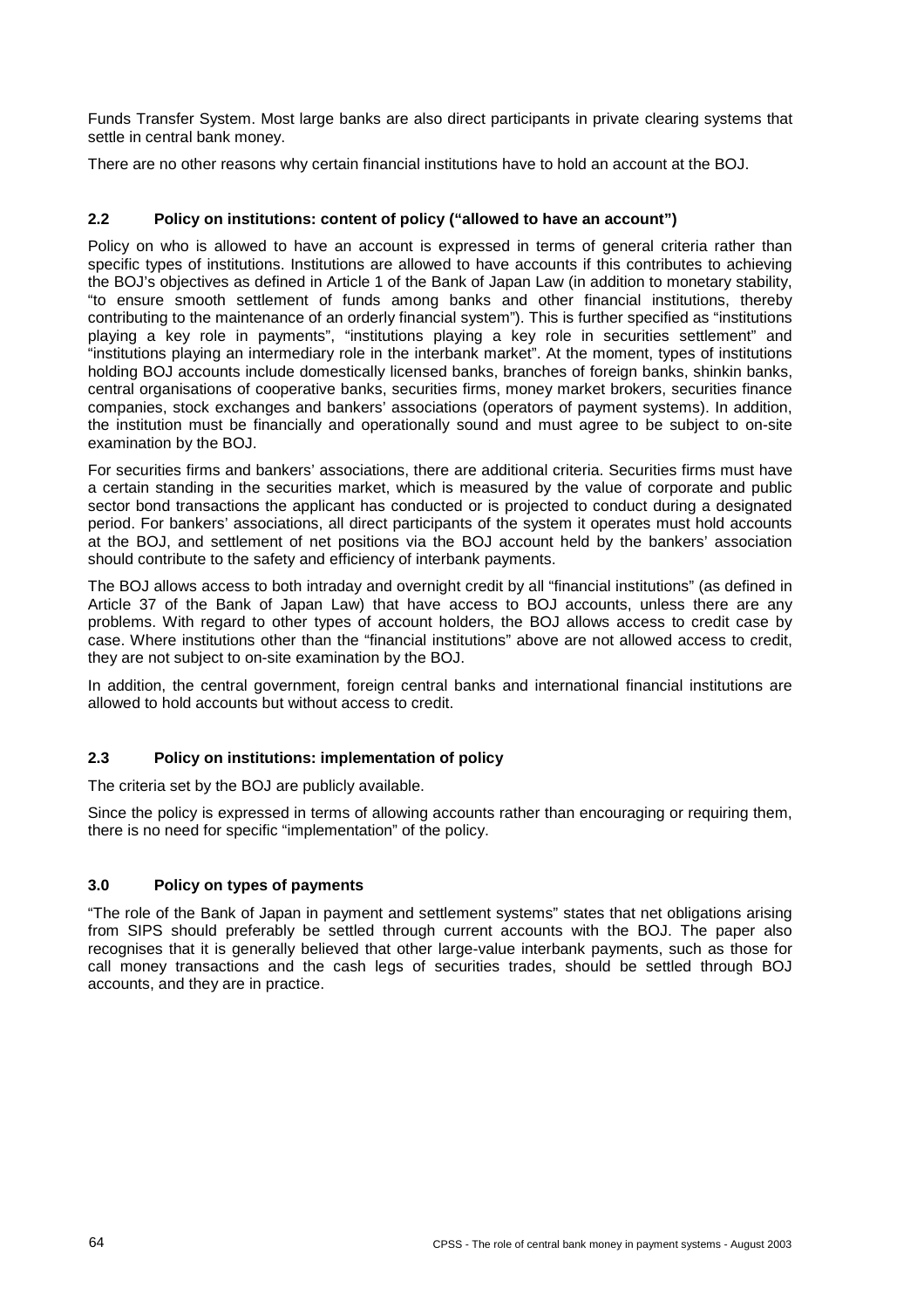# **The Netherlands Bank**

(For the full text of the questions to which this information applies, see the introduction to this annex.)

## **1.1 Policy on interbank payment systems: content of policy**

#### *Settlement in central and commercial bank money*

According to the Eurosystem's Minimum Common Features, large-value RTGS and net systems are required to settle in central bank money. In the Netherlands, there is only one large-value system, the RTGS system TOP.

Other systems (the retail system Interpay and the securities clearing system Clearnet) are encouraged to settle in central bank money. In fact, historically, market participants in securities clearing asked the central bank to act as settlement bank for safety reasons, while for retail payments, the neutrality aspect probably played a major role.

Only international card systems do not settle in central bank money. However, most domestic credit cards do settle at the central bank via Interpay, the Dutch retail clearing house, which clears card transactions together with other retail transactions. Interpay is a subcontractor in parts of the MasterCard issuing and transaction authorisation process and also partly processes Visa transactions.

#### *Coordination between policy on systems and policy on institutions*

TOP is operated by the DNB and participation in the system has to be in conformity with central bank rules on account access. Account holding is a prerequisite for participation in Interpay and as a clearing member in Clearnet.

## **1.2 Policy on interbank payment systems: implementation of policy**

The policy is transparent in a general way. ESCB rules are explicit. Further policies are mainly explicit in terms of the policy objectives (oversight and risk reduction/efficiency/competitive neutrality).

ESCB requirements are implemented in national regulations. At the national level, regular contacts with market participants, in order to be aware of their concerns and wishes, and moral suasion play an important role.

Note that securities settlement took place in commercial bank money until March 1999 (and July 2000 for derivatives). Prior to these dates, the settlement function was performed by a relatively small commercial bank. With the growth of securities transactions, the daily exposures of this bank attained, during a few hours (the time span between payments to and from this bank), more than NLG 1 billion. Market participants expressed the wish to see the DNB take over the role of settlement agent.

## **2.1 Policy on institutions: content of policy ("required to have an account")**

Supervised credit institutions are required to hold reserves at the central bank. The accounts can be used for payment purposes. Holding reserves (and thus having an account) is one of the conditions for becoming a monetary policy counterparty. Being such a counterparty is not compulsory.

There is no other requirement to hold an account. However, if one of the largest banks were not to be a direct participant in TOP this would probably raise some questions. All banks are required to hold a reserve/payment account; some banks probably do make use of correspondents for some types of transactions, but as a general rule this is rather impractical compared to direct participation.

## **2.2 Policy on institutions: content of policy ("allowed to have an account")**

In accordance with the criteria of the TARGET Guideline, participation in the RTGS system is allowed for credit institutions and securities firms (if supervised and in the EEA), clearing/settlement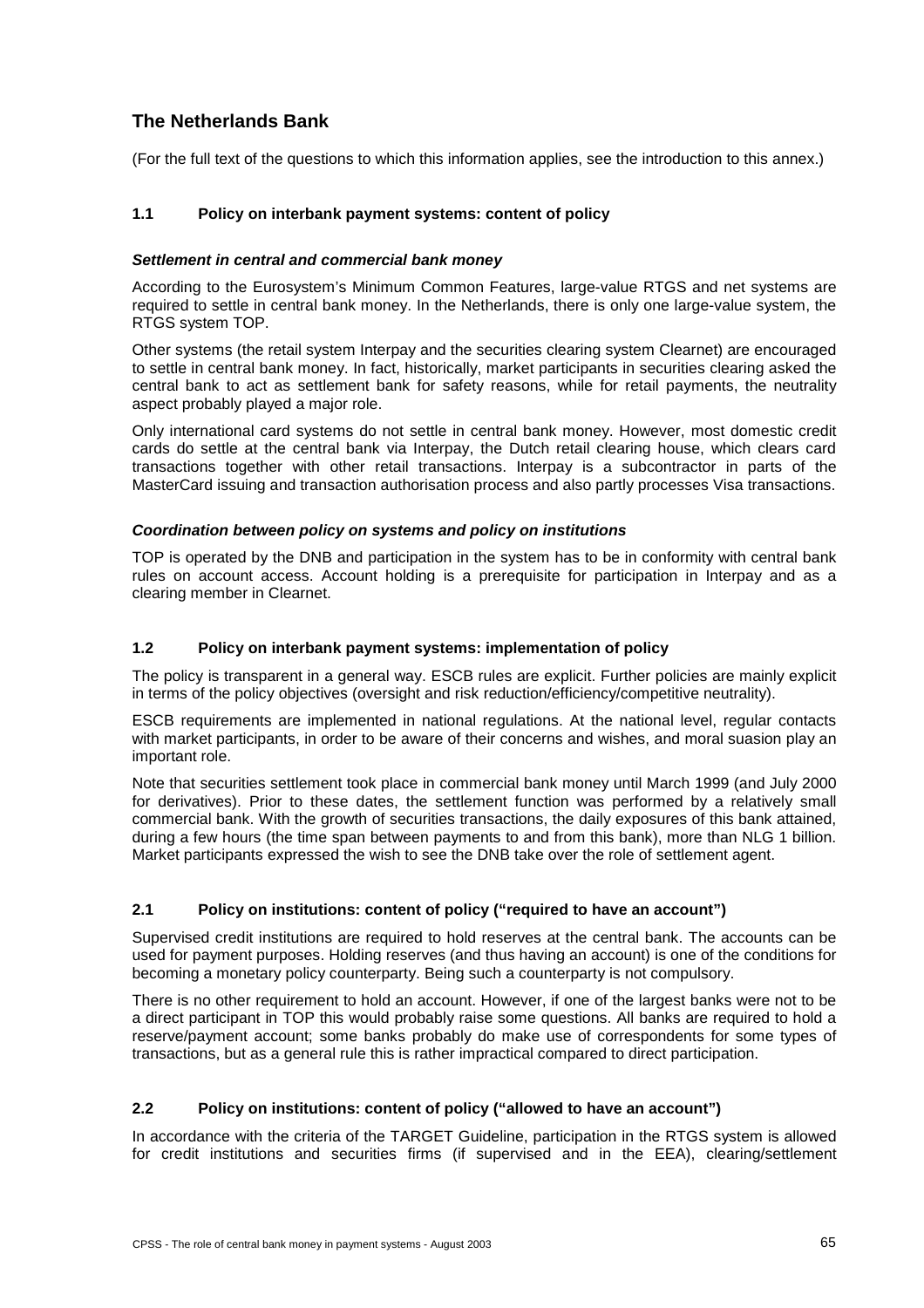organisations and various government entities. In practice, most eligible institutions do have settlement accounts at the Bank.

Besides that, the provision of central bank correspondent accounts is at the discretion of the Bank. The provision of accounts to parties that do not have direct access to TOP is, however, only marginal, as most of these accounts were closed before the start of TARGET. The account holders are mainly IFIs and foreign central banks. The central bank's correspondent services are not subject to specific rules but they are not common practice, as the general policy line is not to compete with the private sector.

Nevertheless, the discussion about access policy has regained some importance in the light of conclusions arising from a research project on the tariff structure and infrastructure for retail payments, conducted by order of the Ministry of Finance. One of the recommendations stated that: "the Bank will, if asked for, offer an account to non-banks that are involved in the settlement of payments, provided this contributes, according to its judgment, to the improvement of the efficiency of the financial infrastructure". As a follow-up, the Bank is now studying the implications of this recommendation for itself and for the parties that could be concerned. If account access is granted to non-banks, these will not have direct access to TOP but will use the central bank as a correspondent.

## **2.3 Policy on institutions: implementation of policy**

The policy is transparent. The question of implementation does not directly arise since the policy is expressed in terms of allowing accounts rather than encouraging or requiring them.

## **3.0 Policy on types of payments**

The DNB would prefer to see large-value payments settled in central bank money through the RTGS system. However, there is no formal requirement for direct participation or restriction on the use of other systems.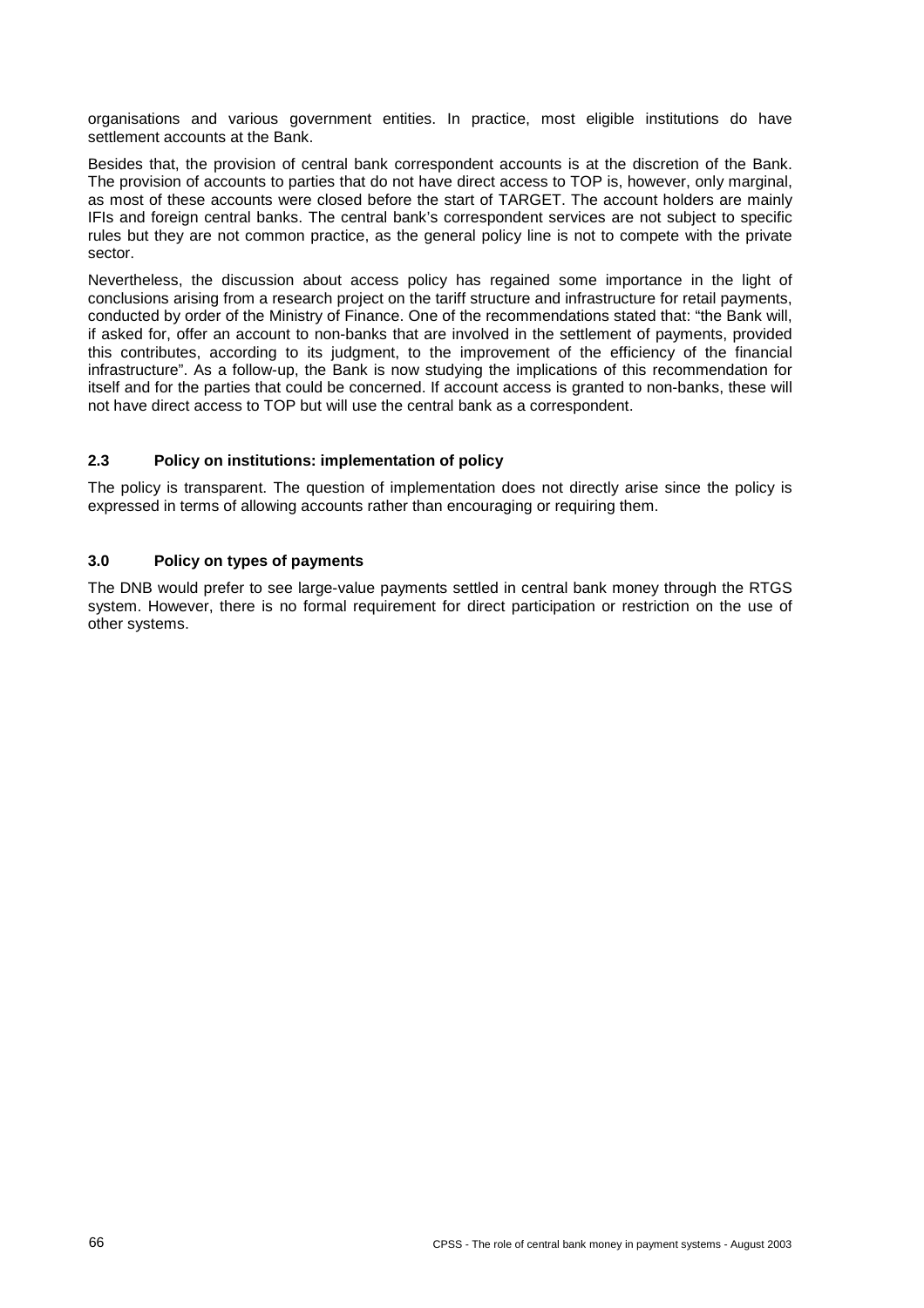# **Monetary Authority of Singapore**

(For the full text of the questions to which this information applies, see the introduction to this annex.)

# **1.1 Policy on interbank payment systems: content of policy**

## *Settlement in central and commercial bank money*

Systems which do not settle in central bank money include the US dollar cheque clearing system, EFTPOS, cash dispensers and the ATM network, as well as the Central Depository Pte Ltd (CDP).

MEPS, the Singapore dollar cheque clearing system and the Interbank Giro systems settle in central bank money. The MAS would also encourage the CDP to settle in central bank money. There are no systems which are discouraged from settling in central bank money or which are not allowed to do so.

## *Coordination between policy on systems and policy on institutions*

This is not an issue as MEPS is owned and operated by the MAS.

## **1.2 Policy on interbank payment systems: implementation of policy**

MEPS is operated by the MAS and so the issue of implementation does not directly arise.

## **2.1 Policy on institutions: content of policy ("required to have an account")**

Up to mid-2002, only banks were allowed access to MEPS. However, not all banks choose to do so nor does the MAS require them to use MEPS. From December 2002, the MAS Act was amended to allow non-banks of systemic importance, with the approval of the MAS, to participate in MEPS.

All banks in Singapore are required to maintain minimum cash balances (MCB) with the MAS of not less than 3% of total liabilities (averaged over a two-week maintenance period). Banks may on an intraday basis use the full amount in their accounts, including the 3% MCB, to settle their payments under MEPS. Banks must, however, restore their reserve account balance to at least 2% of the liabilities base by the end of the day.

Institutions that choose to be the MAS's counterparties for monetary policy operations do not need to have an account. There are no other reasons why an account is required.

## **2.2 Policy on institutions: content of policy ("allowed to have an account")**

The MAS only accepts applications for accounts by banks, as well as non-banks of systemic importance and the Singapore government. In addition, the MAS also acts as nostro agent for other central banks/monetary authorities and international banks/international monetary authorities established under governmental auspices.

As at 2000, about 67% of banks were direct participants in MEPS.

An end-of-day facility is provided to allow banks to borrow Singapore dollar funds from the MAS via overnight Singapore Government Securities (SGS) repos. The MAS may, where necessary, extend intraday credit through primary dealer banks to resolve systemic payment gridlocks. The intraday credit from the MAS must be collateralised with SGSs.

The MEPS account is to be used for performing Singapore dollar interbank funds transfers and the settlement of SGSs.

## **2.3 Policy on institutions: implementation of policy**

The policies are set out in regulations. The MAS Act states "The Authority may establish and operate one or more real-time gross settlement systems for the transfer of funds, the settlement of payment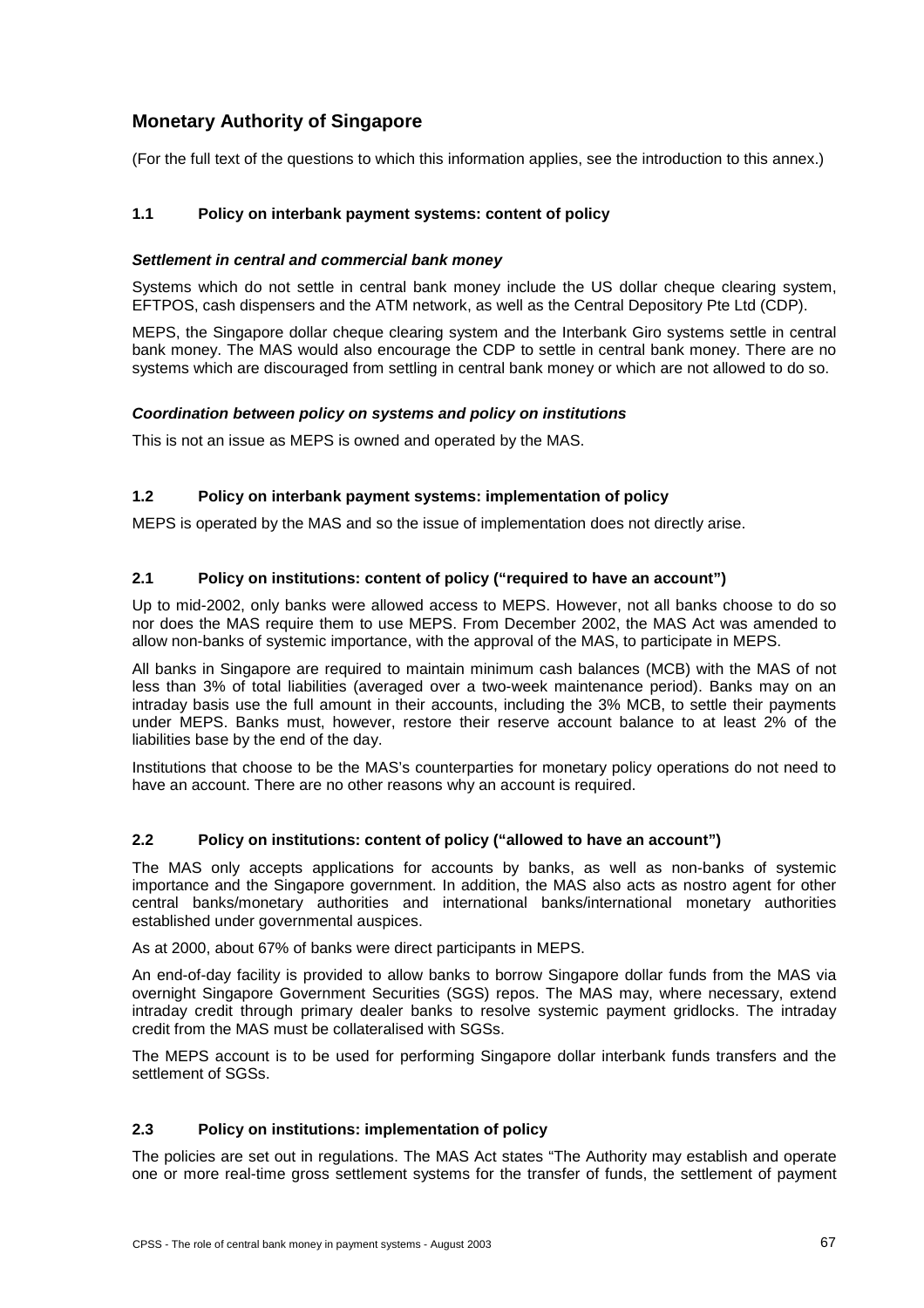obligations and the transfer and settlement of book-entry securities and instruments between or among participants approved by the Authority". According to the Act a "participant" is "a person approved by the Authority to be a participant of a settlement system and shall include the Authority where it participates in the settlement system".

## **3.0 Policy on types of payments**

No policy.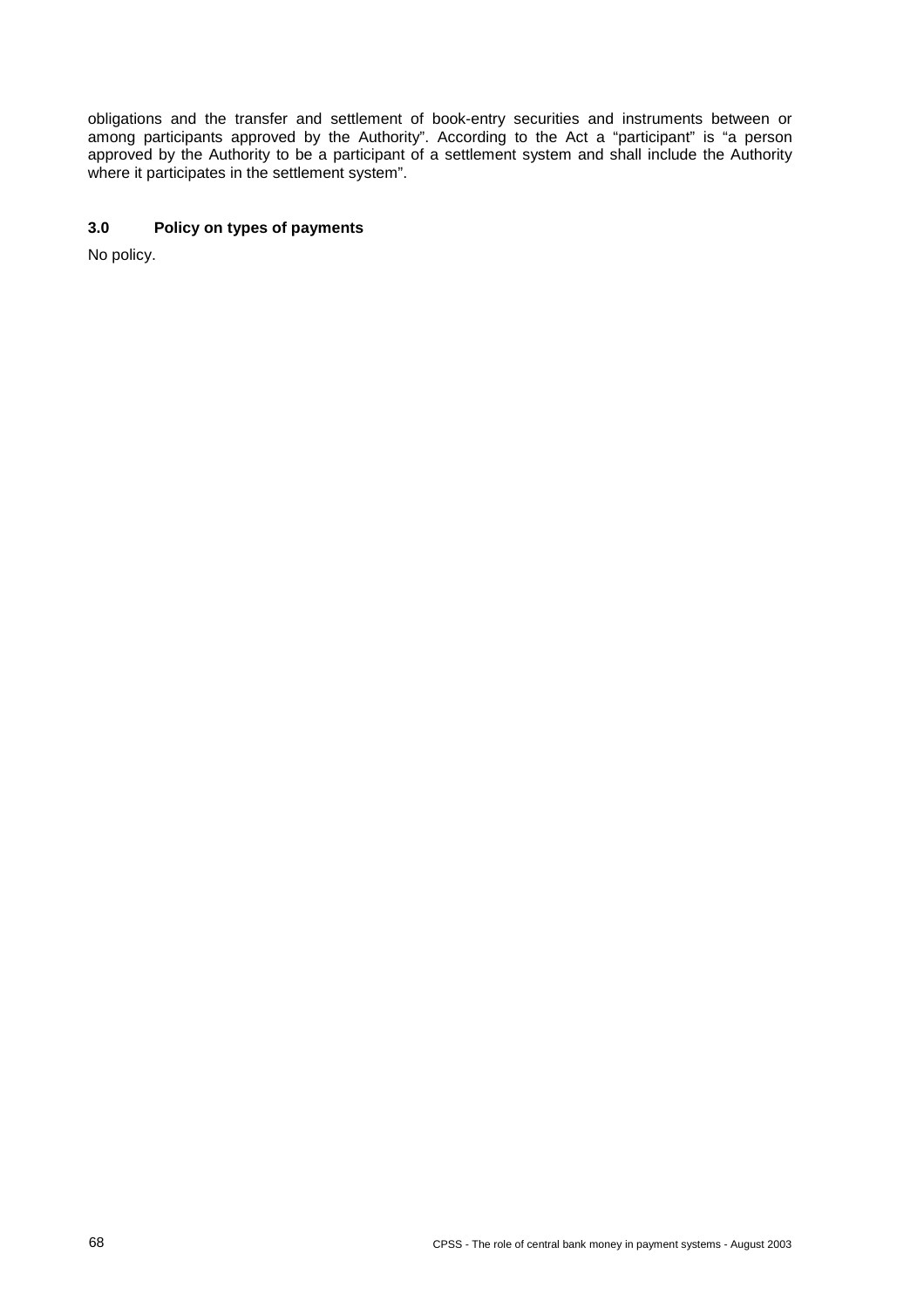# **Sveriges Riksbank**

(For the full text of the questions to which this information applies, see the introduction to this annex.)

## **1.1 Policy on Interbank payment systems: content of policy**

#### *Settlement in central and commercial bank money*

The Riksbank does not have an explicit policy on what systems are required to settle in central bank money. However, the Riksbank has endorsed the Core Principles and the SSS recommendations as standards to be followed. According to the Core Principles, SIPS should preferably settle in central bank money. The Riksbank considers the RIX system (the LVPS operated by the Riksbank), the VPC system (the SSS/CSD) and the derivatives clearing system operated by Stockholmsbörsen (the Stockholm Exchange) as SIPS. The Riksbank has also encouraged the Bank Giro system and interbank systems operated by the BGC, such as Data Clearing, to settle in the RIX system, ie in central bank money.

Only Visa does not settle in central bank money. (The Postgiro is an in-house system in a commercial bank, and can be regarded as a "quasi-system".)

#### *Coordination between policy on systems and policy on institutions*

This is not applicable for RIX - since the Riksbank owns the system. For other systems, direct participants in systems in practice have to meet Riksbank access criteria, or use a settlement bank that does (eg clearing members in the SSS/CSD must use a settlement bank that meets the access criteria and is a participant in the RIX system - could be the clearing member itself - according to the rules of the SSS/CSD).

#### **1.2 Policy on interbank payment systems: implementation of policy**

The Riksbank has openly endorsed the Core Principles, and it is clear to all market participants that the Riksbank expects SIPS to settle in central bank money. The policy is implemented by moral suasion.

## **2.1 Policy on institutions: content of policy ("required to have an account")**

The Riksbank does not apply reserve requirements.

Not all monetary policy operations require an account with the Riksbank (an account is required for the usage of standing facilities and fine-tuning operations). No institutions are obliged to be counterparties to the central bank.

In order to avoid unnecessary concentration of payment flows in an already concentrated bank market, institutions with larger payment flows are encouraged to become direct participants. Furthermore, major banks must have accounts in the central bank if they want to offer a full range of services to their securities customers.

## **2.2 Policy on institutions: content of policy ("allowed to have an account")**

The following may open a Swedish krona *settlement* account:

- credit institutions (according to the EU definition, which includes a number of institutions that are regarded as investment firms according to Swedish legislation);
- other investment firms (but only if they are counterparties in the Riksbank's money market operations, in which case they *have* to have an account);
- clearing organisations;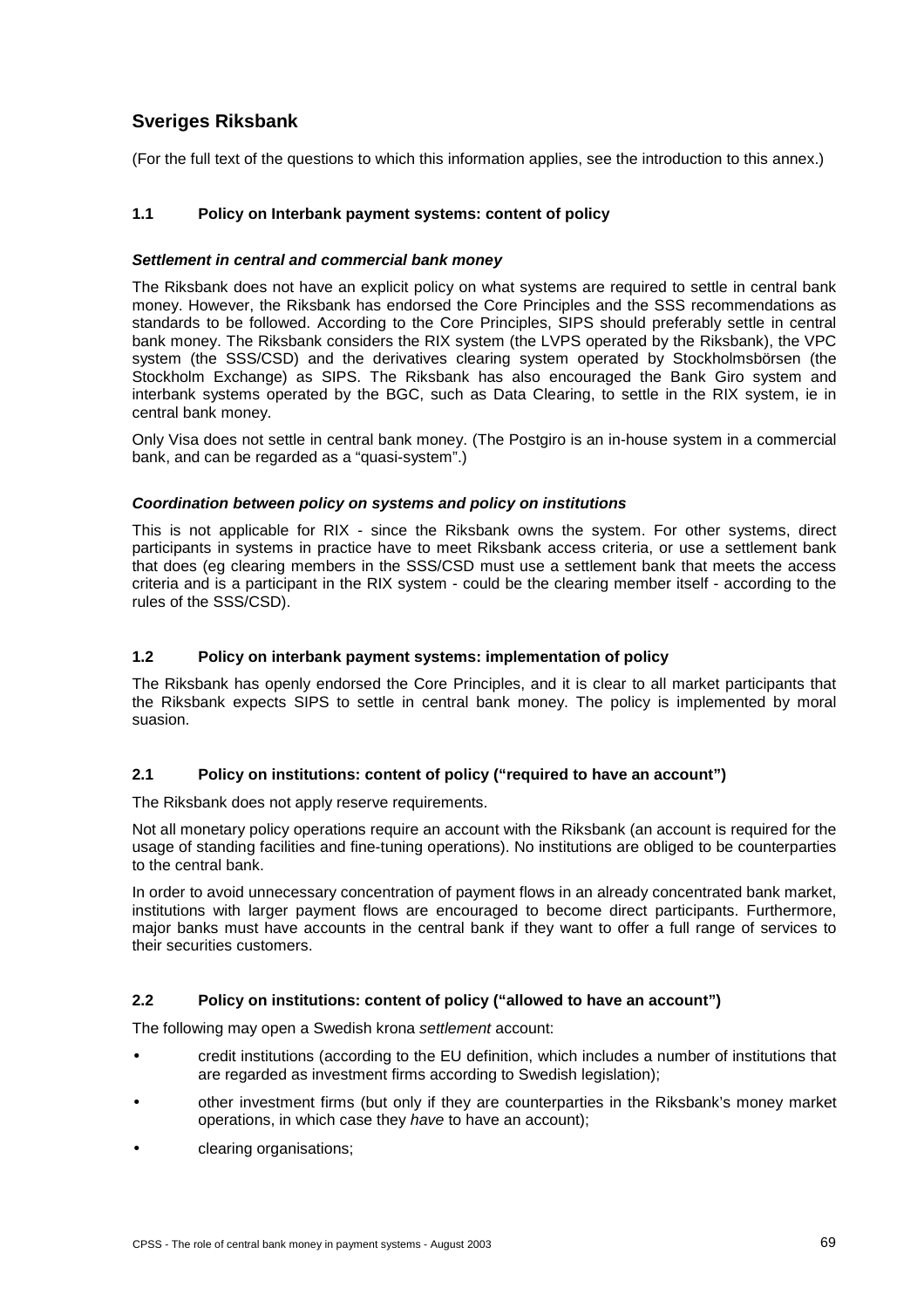- government agencies (which are responsible for central government payments and cash management);
- remote access participants that fall into one of the above categories and central banks.

There is no such concept as an indirect account holder (participant in the interbank payment system).

Remote access is not restricted to the EEA. There is currently only one bank that is approved as a remote participant.

Account holders are allowed both intraday and overnight credit, except clearing houses and government agencies (intraday credit only). This applies to remote account holders as well.

For accounts in euros the same policy applies, with the exceptions that there is no overnight credit and intraday credit is restricted to participants with a presence in Sweden. Remote access is only accepted for EEA institutions.

IFIs and central banks may open a krona *correspondent* account. Correspondent account holders are not allowed credit.

## **2.3 Policy on institutions: implementation of policy**

The policy is set out in the regulations for the RIX system (and in the terms and conditions for correspondent accounts).

The question of how the policy is implemented is not directly applicable since it is expressed in terms of allowing accounts rather than encouraging or requiring them.

#### **3.0 Policy on types of payments**

Larger customer and interbank payments should settle in central bank money - but this does not affect direct participation versus non-participation and can thus be thought of as a policy on how systems should settle.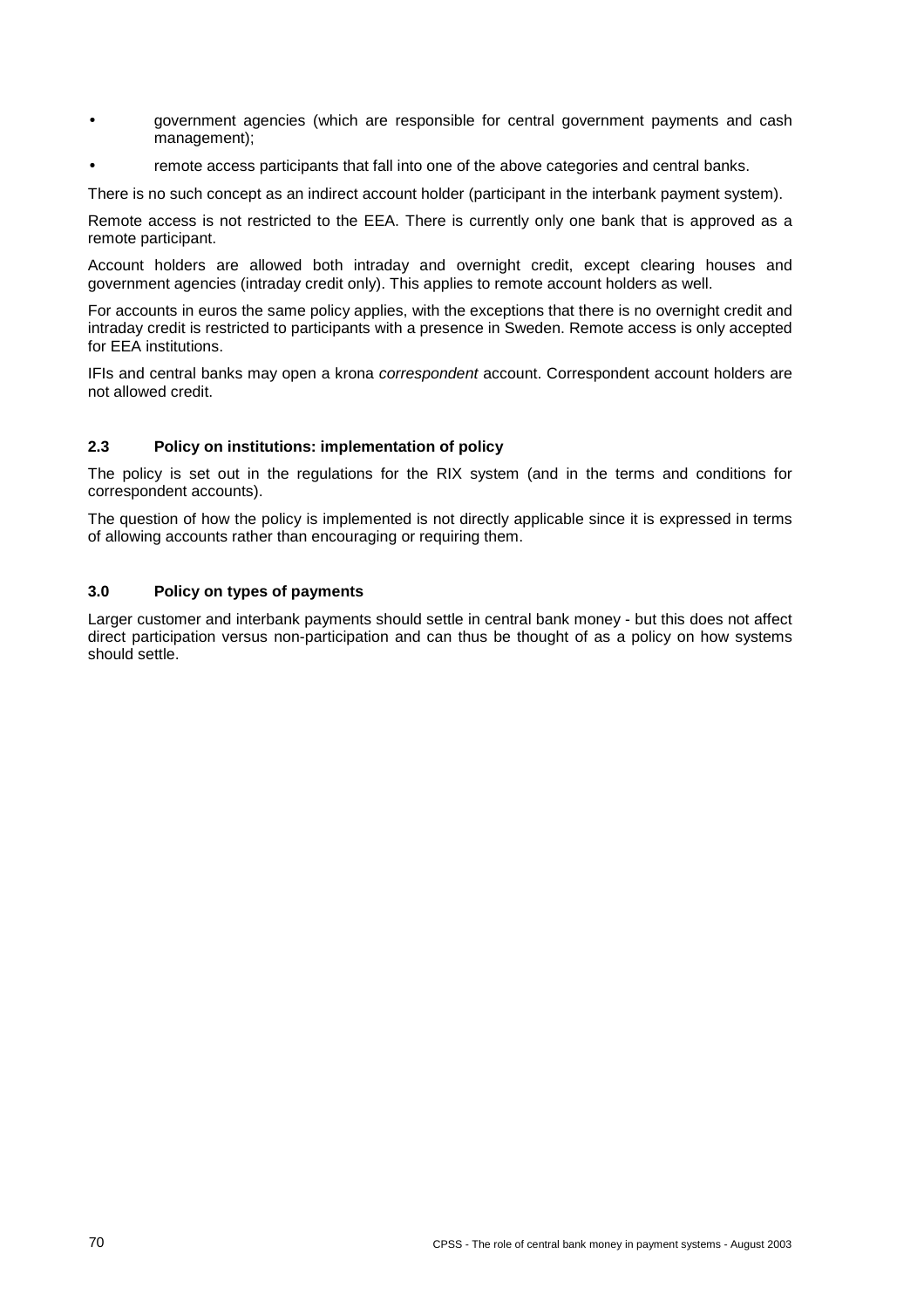# **Swiss National Bank**

(For the full text of the questions to which this information applies, see the introduction to this annex.)

#### **1.1 Policy on interbank payment systems: content of policy**

#### *Settlement in central and commercial bank money*

SIPS are expected to settle in central bank money.

Provided that direct participation in a system is consistent with the SNB's access policy, any system or its participants would be allowed to settle in central bank money. For instance, the SNB has encouraged various retail payment systems to settle in central bank money, mainly for efficiency (liquidity saving) reasons.

Only credit card systems settle in commercial bank money.

#### *Coordination between policy on systems and policy on institutions*

Direct participants in systems settling in central bank money have to meet the SNB's access criteria.

#### **1.2 Policy on interbank payment systems: implementation of policy**

No formal regulation exists. However, the basic principles of the SNB's policy are explained in a policy paper which was published in the SNB's *Quarterly Bulletin* in spring 2003.

The policy is currently implemented via moral suasion. However, the new Law on the SNB, to be enacted in 2004, will give the SNB a more formal legal basis to require SIPS to settle in central bank money.

## **2.1 Policy on institutions: content of policy ("required to have an account")**

Banks are not required to hold an account with the SNB. Those that do have an account are not required to hold reserves. Although liquidity requirements exist, these may be met by a combination of cash held in vaults, balances at Postfinance and central bank balances. Banks could thus meet liquidity requirements only by holding vault cash and/or balances at Postfinance. Funds that are held at the SNB can be used directly for payment purposes.

There is no requirement to participate in monetary policy operations.

There are no other requirements to hold an account. However, if one of the larger banks were not a direct participant in SIC, the SNB would be concerned and might address this issue with the Federal Banking Commission.

#### **2.2 Policy on institutions: content of policy ("allowed to have an account")**

Banks, securities dealers, clearing houses and banks located abroad may have accounts at the SNB and are allowed, in principle, to directly participate in SIC. However, remote access to SIC is only provided to international joint ventures and clearing organisations, as well as to the banks that are direct participants in such arrangements, provided they make a sizeable contribution to the reduction of systemic risk or are of major significance to the Swiss financial centre. In practice, almost all eligible (domestic) banks do have accounts (ie there is virtually no tiering), whereas only a few securities dealers have accounts.

In addition to direct participants in interbank payment systems, government entities, corporates (if need is proved), central bank employees, international organisations based in Switzerland, other central banks and IFIs are allowed to have accounts as ordinary customers of the SNB.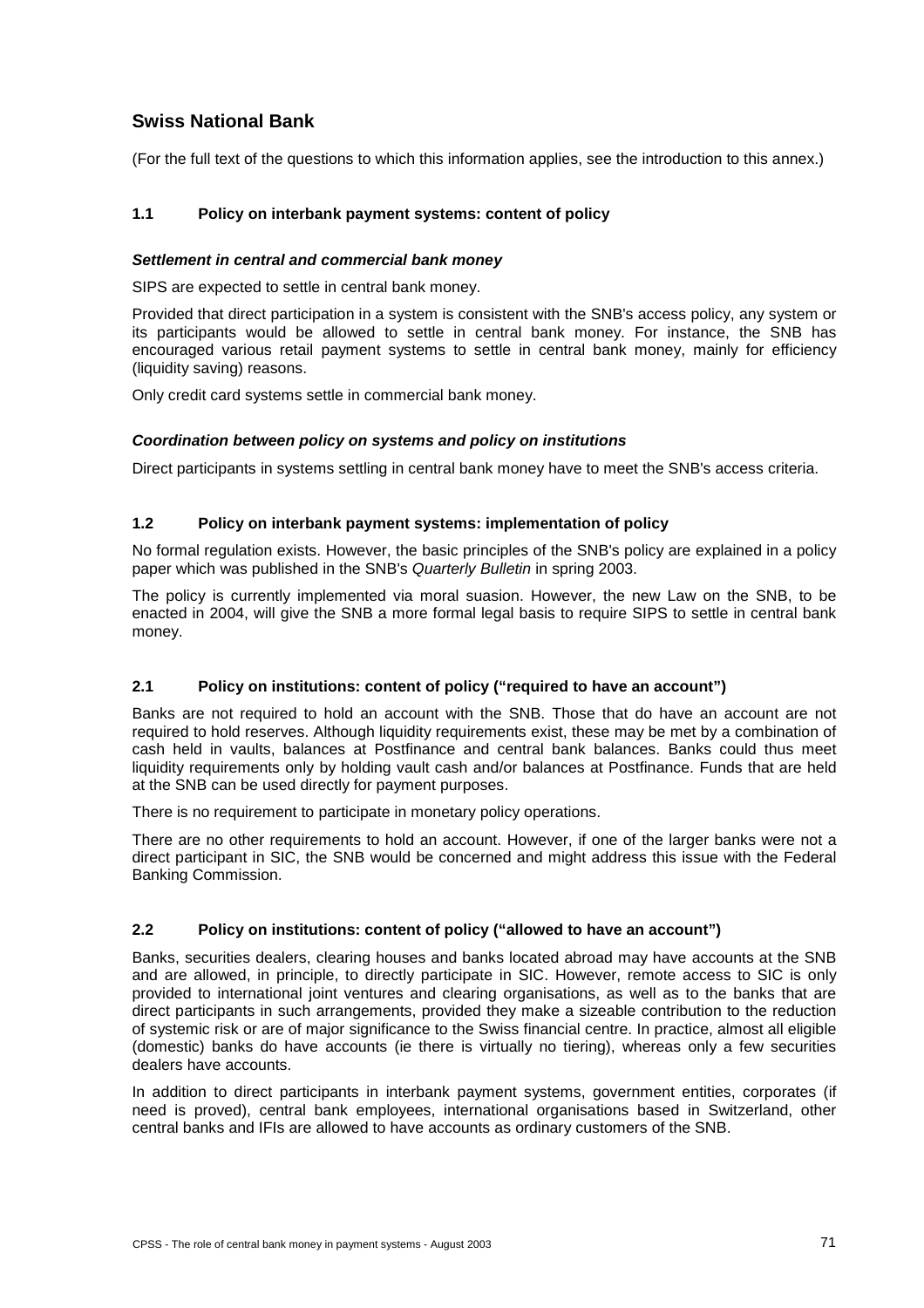## **2.3 Policy on institutions: implementation of policy**

The policy is explicitly stated in the Law on the SNB and/or in SNB directives. The policy is implemented by regulation.

#### **3.0 Policy on types of payments**

There is currently no specific policy in terms of types of payments. However, the types of payments a system settles are taken into account in the SNB's assessment of the system's systemic importance, and the new Law on the SNB will make provision for requiring SIPS to settle in either central bank money or any other asset that is deemed to be sufficiently safe (eg settlement on the accounts of CLS Bank).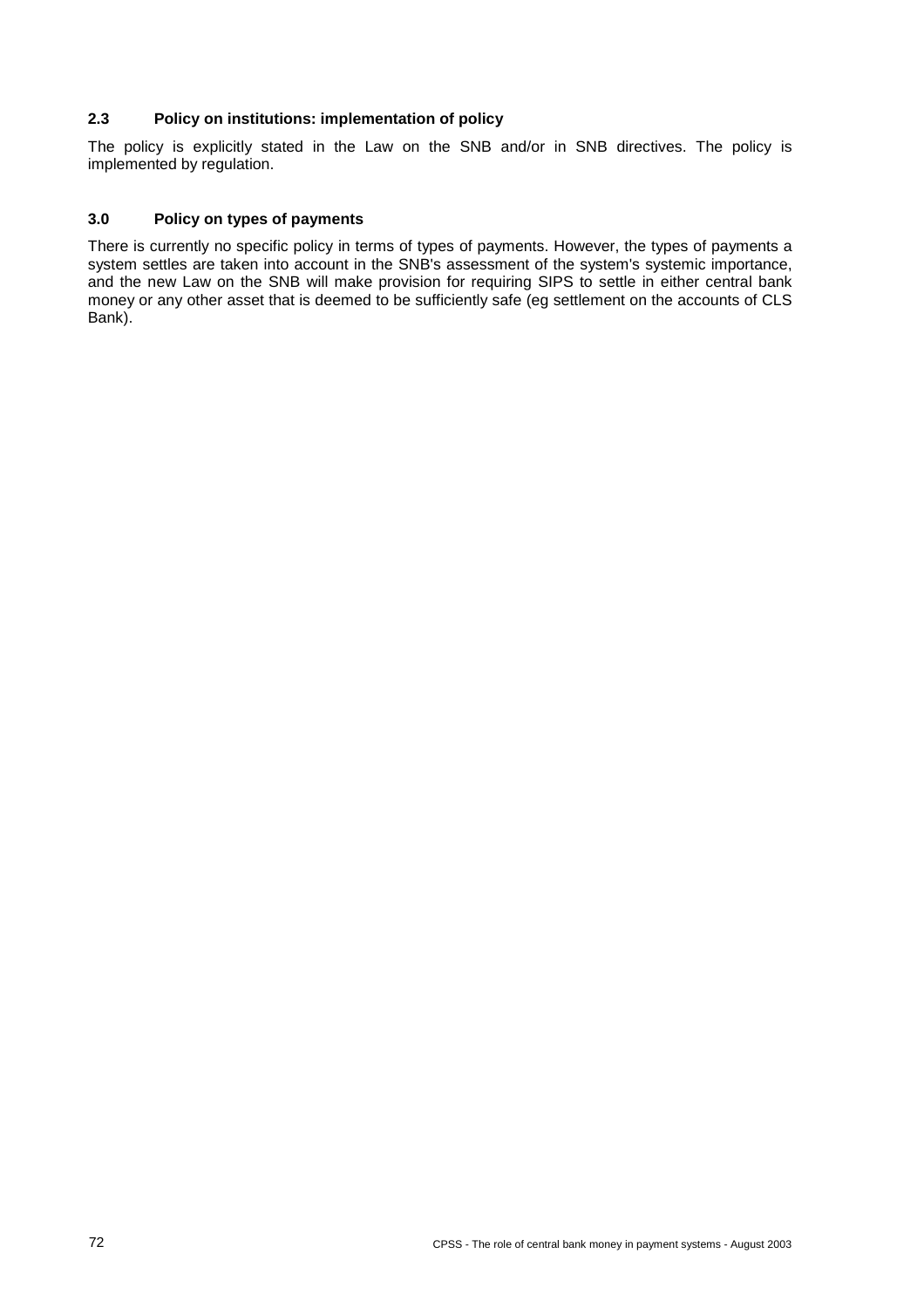# **Bank of England**

(For the full text of the questions to which this information applies, see the introduction to this annex.)

## **1.1 Policy on interbank payment systems: content of policy**

#### *Settlement in central and commercial bank money*

Systems typically settle in central bank money. Exceptions are credit card schemes and one debit card scheme (Visa Debit).

SIPS are required to settle in central bank money. Systems of "system-wide importance" (see main text) are permitted to do so. Other systems are discouraged from settling in central bank money unless they can make a good case (eg on efficiency or neutrality grounds).

## *Coordination between policy on systems and policy on institutions*

Under the Bank's policy (set out in the Bank's recent policy statement), it is up to the system to decide who can be a direct participant. The Bank would normally open a settlement account for all direct participants in a system for which it acted as settlement agent. An element of discretion is retained, however, to allow the Bank to refuse access to an account on risk or wider public policy grounds.

## **1.2 Policy on interbank payment systems: implementation of policy**

The Bank's policy is set out in a public statement, which can be found on the Bank's website ([www.bankofengland.co.uk\)](http://www.bankofengland.co.uk/). It is implemented through bilateral discussion with applicants.

## **2.1 Policy on institutions: content of policy ("required to have an account")**

No institution is required to have a settlement or other account at the Bank. Nor are there any related requirements which might imply the need for an account. For example, although banks with eligible liabilities over GBP 400 million have to provide "cash ratio deposits" to the Bank (the interest on which is one source of finance for the Bank's official activities), CRDs need not be held in the depositing institution's account. Similarly, counterparties for open market operations may use a commercial bank to make/receive payments relating to monetary policy operations.

## **2.2 Policy on institutions: content of policy ("allowed to have an account")**

Under the Bank's policy, the presumption is that all members of a system for which the Bank acts as settlement agent are eligible to maintain an account for use in the context of their activities in that system. But applications would be considered case by case and the Bank retains the discretion to refuse to open a settlement account where necessary to protect its position or in pursuit of public policy goals. This policy applies to banks and non-banks, including, in some cases, non-financial institutions. It also applies to both resident and non-resident institutions, although further conditions might be applied to those accessing remotely, including the need to obtain a legal opinion addressing possible conflicts of law and an assessment of the applicable supervisory regime.

Credit is generally limited to banks (resident and non-resident), but securities firms may be allowed credit where it is clearly needed to support their participation in the relevant system and where there are systemic benefits to providing credit (or conversely where its absence could generate risk of, for example, illiquidity). Clearing houses would be dealt with case by case - for instance, the Bank provides limited credit facilities to the London Clearing House in the context of its activities in CREST.

In practice, all direct participants in the high-value payment systems (and most participants in the other systems) are banks. Currently, no securities houses are direct members of any significant interbank payment systems. A small number of non-financial institutions maintain accounts (but without access to credit) in the context of their LINK (ATM clearing) membership.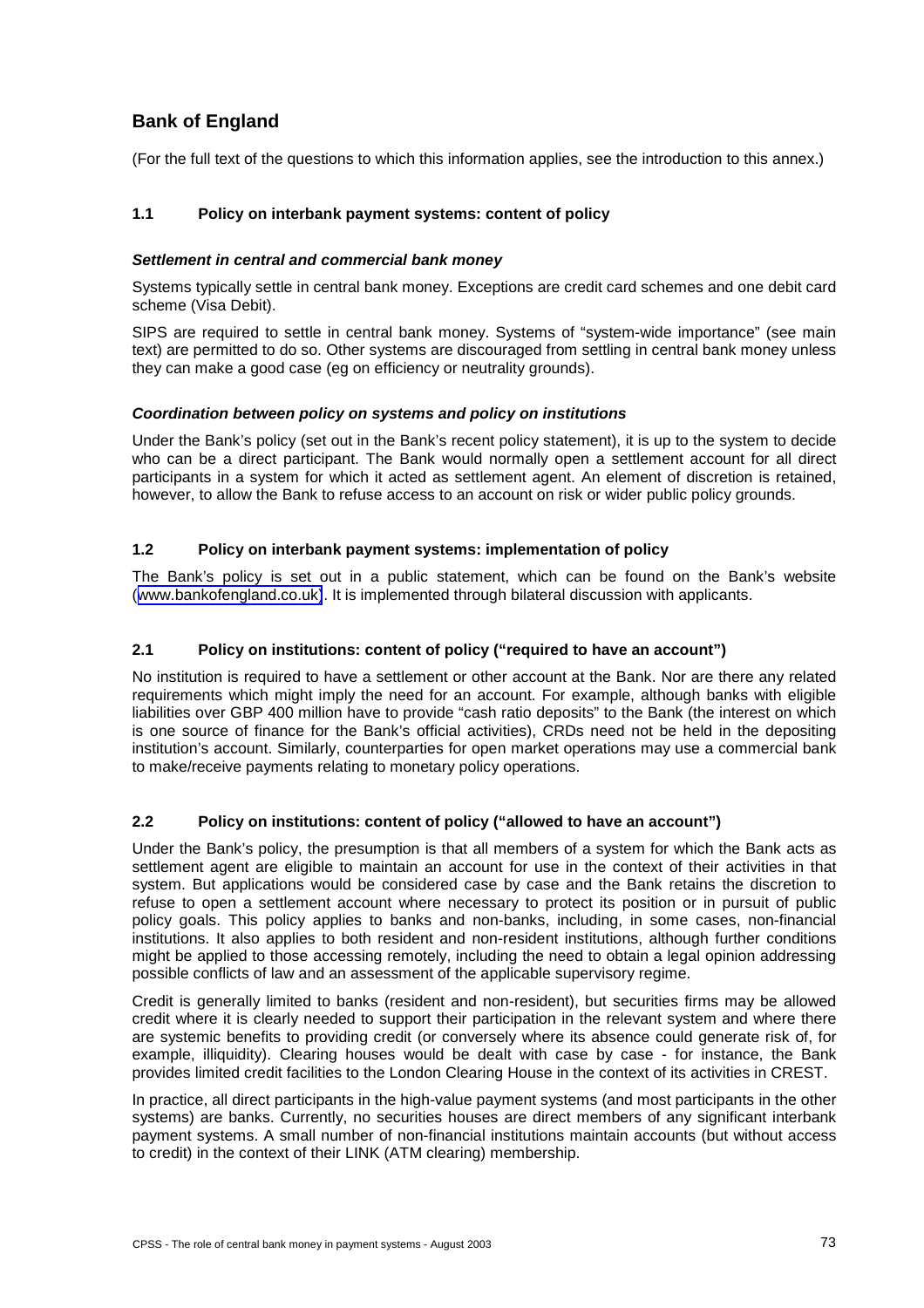In addition to direct participants in interbank payment systems, government bodies, central bank employees, other central banks and international financial institutions are also allowed accounts as ordinary customers of the Bank.

Different eligibility rules apply to the Bank's monetary policy counterparties.

#### **2.3 Policy on institutions: implementation of policy**

The Bank's policy is set out in a public statement, which can be found on the Bank's website. It is implemented through bilateral discussion with applicants.

# **3.0 Policy on types of payments**

No discrete policy exists on payment methods.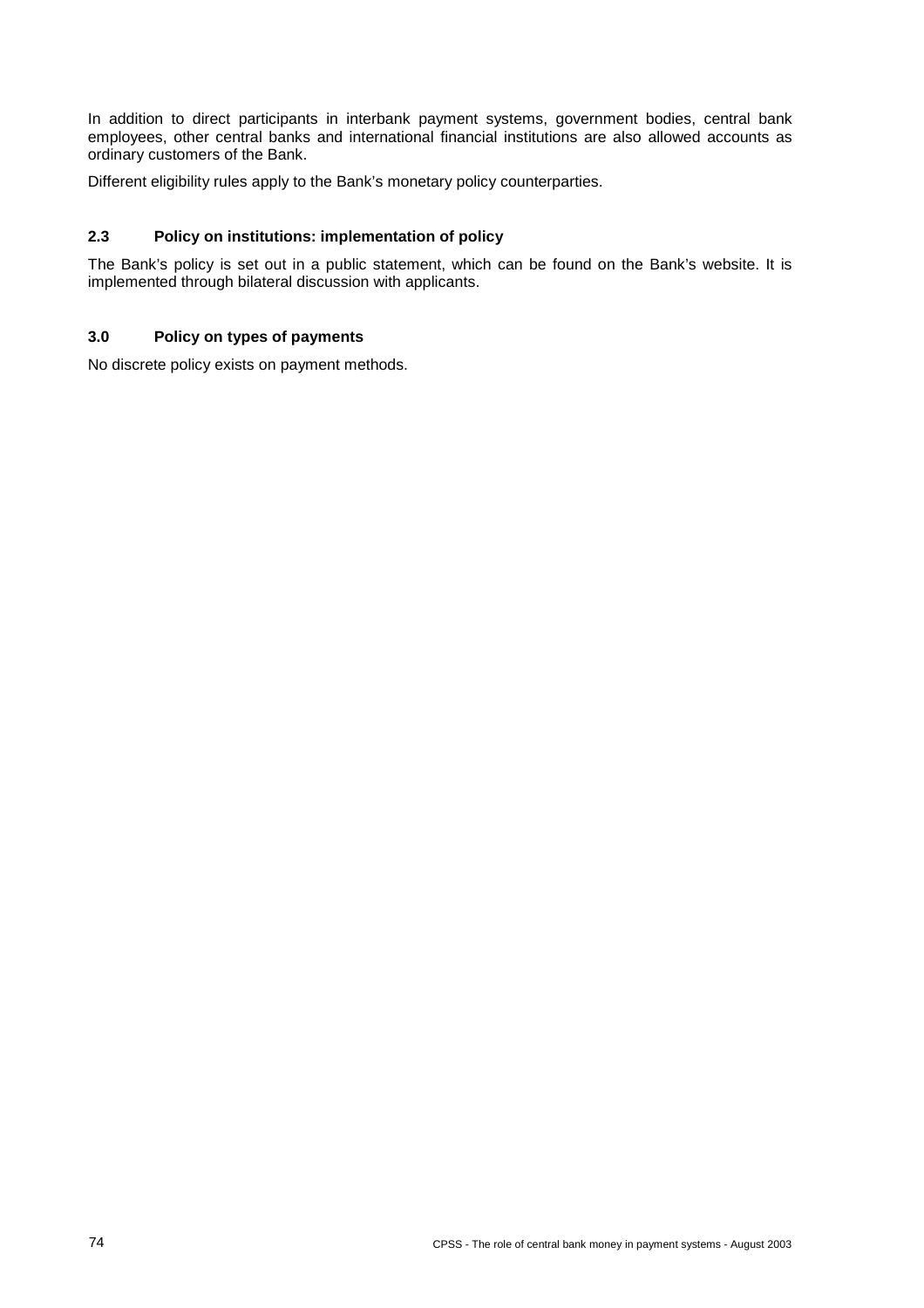# **Federal Reserve System**

(For the full text of the questions to which this information applies, see the introduction to this annex.)

## **1.1 Policy on interbank payment systems: content of policy**

#### *Settlement in central and commercial bank money*

The Federal Reserve makes settlement services in central bank money available to private interbank payment systems, but none of these systems is required to use these services. The systems themselves must choose how best to conduct their settlements and whether the terms and conditions of the Federal Reserve's services meet their needs. Settlement arrangements for systemically important and certain other systems are reviewed based on the design and risks of the particular system.

#### *Coordination between policy on systems and policy on institutions*

Federal Reserve policies on account access and services determine who may be a direct participant in systems operated by the Federal Reserve. Private systems determine their own participation structure, subject to relevant laws and policy. If a private system uses the Federal Reserve's settlement services, then the Federal Reserve's policies on access will influence who may settle directly on the books of the Federal Reserve Banks.

#### **1.2 Policy on interbank payment systems: implementation of policy**

The Federal Reserve makes its policies on interbank payment systems publicly available. Policies governing Federal Reserve operated payment systems and the use of intraday Federal Reserve credit are included in Federal Reserve Board regulations, Federal Reserve Bank operating circulars (the contractual agreements between the Reserve Banks and their customers), the *Federal Reserve policy statement on payments system risk* and associated material that provides more detailed guidance, and other policy statements. One key source for material is the *Federal Reserve regulatory service*, which contains Board regulations as well as authorising statutes, policy statements, interpretations, commentaries and opinions.

## **2.1 Policy on institutions: content of policy ("required to have an account")**

Banks and other depository institutions are not necessarily required to hold an account or to hold funds at a Federal Reserve Bank. However, members of the Federal Reserve System, including both national banks, which are required to be members, and state-licensed banks or other depository institutions, which have chosen to be members, must hold an account in order to meet their reserve requirements, unless they can meet them solely through cash in their vault.

Other than this policy relating to reserve requirements, the Federal Reserve does not require financial institutions to hold an account at a Federal Reserve Bank. In particular, there is no requirement that the central bank's counterparties for monetary policy operations must have an account. However, the internal rules of certain private systems may require that a direct participant or the operator have access to an account at the Federal Reserve.

The policy is implemented through a variety of means, as appropriate, including regulation, operating circulars, which represent contractual agreements between the Federal Reserve Banks and account holders, and policy statements, as well as supervisory and payment system oversight activities.

## **2.2 Policy on institutions: content of policy ("allowed to have an account")**

Depository institutions, including both domestically chartered institutions and US branches and agencies of foreign banks, are allowed to have an account at a Federal Reserve Bank. State-licensed trust companies that are members of the Federal Reserve System, such as the Depository Trust Company, and Edge Act corporations, such as CLS Bank, along with certain other institutions are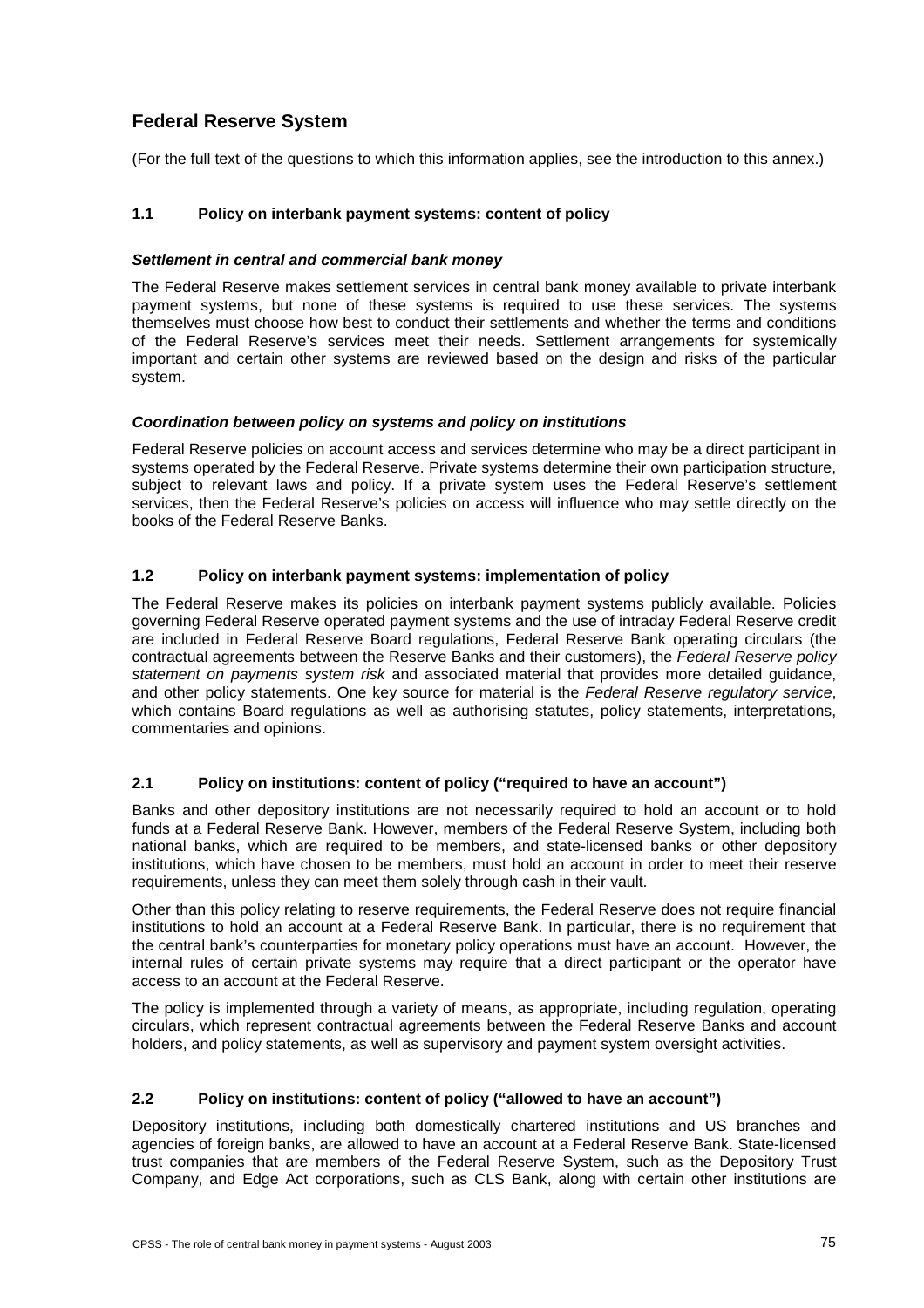allowed to have accounts. In addition, a limited selection of government entities, other central banks, international financial institutions, such as the IMF, and certain government-sponsored institutions, such as the Federal Home Loan Banks, are allowed to maintain accounts. The Federal Reserve also maintains accounts operated by clearing houses, but only if those accounts are held either in the name of a clearing house that has a banking or similar licence, as is the case for CLS Bank, or in the name of the deposit-taking institutions that have such licences and are participants in the clearing arrangement, as is the case for CHIPS.

Depository institutions with regular access to the discount window are generally eligible to access intraday credit. The Federal Reserve may restrict a depository institution's privilege to incur overdrafts in its account, for example, if the institution is in weak financial condition or does not manage its account according to the Federal Reserve's overdraft policies. Institutions with an account at a Federal Reserve Bank that do not have regular access to the discount window, typically institutions that are not subject to reserve requirements, are generally expected to refrain from incurring daylight overdrafts in their Federal Reserve accounts.

## **2.3 Policy on institutions: implementation of policy**

Policies on membership in the Federal Reserve System and account access are established in the Federal Reserve Act and various other statutes. The Federal Reserve *Policy statement on payments system risk* explains the general methods used by the Federal Reserve to grant and control intraday credit. The Federal Reserve has also prepared two other documents to assist depository institutions in implementing the Board's policies: first, an *Overview of the Federal Reserve's payments system risk policy*, which provides a summary of the Board's policies; and second, a *Guide to the Federal Reserve's payments system risk policy*, which explains in detail how the Board's policies apply to different institutions and includes information on procedures and other aspects of the policy.

The policy is implemented through a variety of means, as appropriate, including regulation, operating circulars, which represent contractual agreements between the Federal Reserve Banks and account holders, and policy statements, as well as supervisory and payment system oversight activities.

## **3.0 Policy on types of payments**

As a general matter, the Federal Reserve does not have a policy on how particular types of payments should be made.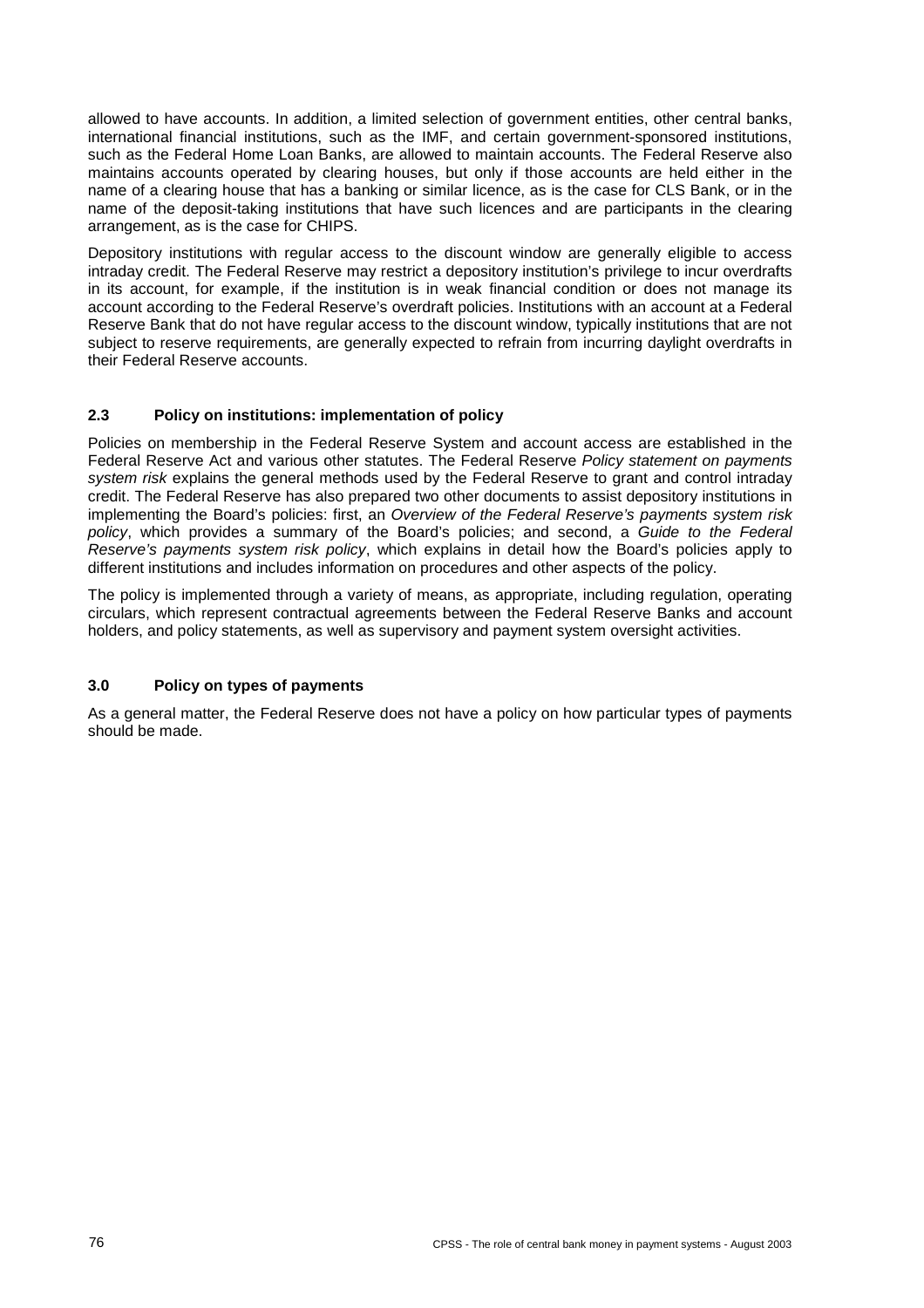# **Annex 2 Access policy - specific cases**

The factors discussed in Section 4.1 that are relevant to any review of access may be illustrated by considering the cases of particular types of institution which are not currently allowed access to settlement accounts in all countries, but which could potentially seek access. The following is not intended to be a complete exposition of the arguments in favour of or against allowing each type of institution access to an account, but rather to illustrate the sort of factors the relevant central bank is likely to take into account. It considers, in turn, non-resident banks, securities firms, insurance companies, non-financial corporates and certain specialist payment service providers.

#### *(i) Non-resident banks*

Section 2 highlighted the implications of globalisation, and the associated increases in cross-border payment flows, for the use of correspondent banking networks. It suggested that one reason for the use of correspondent banks was non-resident banks' inability, in many countries, to access the local interbank payment system directly. It is not, however, certain that many would necessarily choose remote access even if it were permitted. All CPSS central banks permit access by banks chartered overseas but with a local branch presence and banks with large foreign currency activity might be expected to maintain such a presence.

But it is still quite possible to imagine circumstances in which banks might make use of remote access to foreign payment systems. This might be the case with, for example, nationally based banks without global branch networks but with sizeable foreign exchange-related payment flows. It could also be the case with banks seeking to manage global, or at least regional, payment flows centrally, from a single location, despite having branches in the relevant countries. There are other examples. Overall, therefore, it is not clear whether there would be significant demand for remote access to CPSS payment systems from banks currently unable to obtain it.

In considering the possibility of remote access, it is clearly difficult to identify major functional differences between resident banks and non-resident banks; other things being equal, commercial banks perform broadly the same functions regardless of the centre in which they are located. Reasons used to justify distinguishing between the two categories include burdens and privileges, communication and risk.

Taking these in turn, as noted in Section 3.2.1 in some countries access to the central bank is seen as part of a package of privileges and burdens. As an extension of that view, it may be argued that only institutions which make some contribution to the local financial sector and economy should be granted the privilege of access directly to central bank liabilities in that country.

Also relevant is the view that use of an interbank payment system requires a local operational presence to facilitate communication with the payment system operator and overseer and with other direct participants. Particularly where operational problems arise, face-to-face discussion - and a common language - can be essential if a rapid solution is to be found.

But the primary argument usually deployed in favour of limiting access to resident institutions is based on risk. Dealing with institutions resident in other jurisdictions is felt by many central banks to involve unacceptable legal risks, and perhaps credit risks too where the institutions are based in a jurisdiction in which, for example, prudential supervision and accounting standards are not felt to be rigorous, or where sovereign risk is significant. And some central banks believe that credit risk can only be acceptably addressed where regulation is carried out by the central bank itself - ie (in some countries) for resident banks.

On the other hand, it is true that there may be ways of obtaining assurance over the extent of legal risks, for example by seeking legal opinions on the degree of consistency between local and foreign laws. Legal developments are beginning to address certain aspects of legal risk - with, for example in the EU, the implementation of the Settlement Finality Directive and the prospective Collateral Directive; and, on a broader geographic scale, the implementation of the Hague Convention on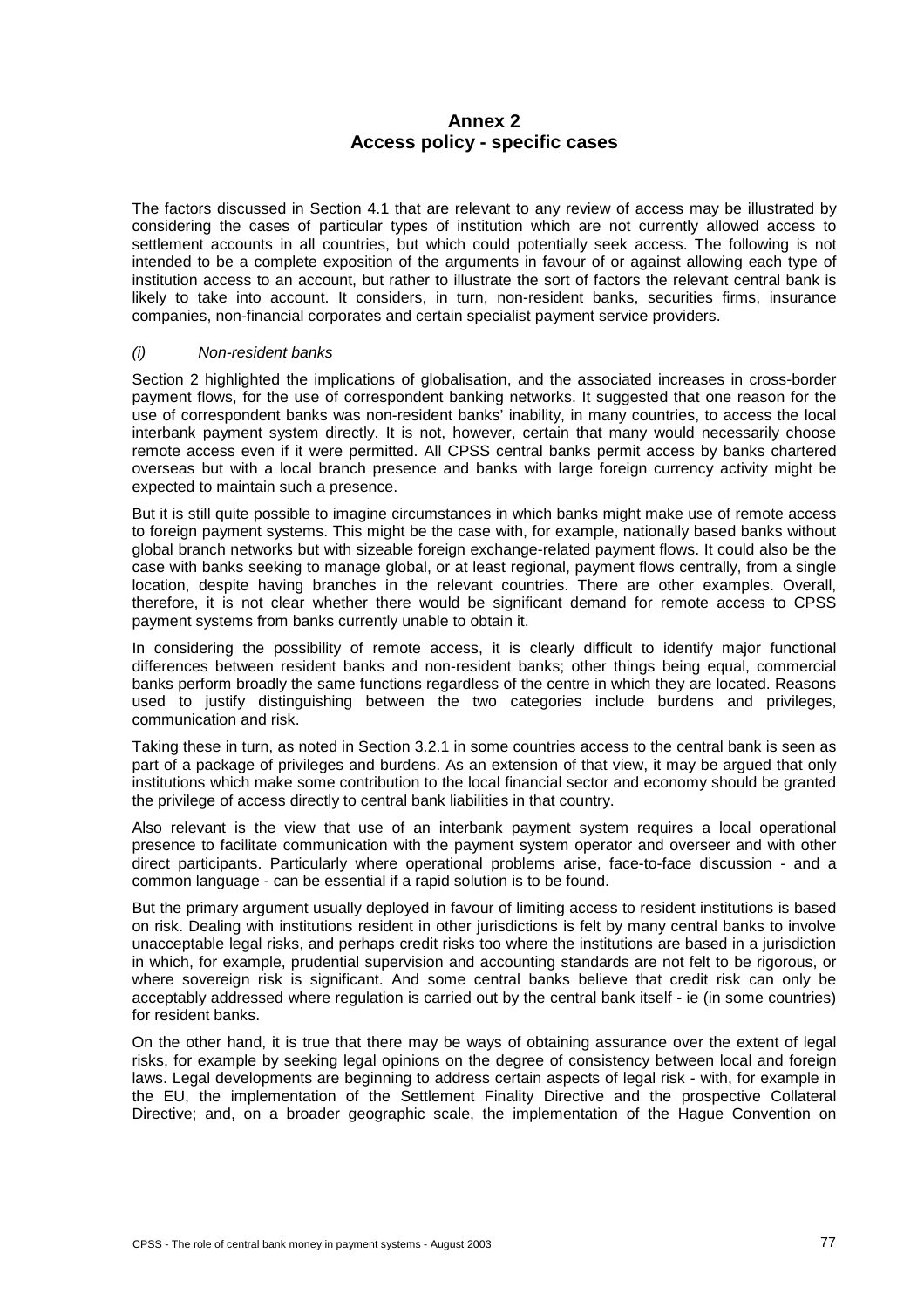securities held with an intermediary.<sup>50</sup> Moreover, standardisation of prudential supervisory (and accounting) techniques is limiting the extent to which central banks need to distinguish between resident and non-resident banks. Nevertheless, arguments in favour of limiting access to resident institutions are perfectly coherent because such risks can never be eliminated and may be substantial in many cases.

## *(ii) Securities firms*

An important question for central banks is how far the differences between securities firms and commercial banks justify different policy treatment; whether the payment-related exposures which arise, perhaps partly in consequence of that treatment, are sufficiently large to be worrying; and whether there is or might be any pressure from securities firms for more direct access to the payment system.

Even in those CPSS countries where access is not already permitted, there is no widespread evidence of securities firms seeking direct access to the payment system. That presumably reflects broad satisfaction with the service available from the banks which currently provide securities firms with correspondent and custody services. Were such evidence to emerge, however, a number of arguments are likely to be deployed for and against allowing access.

Arguing against allowing access are the many differences between securities firms and commercial banks. Securities firms are not payment service providers, except in the limited sense that paymentrelated services are incidental to the service they give their customers. In most cases, their liabilities do not function as money, and they are not integral to the functioning of the payment system in the way that banks are. They are generally felt to be involved in higher-risk activities than commercial banks and to present greater counterparty risk. Partly in consequence, regulatory capital requirements in many countries are aimed at orderly liquidation of securities firms rather than at trying to ensure firms can continue as a going concern.

On the other hand, arguing in favour of allowing access is the fact that securities firms account for a very significant proportion of activity in, for example, the major securities markets, meaning that they are responsible for making and receiving large values of payments, both on their own behalf and on behalf of clients. In accessing the payment system, securities firms may incur very sizeable credit exposures to their correspondent banks (in respect of the proceeds of trades), or vice versa (in relation to credit provided to finance purchases). They may also hold significant amounts of money for clients (albeit as client monies, rather than as deposits). They are, in some respects, functionally similar to banks, with which - in certain markets - they are in direct competition. Prudential supervision of securities firms has progressed in recent years and regulatory developments have, in some important areas, reduced the differences of approach between the supervision of banks and that of securities firms.

## *(iii) Insurance companies*

Similar arguments might be deployed in relation to insurance companies, although the differences to banks would probably be given greater prominence. Like securities firms, insurance companies account for increasingly large values of payments. More so than securities firms, however, a significant proportion will be managed by other institutions - primarily custodians - acting on insurance companies' behalf. Perhaps for this reason, there is, in most CPSS countries, little evidence of demand from insurance companies for direct access to interbank payment systems.

Like securities firms, insurance companies are to some extent in direct competition with banks. This is, however, in what most bankers would consider a niche area, and competition is not as broad as that between banks and securities firms in the securities markets. Insurance companies are also regulated but, again, in most countries regulation of insurance companies is at a relatively early stage of development. And, like securities firms, insurance companies are typically not payment service

l

<sup>50</sup> References: (a) *Directive on settlement finality in payment and securities settlement systems*, May 1998; (b) *Proposal for a directive of the European Parliament and of the Council on financial collateral arrangements*, March 2001; and (c) *the Hague convention on the law applicable to certain rights in respect of securities held with an intermediary*, December 2002.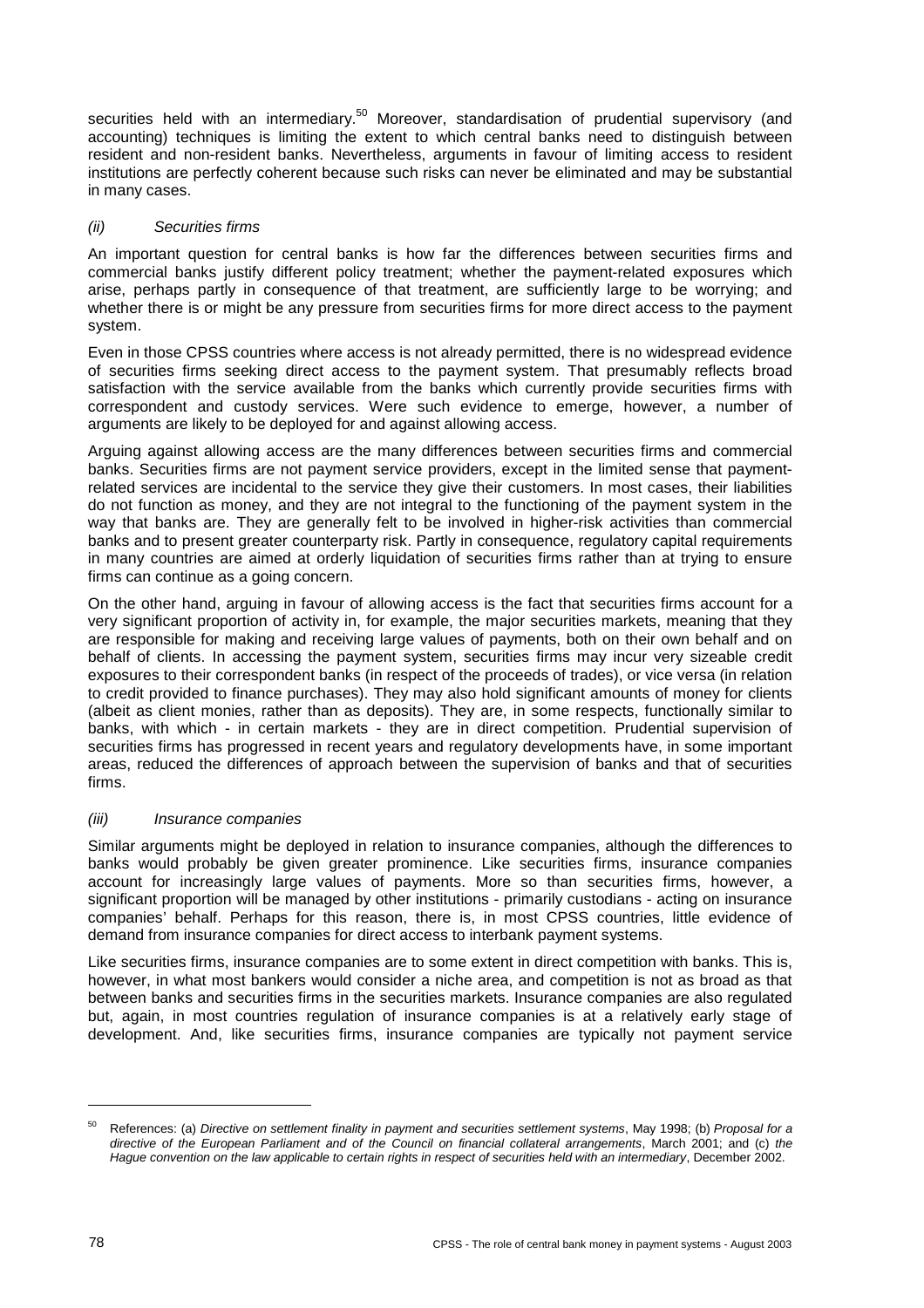providers (even in a very limited sense), do not take deposits and would consequently, in many countries, be unlikely candidates for direct access to the payment system.

#### *(iv) Non-financial corporations*

There is also little evidence of non-financial corporations seeking direct access to high-value payment systems, and the arguments in favour of granting it would in any event be weak. Such corporations are payment service users, not providers; they do not create "money"; they do not, as a consequence of their payment activities, generate or incur financial risk of a scale likely to be systemic if it materialised; and they do not compete with banks directly. They tend to rely heavily on banks to manage flows of funds - an area in which corporates generally have less expertise. On the face of it, there is little reason for them either wanting, or being granted, access to settlement accounts in that context.

However, there might possibly be a higher level of demand for direct access to lower-value systems in certain countries, given that technology has reduced the cost for corporations of managing (for example) their staff salary payments and invoicing processes. In that event, the factors the central bank would need to take into account would relate mainly to cost, efficiency, consistency of treatment and the risk to its own balance sheet; it is highly unlikely that systemic risk issues would arise.

On the one hand, it might be argued that requiring such institutions to settle via a financial institution imposes an essentially arbitrary distinction between users of payment systems and imposes avoidable costs on corporations. If corporations have the technical ability to input their own payment instructions and access to the necessary liquidity, they should perhaps be allowed to assume responsibility for the process of settlement.

On the other hand, however, it is arguable that such an argument ignores moral hazard issues which would arise (as elsewhere) through such a marked broadening of the central bank's (intraday) counterparties. It also ignores the screening role which banks play in relation to non-financial users of the financial system. Commercial banks may be better placed than central banks to manage financial risk. They have access to a broader set of data, probably greater expertise and are able to achieve economies of scale in risk management which would be unavailable to many central banks. Allowing their traditional customers direct access to the payment system might result in central banks performing a task better carried out by the commercial sector.

Central banks could, moreover, legitimately explore whether corporations had a sound business case for direct access to a settlement account. In the event that central banks were unwilling to incur credit exposure to a non-financial company, corporations would need to source liquidity from a bank (probably the bank they use in other contexts), and accounts would need to be prefunded. This would impose costs on the corporate, and risks on the system were it unable to meet this need consistently. Corporations' most natural relationship is with a commercial bank, not a central bank. Moreover, by dealing directly with them, central banks could significantly influence the degree of competition in what may already be a very low margin business for banks. In the absence of any indication of market failure or a failure of competition, it is difficult to see a conclusive policy or business case for providing settlement accounts to such entities.

#### *(v) Specialist payment service providers*

Finally, there is the particular case of specialist service providers such as clearing houses (including securities settlement system operators) or ATM operators, at least some of which have already sought (and been granted) access to settlement accounts in many countries.

Clearing houses generally need some form of access to banking facilities to enable direct participants to fund and defund accounts, typically at the end of the business day before and after net settlement. But access to a central bank account is not a necessary condition of providing such a service. Clearing houses might choose to use a commercial bank account without affecting the day to day effectiveness of the clearing. Or they might simply be responsible for operating an account legally owned by their direct participants.

The case for clearing houses having access to settlement accounts generally rests on the need to eliminate financial and operational risks that would otherwise arise, and/or (for the retail clearings) on the integral role the clearing house plays in the operation of the clearing, where its central role in the provision of payment services, and its very uniqueness, argue for "special" treatment. Even where that is so, however, central banks are rarely willing to incur direct financial exposure to such account holders, and credit is rarely provided.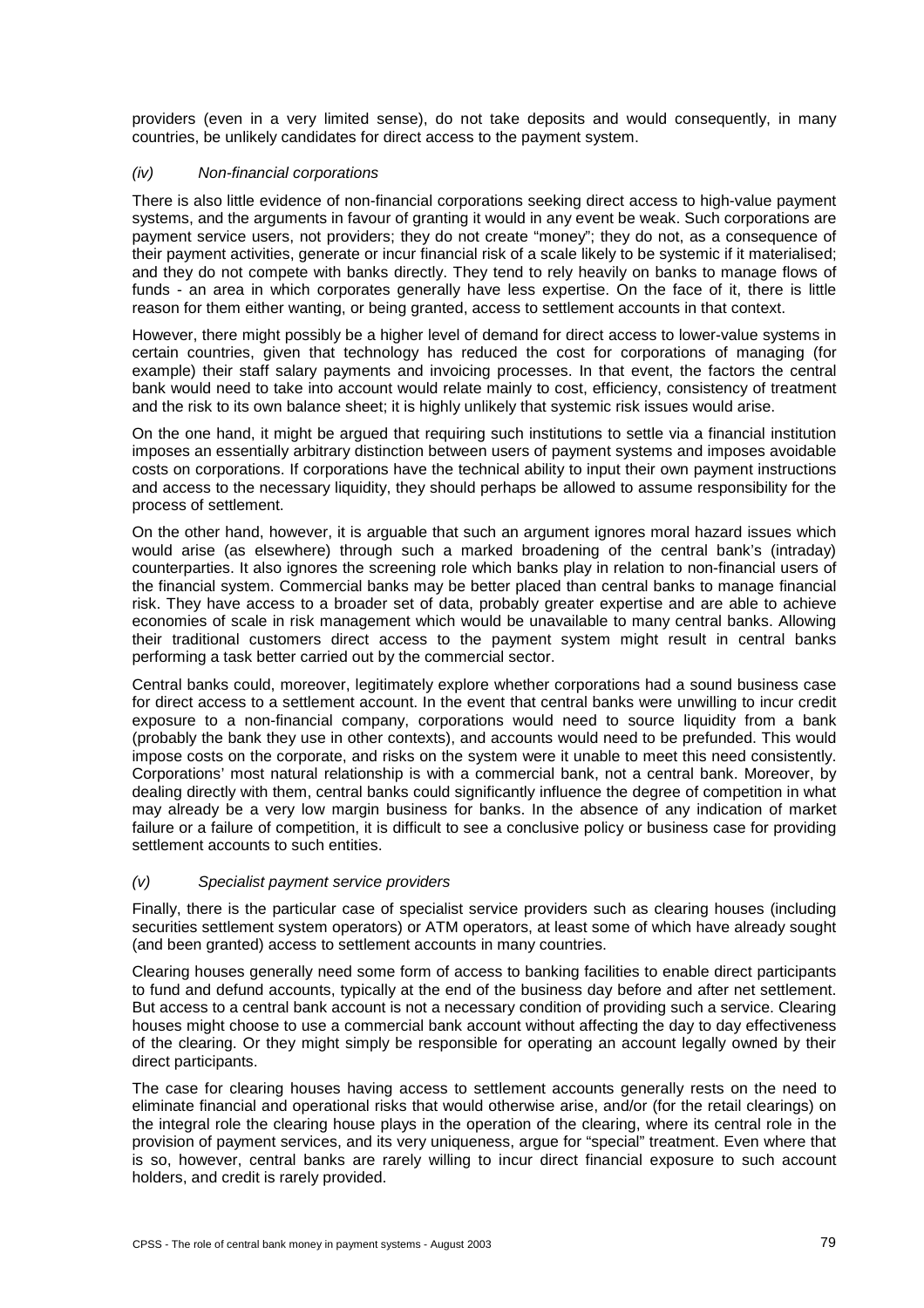Similar arguments apply in the case of specialist service providers such as ATM operators. These providers' business tends to relate to the provision and settlement of retail rather than wholesale payment instruments, so the values involved are typically low, although the volumes may be very high. For such entities, cost and efficiency considerations, rather than risk issues, are generally the primary concern, both for the provider and for the central bank.

Again, therefore, the case for allowing such entities access to settlement accounts is not straightforward. The service they provide is not reliant on access to a central bank account; the requisite services would be available from commercial banks. Again, the case for access to a settlement account may rest on the proposition that the service provided is so integral to the settlement of a payment instrument (as operation of ATMs clearly is for cash withdrawal services) as to merit treatment comparable to other direct participants in the relevant interbank payment system. The arguments are not conclusive, but have been sufficient to persuade at least one central bank (the Bank of England) to allow such entities access to account facilities (but not credit) in the context of their membership of an ATM clearing.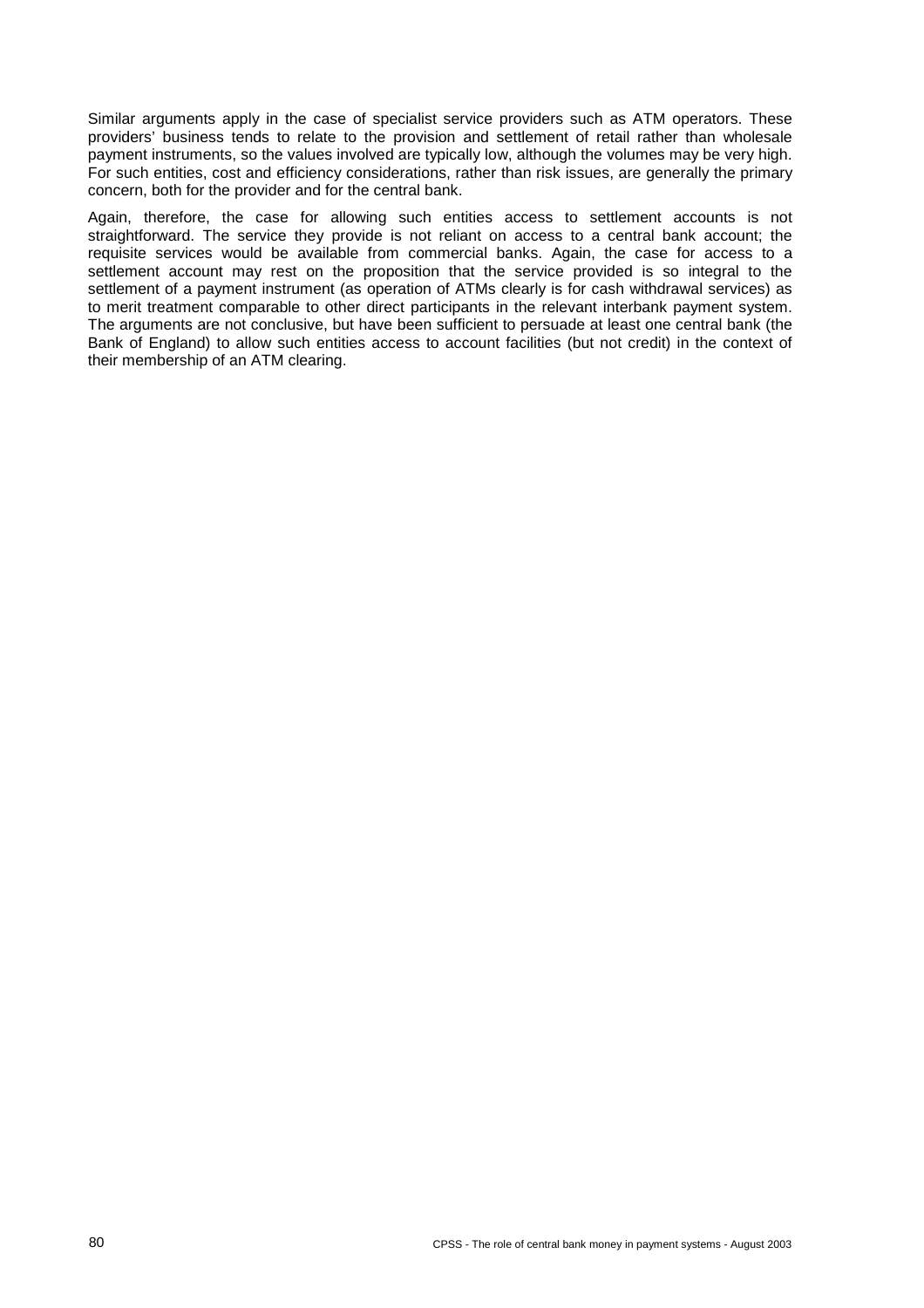# **Annex 3 Detailed tables**

- Table A1 Accounts held at the central bank: which institutions have accounts?
- Table A2 Accounts held at the central bank: is credit available on the account?
- Table A3 Accounts held at the central bank: number and value
- Table B Overnight and intraday use of central bank money
- Table C Interbank payment systems and arrangements: settlement method, tiering and concentration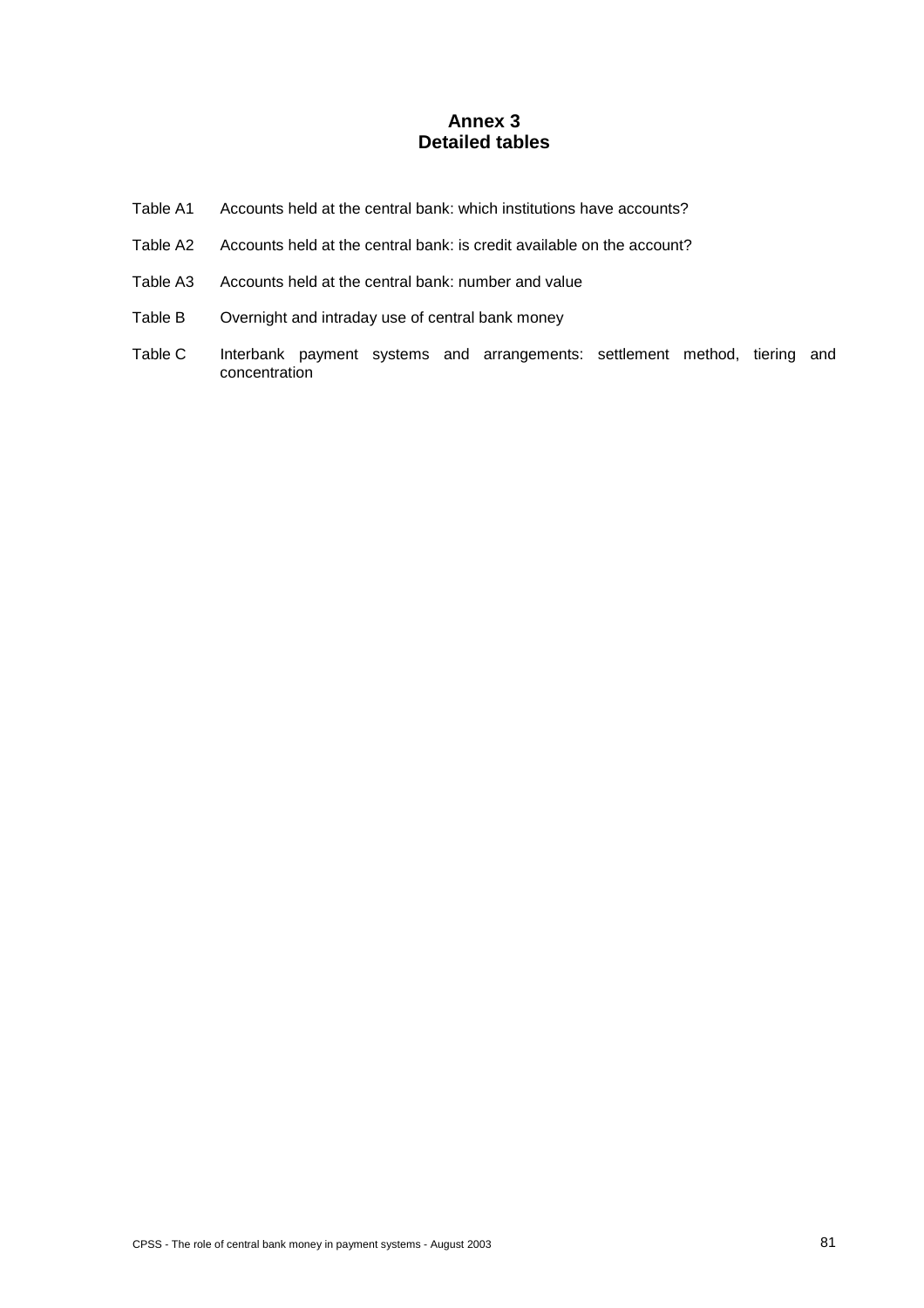|                      |                  |                                               | Accounts held                   | at the central bank: which institutions have accounts? |                              | Position at end-2002             |                          |                              |                                    |                          |                                |   |
|----------------------|------------------|-----------------------------------------------|---------------------------------|--------------------------------------------------------|------------------------------|----------------------------------|--------------------------|------------------------------|------------------------------------|--------------------------|--------------------------------|---|
|                      |                  | Financial institutions located in the country |                                 | 1,2                                                    | Remote                       |                                  |                          |                              | Other account holders <sup>2</sup> |                          |                                |   |
|                      | <b>Banks</b>     | Non-bank<br>clearing<br>houses                | Non-bank<br>securities<br>firms | r non-<br>bank Fls<br>Other                            | access<br>banks <sup>2</sup> | government<br>Central            | government<br>Other      | employees<br>Central<br>bank | Corporates                         | General<br>public        | banks $^3$<br>central<br>Other | Ë |
| Belgium              | >                | >                                             | >                               | ω                                                      | $\downarrow$                 | >                                | >                        |                              | $\frac{1}{2}$                      | $\mathbf{I}$             | >                              |   |
| Canada               | ∍                | >                                             | ω                               | $\varpi$                                               | $\circ$ <sub>I</sub>         | >                                | $\overline{\phantom{a}}$ | ı                            |                                    | $\mathbf{I}$             | >                              |   |
| France               |                  | >                                             | >                               | $\overline{\phantom{a}}$                               | $\sim_{\mathsf{L}}$          | >                                | T                        | >                            | $W(gf)^8$                          | (at)                     | >                              |   |
| Germany              | >                | >                                             | ⋗                               | $\sim$                                                 | $\approx$                    | >                                | >                        | >                            | $(9f)^{11}$                        | $\overline{\phantom{a}}$ | >                              |   |
| Hong Kong SAR        | $\circ$          |                                               |                                 | $\tilde{\zeta}$                                        | $\overline{1}$               | I                                | $\overline{\phantom{a}}$ | H                            |                                    | ı                        | 1                              |   |
| taly                 | >                | >                                             | $\geq$                          | $\overline{1}$                                         | $\sim$                       | $\geq$                           | $\geq$                   | п                            |                                    |                          | >                              |   |
| Japan                | $v^{\prime -13}$ | >                                             | $\frac{1}{4}$                   | $\gamma_{\rm gt}$                                      | $\mathbf{e}_{\parallel}$     |                                  |                          | -1                           |                                    | $\mathbf{I}$             | >                              |   |
| Netherlands          | >                | >                                             | >                               | $\overline{1}$                                         | $\overline{a}$               | $\overline{\phantom{a}}^{\rm o}$ | $\omega_{\rm t}$         | H                            |                                    | 1                        | >                              |   |
| Singapore            | ပ                | >                                             |                                 | $\overline{1}$                                         | $\mathbf{I}$                 | >                                | $\overline{\phantom{a}}$ | J                            |                                    | -1                       | >                              |   |
| Sweden               | >                | >                                             | $-\sqrt{\frac{9}{6}}$           | $\bar{1}$                                              | $\epsilon$ <sup>o</sup>      | >                                | $\overline{\phantom{a}}$ | T                            | I                                  | I                        | >                              |   |
| Switzerland          | $\geq$           | >                                             | >                               | $\sim$                                                 | ु                            | >                                | $\geq$                   | >                            | 1                                  | I                        | >                              |   |
| United Kingdom       | $\geq$           | $\geq$                                        | $\bar{z}$ a                     | $\tilde{a}$                                            | $v^{6,22}$                   | >                                | $\geq$                   | >                            | $(gf)/v^{21}$                      | I                        | >                              |   |
| <b>United States</b> | $c^{23}$ /v      | $\frac{24}{ }$                                | $\overline{\phantom{a}}$        | 25                                                     | $\overline{1}$               | >                                | $-1/\sqrt{26}$           | J.                           | $\overline{1}$                     | -1                       | >                              |   |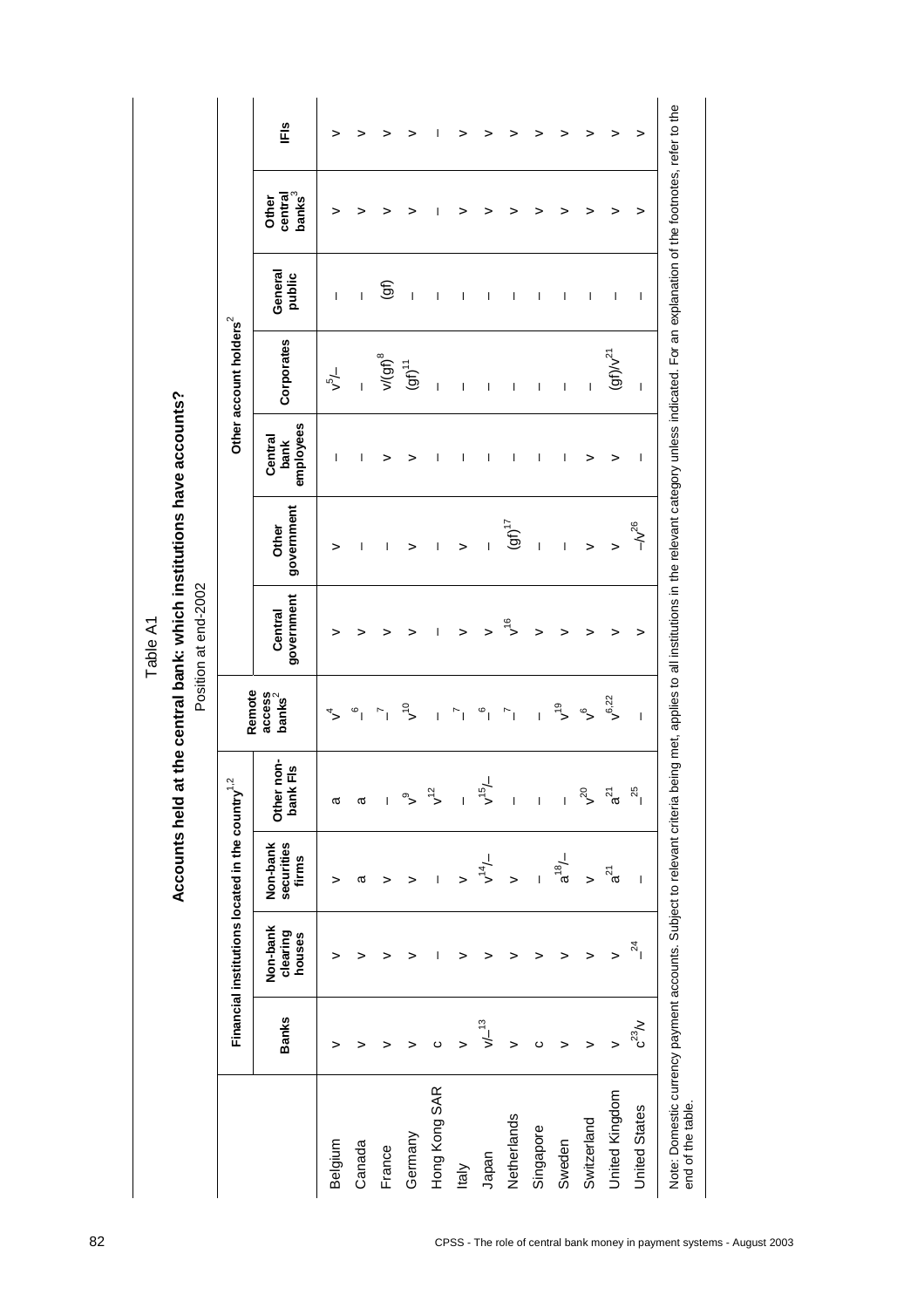|                          | Table A1 (cont)                                                                                                                                                                                                                                                                                                                                                                                                                                                                                                                                                                                                                                                                                                                                                                                                                                                                                                                                                                                                                                                                                                                                                                                                                                                                                                                                                                                                                                                                                                                                                                                                                                                                                                                                                                                                                                                                                                                                                                                                                                                                             |
|--------------------------|---------------------------------------------------------------------------------------------------------------------------------------------------------------------------------------------------------------------------------------------------------------------------------------------------------------------------------------------------------------------------------------------------------------------------------------------------------------------------------------------------------------------------------------------------------------------------------------------------------------------------------------------------------------------------------------------------------------------------------------------------------------------------------------------------------------------------------------------------------------------------------------------------------------------------------------------------------------------------------------------------------------------------------------------------------------------------------------------------------------------------------------------------------------------------------------------------------------------------------------------------------------------------------------------------------------------------------------------------------------------------------------------------------------------------------------------------------------------------------------------------------------------------------------------------------------------------------------------------------------------------------------------------------------------------------------------------------------------------------------------------------------------------------------------------------------------------------------------------------------------------------------------------------------------------------------------------------------------------------------------------------------------------------------------------------------------------------------------|
|                          | at the central bank: which institutions have accounts?<br>Accounts held                                                                                                                                                                                                                                                                                                                                                                                                                                                                                                                                                                                                                                                                                                                                                                                                                                                                                                                                                                                                                                                                                                                                                                                                                                                                                                                                                                                                                                                                                                                                                                                                                                                                                                                                                                                                                                                                                                                                                                                                                     |
|                          | Position at end-2002                                                                                                                                                                                                                                                                                                                                                                                                                                                                                                                                                                                                                                                                                                                                                                                                                                                                                                                                                                                                                                                                                                                                                                                                                                                                                                                                                                                                                                                                                                                                                                                                                                                                                                                                                                                                                                                                                                                                                                                                                                                                        |
| Key:<br>O                | compulsory                                                                                                                                                                                                                                                                                                                                                                                                                                                                                                                                                                                                                                                                                                                                                                                                                                                                                                                                                                                                                                                                                                                                                                                                                                                                                                                                                                                                                                                                                                                                                                                                                                                                                                                                                                                                                                                                                                                                                                                                                                                                                  |
| ভি<br>$\sigma$<br>$\geq$ | allowed in principle but in practice no accounts<br>some grandfathered accounts only<br>not allowed<br>voluntary                                                                                                                                                                                                                                                                                                                                                                                                                                                                                                                                                                                                                                                                                                                                                                                                                                                                                                                                                                                                                                                                                                                                                                                                                                                                                                                                                                                                                                                                                                                                                                                                                                                                                                                                                                                                                                                                                                                                                                            |
| General notes:           | Where two symbols are shown (eg c/v), see relevant footnote for explanation of which institutions each symbol applies to.                                                                                                                                                                                                                                                                                                                                                                                                                                                                                                                                                                                                                                                                                                                                                                                                                                                                                                                                                                                                                                                                                                                                                                                                                                                                                                                                                                                                                                                                                                                                                                                                                                                                                                                                                                                                                                                                                                                                                                   |
|                          | ' c (rather than v) is shown only in cases where an account is compulsory for other reasons than (a) reserve requirements (unless the account on which reserves are held can also be used for<br>payment purposes, in which case c is shown) or (b) for institutions that choose to be central bank counterparties for monetary policy operations or (c) for institutions that choose to be direct<br>participants in interbank payment systems that settle in central bank funds. <sup>2</sup> Unless otherwise indicated, financial institutions located in the country and remote access banks have settlement<br>accounts, while other accou                                                                                                                                                                                                                                                                                                                                                                                                                                                                                                                                                                                                                                                                                                                                                                                                                                                                                                                                                                                                                                                                                                                                                                                                                                                                                                                                                                                                                                            |
|                          | and the Bank of Japan even though remote access is not normally allowed. It is also one of the institutions with remote access to the Swiss National Bank and the Bank of England. (CLS also has and the Bank of Hogan even th<br>from either a securities house or any other form of non-bank financial institution. <sup>22</sup> Non-resident account holders may face<br>Je conflicts of law. <sup>23</sup> Members of the Federal Reserve System, including both national banks,<br>has a banking or similar licence or if the account would be maintained in the name of participants in the clearing arrangement that have such licences. <sup>25</sup> Government-sponsored enterprises, such<br>as the Federal Home Loan B<br>account holders are currently mainly banks, and a small number of non-financial institutions in the context of LINK (ATM)<br><sup>22</sup> Non-resident account holders may face<br>members, and state-licensed banks or other depository institutions, which have chosen to be members, must hold an account in order to meet their reserve requirements unless they can meet them<br>solely through cash in their v<br>normally be prepared to grant accounts to all members of interbank payment systems for which it acts as settlement agent, although applications will be considered case by case and the Bank has<br><sup>4</sup> Currently, only one bank from outside the EEA has a remote account (and this is a correspondent rather than a settlement acc<br>system). <sup>5</sup> Some accountancy firms have accounts at the NBB for purposes of payment to the C<br>as the Federal Home Loan Banks, have been granted access to an account through statutory authority.<br>additional requirements, eg to obtain a legal opinion addressing possible conflicts of law.<br>settlement. The Bank has not yet been asked to consider an application<br>discretion to refuse access on risk or other policy grounds. In practice,<br>granted access to facilitate their purchase of US government securities.<br>Country-specific notes: |
|                          |                                                                                                                                                                                                                                                                                                                                                                                                                                                                                                                                                                                                                                                                                                                                                                                                                                                                                                                                                                                                                                                                                                                                                                                                                                                                                                                                                                                                                                                                                                                                                                                                                                                                                                                                                                                                                                                                                                                                                                                                                                                                                             |
|                          |                                                                                                                                                                                                                                                                                                                                                                                                                                                                                                                                                                                                                                                                                                                                                                                                                                                                                                                                                                                                                                                                                                                                                                                                                                                                                                                                                                                                                                                                                                                                                                                                                                                                                                                                                                                                                                                                                                                                                                                                                                                                                             |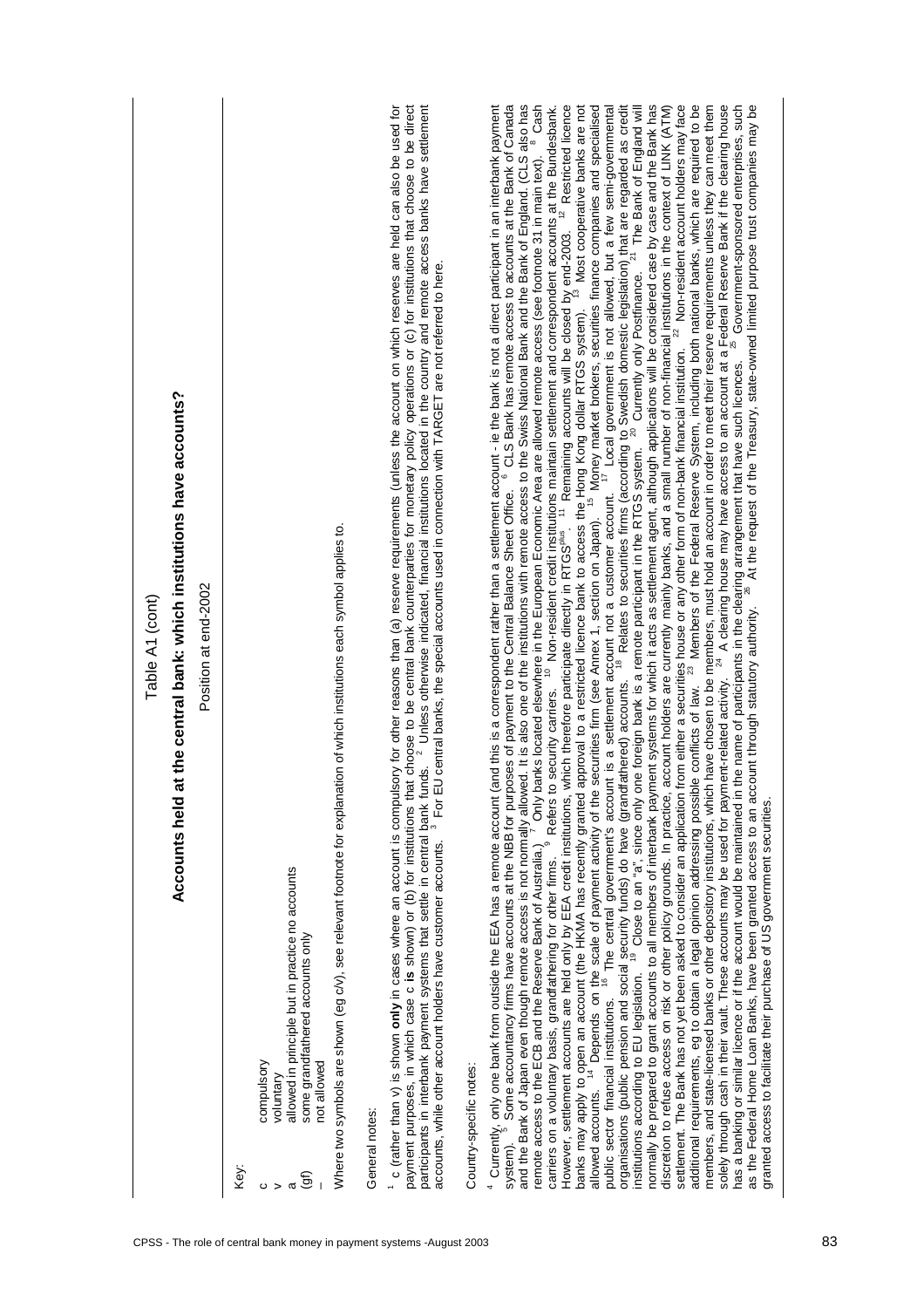|                                            |                                | Accounts held                             |                         |                            | Position at end-2002       |                          | at the central bank: is credit available on the account? |                          |                   |                                                     |                            |
|--------------------------------------------|--------------------------------|-------------------------------------------|-------------------------|----------------------------|----------------------------|--------------------------|----------------------------------------------------------|--------------------------|-------------------|-----------------------------------------------------|----------------------------|
|                                            |                                | Financial institutions located in the cou | ntry                    |                            |                            |                          |                                                          | Other account holders    |                   |                                                     |                            |
| <b>Banks</b>                               | Non-bank<br>clearing<br>houses | Non-bank<br>securities<br>firms           | non-bank<br>Other<br>Es | Remote<br>access<br>banks  | govern-<br>Central<br>ment | govern-<br>Other<br>ment | employees<br>Central<br>bank                             | Corporates               | General<br>public | central<br>banks<br>Other                           | ΙĒΙ                        |
| $\overline{Q}$<br>Belgium                  | $\frac{5}{2}$                  | $\frac{5}{2}$                             | $\frac{1}{2}$           | $\frac{1}{2}$              | $\frac{5}{2}$              | $\frac{1}{2}$            | $\mathbf{I}$                                             | $\frac{1}{2}$            | $\mathbf{I}$      | $\frac{1}{2}$                                       | $\frac{1}{2}$              |
| $\mathsf{C}^\mathsf{C}$<br>Canada          | $\frac{1}{2}$                  | $P^{C1}$                                  | $I^{CI}$                | $C_{1}$                    | $\int_{0}^{\infty}$        | <b>o</b>                 |                                                          |                          |                   | $\frac{1}{2}$                                       | $\frac{1}{2}$              |
| $\overline{Q}$<br>France                   | $\frac{1}{2}$                  | $\overline{Q}$                            | $\mathbf{I}$            | $\mathbb{Z}^1$             | $\frac{1}{2}$              |                          | S                                                        | S                        | $\overline{0}$    | $\ensuremath{\mathsf{IO}}^\ensuremath{\mathsf{F2}}$ | $\frac{1}{2}$              |
| $\overline{10}^{\overline{G}7}$<br>Germany | $\stackrel{\mathtt{o}}{z}$     | $\frac{1}{2}$                             | $\stackrel{\circ}{z}$   | $\frac{1}{2}$              |                            |                          | $\circ$                                                  | $\frac{1}{2}$            |                   | $\mathsf{IO}^{\mathsf{F2}}$                         |                            |
| $\overline{\mathcal{C}}$<br>Hong Kong SAR  |                                |                                           | $\overline{\mathsf{S}}$ |                            |                            |                          |                                                          |                          | $\mathbf{I}$      |                                                     |                            |
| $\overline{6}$<br><b>Italy</b>             | $\overline{=}$                 | 된                                         | $\mathbf{1}$            | Ε,                         | $\frac{1}{2}$              | $\frac{1}{2}$            |                                                          |                          |                   | $\frac{1}{2}$                                       | ş                          |
| $\overline{6}$<br>Japan                    | $\bar{P}^5$                    | $\overline{S}$                            | $\overline{S}$          | $\mathcal{C}_{\mathsf{I}}$ | $\frac{1}{2}$              |                          |                                                          |                          |                   | $\frac{1}{2}$                                       | $\frac{1}{2}$              |
| $\overline{\mathcal{C}}$<br>Netherlands    | $\bar{z}$                      |                                           | $\mathsf I$             | $\mathbb{Z}^1$             |                            |                          | 1                                                        |                          | ı                 | $\frac{1}{2}$                                       | $\frac{\circ}{2}$          |
| $\overline{\mathsf{S}}$<br>Singapore       | $\stackrel{\circ}{\simeq}$     |                                           | $\bar{1}$               |                            | $\frac{1}{2}$              |                          | $\overline{1}$                                           |                          |                   | $\frac{1}{2}$                                       | $\frac{\circ}{\mathsf{Z}}$ |
| $\overline{Q}$<br>Sweden                   | $\frac{1}{2}$                  | $\overline{S}$                            | $\mathsf I$             | $\overline{Q}$             |                            |                          | $\mathbf{I}$                                             | I                        | ı                 |                                                     | $\frac{1}{2}$              |
| $\overline{Q}$<br>Switzerland              |                                | $\overline{Q}$                            | $\overline{6}$          | $IO^{C2}$                  | $\frac{1}{2}$              | 9                        | ş                                                        |                          | I                 | <u>ي</u>                                            | S                          |
| I/O <sup>U1,U2</sup><br>United Kingdom     | $1^{11,12}$                    | I/OU1,U2                                  | $N_{\rm O}^{\rm U2}$    | $10^{11.02}$               | $\frac{1}{2}$              | $\frac{1}{2}$            | $\frac{1}{2}$                                            | $\frac{1}{2}$            | $\mathbf{I}$      | $\frac{1}{2}$                                       | $\frac{1}{2}$              |
| $10^{13}$<br><b>United States</b>          |                                | $\mathbf{I}$                              | $\overline{1}$          | 1                          | $\frac{1}{2}$              | $\frac{1}{2}$            | $\overline{1}$                                           | $\overline{\phantom{a}}$ | J.                | $\frac{1}{2}$                                       | $\frac{1}{2}$              |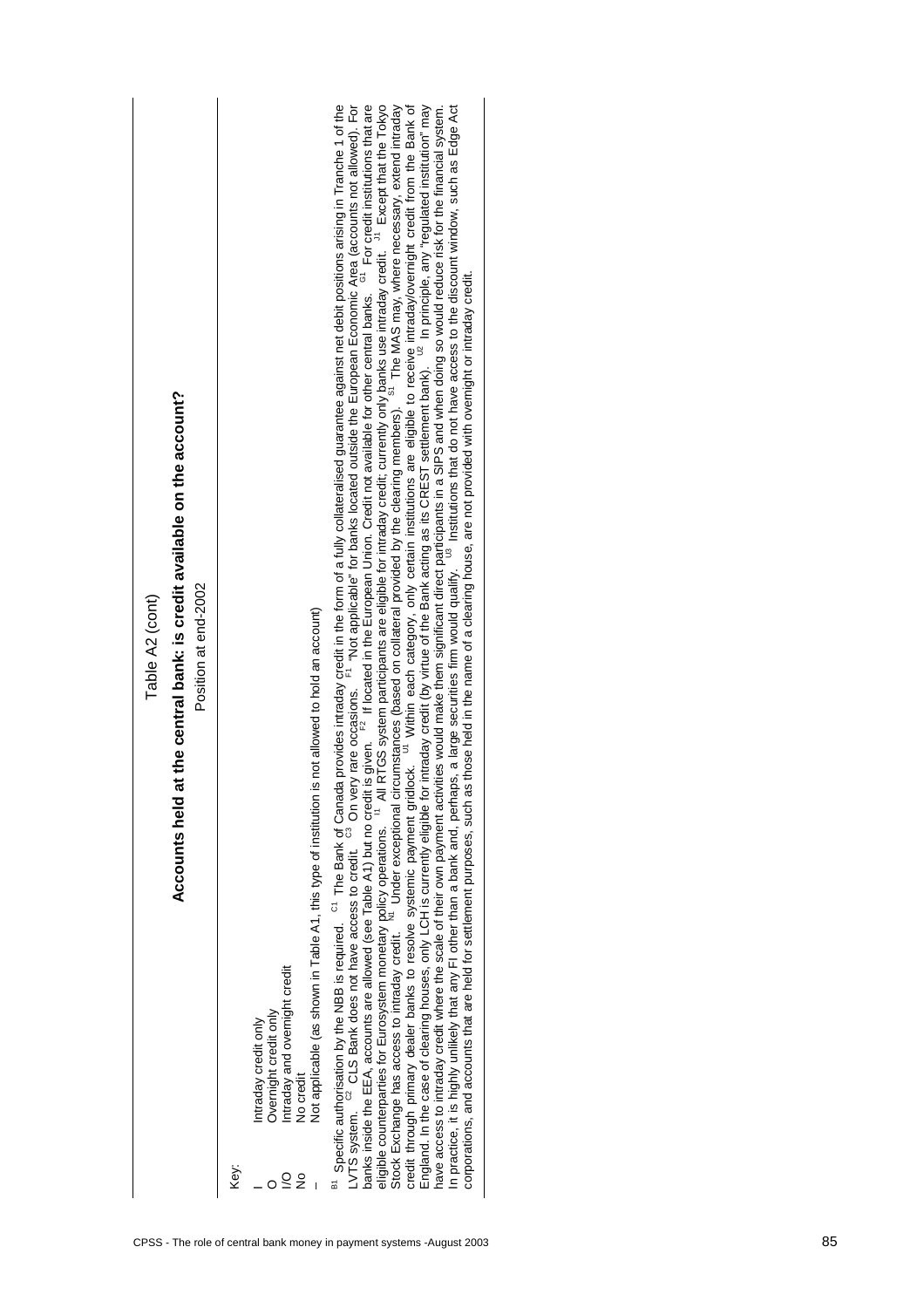|                                                                                                               |               |                             |                                                     |                  | Position at end-2000          | Accounts held at the central bank: number and value |                                                                |                                   |                               |                     |
|---------------------------------------------------------------------------------------------------------------|---------------|-----------------------------|-----------------------------------------------------|------------------|-------------------------------|-----------------------------------------------------|----------------------------------------------------------------|-----------------------------------|-------------------------------|---------------------|
|                                                                                                               |               | Number of payment accounts  |                                                     | (thousands)      |                               |                                                     | Value of overnight balances on payment accounts (USD billions) |                                   |                               |                     |
|                                                                                                               | Total         | Held by<br>locally<br>banks | remotely#<br><u>گ</u><br>banks<br>Held <sub>1</sub> | Other            | Total                         | Held by<br>locally<br>banks                         | (a) required<br>Of which:<br>reserves                          | Of which:<br>reserves<br>(b) free | remotely#<br>Held by<br>banks | Other               |
| Belgium                                                                                                       | 0.45          | 0.33                        | 0.07                                                | 0.05             | 6.63                          | nav                                                 | veu                                                            | NBU                               | nav                           | $n$ av              |
| Canada                                                                                                        | 0.014         | 0.013                       | nap $^{\rm C7}$                                     | 0.001            | 0.349                         | 0.349                                               | $\circ$                                                        | 0.349                             | $\circ$                       | $\circ$             |
| France                                                                                                        | 75            | $\mathbf{\Omega}$           | neg                                                 | 73               | 35 <sub>(e)</sub>             | 26.0                                                | $19.1^{F1}$                                                    | $0.2^{F1}$                        | nav                           | nav                 |
| Germany                                                                                                       | $\frac{4}{1}$ | Ю                           | neg                                                 | 36 <sup>61</sup> | 38.7                          | 38.2                                                | 37.9                                                           | 0.2                               | neg                           | 0.5                 |
| Hong Kong SAR                                                                                                 | 0.151         | 0.151                       | nap                                                 | nap              | $\overline{0}$ .              | $\overline{0}$ :                                    | deu                                                            | 0.1                               | nap                           | nap                 |
| ltaly                                                                                                         | 0.698         | 0.686                       | 0.001                                               | 0.011            | 11.4                          | 11.4                                                | 11.3                                                           | 0.1                               | neg                           | neg                 |
| Japan                                                                                                         | $1.5^{J_1}$   | 1.4                         | nap <sup>C1</sup>                                   | $\overline{0}$ . | 46.6 <sup>J<sub>2</sub></sup> | $39.7^{J2}$                                         | 36.1                                                           | 3.6                               | nap                           | $6.9^{J2}$          |
| Netherlands                                                                                                   | 0.35          | $0.12^{N1}$                 | 0.005                                               | 0.22             | 16.09                         | $11.09^{N2}$                                        | 11.12                                                          | 0.05                              | 0.001                         | 5.0                 |
| Singapore                                                                                                     | 0.151         | 0.137                       | nap                                                 | 0.014            | 35.84                         | 3.28                                                | vev                                                            | Neu                               | nap                           | 32.56 <sup>S1</sup> |
| Sweden                                                                                                        | 0.022         | 0.017                       | $\circ$                                             | 0.005            | neg <sup>S2</sup>             | neg <sup>s2</sup>                                   | deu                                                            | beu                               | neg                           | neg                 |
| Switzerland                                                                                                   | 0.306         | 0.225                       | 0.064                                               | 0.017            | 4.6                           | 3.7                                                 | nap <sup>S3</sup>                                              | nap <sup>S3</sup>                 | $\overline{C}$                | $0.\overline{8}$    |
| United Kingdom                                                                                                | 0.097(e)      | 0.077(e)                    | 0.002                                               | 0.018            | 2.33                          | $2.33^{1/1}$                                        | $2.15^{12}$                                                    | 0.18                              | peg                           | neg                 |
| <b>United States</b>                                                                                          | $8.6^{13}$    | 8.5                         | nap                                                 | C <sub>1</sub>   | $13.7^{14}$                   | $13.6^{14}$                                         | $12.1^{15}$                                                    | 1.5                               | nap                           | $\overline{0}$ .    |
| Note: Domestic currency payment accounts. For an explanation of the footnotes, refer to the end of the table. |               |                             |                                                     |                  |                               |                                                     |                                                                |                                   |                               |                     |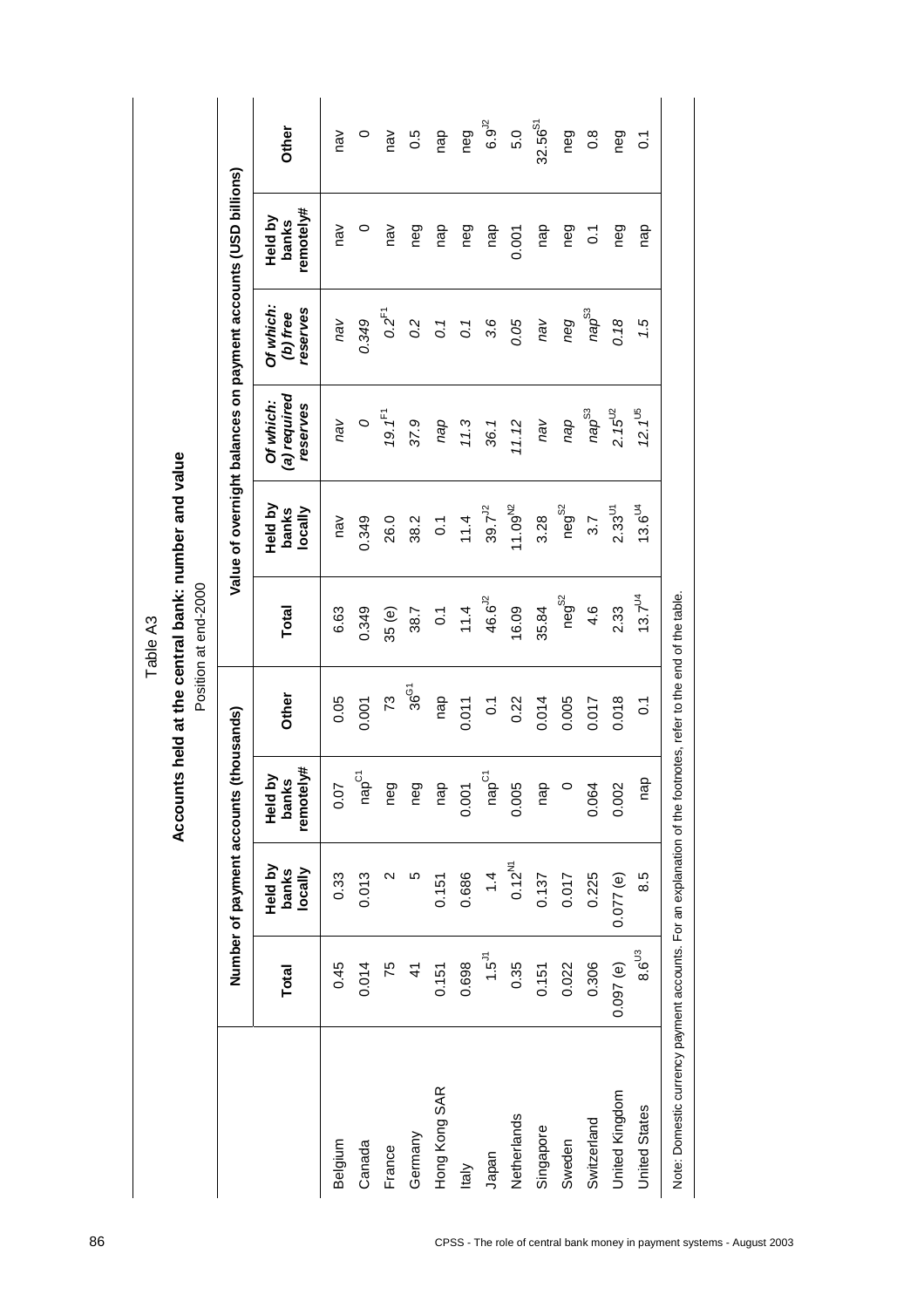| <sup>cr</sup> Apart from CLS Bank, which has an account <sup>F1</sup> Reserve period December 2000 to January 2001 (hence the sum is different from the end-year total figure of 26.0). <sup>S1</sup> Includes<br>30.5, public authorities 2.1, others 3.4.<br>Accounts held at the central bank: number and value<br>Position at end-2000<br>Includes intra-European Union remote access. Excludes central banks and IFIs.<br>not applicable<br>not available<br>Country-specific notes:<br>negligible<br>estimate<br>General notes:<br>Key:<br>nap<br>peg<br>nav<br>$\mathbf{e}$<br># | cash, balances at the Postfinance or balances at the central bank. Therefore the distinction between required reserves and free reserves is not meaningful. <sup>ut</sup> This figure refers to the total value of<br>funds held by banks<br>outstanding for March 2000. Figures for 'held by banks locally' are for financial institutions subject to reserve requirements (ie banks except certain cooperative banks). The figure for "other" is for<br>institutions not sub<br>outstanding for March 2000. Higures ior ineu by benine weary with the MAS and the sellement and reserve accounts, as ior weare verocation for March 2000. In endpoint and reserve requirements (which includes certain coopera | Table A3 (cont)                                                      |
|-----------------------------------------------------------------------------------------------------------------------------------------------------------------------------------------------------------------------------------------------------------------------------------------------------------------------------------------------------------------------------------------------------------------------------------------------------------------------------------------------------------------------------------------------------------------------------------------|------------------------------------------------------------------------------------------------------------------------------------------------------------------------------------------------------------------------------------------------------------------------------------------------------------------------------------------------------------------------------------------------------------------------------------------------------------------------------------------------------------------------------------------------------------------------------------------------------------------------------------------------------------------------------------------------------------------|----------------------------------------------------------------------|
|                                                                                                                                                                                                                                                                                                                                                                                                                                                                                                                                                                                         |                                                                                                                                                                                                                                                                                                                                                                                                                                                                                                                                                                                                                                                                                                                  |                                                                      |
|                                                                                                                                                                                                                                                                                                                                                                                                                                                                                                                                                                                         |                                                                                                                                                                                                                                                                                                                                                                                                                                                                                                                                                                                                                                                                                                                  |                                                                      |
|                                                                                                                                                                                                                                                                                                                                                                                                                                                                                                                                                                                         |                                                                                                                                                                                                                                                                                                                                                                                                                                                                                                                                                                                                                                                                                                                  |                                                                      |
|                                                                                                                                                                                                                                                                                                                                                                                                                                                                                                                                                                                         |                                                                                                                                                                                                                                                                                                                                                                                                                                                                                                                                                                                                                                                                                                                  |                                                                      |
|                                                                                                                                                                                                                                                                                                                                                                                                                                                                                                                                                                                         |                                                                                                                                                                                                                                                                                                                                                                                                                                                                                                                                                                                                                                                                                                                  |                                                                      |
|                                                                                                                                                                                                                                                                                                                                                                                                                                                                                                                                                                                         |                                                                                                                                                                                                                                                                                                                                                                                                                                                                                                                                                                                                                                                                                                                  |                                                                      |
|                                                                                                                                                                                                                                                                                                                                                                                                                                                                                                                                                                                         |                                                                                                                                                                                                                                                                                                                                                                                                                                                                                                                                                                                                                                                                                                                  |                                                                      |
|                                                                                                                                                                                                                                                                                                                                                                                                                                                                                                                                                                                         |                                                                                                                                                                                                                                                                                                                                                                                                                                                                                                                                                                                                                                                                                                                  |                                                                      |
|                                                                                                                                                                                                                                                                                                                                                                                                                                                                                                                                                                                         |                                                                                                                                                                                                                                                                                                                                                                                                                                                                                                                                                                                                                                                                                                                  |                                                                      |
|                                                                                                                                                                                                                                                                                                                                                                                                                                                                                                                                                                                         |                                                                                                                                                                                                                                                                                                                                                                                                                                                                                                                                                                                                                                                                                                                  | <sup>G</sup> ' Includes employees<br>branches. <sup>J2</sup> Average |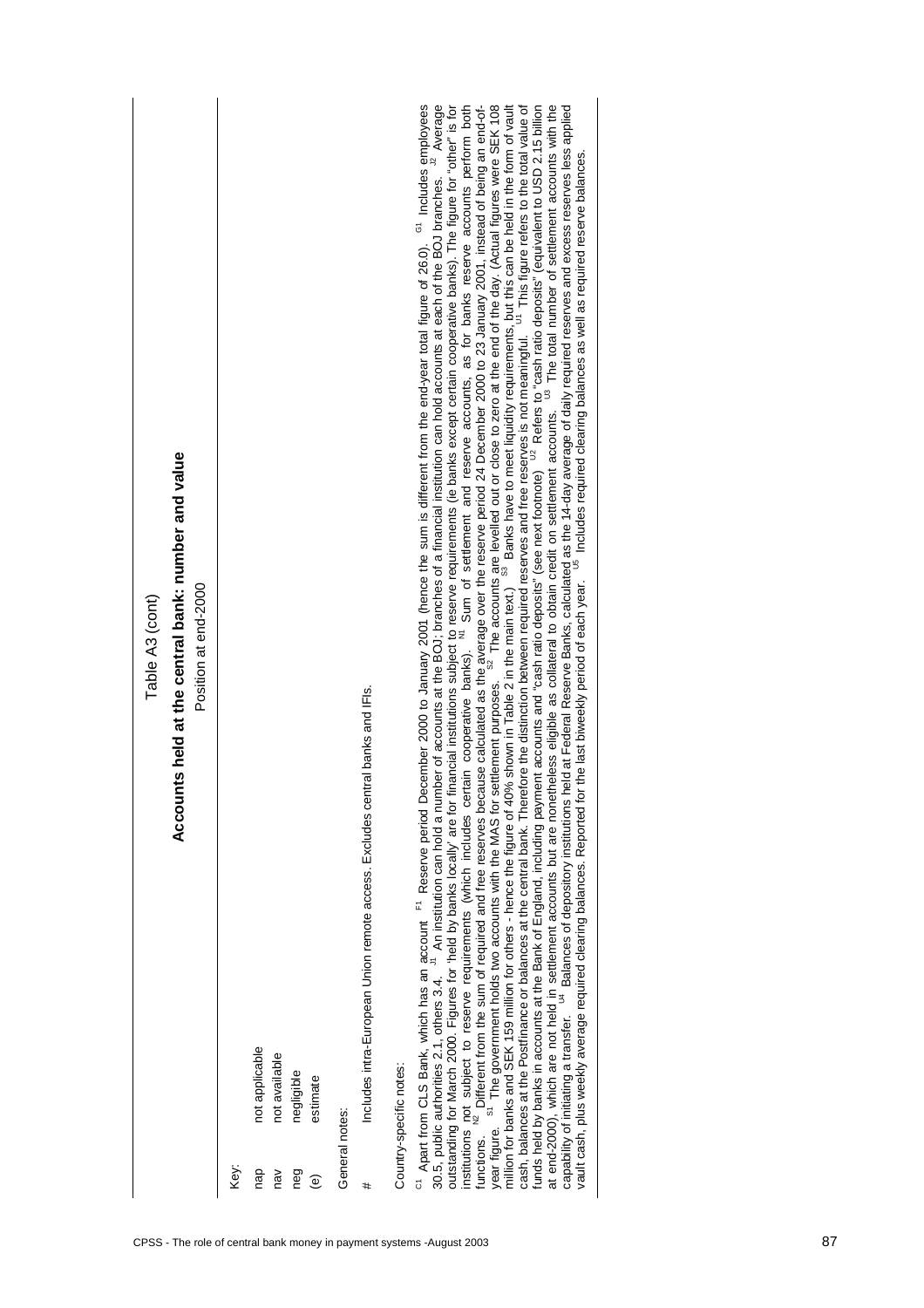#### Table B

#### **Overnight and intraday use of central bank money**

In billions of USD, daily averages for 2000

|                      | <b>Overnight balance</b> | Peak value of intraday credit |
|----------------------|--------------------------|-------------------------------|
| Belgium              | 0.47 <sup>1</sup>        | 3.47                          |
| Canada               | 0.520                    | nap <sup>2</sup>              |
| France               | 35 $(e)^3$               | 26.24                         |
| Germany              | $38.7^3$                 | nav                           |
| Hong Kong SAR        | 0.1                      | 5                             |
| Italy                | 11.4                     | 6.1                           |
| Japan                | $52.3^{4}$               | $112.7^{4}$                   |
| <b>Netherlands</b>   | 14.63                    | 10.12                         |
| Singapore            | 43.49                    | nap <sup>5</sup>              |
| Sweden               | neg                      | 7                             |
| Switzerland          | 2.0                      | 1.2                           |
| United Kingdom       | $2.19^{6}$               | $48^{7}$                      |
| <b>United States</b> | 13.7                     | 86.9                          |

Key:

nap not applicable nav not available neg negligible<br>(e) estimate estimate

<sup>1</sup> Average for January to June 2002. <sup>2</sup> The Bank of Canada provides intraday credit in the form of a fully collateralised<br>guarantee against net debit positions arising in Tranche 1 of the LVTS system. <sup>3</sup> End-2000. <sup>4</sup> November 2002.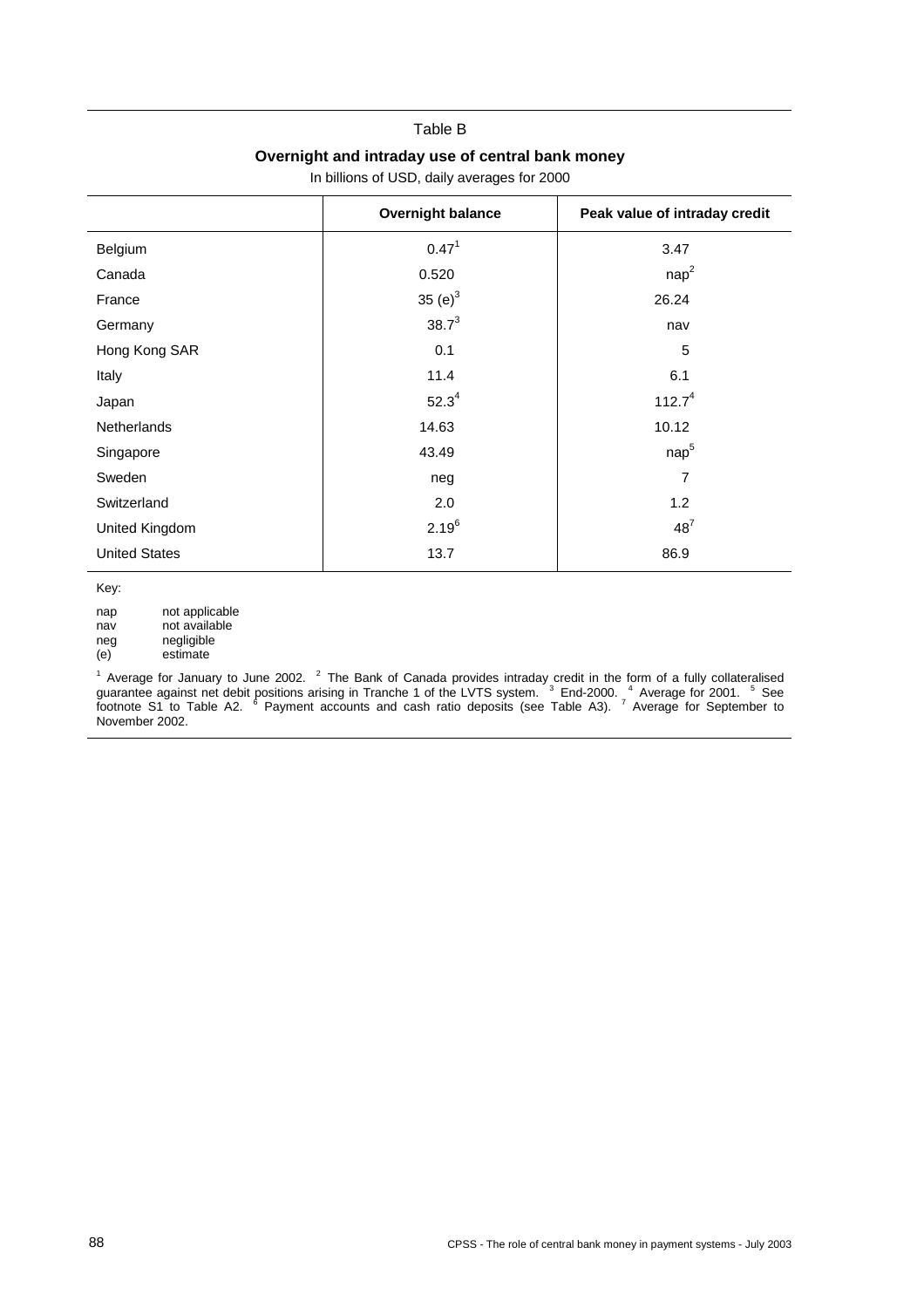| 73%<br>nav<br>nav<br>nav<br>nav<br>nav<br>volume<br>90% (e)<br>90% (e)<br>Βy<br>81%<br>74%<br>84%<br>82%<br>72%<br>46%<br>60%<br>64%<br>nav<br>$n$ av<br>nav<br>naV<br>nav<br>nav<br>nav<br>transactions <sup>3</sup><br>By value of<br>mixed (g)<br>$\widehat{\mathbf{e}}$<br>ම<br>ම<br>mixed (<br>low(e)<br>mixed<br>(e)<br>Mo<br>low (e)<br>mixed<br>mixed<br>mixed<br>mixed<br>nap'<br>$n$ av<br>$\mathsf{na}$<br>$n$ av<br>$n$ av<br>nav<br>naV<br>By number of<br>$in$ stitutions $^{2}$<br>strong<br>strong<br>strong<br>mixed<br>កថ្នា <sup>ត</sup><br>កម្មាត<br>កម្មាត<br>: <sup>គ</sup> ្គី <sup>ន</sup><br>: ថ្ងៃ គ្នួ<br>: ជ ខ<br>mixed<br>mixed<br>high<br>ight<br>Light<br>Light<br>high<br>$\mathsf{na}$<br>nav<br>participants<br>.<br>အိစ္ဆီ<br>$17^{B1}$<br>direct<br>1,750<br>113<br>က္ $\frac{1}{2}$ ၀ ၀<br>1,560<br>73<br>525<br>151<br>Settlement<br>method <sup>1</sup><br><sub>ច</sub> ្ចុប្ផីទី<br>ភូមិ<br>ស្ថិត<br>58<br>ნ ნ<br>system?<br>operate<br>partly <sup>F1</sup><br>bank<br>the<br>yes<br>yes<br>yes<br>yes<br>yes<br>yes<br>g<br>g<br><b>PO</b><br><b>PO</b><br>g<br><b>PO</b><br>S<br>S<br>S<br>2 <sub>n</sub><br>1,758<br>3,599<br>14,408<br>2,228<br>billions<br>17,532<br>263,415<br>63,420<br>20,327<br>19,775<br>1,697<br>46,107<br>2,207<br>451<br>5<br>80,857<br>$\overline{7}$<br><b>asp</b><br>2000<br>(thousands)<br>Volume in<br>885,220<br>4,190<br>47,980<br>24,692<br>3,000<br>5,500<br>6,485,300<br>2,360<br>> 15,000<br>115<br>248<br>3,500<br>4,152,000<br>41,000<br>1,560<br>41,500<br>3,453,900<br>2000<br>transactions<br>Main type of<br>arge-value<br>large-value<br>arge-value<br>arge-value<br>arge-value<br>arge-value<br>handled<br>securities<br>securities<br>securities<br>securities<br>securities<br>securities<br>cheques<br>retail<br>retail<br>retail<br>retail<br>Country and system<br>CDS debt clearing<br>Clearing houses<br>Euroclear Bank<br>CDS securities<br>CH of Belgium<br>Eurosystem<br>BXS-CIK <sup>B3</sup><br><b>TARGET<sup>E1</sup></b><br><b>RGV/Relit</b><br>NBB SSS<br>Belgium<br>Canada<br><b>ELLIPS</b><br><b>EURO1</b><br>France<br><b>ACSS</b><br>LVTS<br>CEC<br>TBF<br> <br><b>PNS</b><br>$\frac{1}{5}$ |  | alue in<br>⋗    | central<br>Does |               |                  | Degree of tiering | Concentration <sup>4</sup>        |
|---------------------------------------------------------------------------------------------------------------------------------------------------------------------------------------------------------------------------------------------------------------------------------------------------------------------------------------------------------------------------------------------------------------------------------------------------------------------------------------------------------------------------------------------------------------------------------------------------------------------------------------------------------------------------------------------------------------------------------------------------------------------------------------------------------------------------------------------------------------------------------------------------------------------------------------------------------------------------------------------------------------------------------------------------------------------------------------------------------------------------------------------------------------------------------------------------------------------------------------------------------------------------------------------------------------------------------------------------------------------------------------------------------------------------------------------------------------------------------------------------------------------------------------------------------------------------------------------------------------------------------------------------------------------------------------------------------------------------------------------------------------------------------------------------------------------------------------------------------------------------------------------------------------------------------------------------------------------------------------------------------------------------------------------------------------------------------------------------------------------------------------------------------------------------------------------------------|--|-----------------|-----------------|---------------|------------------|-------------------|-----------------------------------|
|                                                                                                                                                                                                                                                                                                                                                                                                                                                                                                                                                                                                                                                                                                                                                                                                                                                                                                                                                                                                                                                                                                                                                                                                                                                                                                                                                                                                                                                                                                                                                                                                                                                                                                                                                                                                                                                                                                                                                                                                                                                                                                                                                                                                         |  |                 |                 |               | Number of        |                   | value<br>Βy                       |
|                                                                                                                                                                                                                                                                                                                                                                                                                                                                                                                                                                                                                                                                                                                                                                                                                                                                                                                                                                                                                                                                                                                                                                                                                                                                                                                                                                                                                                                                                                                                                                                                                                                                                                                                                                                                                                                                                                                                                                                                                                                                                                                                                                                                         |  |                 |                 |               |                  |                   | 86%                               |
|                                                                                                                                                                                                                                                                                                                                                                                                                                                                                                                                                                                                                                                                                                                                                                                                                                                                                                                                                                                                                                                                                                                                                                                                                                                                                                                                                                                                                                                                                                                                                                                                                                                                                                                                                                                                                                                                                                                                                                                                                                                                                                                                                                                                         |  |                 |                 |               |                  |                   | 72%                               |
|                                                                                                                                                                                                                                                                                                                                                                                                                                                                                                                                                                                                                                                                                                                                                                                                                                                                                                                                                                                                                                                                                                                                                                                                                                                                                                                                                                                                                                                                                                                                                                                                                                                                                                                                                                                                                                                                                                                                                                                                                                                                                                                                                                                                         |  |                 |                 |               |                  |                   | 68%<br>70%                        |
|                                                                                                                                                                                                                                                                                                                                                                                                                                                                                                                                                                                                                                                                                                                                                                                                                                                                                                                                                                                                                                                                                                                                                                                                                                                                                                                                                                                                                                                                                                                                                                                                                                                                                                                                                                                                                                                                                                                                                                                                                                                                                                                                                                                                         |  |                 |                 |               |                  |                   | ම<br>90% (e)<br>90%<br>82%<br>84% |
|                                                                                                                                                                                                                                                                                                                                                                                                                                                                                                                                                                                                                                                                                                                                                                                                                                                                                                                                                                                                                                                                                                                                                                                                                                                                                                                                                                                                                                                                                                                                                                                                                                                                                                                                                                                                                                                                                                                                                                                                                                                                                                                                                                                                         |  |                 |                 |               |                  |                   | 30% (e)                           |
| high<br>89,000<br>Clearnet                                                                                                                                                                                                                                                                                                                                                                                                                                                                                                                                                                                                                                                                                                                                                                                                                                                                                                                                                                                                                                                                                                                                                                                                                                                                                                                                                                                                                                                                                                                                                                                                                                                                                                                                                                                                                                                                                                                                                                                                                                                                                                                                                                              |  | 33,856<br>1,121 |                 | <b>ប</b> ិចិត | 00<br>000<br>000 | ම්මම              | 56%<br>56%                        |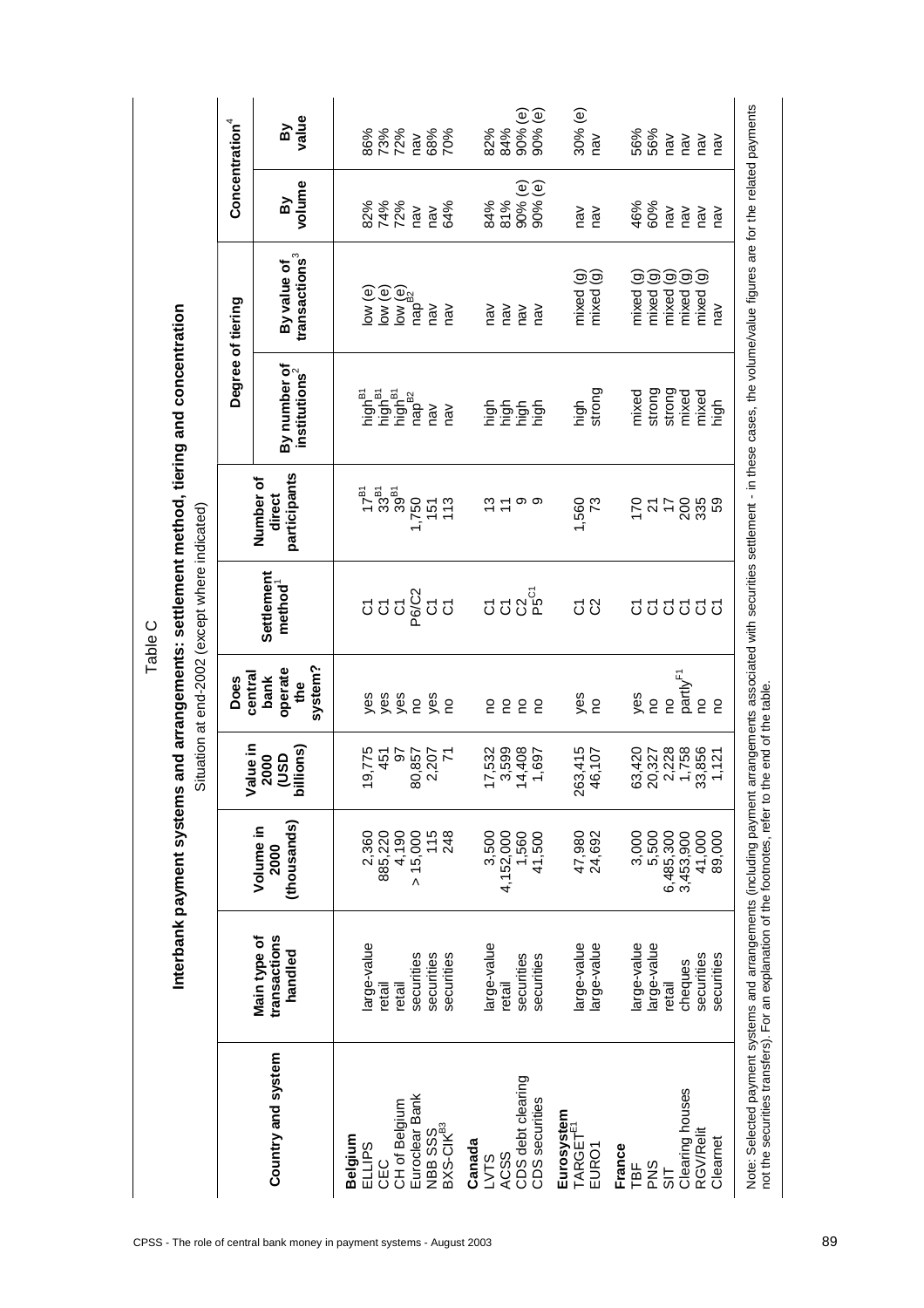|                                                    |                                                             |                                     |                                   |                                   | Situation at end-2002 (except where indicated) |                                     | Interbank payment systems: settlement method, tiering and concentration |                                          |                                            |                                 |
|----------------------------------------------------|-------------------------------------------------------------|-------------------------------------|-----------------------------------|-----------------------------------|------------------------------------------------|-------------------------------------|-------------------------------------------------------------------------|------------------------------------------|--------------------------------------------|---------------------------------|
|                                                    |                                                             |                                     | alue in<br>>                      | central<br>Does                   |                                                |                                     |                                                                         | Degree of tiering                        | Concentration <sup>4</sup>                 |                                 |
| Country and system                                 | transactions<br>Main type of<br>handled                     | (thousands)<br>Volume in<br>2000    | billions<br>asp<br>2000           | system?<br>operate<br>bank<br>the | Settlement<br>method <sup>1</sup>              | participants<br>Number of<br>direct | By number of<br>institutions <sup>2</sup>                               | transactions <sup>3</sup><br>By value of | volume<br>Βy                               | value<br>Βy                     |
| Germany<br>RTGS <sup>plus G1</sup>                 | arge-value                                                  | nap $^{G_1}$                        | nap <sup>G1</sup>                 | yes                               |                                                | 74                                  | strong <sup>G2</sup>                                                    | $\mathsf{na}$                            | NBL                                        | NBU                             |
| ్టే<br>ELS                                         | arge-value                                                  | 18,840                              | 25,794<br>$\mathbf{\sim}$         | yes                               |                                                | 2,486<br>2,486                      | $\geq$                                                                  | $\mathsf{na}$                            | $\mathsf{N}$                               | $\mathsf{na}$                   |
| AZV<br><b>RPS</b>                                  | cross-border<br>retail                                      | 2,226,600<br>185                    | 2,413<br>134                      | yes<br>yes                        |                                                | 303                                 | strong<br>$\sum_{i=1}^{\infty}$                                         | nav<br>nav                               | naV<br>$n$ av                              | nav<br>nav                      |
| MASSE                                              | cross-border                                                | 4944                                | $\mathbf{\Omega}$                 | yes                               |                                                | 136 <sup>G4</sup>                   | strong                                                                  | nav                                      | naV                                        | nav                             |
| Bilateral Interbank <sup>G5</sup>                  | retail                                                      | nav                                 | NBU                               | <b>O</b>                          |                                                | NBU                                 | nav                                                                     | nav                                      | naV                                        | nav                             |
| Giro networks <sup>G6</sup>                        | retail                                                      | nav                                 | nav                               | <b>OU</b>                         |                                                | nav                                 | nav                                                                     | nav                                      | naV                                        | nav                             |
| Clearstream Frankfurt<br>Derivatives Clearing      | margin payments<br>securities                               | nav<br>nav                          | naV<br>nav                        | yes<br>yes                        | ភូមិ<br>សូន ស្រី ស្រី ស្រី                     | 320<br>nav<br>circa                 | high<br>nav                                                             | nav<br>nav                               | naV<br>NBL                                 | nav<br>NBU                      |
| Hong Kong SAR<br>HKD RTGS<br>USD RTGS<br>Euro RTGS | large-value (HKD)<br>large-value (USD)<br>large-value (EUR) | nap <sup>H3</sup><br>199,114<br>186 | nap <sup>H3</sup><br>3,556<br>246 | <b>DO</b><br>e<br>C<br>S          | P5 <sup>H</sup><br>P5 <sup>H</sup> 4<br>5      | $130^{H1}$<br><b>&amp; 21</b>       | mixed<br>mixed<br>none                                                  | $n$ av $^{H3}$<br>none<br>nav            | $\mathsf{nav}^{\mathsf{H}3}$<br>nav<br>NBU | 69%<br>nav <sup>13</sup><br>48% |
| <b>BI-REL</b><br><b>Italy</b>                      | large-value                                                 | 11,600                              | 39,654                            |                                   | 5                                              | 698                                 | $\geq$                                                                  | (e) wo                                   | 36%                                        | 39%                             |
| BI-COMP local cimg                                 | paper-based                                                 | 109,400                             | 779                               | yes                               |                                                | 140                                 |                                                                         |                                          | 28%                                        | 23%                             |
| BI-COMP retai                                      | paperless                                                   | 1,005,400                           | 1,664<br>28,768                   | yes<br>no                         |                                                | 284                                 | high<br>high                                                            | high (e)<br>high (e)                     | 26%                                        | 26%                             |
| Express<br>Ğ                                       | securities<br>securities                                    | 44,210<br>neg                       | 77<br>$\sim$                      | yes<br><sub>2</sub>               | <b>បួន</b> ប្ល                                 | 71                                  | mixed<br>$\tilde{\varepsilon}$                                          | mixed<br>$\geq$                          | 91%<br>$\overline{na}$                     | 78%<br>nav                      |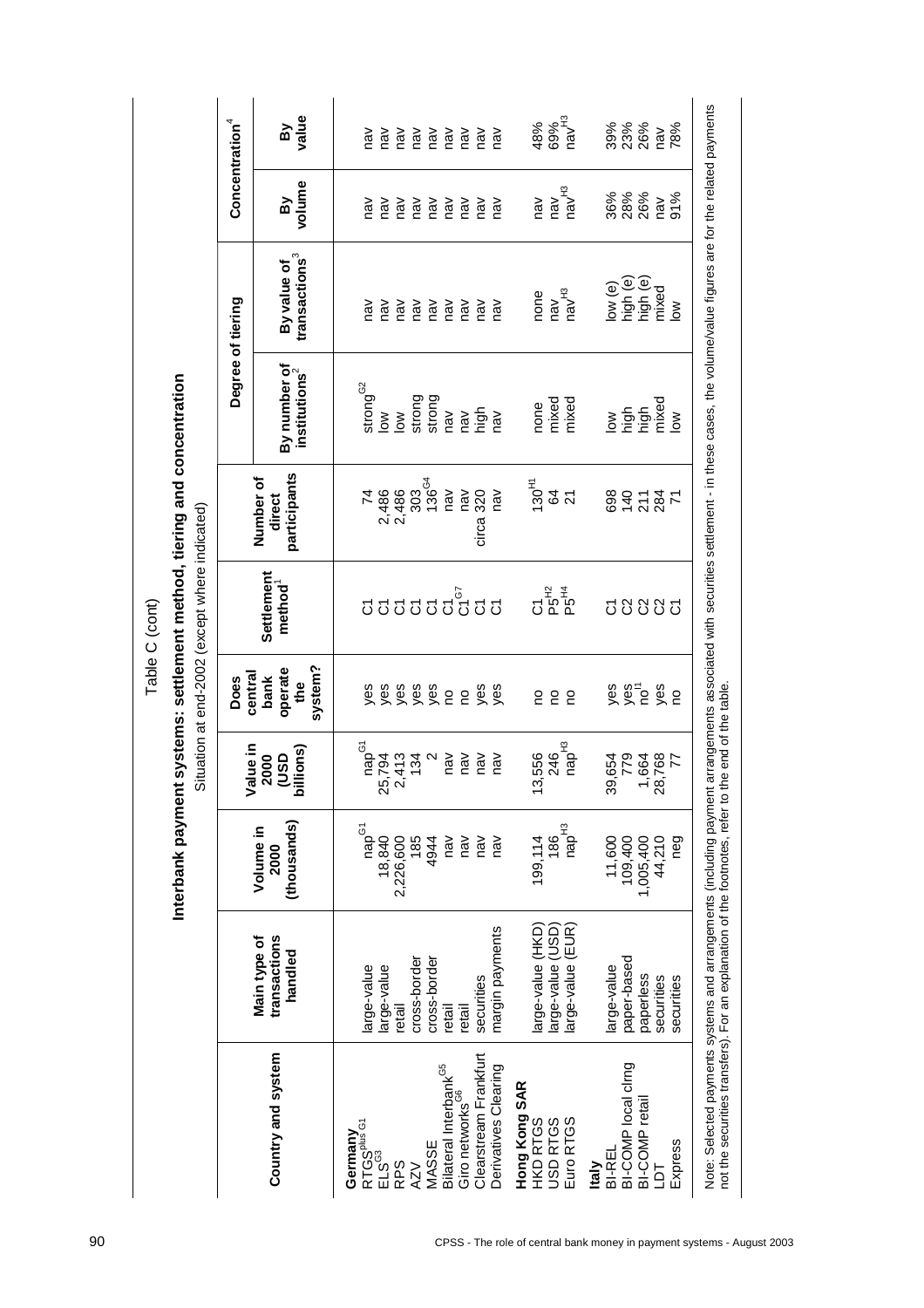| i                |
|------------------|
| ֧֛׆֦֦֦<br>:<br>: |
| š<br>ś<br>ċ<br>å |

|                                                       |                                         |                                  | alue in<br>⋗                    | Does                                         |                                   |                                     |                                        | Degree of tiering                        | Concentration <sup>4</sup>                     |                                                             |
|-------------------------------------------------------|-----------------------------------------|----------------------------------|---------------------------------|----------------------------------------------|-----------------------------------|-------------------------------------|----------------------------------------|------------------------------------------|------------------------------------------------|-------------------------------------------------------------|
| Country and system                                    | transactions<br>Main type of<br>handled | (thousands)<br>Volume in<br>2000 | billions)<br><b>asn</b><br>2000 | system?<br>operate<br>central<br>bank<br>the | Settlement<br>method <sup>1</sup> | participants<br>Number of<br>direct | By number of<br>$in$ stitutions $^{2}$ | transactions <sup>3</sup><br>By value of | volume<br>ΔÀ                                   | value<br>Δ                                                  |
| BOJ-NET, of which:<br>DVP-JGBs<br>Japan <sup>J1</sup> | large-value<br>securities               | 1,993<br>5,046                   | 33,929<br>56,640<br>۴           | yes                                          | δ                                 | $383^{J2}$<br>5                     | high <sup>J3</sup>                     | none (g)                                 | $18%^{J4}$                                     | $33\%$ <sup><math>14</math></sup>                           |
| DVP - other bonds                                     | securities                              | 57                               | 257                             |                                              |                                   | $\mathbf{S}$                        |                                        |                                          |                                                |                                                             |
| <b>FXYCS</b>                                          | fx transactions                         | 9,564<br>1,220,032               | 56,587                          | g                                            | 888                               | $\overline{6}$<br>154               | strong                                 | low (g)                                  | 65%4<br>40% <sup>44</sup><br>47% <sup>44</sup> | 61% <sup>14</sup><br>56% <sup>14</sup><br>69% <sup>14</sup> |
| Zengin system<br>TCH-BCCS                             | bills and<br>retail                     | 71,559                           | 20,113<br>5,247                 | $\overline{c}$<br><b>PO</b>                  |                                   | 121                                 | high<br>high                           | $(6)$ Mol<br>nav                         |                                                |                                                             |
| CD/ATMS <sup>J7</sup>                                 | ATM cash<br>cheques                     | 404,569                          | 191                             | <b>PO</b>                                    | $C2/P5^{J8}$                      | $1,914^{9}$                         | mixed                                  | none (g)                                 | naV                                            | nav                                                         |
| Netherlands<br>TOP                                    | large-value                             | 4,000                            | 17,974                          | yes                                          | δ                                 | 105                                 | $\geq$                                 | $\geq$                                   | 73%                                            |                                                             |
| Interpay                                              | retail                                  | 2,328,400                        | 1,457                           | <b>PO</b>                                    |                                   | 71                                  | none                                   | none                                     | 93%                                            | <b>72%</b><br>92%                                           |
| ClearnetAmsterdam                                     | securities                              | 12,279                           | 560                             | <b>DO</b>                                    |                                   | 25                                  |                                        | nav                                      | nav                                            | nav                                                         |
| ClearnetAmsterdam<br>Necigef                          | derivatives<br>securities               | 55,540<br>3,760                  | 66<br>984                       | <b>O</b><br><b>PO</b>                        | <b>ប</b> ិចិត                     | $\frac{2}{3}$<br>$\frac{4}{4}$      | ng fagi<br>Taga                        | nav<br>nav                               | nav<br>naV                                     | nav<br>nav                                                  |
| Singapore<br><b>MEPS</b>                              | large-value <sup>s1</sup>               | 1,908                            | 5,535                           | yes                                          | 5                                 | 72                                  | mixed                                  | nav                                      | 55% <sup>S2</sup>                              | 49% <sup>S3</sup>                                           |
| SGD cheque clearing                                   | large-value/retail                      | 91,259                           | 261                             | <b>O</b>                                     |                                   |                                     | mixed                                  | nav                                      | nav                                            | nav                                                         |
| USD cheque clearing                                   | large-value                             | 390                              | $\overline{c}$                  | <b>p</b>                                     | $C_{\delta}^{\text{SO}}$          | 383                                 |                                        | nav                                      | naV                                            | nav                                                         |
| Interbank GIRO                                        | retail                                  | 29,980                           | 42                              | <b>DO</b>                                    | δ                                 |                                     | nigh<br>T                              | nav                                      | nav                                            | nav                                                         |
| <b>EFTPOS</b>                                         | <b>EFTPOS</b>                           | 76,932                           | S                               | $\overline{c}$                               |                                   | $\infty$                            | nav                                    | nav                                      | naV                                            | nav                                                         |
| Cash machines/ATMs                                    | cash withdrawals                        | 8,540                            | $\overline{\phantom{0}}$        | S                                            | ိုင်္မွဳ<br>၁၉ ၁၉<br>၁၉ ၁၉        |                                     | $n$ av                                 | nav                                      | nav                                            | nav                                                         |
| Central depository<br>(CDP)                           | securities                              | 13,599                           | 88                              | g                                            |                                   | over 500                            | $\mathsf{na}$                          | nav                                      | nav                                            | NBU                                                         |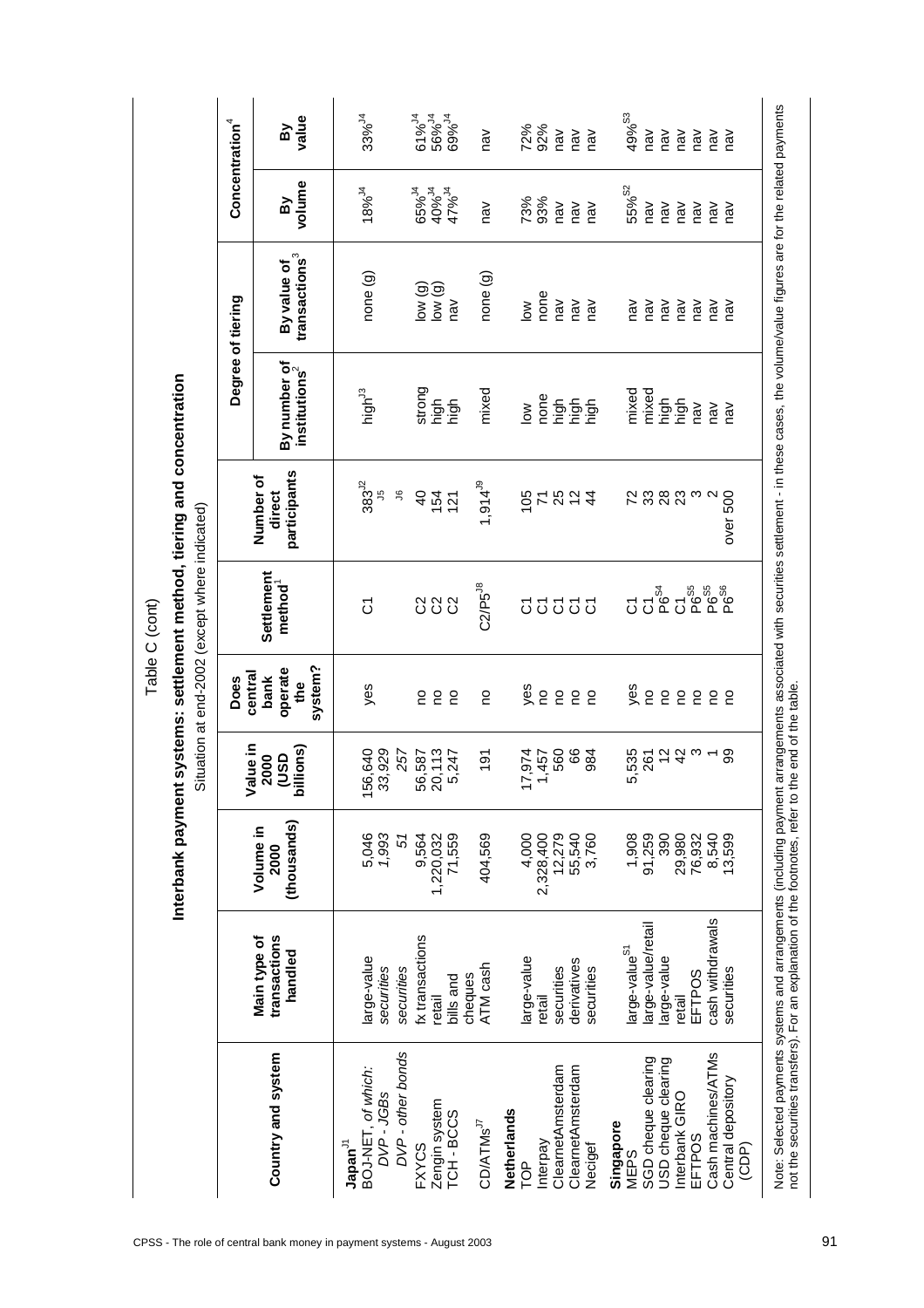|                                                                                                   |                                                                             | Interbank paymen                                                         |                                        | Table C (cont)                                                       | Situation at end-2002 (except where indicated) | it systems: settlement method, tiering and concentration |                                                                      |                                                                                                |                                               |                                               |
|---------------------------------------------------------------------------------------------------|-----------------------------------------------------------------------------|--------------------------------------------------------------------------|----------------------------------------|----------------------------------------------------------------------|------------------------------------------------|----------------------------------------------------------|----------------------------------------------------------------------|------------------------------------------------------------------------------------------------|-----------------------------------------------|-----------------------------------------------|
|                                                                                                   |                                                                             |                                                                          | Value in                               | central<br>Does                                                      |                                                |                                                          |                                                                      | Degree of tiering                                                                              | Concentration <sup>4</sup>                    |                                               |
| Country and system                                                                                | transactions<br>Main type of<br>handled                                     | (thousands)<br>Volume in<br>2000                                         | billions)<br><b>asp</b><br>2000        | system?<br>operate<br>bank<br>the                                    | Settlement<br>method <sup>1</sup>              | participants<br>Number of<br>direct                      | $in$ stitutions $^2$<br>By number<br>ŏ                               | transactions <sup>3</sup><br>By value of                                                       | volume<br>Βy                                  | value<br>Βy                                   |
| Sweden<br>K-RIX<br>E-RIX<br><b>VPC</b><br><b>BGC</b><br><b>NO</b>                                 | arge-value (SEK)<br>arge-value (EUR)<br>derivatives<br>securities<br>retail | 510<br>7,700<br>71,700<br>8<br>351,410                                   | 11,689<br>1,582<br>8,263<br>486<br>407 | yes<br>yes<br>$\tilde{c}$<br><b>PO</b><br><b>DO</b>                  | <b>ប</b> ្រួនន                                 | $\frac{8}{1}$<br>55<br>22<br>63<br>$\overline{20}$       | esigned<br>Frankrig                                                  | mixed<br>mixed<br>none<br>$\geq$<br>$\delta$                                                   | high (g)<br>high (g)<br>85% (e)<br>90%<br>99% | high (g)<br>90% (e)<br>high (g)<br>90%<br>99% |
| Switzerland<br>Secom<br>Repo<br>DТА<br>$\leq$<br>$\frac{0}{50}$                                   | recurring debits<br>credit transfers<br>large-value<br>securities<br>repos  | 389 <sup>S9</sup><br>$742^{59}$<br>$271^{59}$<br>53<br>149,503<br>14,591 | 1,564<br>1,849<br>29<br>134<br>26,444  | $n^{\text{S7}}$<br><b>DO</b><br><b>PO</b><br><b>PO</b><br><b>PO</b>  |                                                | $^{\rm 8}$<br>383<br>150<br>150<br>306                   | nones<br>$\tilde{\varepsilon}$<br>$\geq$<br>$\geq$<br>$\frac{8}{10}$ | none<br>$\geq$<br>$\geq$<br>$\geq$<br>$\frac{8}{2}$                                            | 55%<br>nav<br>$n$ av<br>nav<br>naV            | 68%<br>nav<br>nav<br>nav<br>nav               |
| ec-DIRECT-EFTPOS<br>ec-DIRECT-Tanken<br>ec-Bancomat<br>CASH<br>ECV                                | cash withdrawals<br><b>EFTPOS</b><br><b>EFTPOS</b><br>e-money<br>cheques    | ္မွ အ<br>၁၀<br>၁၀<br>24 <sup>S9</sup><br>$154^{59}$                      | ဖ က<br>neg<br>ბი<br>ნმი                | $\overline{c}$<br><b>PO</b><br>$\overline{c}$<br>$\overline{c}$<br>S |                                                | 133<br>134<br>134<br>13.3                                | $\geq$<br>$\geq$<br>$\frac{8}{10}$<br>$\frac{8}{10}$<br>š            | $\geq$<br>$\frac{8}{10}$<br>$\sum_{i=1}^{\infty}$<br>$\frac{8}{5}$<br>$\tilde{z}$              | naV<br>naV<br>nav<br>$n$ av<br>$n$ av         | nav<br>nav<br>nav<br>nav<br>$\mathsf{var}$    |
| <b>United Kingdom</b><br>CHAPS Sterling<br>Cheque/Credit<br>CHAPS Euro<br>clearing<br><b>BACS</b> | arge-value (EUR)<br>arge-value (GBP)<br>retail electronic<br>etail paper    | 21,705<br>3,250<br>3,316,213<br>2,033,000 (e)                            | 74,464<br>2,912<br>2,202<br>38,357     | yes<br>yes<br>$\overline{c}$<br><b>DO</b>                            | <b>ប៊ីប៊ីប៊ី</b>                               | <u> ខ</u> ុម ភ<br>13                                     | strong<br>strong<br>strong<br>high                                   | $\widehat{e}$<br>mixed (e)<br>$\widehat{\mathbf{e}}$<br>$\circlede$<br>mixed<br>mixed<br>mixed | 72%<br>76%<br>82%<br>79%                      | 79%<br>84%<br>82%<br>nav                      |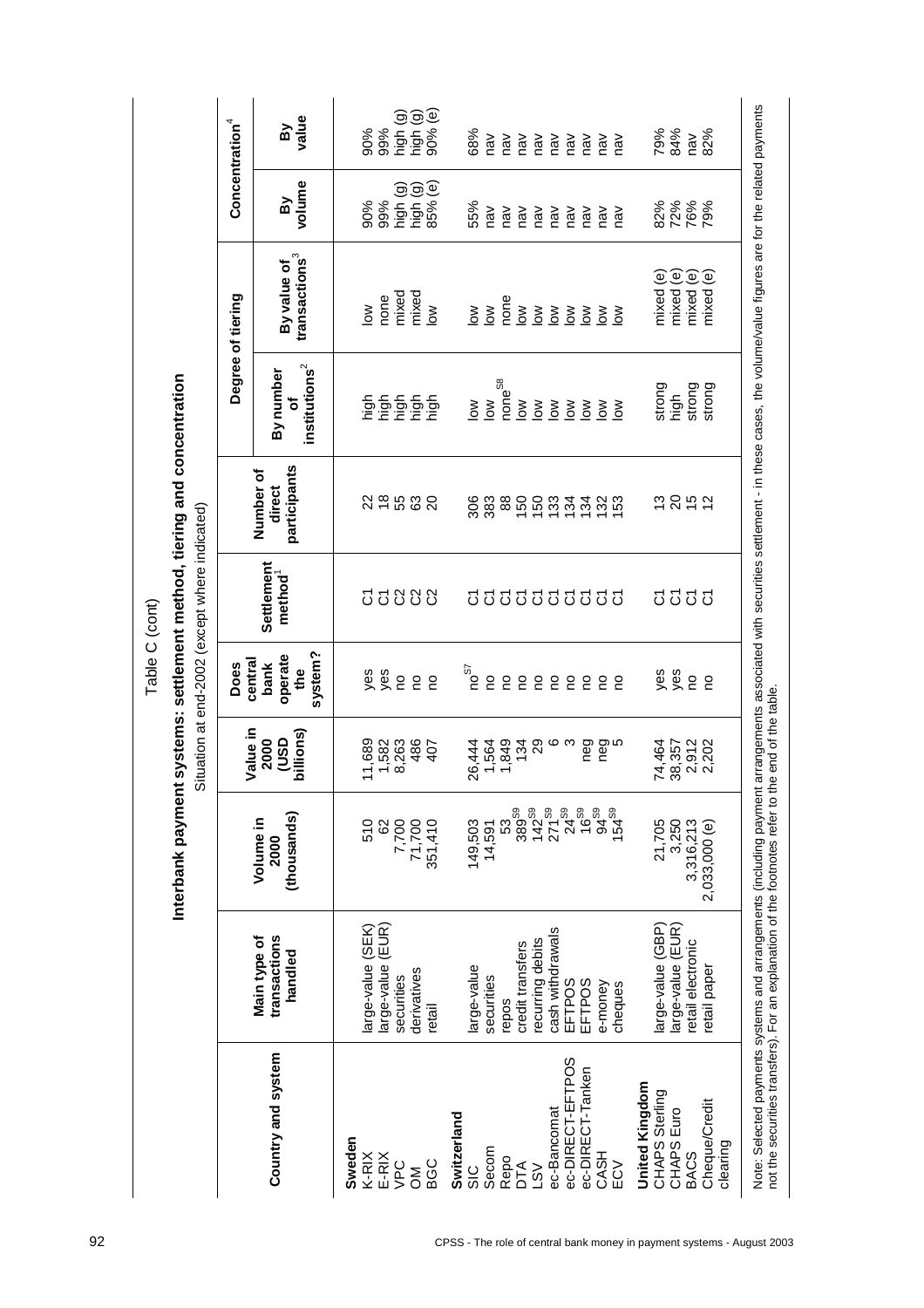| arrangements associated with securities settlement - in these cases, the volume/value figures are for the related payments<br>$n$ av<br>By number of<br>institutions <sup>2</sup><br>strong<br>mixed<br>mixed<br>nav<br>participants<br>Number of<br>8,592 <sup>U1</sup><br>1,249 <sup>U1</sup><br>direct<br>යි<br>$\overline{6}$<br>Settlement<br>method <sup>1</sup><br>$\overline{4}$<br><b>224</b><br>system?<br>operate<br>bank<br>the<br>ne end of the table.<br>yes<br>yes<br><b>DO</b><br><b>DO</b><br>billions)<br>nap<br>379,756<br>188,100<br>292,147<br><b>GSD</b><br>2000<br>Note: Selected payments systems and arrangements (including payment<br>not the securities transfers). For an explanation of the footnotes refer to the<br>(thousands)<br>Volume in<br>nap<br>13,600<br>59,800<br>108,300<br>2000<br>transactions<br>large-value<br>large-value<br>handled<br>securities<br>≚<br>Country and system<br><b>United States</b><br>International<br>Fedwire<br>Fedwire<br>CHIPS<br>C <sub>1</sub> S |              | Value in | Does    |  | Degree of tiering                        |                        | Concentration <sup>4</sup> |
|--------------------------------------------------------------------------------------------------------------------------------------------------------------------------------------------------------------------------------------------------------------------------------------------------------------------------------------------------------------------------------------------------------------------------------------------------------------------------------------------------------------------------------------------------------------------------------------------------------------------------------------------------------------------------------------------------------------------------------------------------------------------------------------------------------------------------------------------------------------------------------------------------------------------------------------------------------------------------------------------------------------------------|--------------|----------|---------|--|------------------------------------------|------------------------|----------------------------|
|                                                                                                                                                                                                                                                                                                                                                                                                                                                                                                                                                                                                                                                                                                                                                                                                                                                                                                                                                                                                                          | Main type of |          | central |  | transactions <sup>3</sup><br>By value of | volume<br>$\mathbf{B}$ | value<br>ΔÝ                |
|                                                                                                                                                                                                                                                                                                                                                                                                                                                                                                                                                                                                                                                                                                                                                                                                                                                                                                                                                                                                                          |              |          |         |  | mixed<br>mixed<br>mixed                  | 32%<br>79%<br>54%      | 44%<br>82%<br>60%          |
|                                                                                                                                                                                                                                                                                                                                                                                                                                                                                                                                                                                                                                                                                                                                                                                                                                                                                                                                                                                                                          |              |          |         |  |                                          | nav                    | nav                        |
|                                                                                                                                                                                                                                                                                                                                                                                                                                                                                                                                                                                                                                                                                                                                                                                                                                                                                                                                                                                                                          |              |          |         |  |                                          |                        |                            |
|                                                                                                                                                                                                                                                                                                                                                                                                                                                                                                                                                                                                                                                                                                                                                                                                                                                                                                                                                                                                                          |              |          |         |  |                                          |                        |                            |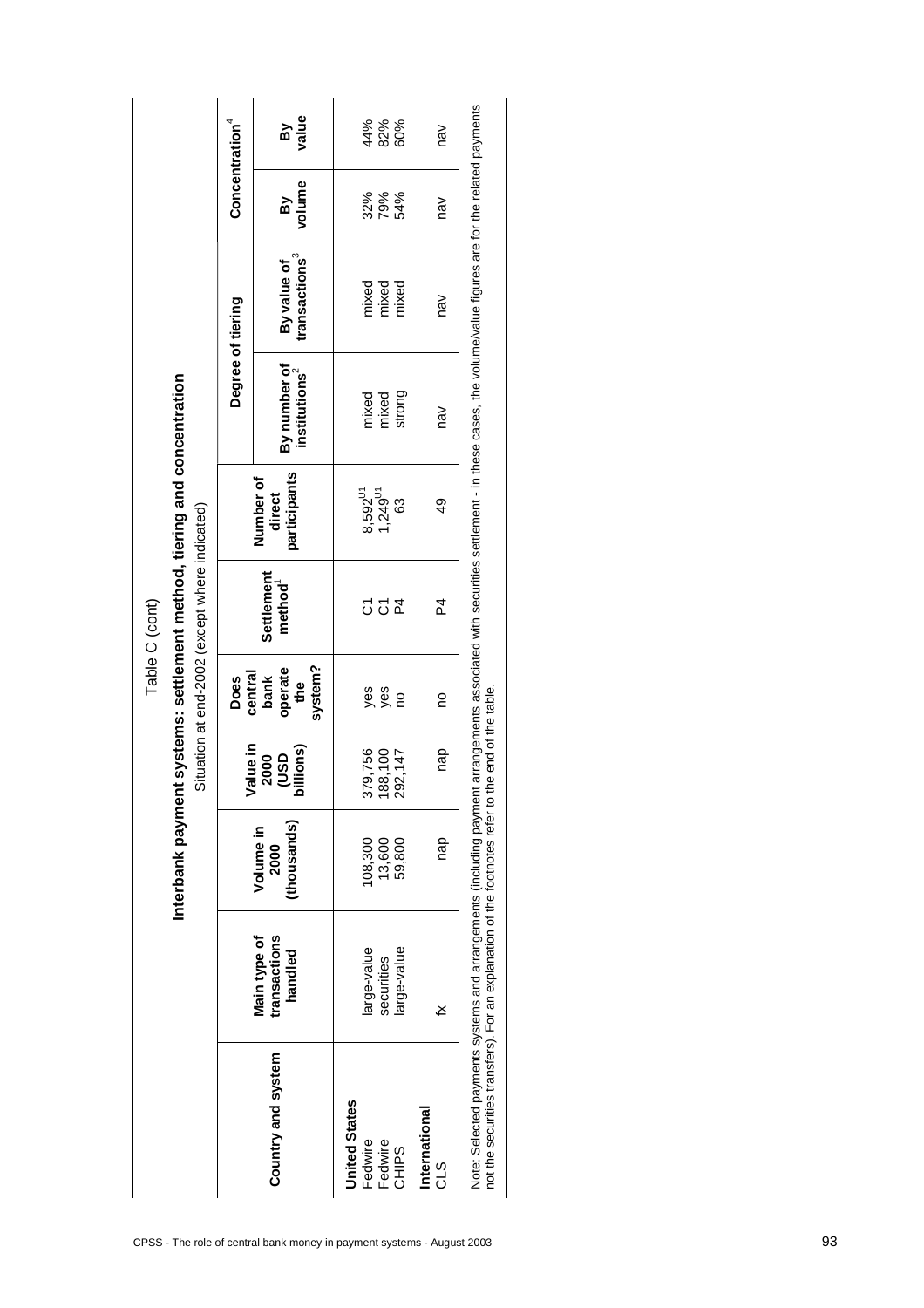|                                        | Table C (cont)                                                                                                                                                                                                                                                                                                                                                                                                                                                                                                                                                                                                                                                                                                                                                                                                                                                                                                                                                                                                                                                                                                                                                                                                                                                                                                                                                                                                                                                                                                                                                                                                                                                                                                                                                    |
|----------------------------------------|-------------------------------------------------------------------------------------------------------------------------------------------------------------------------------------------------------------------------------------------------------------------------------------------------------------------------------------------------------------------------------------------------------------------------------------------------------------------------------------------------------------------------------------------------------------------------------------------------------------------------------------------------------------------------------------------------------------------------------------------------------------------------------------------------------------------------------------------------------------------------------------------------------------------------------------------------------------------------------------------------------------------------------------------------------------------------------------------------------------------------------------------------------------------------------------------------------------------------------------------------------------------------------------------------------------------------------------------------------------------------------------------------------------------------------------------------------------------------------------------------------------------------------------------------------------------------------------------------------------------------------------------------------------------------------------------------------------------------------------------------------------------|
|                                        | It systems: settlement method, tiering and concentration<br>Situation at end-2002 (except where indicated)<br>Interbank paymen                                                                                                                                                                                                                                                                                                                                                                                                                                                                                                                                                                                                                                                                                                                                                                                                                                                                                                                                                                                                                                                                                                                                                                                                                                                                                                                                                                                                                                                                                                                                                                                                                                    |
| Key:                                   |                                                                                                                                                                                                                                                                                                                                                                                                                                                                                                                                                                                                                                                                                                                                                                                                                                                                                                                                                                                                                                                                                                                                                                                                                                                                                                                                                                                                                                                                                                                                                                                                                                                                                                                                                                   |
| nap<br>neg<br>nav<br>$\mathbf{e}$<br>ම | not applicable<br>not available<br>negligible<br>estimate<br>guess                                                                                                                                                                                                                                                                                                                                                                                                                                                                                                                                                                                                                                                                                                                                                                                                                                                                                                                                                                                                                                                                                                                                                                                                                                                                                                                                                                                                                                                                                                                                                                                                                                                                                                |
| General notes:                         |                                                                                                                                                                                                                                                                                                                                                                                                                                                                                                                                                                                                                                                                                                                                                                                                                                                                                                                                                                                                                                                                                                                                                                                                                                                                                                                                                                                                                                                                                                                                                                                                                                                                                                                                                                   |
|                                        | C2 = settles in central bank money by debtors first paying funds (eg by making an RTGS payment) to a special account at the central bank used solely for this purpose (eg in the name of the<br>settlement agent for the system) and then the settlement agent paying funds from that account to the creditors. (NB Contrast this to P4. In C2, the settlement agent is NOT the settlement institution -<br>settlement institution - but, as a routine part of the normal settlement procedures, the settlement institution defunds those<br>C1 = settles in central bank money by the central bank simultaneously debiting/crediting the settlement accounts of the debtors/creditors (either individual payments in real-time in an RTGS system<br>P5 = settles on accounts held by direct participants at the (private sector) settlement institution - and early enough in the RTGS operating day for those with positive balances to defund their<br>P6 = settles on accounts held by direct participants at the (private sector) settlement institution - but sufficiently late in the operating day to prevent those with positive balances at the settlement<br>institution from defunding their accounts on the same day (ie overnight balances with the settlement institution are unavoidable).<br>accounts on the same day if they want (ie any overnight balances with the settlernent institution are voluntary)<br>accounts (on the same day) to those with creditor positions using central bank money (eg CLS)<br>P4 = settles on accounts held by direct participants at a (private sector<br>or the net positions periodically in net and other systems)<br>the settlement agent does not provide accounts.)<br><sup>1</sup> Settlement method |
|                                        | None = all or virtually all domestically located banks are direct participants in the system (or exceptions to this are not significant).<br>Mixed = between 25% and 75% are direct participants.<br>High = between 5% and 25% are direct participants.<br>Strong = less than 5% are direct participants.<br>Low = at least 75% are direct participants.<br><sup>2</sup> Tiering (number of institutions)                                                                                                                                                                                                                                                                                                                                                                                                                                                                                                                                                                                                                                                                                                                                                                                                                                                                                                                                                                                                                                                                                                                                                                                                                                                                                                                                                         |
|                                        | None = all or virtually all payments by value are accounted for by direct participants themselves (rather than by other domestically located banks using these direct participants).<br>participants.<br>ticipants<br>Strong = less than 10% of payments by value are accounted for by direct<br>Low = at least 90% of payments by value are accounted for by direct par<br>Mixed = direct participants account for 25-90%.<br>High = direct participants account for 10-25%.<br><sup>3</sup> Tiering (value of payments)                                                                                                                                                                                                                                                                                                                                                                                                                                                                                                                                                                                                                                                                                                                                                                                                                                                                                                                                                                                                                                                                                                                                                                                                                                         |
|                                        | by the five largest direct participants in the system.<br>4 Concentration: percentage of volume/value of payments accounted for                                                                                                                                                                                                                                                                                                                                                                                                                                                                                                                                                                                                                                                                                                                                                                                                                                                                                                                                                                                                                                                                                                                                                                                                                                                                                                                                                                                                                                                                                                                                                                                                                                   |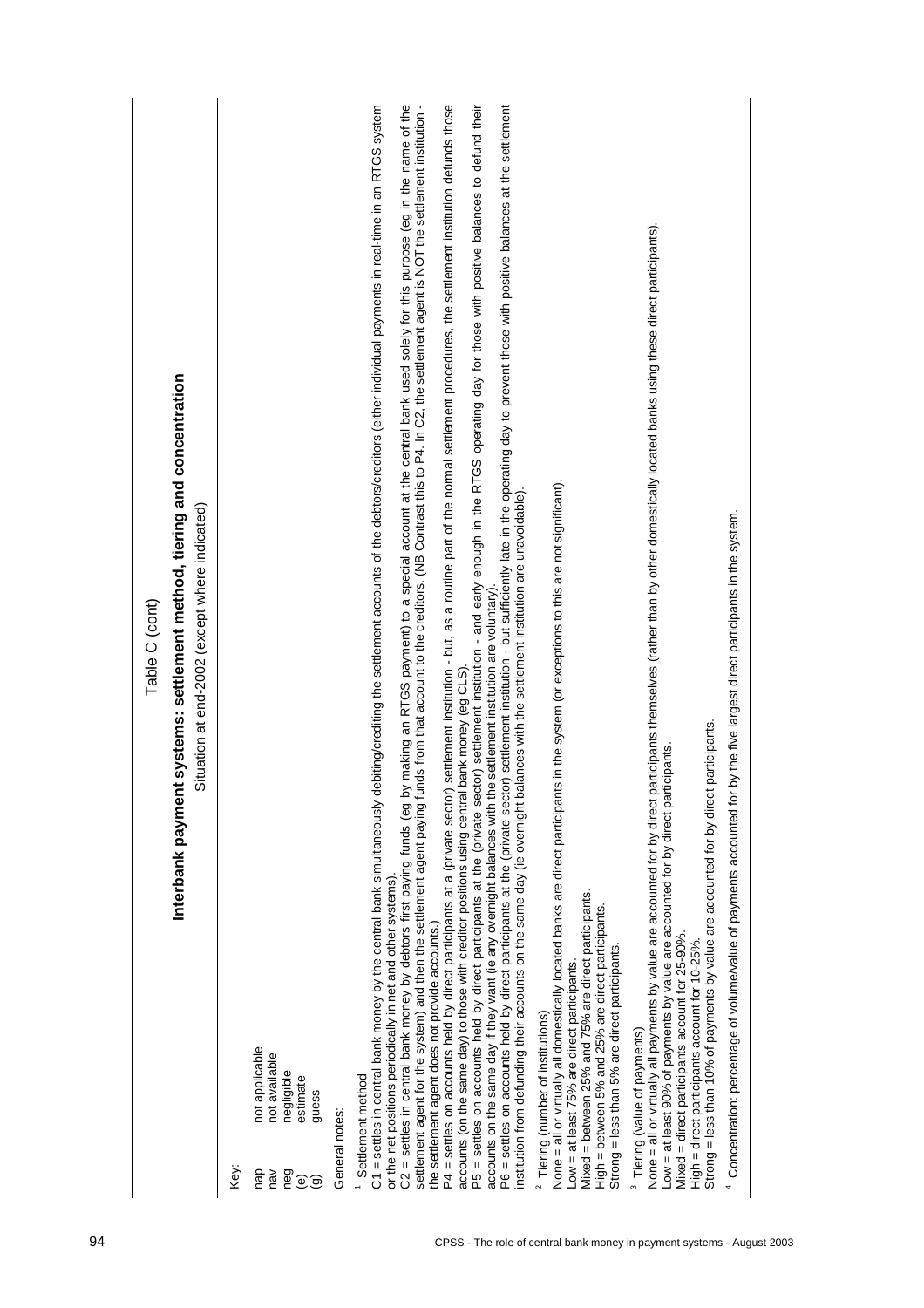CPSS - The role of central bank money in payment systems - August 2003 95 Table C (cont) **Interbank payment systems: settlement method, tiering and concentration** Situation at end-2002 (except where indicated) Country-specific notes: B1 End-2001. B2 Not applicable because Euroclear has international membership and the measures of tiering used here are domestically based. B3 Now Euronext Brussels. C1 Settlement institution is Bank of Montreal. E1 Data here refer to the whole TARGET system. (The components of TARGET in CPSS countries are also shown under the relevant country heading.) F1 Paris clearing house owned and operated by a consortium of banks; other clearing houses owned and operated by the Bank of France. G1 RTGSplus was launched on 5 November 2001, integrating ELS and EAF into a new system. Hence there are no volume/value figures for 2000. G2 Strong tiering due to ELS still exists. G3 ELS is still in operation. Now it is the entry point for banks in RTGSplus as indirect participants via the Bundesbank or other direct participants during a transitional period which will last no longer than three years. G4 118 banks and 18 public authorities (Öffentliche Kassen). G5 Bilateral Interbank Clearing. G6 Giro networks of the German banking groups. G7 Intraday settlement is in commercial bank money, but end-of-day balances are generally settled in central bank money. H1 The direct participants consist of all 129 banks and 1 restricted licence bank (note that due to mergers and acquisitions the number of banks fell from 151 at the end of 2000, shown in Table A3). H2 Settlement institution is HSBC. H3 System started operation in April 2003. H4 Settlement institution is Standard Chartered Bank. I1 The retail subsystem is managed by the Interbank Company for Automation (SIA) on behalf of the Bank of Italy. J1 Figures for 2001, except as noted. J2 Number of online participants. J3 "High" tiering is due to cooperative banks not having access to accounts at the Bank of Japan. J4 Figures for concentration are proxies based on data from 2-20 September 2002 (BOJ-NET) and November 2002 (FXYCS, Zengin, TCH-BCCS). J5 357 BOJ-NET participants use the DVP facility for JGBs. J6 224 BOJ-NET participants use the DVP facility for transactions for corporate bonds and other bonds. J7 Figures for 10 systems, namely nine systems linking the CD/ATMs of the same type of banking institutions and one system linking these nine systems. J8 Six systems settle indirectly over BOJ accounts; their net positions are cleared with other payments through the Zengin systems before settlement through BOJ-NET. Four systems settle in their central organisations, and most participants are not able to defund their accounts on the same day. J9 At end-March 2002. S1 Also government securities. S2 Figure is a proxy based on January 2002 data as the payment value for each bank cannot be obtained for 2000. If based on 2000 volume, it should be 52.26%. S3 Figure is a proxy based on January 2002 data as the payment value for each bank cannot be obtained for 2000. S4 Settlement institution is Citibank. S5 Settlement institution is DBS. S6 Settlement institutions are banks selected by the Singapore Exchange. S7 SIC AG provides operation on behalf of the SNB. S8 "None" is shown because only the 88 direct participants take part in the repo market (other banks in Switzerland do not take part). S9 Only interbank payments (settled on gross bilateral basis). U1 Number of depository institutions that used Fedwire in 2000. Other Fedwire participants, not included in this figure, are: the US Treasury and any entity specifically authorised by federal statute to use the Reserve Banks as fiscal agents or depositories; entities designated by the Secretary of the Treasury; foreign central banks, foreign monetary authorities, foreign governments and certain international organisations.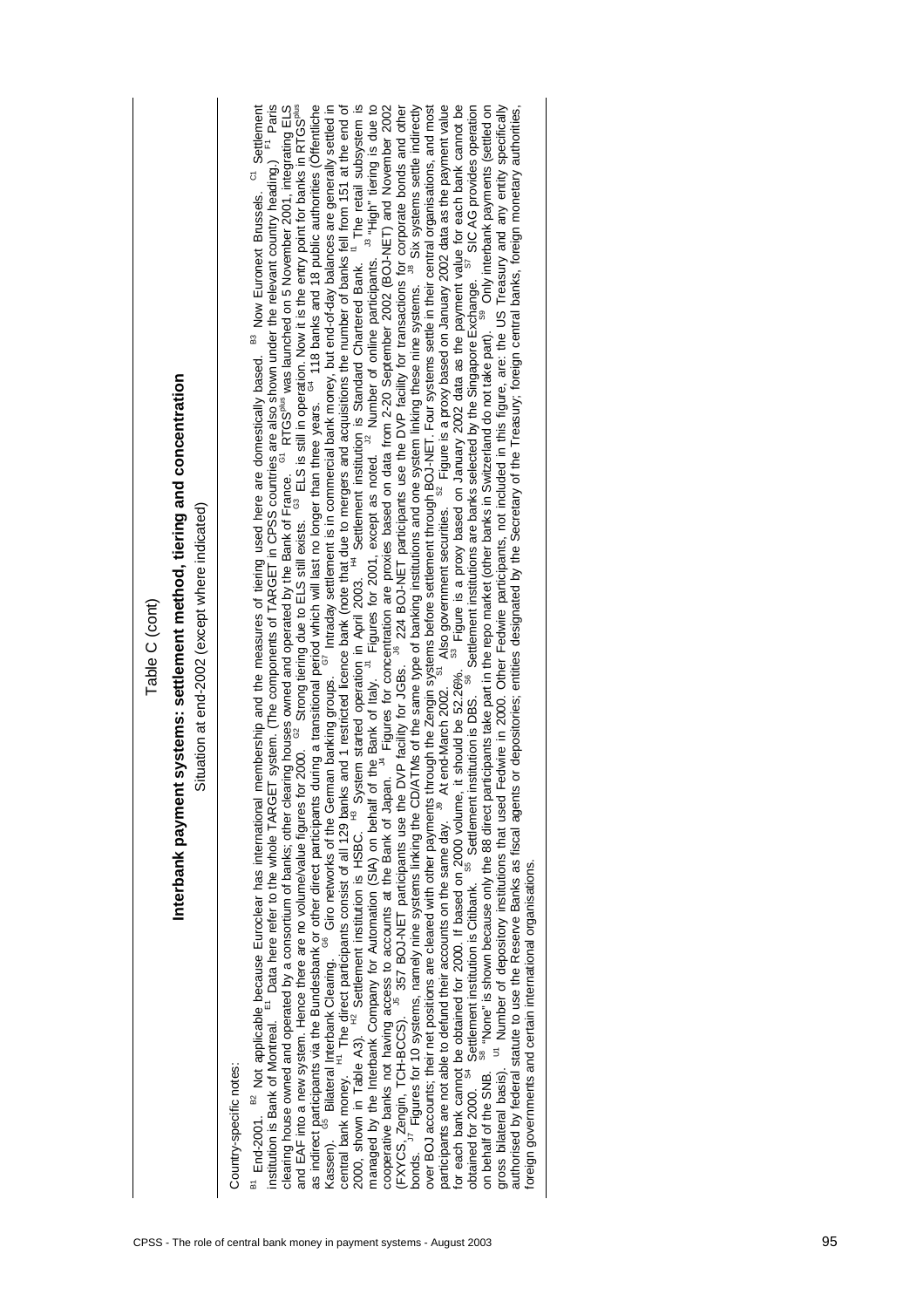# **Annex 4 Banknotes**

#### *Issue of banknotes*

Although historically not the case, these days banknotes are usually issued only by the central bank. This is broadly the case in all CPSS economies, except Hong Kong SAR, where banknotes are issued by three commercial banks.<sup>51</sup> Singapore and the United Kingdom are more limited exceptions. Singapore dollar banknotes have been issued by the Board of Currency Commissioners, a government agency, although following the merger of the Board into the MAS in October 2002 this is no longer the case. In the United Kingdom, Scottish banks retain the right to issue banknotes alongside those of the Bank of England and three banks currently still do so.<sup>5</sup>

In this annex we look at banknotes but not at the other form of cash, namely coins. In CPSS countries, coins are not issued by the central bank except in Sweden and, since October 2002, in Singapore following the MAS-BCCS merger just mentioned. Coins are therefore usually not central bank money, and thus for simplicity of exposition are not explicitly covered here. However, because coins share so many features of banknotes - being physical, bearer instruments issued by a public body, having legal tender status, and being universally available for making small value payments - they raise many of the same issues.

#### *Key features of banknotes*

Banknotes have a number of features that are relevant in a comparison with central bank deposit money. In certain conditions, safety can be an important consideration. In terms of credit risk, banknotes are effectively a risk-free asset, just like central bank deposit money. Although in normal circumstances this may not be a critical factor - not least because deposit insurance typically covers a large portion of the deposit money balances that consumers hold - it can rapidly become important in times of banking instability.

But unlike central bank deposit money (with the limited exception of Switzerland), banknotes have the added feature of *legal tender* status. Although legal tender status is of limited direct relevance in the majority of transactions, it nevertheless helps to build the reputation of banknotes as being safe and unique assets that perhaps underpin other forms of money. (See Table D, at the end of this annex, for information on legal tender status in CPSS countries.)

However, in another sense, banknotes are less safe than deposit money - because of the risk of physical *loss or theft*. This can be an important consideration in areas where the crime rate is high. Counterfeiting of notes can also be a problem. On the other hand, certain non-cash payment instruments - particularly credit cards - are also subject to fraudulent use.

Risk of theft adds to the *cost of distribution and storage* of banknotes, which is also influenced by the need to move the notes physically around the country, to make sure sufficient notes are available when required, and to store notes safely when they are not being used. These costs affect not just the central banks but also the commercial banks that are increasingly used in many countries to distribute banknotes, as well as retailers, which have to store banknotes securely in their premises and make arrangements for them to be deposited safely at a bank. The increasingly sophisticated measures needed to minimise the risk of counterfeiting also add to the *cost of production* of banknotes.

For consumers, the financial *transaction costs* of banknotes are typically less than or equal to those of deposit money. Sometimes banks charge for use of ATMs to obtain notes - but even where this is the case it is typically only if a customer uses another bank's machine, or where foreign currency is

l

<sup>51</sup> The Hongkong and Shanghai Banking Corporation, Bank of China (Hong Kong) and Standard Chartered Bank. These three note-issuing banks are required to provide to the HKMA exact backing for their note issuance. Under the currency board arrangements in place since 1983, this backing is in US dollars at the fixed rate of HKD 7.80 per US dollar.

<sup>&</sup>lt;sup>52</sup> These private notes, which in practice circulate freely only in Scotland, are backed one-to-one by special deposits held at the Bank of England.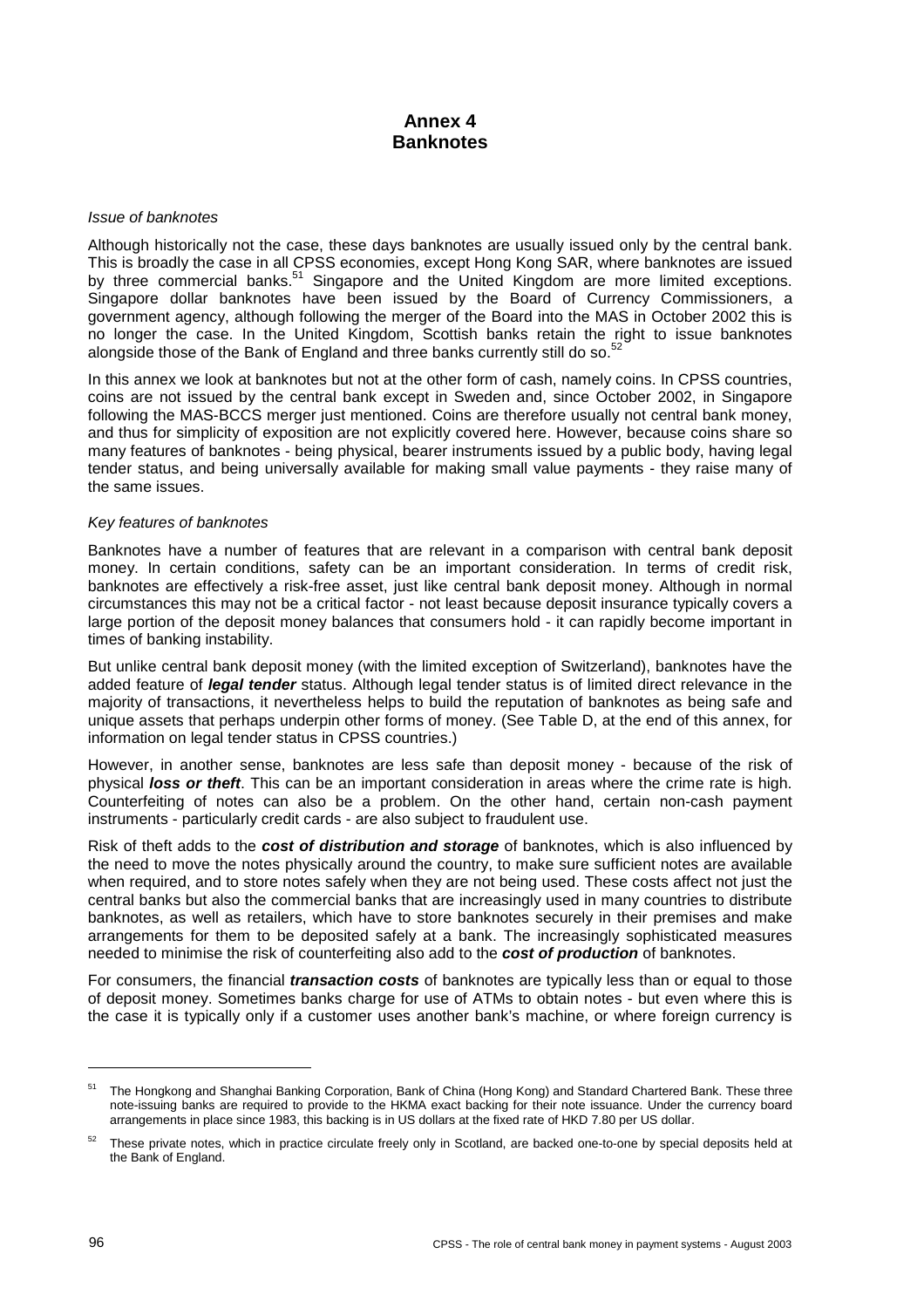obtained. (Indeed, the terms on which foreign currency notes are obtained mean that using cash abroad can be relatively expensive - although it is easier now than it used to be because of crossborder card arrangements.) However, in most cases cash is obtained free either from banks or in wage packets (although the latter is now substantially less common than it once was). Of course, where cash is obtained from a bank or other financial institution rather than an employer, a customer typically has to have some kind of account, which may incur charges, but that is true also for deposit money. And although custom varies from country to country about whether customers have to pay for non-cash instruments (eg owning a credit card) and for transactions using those instruments, banknotes are always free in this respect.

Banknotes can be *convenient* in the sense that they enable a transaction to be completed with finality in a quick and easy manner. In particular, compared to the use of deposit money there is the advantage of not having to seek authorisation. On the other hand, there is the risk of accepting a counterfeit, plus the nuisance of handling change. For consumers it can also be burdensome to obtain cash if the ATM network is not extensive or a visit to a bank teller is required. However, the "cashback" schemes which operate in some countries have made it easier to obtain cash. (In cash-back schemes, consumers use, for example, a debit card in a shop both to pay for their purchases and at the same time receive cash from the retailer; this saves the consumer from making a separate transaction at an ATM to obtain cash and reduces the amount of cash the retailer has to hold and deposit at the bank.)

In some cases immediate finality can be a disadvantage for the consumer. Although the practice is frowned upon by banks, and indeed is illegal in some countries, consumers sometimes take advantage of the time taken to process instruments such as cheques to spend funds they have not yet received - in effect obtaining informal short-term *credit*, a tactic which cannot be used with cash. Against that, it might at first sight seem to be a disadvantage that banknotes cannot be tied to a formal line of credit in the same way that, say, a credit card can. But provided a customer is given an overdraft on his/her account, this can be used as easily to draw cash as to make a non-cash payment. Overall, then, credit is probably not a significant factor.

The use of banknotes is also *anonymous*, which can be a legitimate advantage in terms of greater privacy, while of course from a public policy point of view also being a disadvantage by making it easier to conceal illegal trading, tax evasion and money laundering.

#### *Developments in use of banknotes and coins*

Banknotes and coins are primarily used for making relatively small-value face-to-face payments. For the very smallest payments, cash is virtually the only payment method used (e-money, although a potential competitor, so far plays only a minor role).<sup>53</sup> But as the amounts get larger, cash (and particularly banknotes, with their larger denominations) competes with other instruments such as debit and credit cards and cheques.

The charts below measure the stock of cash in CPSS countries as a percentage of GDP and of narrow money respectively.<sup>54</sup>

- In most countries the stock of cash is equivalent to between about 3% of GDP (for Canada, France and the United Kingdom) and 8% of GDP (for Switzerland). Japan has become something of an outlier, with the stock climbing from around 10% to 12% in recent years (mostly due to a significant increase in cash, rather than the decline in GDP).
- Measured as a percentage of narrow money, there is more variation between countries. Cash accounts for between about 5% of narrow money (in the United Kingdom) and almost 50% (in the United States).

 $\overline{a}$ 

<sup>53</sup> The development of e-money schemes is described in the latest *Survey of electronic money developments*, BIS, November 2001.

<sup>54</sup> Data are taken from the "red book statistics" (*Statistics on payment systems in the Group of Ten countries*, BIS, 1993 to 2000, and *Statistics on payment and settlement systems in selected countries*, BIS, 2001) and, for data for Hong Kong SAR and Singapore before 1996, from the websites of the HKMA, the Hong Kong SAR Census and Statistics Department, the MAS and the Singapore Department of Statistics.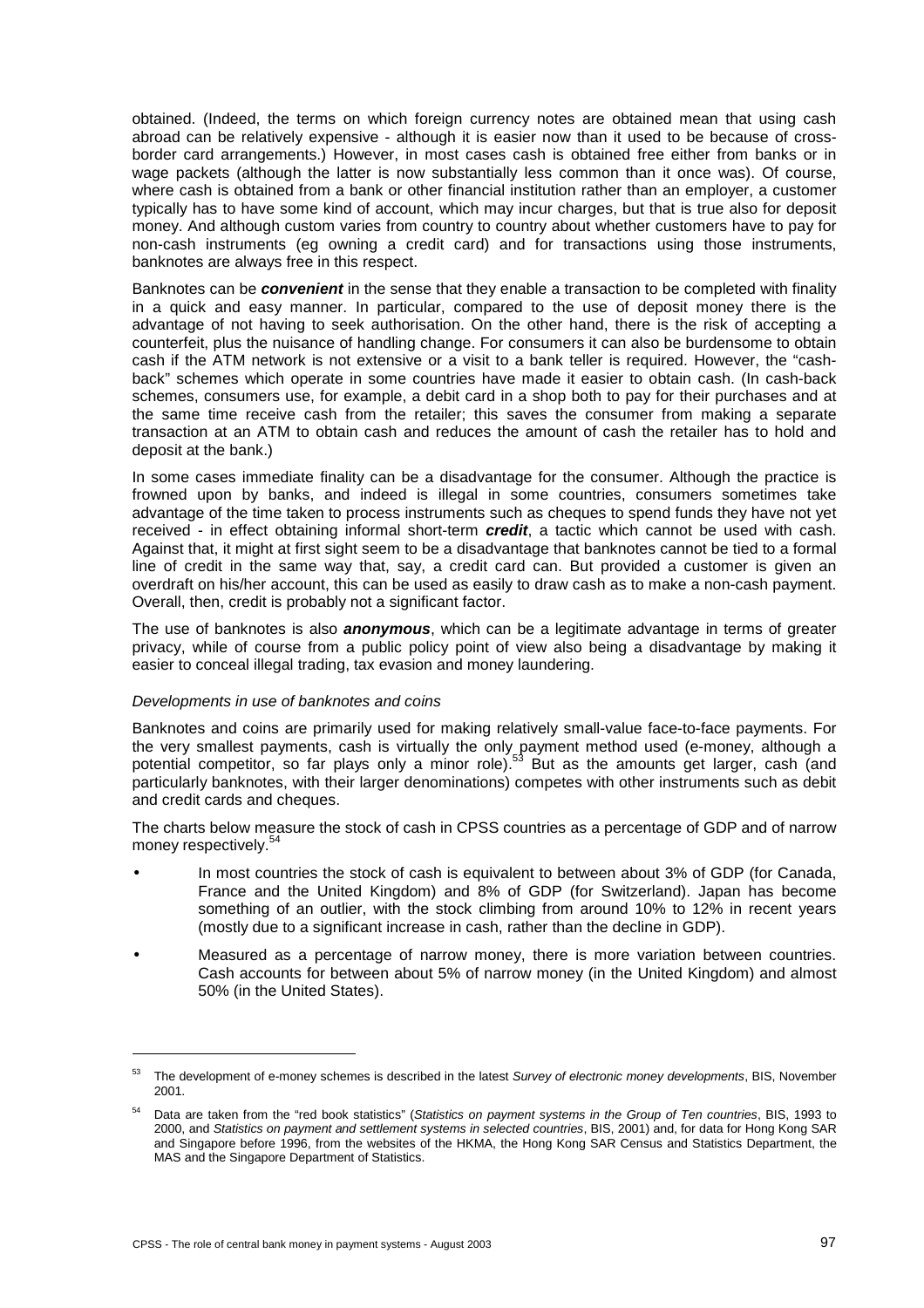#### **Cash in circulation**

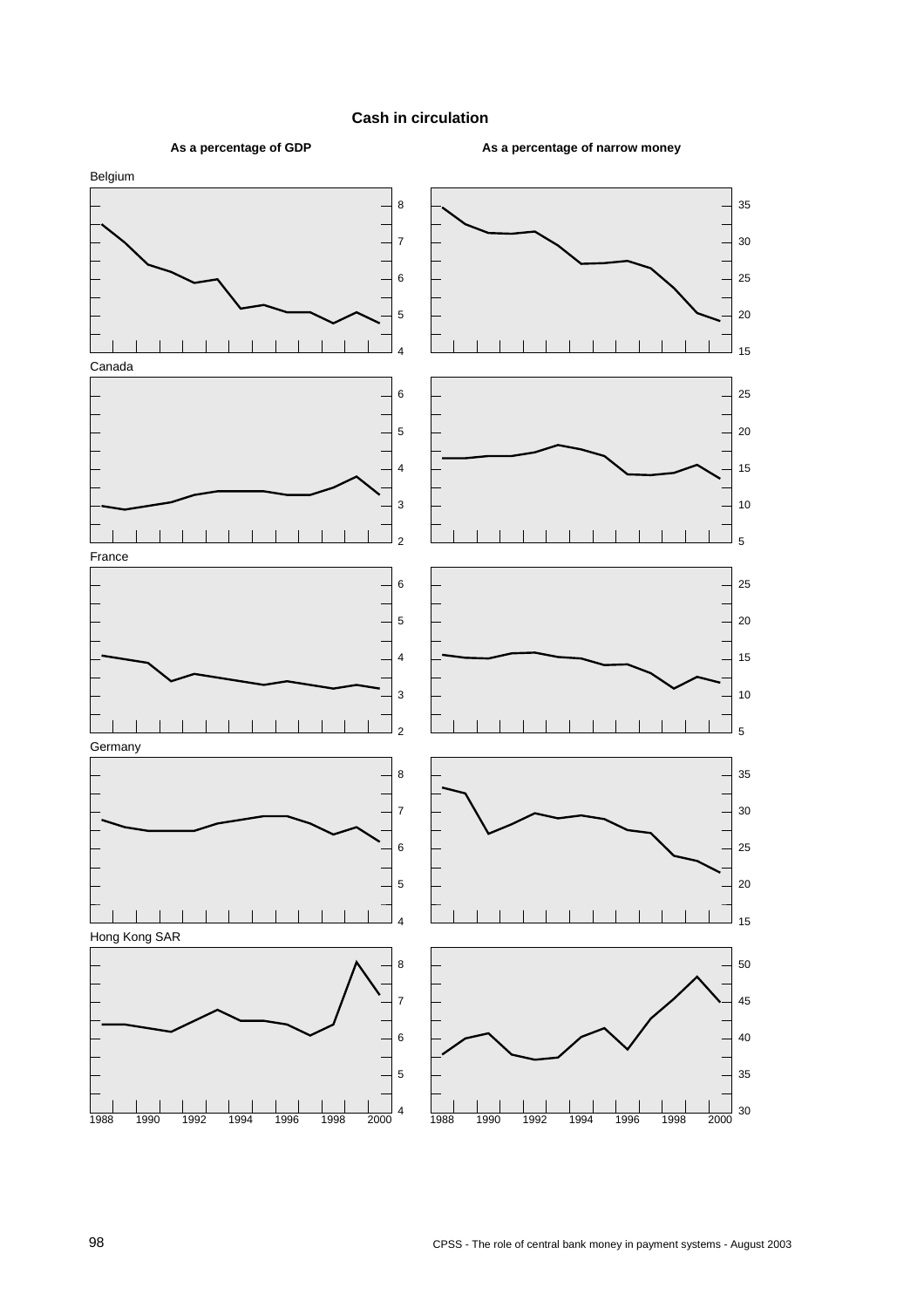#### **Cash in circulation**

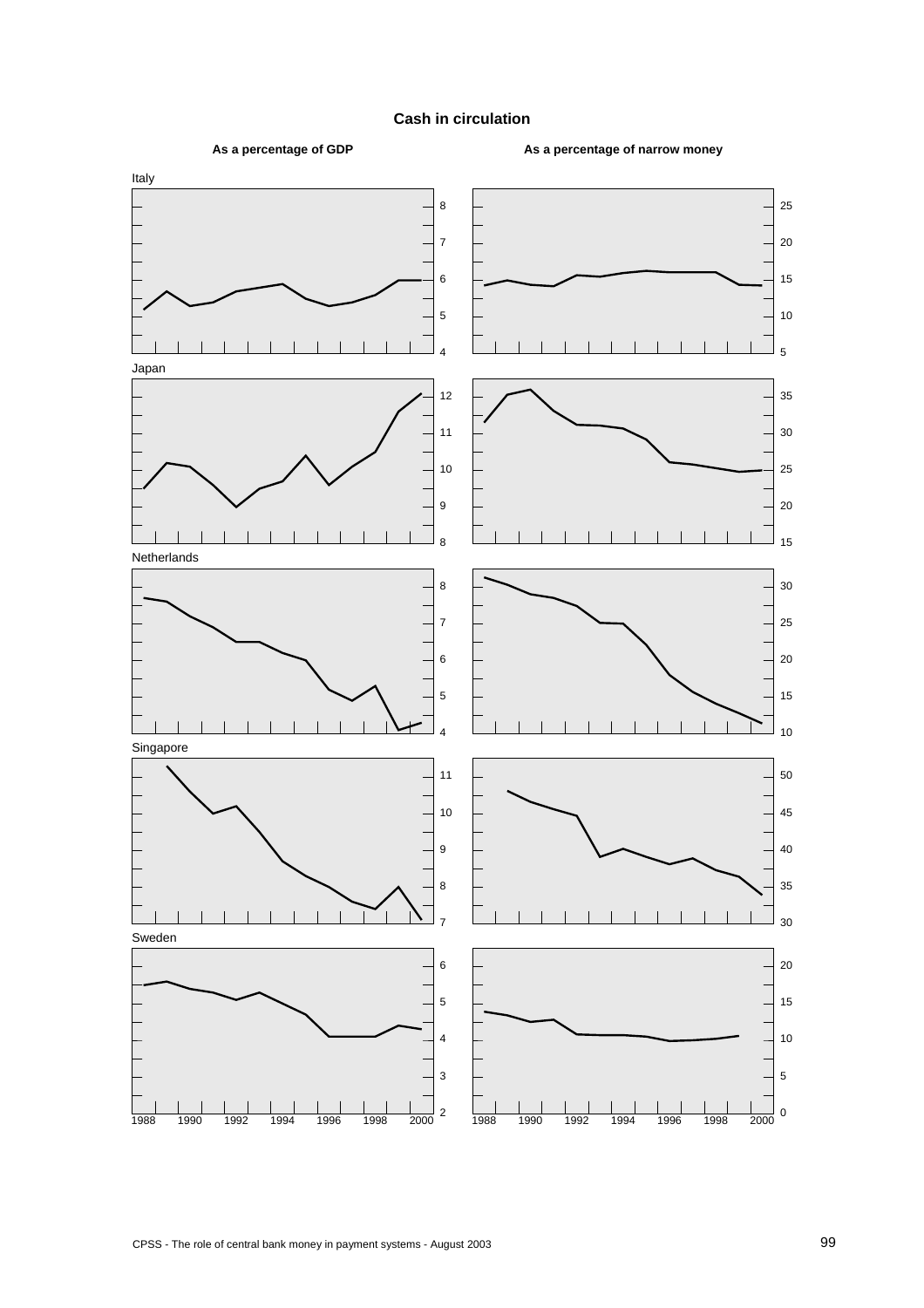#### **Cash in circulation**



A shift from cash to alternative instruments such as debit and credit cards has long been forecast. The more recent introduction of e-money, which has features specifically designed to make it a direct alternative to cash for small payments, has strengthened some people's belief in such forecasts.

It can be argued that, between them, these alternatives to cash have enough of the advantages of cash, with fewer of the disadvantages, to become a practical substitute. Thus credit and debit cards do not require prepayment, are relatively safe from loss or misuse (from the consumer's point of view, albeit not the issuer's), easy to carry and relatively easy to use. E-money does require prepayment and is less safe but is easier than other cards to use (no need for a personal identification number or to wait for authorisation), is practical for small amounts, and in principle can also be used anonymously and for person-to-person payments.

On the other hand, while debit and credit card use has increased, this has been a slow development in many cases and the growth of e-money has been even slower. At the same time, evidence for a decline in the use of cash is mixed.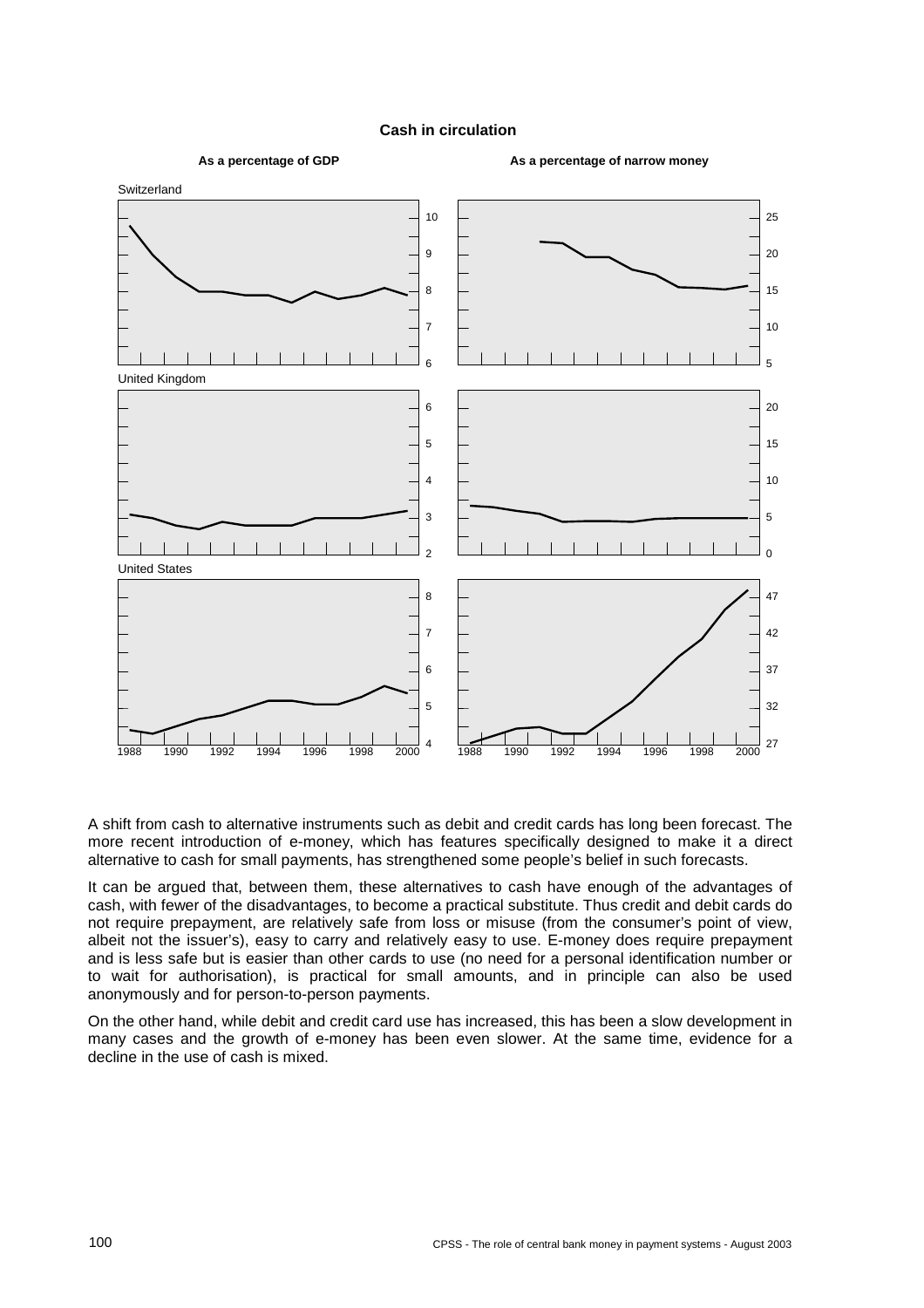In terms of *stocks*, the charts above show a generally clear if usually modest downward trend for cash in seven of the 13 CPSS countries (Belgium, France, Germany, the Netherlands, Singapore, Sweden and Switzerland). In contrast, there is a clear upward trend in only one country, the United States, where the increase is particularly marked in terms of narrow money (from less than 30% to almost 50% over 12 years). This reflects both an absolute increase in the stock of cash, partly driven by non-domestic demand, and an absolute decline in transferable deposits, driven in particular by the use of retail sweep accounts, which distort the data.55 Against broader measures of the money stock, which are not distorted by the sweep accounts, the share of cash has increased only slightly. In the remaining five countries, the trend is less clear cut. However, looking at the absolute stocks of cash in these five countries, in four of them (Hong Kong SAR, Italy, Japan and the United Kingdom) there has been a steady increase, at least in most years, while in Canada there have been decreases as well as increases.

In terms of *number of transactions*, what little evidence there is shows a decline in cash usage.

- In the United Kingdom, surveys suggest that cash payment volumes fell from around 86% of all transactions in 1984 to 74% in 1999 (a downward trend that is forecast to continue, largely as a result of the full automation of state benefit payments from 2005, with cash payments expected to account for only 62% of the total by 2010).
- In Germany the cash ratio of all retail payments decreased from 79% in 1995 to 69% in 2001.

Of course, as with all payment methods there tends to be substantial inertia - in the absence of a significant shock such as a banking crisis or of substantial cost differences, consumers are typically slow to adopt different methods. Thus, even though other payment instruments can hardly be said to have replaced cash so far, this does not mean that in due course they will not become dominant.

### *The central bank as issuer of e-money*

As suggested above, e-money is a possible substitute for cash. This is particularly true of so-called "open loop" schemes that allow transfers of electronic balances directly from one consumer to another without any involvement of a third party such as the issuer of the balance. (Most existing schemes, in contrast, only allow payments from consumers to merchants and are in this sense less flexible than cash.56) The potential substitutability of e-money for cash might lead central banks to consider issuing e-money themselves. This would raise various issues. In particular, central banks would want to consider carefully the possible implications for competition, innovation and privacy. At the moment, no CPSS central bank intends to issue e-money to the general public, although some have explicitly left this option open for the future.

 $\overline{a}$ 

In a retail sweep programme, a depository institution sweeps amounts above a predetermined maximum level from a depositor's checking account into a special purpose money market deposit account (MMDA) created for the depositor. If the balance in the checking account falls below some minimum level, funds are moved from the MMDA back into the checking account to bring the checking account balance to the specified minimum level.

<sup>56</sup> For more information on types of e-money schemes, see *Implications for central banks of the development of electronic money*, BIS, 1996.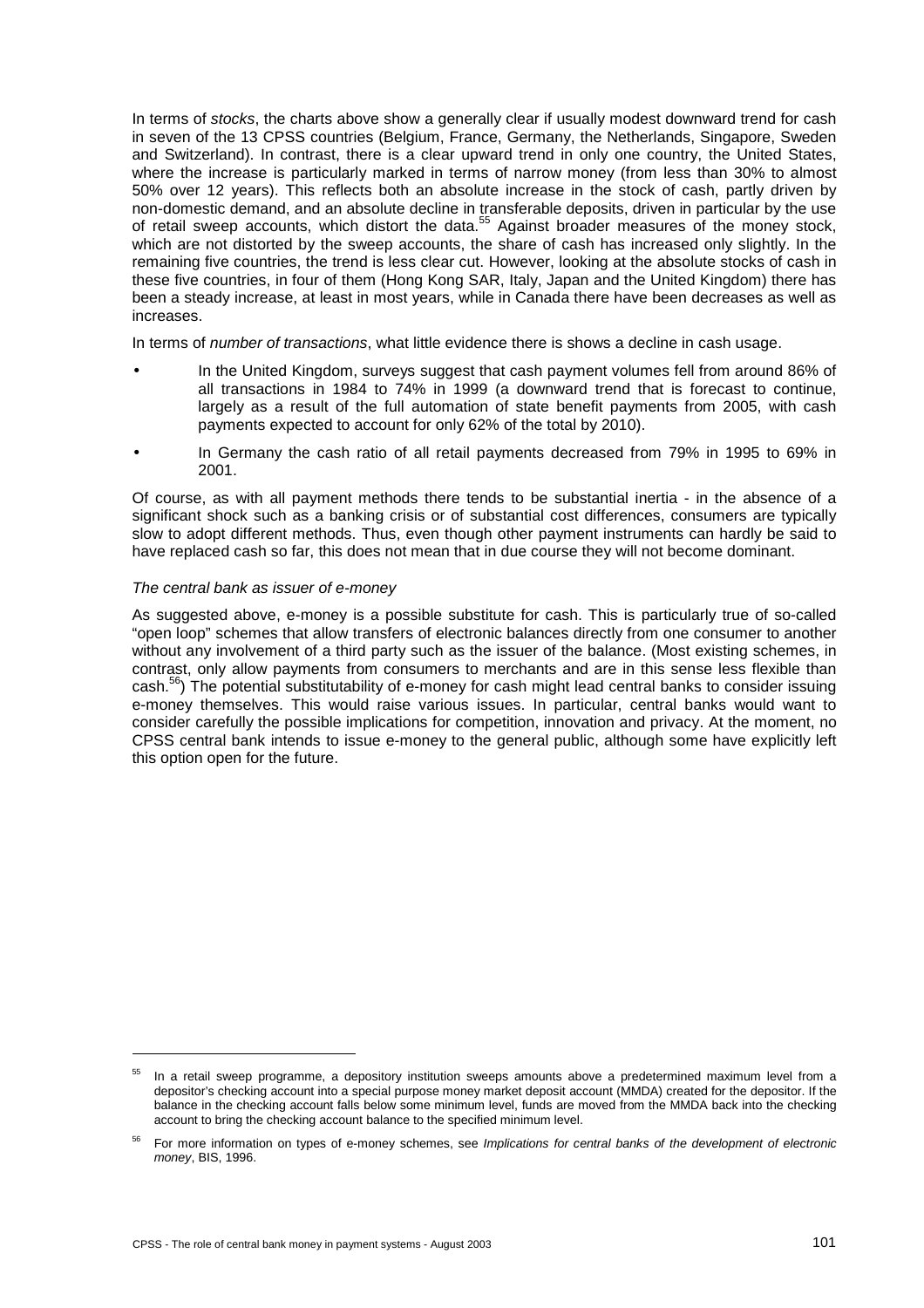## Table D

# **Legal tender status in CPSS countries**

| Belgium (euro area) |                                                                                                                                                                                                                                                                                                                                                                                                                                                        |  |
|---------------------|--------------------------------------------------------------------------------------------------------------------------------------------------------------------------------------------------------------------------------------------------------------------------------------------------------------------------------------------------------------------------------------------------------------------------------------------------------|--|
| Status              | There is no explicit statutory or case law definition. Belgian doctrine is that legal tender is<br>money that has the capacity to legally and therefore validly discharge pecuniary debts. Unless<br>a valid agreement exists between parties on the acceptance of certain means of payment, legal<br>tender constitutes a valid payment means. (The validity of such an agreement is to be<br>assessed within the framework of general contract law.) |  |
| Applies to          | (See euro area below.) Banknotes issued by Eurosystem central banks. Coins issued by euro<br>area governments.                                                                                                                                                                                                                                                                                                                                         |  |
| Limits              | (See euro area below.) Banknotes: unrestricted. Coins: restricted to 50 coins per transaction.<br>(However, the National Bank of Belgium and the Post Office are bound to accept coins without<br>limitation.)                                                                                                                                                                                                                                         |  |
| Other               | Limits and regulations in specific legislation: (a) merchants are obliged to accept payment by<br>cheque or credit transfer for amounts exceeding EUR 248; (b) employees must accept salaries<br>paid by deposit money if a collective agreement allows for this; and (c) the King has the power<br>to decide conditions for paying the state income (taxes, remuneration, etc) by means of credit<br>transfer.                                        |  |
|                     | Penalties: refusal to accept genuine and undamaged coins at their face value can be punished<br>with a fine of EUR 25 to EUR 75.                                                                                                                                                                                                                                                                                                                       |  |
| Canada              |                                                                                                                                                                                                                                                                                                                                                                                                                                                        |  |
| <b>Status</b>       | According to the Currency Act, a tender of payment of money to discharge a debt is valid if it is<br>made in legal tender (as indicated below). However, the form of a payment can be whatever is<br>mutually acceptable to the parties in a transaction, and this is a matter of private agreement<br>between those parties. No one is legally obliged to accept cash in payments.                                                                    |  |
| Applies to          | Banknotes issued by the Bank of Canada. Coins issued by the government.                                                                                                                                                                                                                                                                                                                                                                                |  |
| Limits              | Banknotes: unrestricted.                                                                                                                                                                                                                                                                                                                                                                                                                               |  |
|                     | Coins have limits:                                                                                                                                                                                                                                                                                                                                                                                                                                     |  |
|                     | CAD 40 if the denomination of the coins used is between CAD 2 and CAD 10 (inclusive).<br>(However, note that currently the CAD 2 coin is the highest existing denomination.)                                                                                                                                                                                                                                                                           |  |
|                     | CAD 25 if the denomination is CAD 1.                                                                                                                                                                                                                                                                                                                                                                                                                   |  |
|                     | CAD 10 if the denomination is 10 cents or greater but less than CAD 1.                                                                                                                                                                                                                                                                                                                                                                                 |  |
|                     | CAD 5 if the denomination is 5 cents.                                                                                                                                                                                                                                                                                                                                                                                                                  |  |
|                     | 25 cents if the denomination is 1 cent.                                                                                                                                                                                                                                                                                                                                                                                                                |  |
| Other               |                                                                                                                                                                                                                                                                                                                                                                                                                                                        |  |
| Euro area - general |                                                                                                                                                                                                                                                                                                                                                                                                                                                        |  |
| <b>Status</b>       | EU law does not contain an explicit definition of legal tender but a common aspect in all euro<br>area countries is that it has the legal effect that it is incumbent on the creditor to accept legal<br>tender banknotes and coins as valid discharge of pecuniary debts unless the parties have<br>agreed to use an alternative means of payment.                                                                                                    |  |
| Applies to          | Banknotes issued by the ECB and the national central banks of the participating member states.<br>Coins issued by participating member states.                                                                                                                                                                                                                                                                                                         |  |
| Limits              | Banknotes: unrestricted.                                                                                                                                                                                                                                                                                                                                                                                                                               |  |

Other  $\|$  –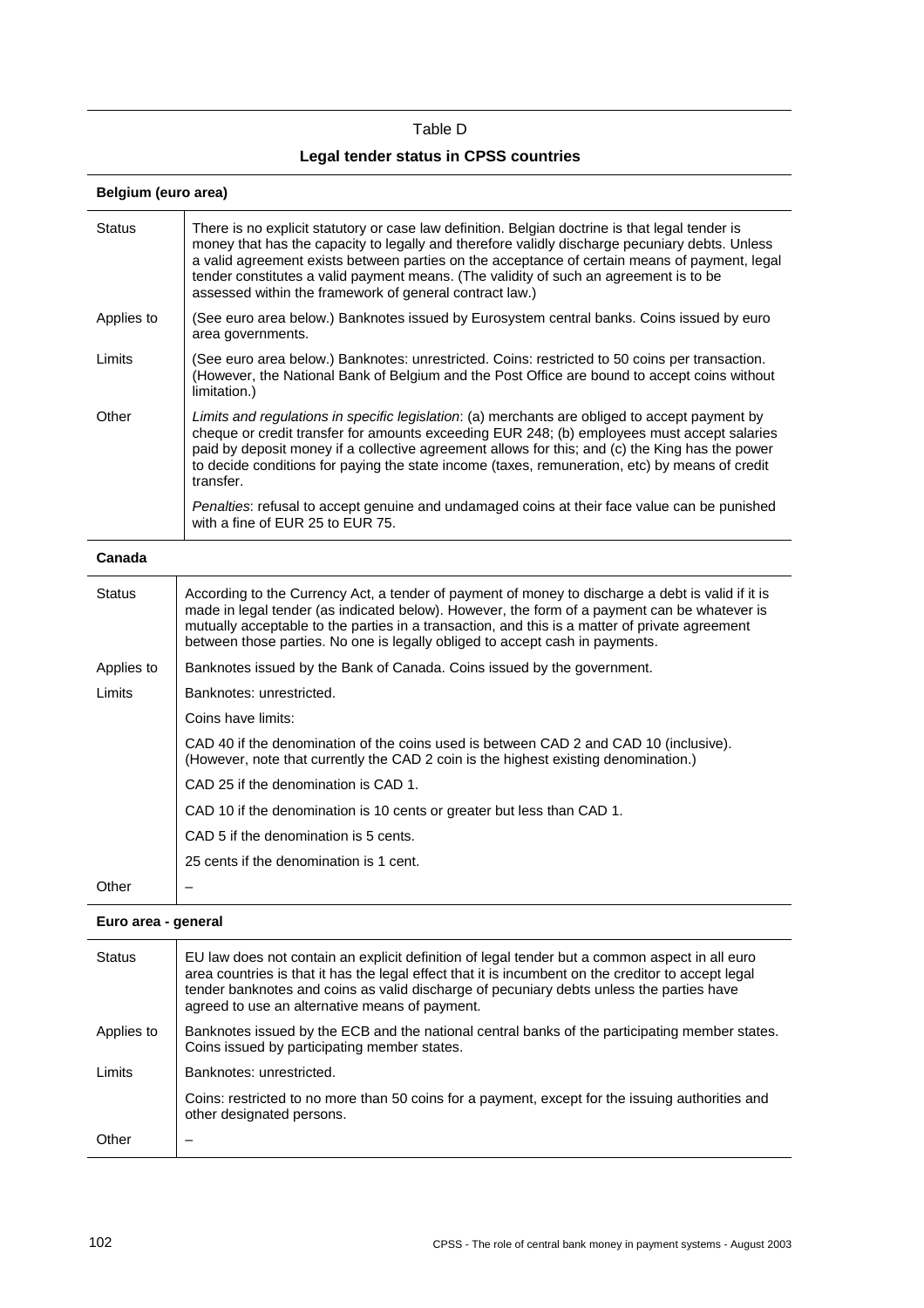# **Legal tender status in CPSS countries**

| France (euro area) |                                                                                                                                                                                                                                                                                                                                                                                                                                        |  |
|--------------------|----------------------------------------------------------------------------------------------------------------------------------------------------------------------------------------------------------------------------------------------------------------------------------------------------------------------------------------------------------------------------------------------------------------------------------------|--|
| <b>Status</b>      | Under French law legal tender is defined as the obligation of economic agents, in particular<br>retailers, to accept banknotes and coins designated as legal tender according to their recognised<br>value.                                                                                                                                                                                                                            |  |
| Applies to         | (See euro area above.) Banknotes issued by Eurosystem central banks. Coins issued by euro<br>area member states.                                                                                                                                                                                                                                                                                                                       |  |
| Limits             | (See euro area above.) Banknotes: unrestricted. Coins: it is not compulsory to accept a payment<br>composed of more than 50 coins. (This does not apply to payments to the French treasury.) But<br>see also "other" below.                                                                                                                                                                                                            |  |
| Other              | Specific legislation: when the value of a payment exceeds a certain level for specific transactions<br>which are defined in law (in order to prevent tax evasion), the use of banknotes and coins to<br>make a payment is prohibited (which means that the beneficiary should not accept payment by<br>that means). For example: cash payments by merchants cannot exceed EUR 750 and those by<br>individuals cannot exceed EUR 3,000. |  |
|                    | <i>Penalties:</i> refusal to accept banknotes or coins having legal tender status is subject to penal<br>fines.                                                                                                                                                                                                                                                                                                                        |  |

## **Germany (euro area)**

| <b>Status</b> | No explicit definition. Parties are free to agree to accept other means of payment. Unless other<br>means of payment were agreed explicitly, refusal to accept legal tender could be seen as an<br>(unjustified) delay in accepting payment.                                                                                                                                                                                        |
|---------------|-------------------------------------------------------------------------------------------------------------------------------------------------------------------------------------------------------------------------------------------------------------------------------------------------------------------------------------------------------------------------------------------------------------------------------------|
| Applies to    | (See euro area above.) Banknotes issued by Eurosystem central banks. Coins issued by euro<br>area member states.                                                                                                                                                                                                                                                                                                                    |
| Limits        | (See euro area above.) Banknotes are legal tender for any amount.                                                                                                                                                                                                                                                                                                                                                                   |
|               | Coins: no one is obliged to accept German euro commemorative coins of an amount more than<br>EUR 100 in a single payment. If a single payment is made in euro coins (or in a mixture of euro<br>coins and German commemorative coins), no one is obliged to accept more than 50 coins even<br>if this is less than EUR 100. But there is unrestricted acceptance by federal government cash<br>offices and the Deutsche Bundesbank. |
| Other         | In practice, there are some fields where cash is replaced by deposit money by law (eg citizens<br>are usually required to make their payments to the competent tax authority by cashless<br>payment).                                                                                                                                                                                                                               |
|               | Cashless payments obliged by law can also increasingly be found in other fields<br>(eg contributions to the capital of a public limited company, payments of salary or pension of civil<br>servants, some other payments from public authorities).                                                                                                                                                                                  |
|               | Refusal to accept legal tender could be seen as an (unjustified) delay in accepting payment.                                                                                                                                                                                                                                                                                                                                        |

### **Hong Kong SAR**

l,

| <b>Status</b> | The parties to a transaction are free to set the terms of payment. However, where they have not<br>contracted to pay in a specific form, payment by legal tender will validly discharge the debt.       |
|---------------|---------------------------------------------------------------------------------------------------------------------------------------------------------------------------------------------------------|
| Applies to    | Banknotes issued by the Hongkong and Shanghai Banking Corporation, Standard Chartered<br>Bank, and Bank of China (Hong Kong). Coins and the new HKD 10 notes issued by the<br>Hong Kong SAR government. |
| Limits        | Banknotes: legal tender for any amount.                                                                                                                                                                 |
|               | Coins: denominations of not less than HKD 1 for payment of an amount not exceeding HKD 100.<br>Denominations of less than HKD 1 only for an amount not exceeding HKD 2.                                 |
| Other         |                                                                                                                                                                                                         |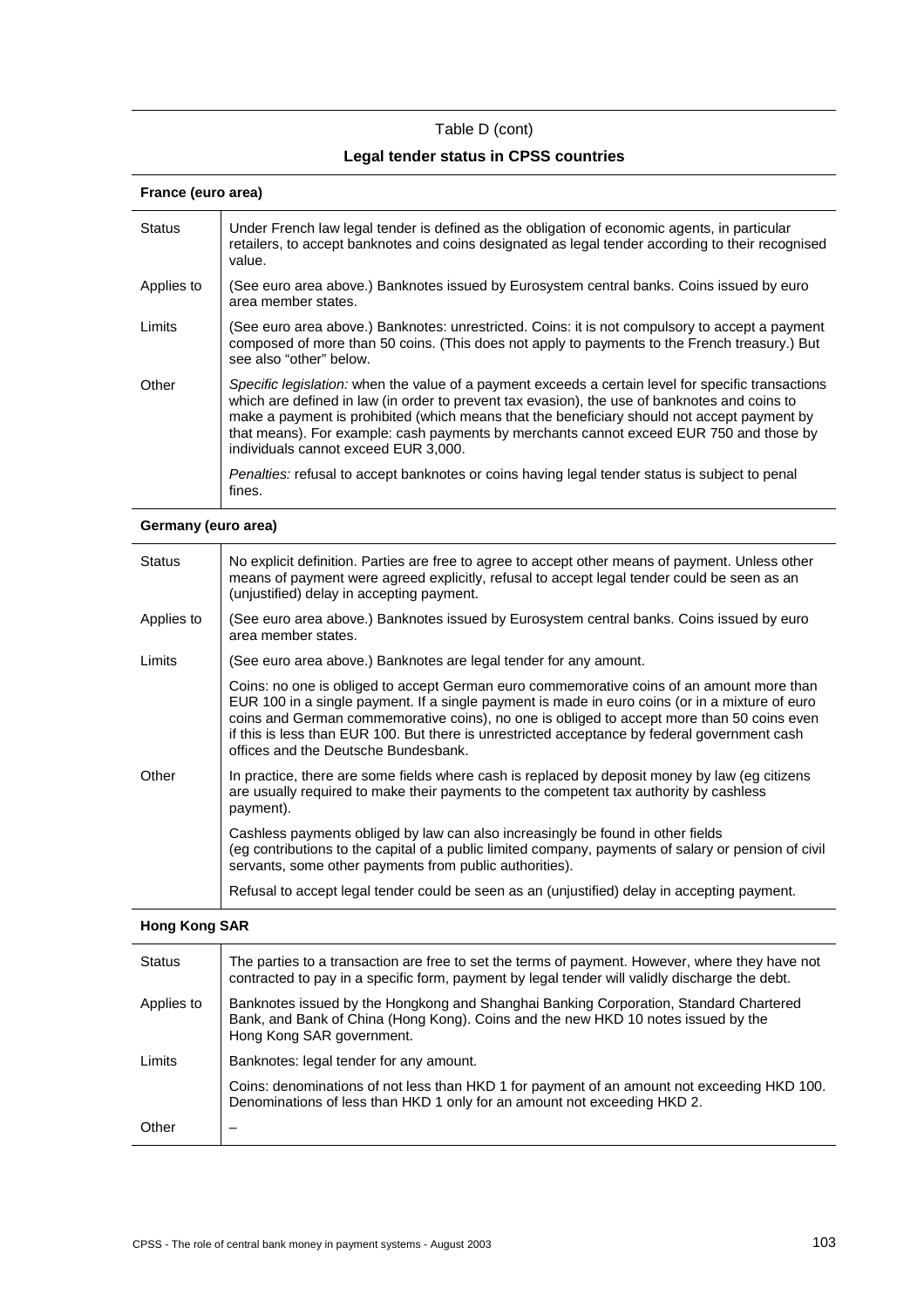### **Legal tender status in CPSS countries**

| Italy (euro area) |                                                                                                                                                                                                                  |  |
|-------------------|------------------------------------------------------------------------------------------------------------------------------------------------------------------------------------------------------------------|--|
| <b>Status</b>     | Unless a valid contract exists between parties specifying an alternative means of payment, legal<br>tender constitutes a valid means of discharging a debt.                                                      |  |
| Applies to        | (See euro area above.) Banknotes issued by Eurosystem central banks. Coins issued by euro<br>area member states.                                                                                                 |  |
| Limits            | (See euro area above.) Banknotes: unrestricted.                                                                                                                                                                  |  |
|                   | Coins: restricted to no more than 50 coins for a payment (but unrestricted acceptance by issuing<br>authorities).                                                                                                |  |
|                   | except that anti-money laundering law prohibits any direct cash transfer above EUR 12,500,<br>except in the case of transfers between authorised intermediaries (eg banks).                                      |  |
| Other             | A creditor who refuses to accept banknotes and coins with legal tender status can be punished if<br>the refusal is unjustified.                                                                                  |  |
| Japan             |                                                                                                                                                                                                                  |  |
| <b>Status</b>     | Legal tender is lawfully acceptable for payment of pecuniary debts, public charges and taxes. It<br>applies to all pecuniary debts except where an alternative means of payment is specified in the<br>contract. |  |
| Applies to        | Banknotes issued by the Bank of Japan. Coins issued by the government.                                                                                                                                           |  |
| Limits            | Banknotes: no limit.                                                                                                                                                                                             |  |
|                   | Coins: maximum of 20 coins of the same denomination can be used as legal tender.                                                                                                                                 |  |
| Other             |                                                                                                                                                                                                                  |  |

#### **Netherlands (euro area)**

forms of payment.

| <b>Status</b>    | There is no explicit definition. According to Dutch law, money used to settle a claim should be<br>"passable or accepted currency". In practice, the status of legal tender does not mean that<br>acceptance by the creditor is compulsory, as the creditor can contractually agree to accept other<br>means of payment. Exceptions can also ensue from law, custom or reasonableness and<br>fairness. (For example, the law specifies that payment through a banking system is a valid<br>means of discharge of a monetary debt unless the creditor has validly excluded this method of<br>payment.) |  |
|------------------|-------------------------------------------------------------------------------------------------------------------------------------------------------------------------------------------------------------------------------------------------------------------------------------------------------------------------------------------------------------------------------------------------------------------------------------------------------------------------------------------------------------------------------------------------------------------------------------------------------|--|
| Applies to       | (See euro area above.) Banknotes issued by Eurosystem central banks. Coins issued by euro<br>area member states. "Relief money" (hulpgeld) like tokens, stamps and coins under exceptional<br>circumstances.                                                                                                                                                                                                                                                                                                                                                                                          |  |
| Limits           | (See euro area above.) Banknotes are legal tender up to any amount.                                                                                                                                                                                                                                                                                                                                                                                                                                                                                                                                   |  |
|                  | Coins: restricted to no more than 50 coins for a payment, except for the issuing authorities.                                                                                                                                                                                                                                                                                                                                                                                                                                                                                                         |  |
| Other            | Ministries are required by law to promote payments to the state by way of bank transfers, and<br>they have to discourage the use of credit cards, cash payments and cheques for the discharge<br>of these debts.                                                                                                                                                                                                                                                                                                                                                                                      |  |
| <b>Singapore</b> |                                                                                                                                                                                                                                                                                                                                                                                                                                                                                                                                                                                                       |  |
| <b>Status</b>    | The parties to a transaction are free to choose the form of payment. However, the Currency Act<br>makes it clear that in the absence of any agreed terms between the contracting parties, legal<br>tender will be accepted as the means to fulfil a payment obligation or debt. Parties cannot rely on<br>implied terms or established customs to contract out; written notice (eg the putting-up of signs by                                                                                                                                                                                         |  |

a shopkeeper requiring non-cash payment) is required. Nevertheless, there is nothing to stop contracting parties, even in the absence of any written notice, to subsequently agree on other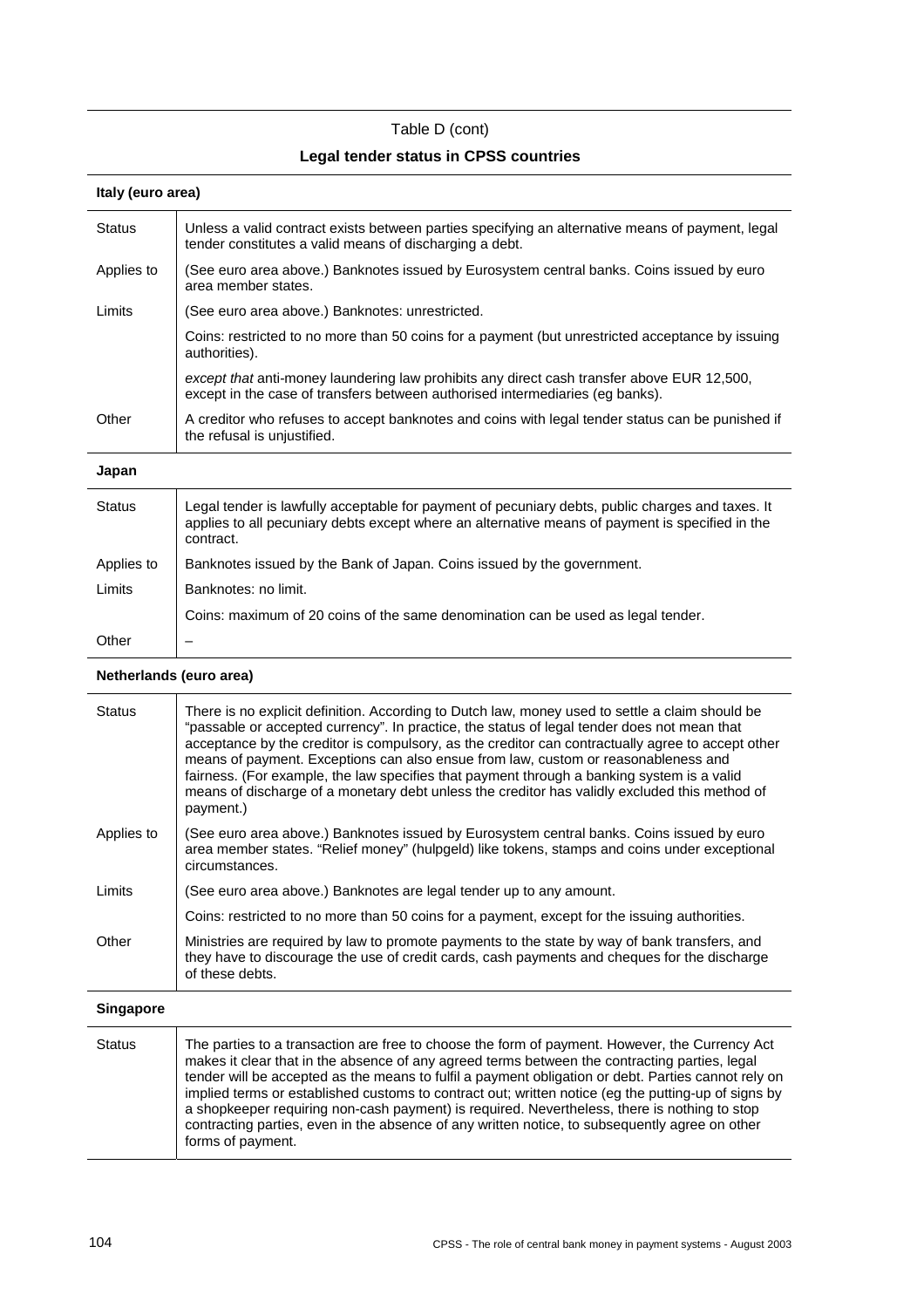# **Legal tender status in CPSS countries**

| Singapore (cont)   |                                                                                                                                                                                                                                                                                                                                                                       |  |
|--------------------|-----------------------------------------------------------------------------------------------------------------------------------------------------------------------------------------------------------------------------------------------------------------------------------------------------------------------------------------------------------------------|--|
| Applies to         | Banknotes and coins issued by the MAS. (Notes and coins were previously issued by the Board<br>of Commissioners of Currency, Singapore (BCCS) but the BCCS merged with the MAS in<br>October 2002.)                                                                                                                                                                   |  |
| Limits             | Banknotes: unlimited.                                                                                                                                                                                                                                                                                                                                                 |  |
|                    | Coins: In the case of coins of a denomination exceeding 50 cents: for the payment of any<br>amount. In the case of coins of a denomination of 50 cents: for the payment of an amount not<br>exceeding SGD 10. In the case of coins of a denomination lower than 50 cents: for the payment<br>of an amount not exceeding SGD 2.                                        |  |
| Other              |                                                                                                                                                                                                                                                                                                                                                                       |  |
| <b>Sweden</b>      |                                                                                                                                                                                                                                                                                                                                                                       |  |
| <b>Status</b>      | Unless a valid contract exists between parties specifying an alternative means of payment, legal<br>tender constitutes a valid means of discharging a debt.                                                                                                                                                                                                           |  |
| Applies to         | Banknotes and coins issued by the Riksbank.                                                                                                                                                                                                                                                                                                                           |  |
| Limits             | Banknotes and coins can always be used for payment; but it is likely that this right can be waived<br>in a contract.                                                                                                                                                                                                                                                  |  |
| Other              | There is no known example of a court case in which the issue of legal tender has been tested.<br>The Riksbank's legal experts presume that a refusal to accept notes and coins as payment<br>would be upheld by the court if the payer, in a contract, has waived his right to use notes and<br>coins as a means of payment.                                          |  |
| <b>Switzerland</b> |                                                                                                                                                                                                                                                                                                                                                                       |  |
| <b>Status</b>      | The definition of legal tender is governed by the Federal Law on Currency and Payment<br>Instruments of 22 December 1999. Moreover, Article 84 of the Code of Obligations states that<br>monetary obligations have to be paid by legal tender. However, this applies only if the parties to<br>an agreement have not explicitly agreed on any other means of payment. |  |
| Applies to         | Coins issued by the Confederation. Banknotes issued by the Swiss National Bank. Swiss franc<br>sight deposits at the Swiss National Bank.                                                                                                                                                                                                                             |  |
| Limits             | Coins: limited to 100 coins in circulation, except for Swiss National Bank and the public cash<br>offices of the Confederation (unlimited acceptance of coins).                                                                                                                                                                                                       |  |
|                    | Banknotes without limitation.                                                                                                                                                                                                                                                                                                                                         |  |
|                    | Swiss franc sight deposits at the Swiss National Bank must be accepted without any limits by<br>any person holding an account there.                                                                                                                                                                                                                                  |  |

### Other  $\vert -$

## **United Kingdom**

| <b>Status</b> | Parties to a transaction can explicitly or implicitly agree that payment should be made in a<br>specified manner. However, a creditor who refuses to accept legal tender notes (in<br>circumstances where payment by legal tender notes has not been excluded by the parties) will<br>not be able to sue for recovery provided that the debtor has deposited the sum claimed into<br>court. |
|---------------|---------------------------------------------------------------------------------------------------------------------------------------------------------------------------------------------------------------------------------------------------------------------------------------------------------------------------------------------------------------------------------------------|
| Applies to    | Banknotes issued by the Bank of England. Coins issued by the government.                                                                                                                                                                                                                                                                                                                    |
| Limits        | Banknotes: unrestricted.                                                                                                                                                                                                                                                                                                                                                                    |
|               | Coins are limited to a specified amount: coins of cupro-nickel or silver of denominations of not<br>more than 10 pence are legal tender for payment of any amount not exceeding GBP 5.                                                                                                                                                                                                      |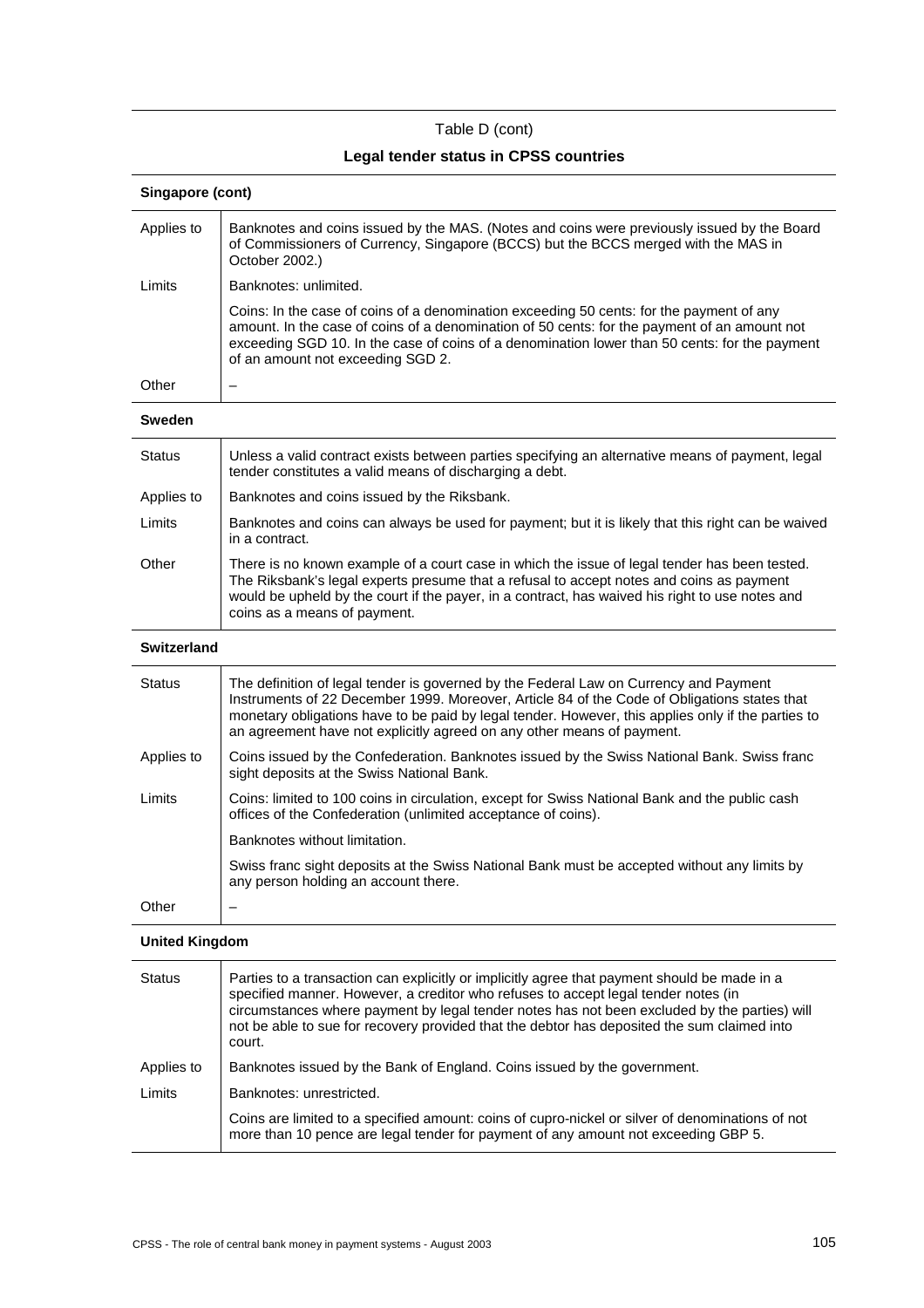# **Legal tender status in CPSS countries**

| United Kingdom (cont) |                                                                                                                                                                                                                                                                                          |  |
|-----------------------|------------------------------------------------------------------------------------------------------------------------------------------------------------------------------------------------------------------------------------------------------------------------------------------|--|
| Other                 | The above is applicable in the United Kingdom except in Scotland (the concept of legal tender<br>does not exist in Scottish law).                                                                                                                                                        |  |
| <b>United States</b>  |                                                                                                                                                                                                                                                                                          |  |
| <b>Status</b>         | Under federal statutory law, "United States coins and currency  are legal tender for all debts,<br>public charges, taxes, and dues." Legal tender applies to all debts, whether or not a contract<br>provides that the debt is to be paid by some other means.                           |  |
| Applies to            | Coins and currency issued by the United States.                                                                                                                                                                                                                                          |  |
| Limits                | None.                                                                                                                                                                                                                                                                                    |  |
| Other                 | Although what constitutes "legal tender" is defined by federal statute, the consequences of such<br>a designation (eg the consequences of tendering legal tender) are not specified by statute, nor is<br>any remedy or penalty for failure to accept legal tender specified by statute. |  |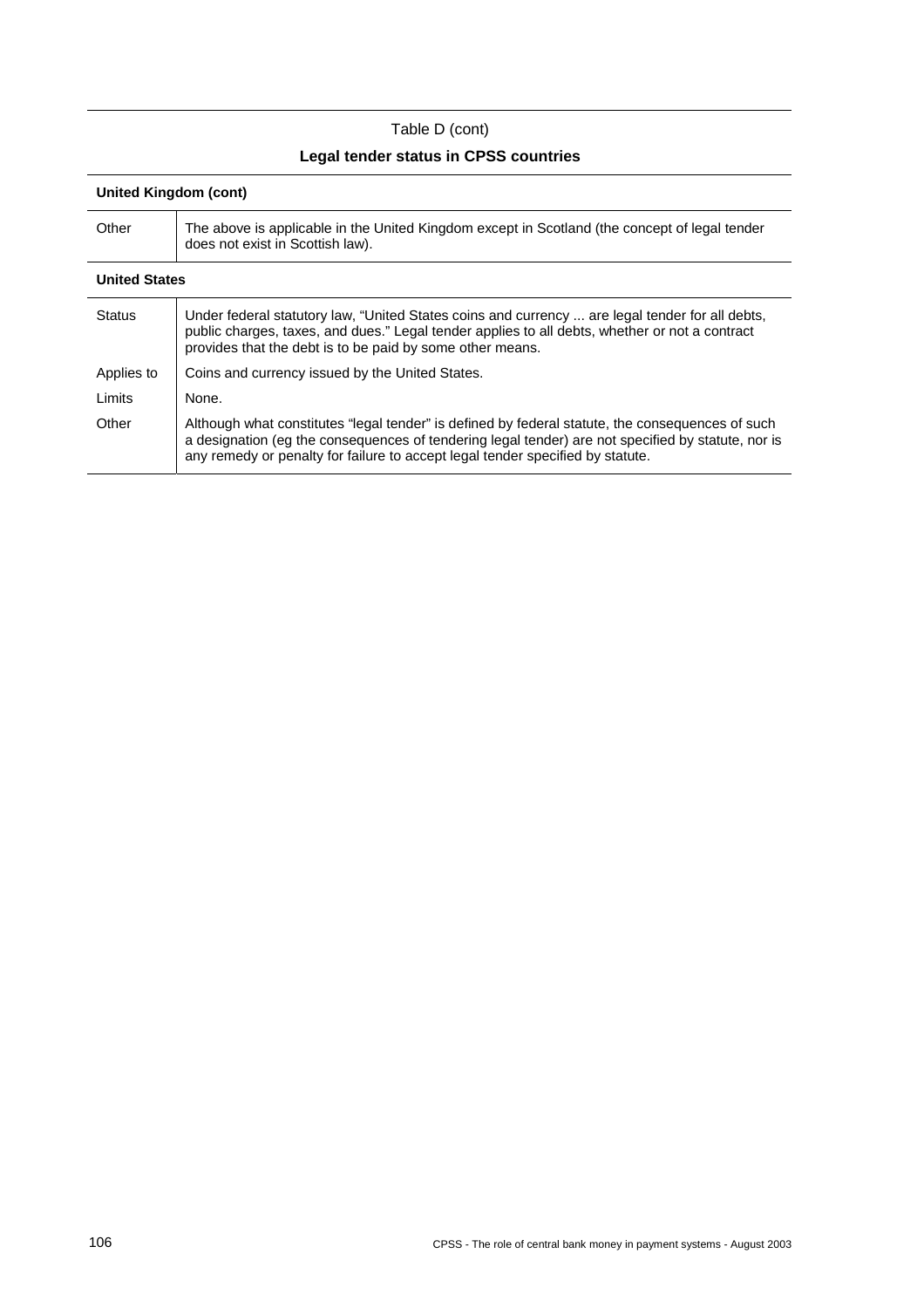# **Annex 5 Members of the CPSS**

This report was produced by the Committee on Payment and Settlement Systems, whose members are listed below.

| Chairman<br>(European Central Bank)                        | Tommaso Padoa-Schioppa                                                                                       |
|------------------------------------------------------------|--------------------------------------------------------------------------------------------------------------|
| National Bank of Belgium                                   | Johan Pissens<br>Simone Maskens                                                                              |
| <b>Bank of Canada</b>                                      | <b>Clyde Goodlet</b><br>Sean O'Connor                                                                        |
| European Central Bank                                      | Jean-Michel Godeffroy<br>Ignacio Terol                                                                       |
| <b>Bank of France</b>                                      | <b>Yvon Lucas</b><br>Denis Beau<br>Jacqueline Lacoste                                                        |
| Deutsche Bundesbank                                        | Hans-Jürgen Friederich<br>Wolfgang Michalik                                                                  |
| Hong Kong Monetary Authority                               | Tony Latter (until December 2002)<br>Norman T L Chan (from January 2003)<br>James H Lau Jr<br>Esmond K Y Lee |
| Bank of Italy                                              | Carlo Tresoldi<br>Stefano Carcascio                                                                          |
| Bank of Japan                                              | Tadashi Nunami<br>Shuhei Aoki                                                                                |
| <b>Netherlands Bank</b>                                    | Jaap Koning<br>Hans Brits                                                                                    |
| Monetary Authority of Singapore                            | Enoch Ch'ng<br><b>Terry Goh</b>                                                                              |
| Sveriges Riksbank                                          | <b>Martin Andersson</b><br>Jan Schüllerqvist                                                                 |
| <b>Swiss National Bank</b>                                 | <b>Daniel Heller</b><br>Andy Sturm                                                                           |
| Bank of England                                            | John Trundle<br>Alastair Wilson                                                                              |
| Board of Governors of the<br><b>Federal Reserve System</b> | Louise L Roseman<br><b>Patrick Parkinson</b><br>Jeffrey C Marquardt                                          |
| <b>Federal Reserve Bank of New York</b>                    | Lawrence M Sweet<br>Lawrence J Radecki                                                                       |
| Secretariat (Bank for International Settlements)           | <b>Marc Hollanders</b><br><b>Robert Lindley</b>                                                              |